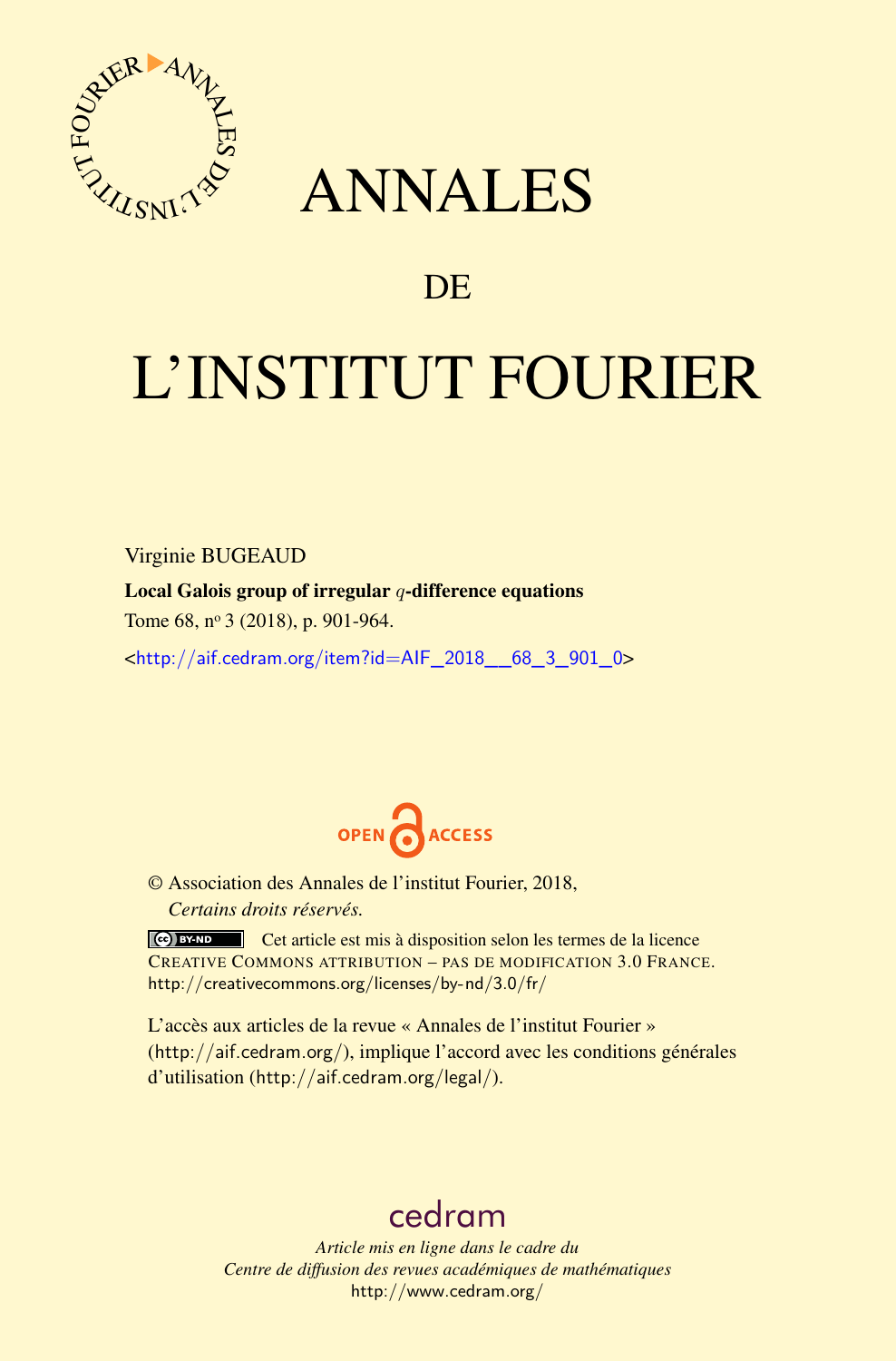## LOCAL GALOIS GROUP OF IRREGULAR *q*-DIFFERENCE EQUATIONS

#### **by Virginie BUGEAUD**

ABSTRACT. — Relying on the normal forms of pure isoclinic modules with non integral slopes, due to van der Put and Reversat, we extend the isoformal analytic classification of Ramis, Sauloy and Zang made for the case of integral slopes. We obtain an analogue of Birkhoff–Guenther normal forms in the case of two slopes which are not integral. Computing Stokes operators in the case of two slopes, we prove a theorem of classification by the  $H<sup>1</sup>$ . Moreover, we describe in a matricial form the formal Galois group when the denominator of the slopes is fixed. Finally, we prove a density theorem similar to that of Ramis and Sauloy to describe the Galois group.

Résumé. — Sur la base des travaux de van der Put et Reversat sur les formes normales des modules purs isoclines à pentes non entières, nous poursuivons la classification analytique locale des modules aux q-différences réalisée pour le cas des modules à pentes entières par Ramis, Sauloy et Zang. Nous obtenons un analoque des formes normales de Birkhoff–Guenther dans le cas à deux pentes non entières. En calculant les opérateurs de Stokes dans le cas à deux pentes, nous démontrons un théorème de classification par le *H*<sup>1</sup> . De plus, nous décrivons le groupe de Galois sous forme matricielle dans le cas où le dénominateur des pentes est fixé. Enfin, nous démontrons un théorème de densité similaire à celui de Ramis et Sauloy pour décrire le groupe de Galois.

#### **Introduction**

This article deals with linear *q*-difference equations. These are functional equations defined with an operator denoted by  $\sigma_q$  which operates on complex functions by  $\sigma_q(f(z)) = f(qz)$ . As in differential theory, a Newton polygon can be associated to a *q*-difference equation, and it gives rational slopes.

Keywords: irregular q-difference equations, normals forms, isoformal classification, Stokes operators, Galois group.

<sup>2010</sup> Mathematics Subject Classification: 39A13, 34M40.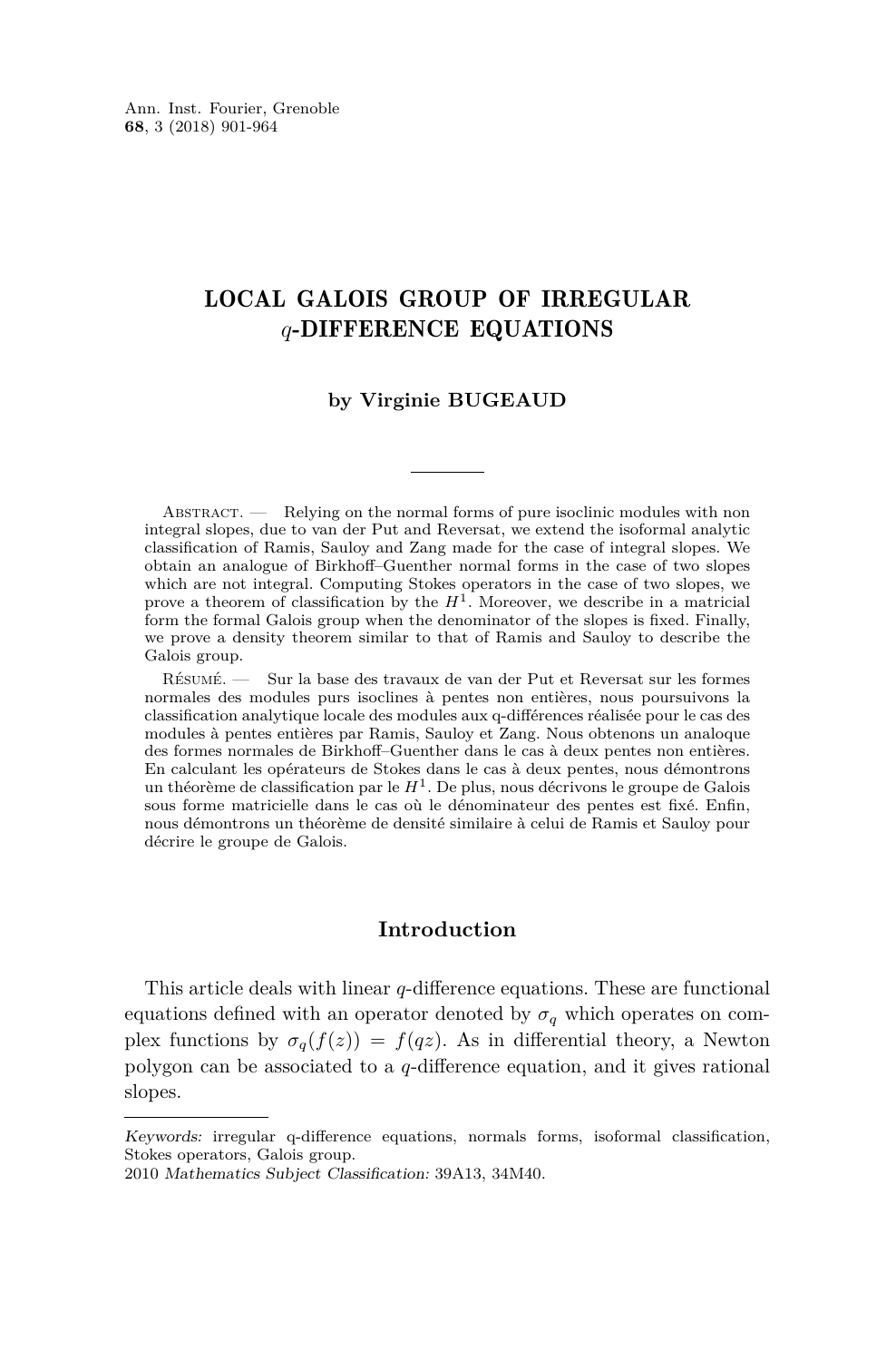Studying analytic linear *q*-difference equations is the same as studying the systems:

$$
Y(qz) = A(z)Y(z),
$$

where  $A(z)$  is an invertible matrix with analytic coefficients, that is, in  $K = \mathbb{C}(\{z\})$ . In this article, we study pairs  $(K^n, \Phi_A)$  which represent *q*difference modules and where  $\Phi_A: K^n \to K^n$  is a  $\sigma_q$ -linear automorphism of  $K^n$  defined by  $\Phi_A(X) = A^{-1} \sigma_q(X)$ .

Birkhoff and Guenther in [\[1\]](#page-63-0) said that any *q*-difference system is equivalent to a polynomial system, which means that the matrix *A* has polynomial coefficients. It is easy to prove that a *q*-difference module with only one integral slope  $\mu$  is equivalent to a module with matrix A of the form  $z^{\mu}C$ where  $C \in GL_n(\mathbb{C})$ . This form, under some additional conditions, is called normal form.

van der Put and Reversat gave a normal form to any *q*-difference module with only one non integral slope, considering irreducible and indecomposable modules. As for *q*-difference module with several slopes, Ramis, Sauloy and Zhang found an explicit method to obtain a matrix with coefficients in  $\mathbb{C}[z, z^{-1}]$ . Nevertheless, it was only done when the slopes are integral. This form is called the Birkhoff–Guenther normal form. Local analytic classification, in the case of integral slopes, is partially built thanks to these normal forms.

Another aspect of *q*-difference equations is Galois theory. Many approaches exist to define the Galois group associated with a *q*-difference module (Picard–Vessiot theory by van der Put and Singer in [\[8\]](#page-63-1), tannakian theory  $\dots$ ). The main difficulty compared to differential equations, lies in the fact that the constant field is the field of elliptic functions, so it is rather big: yet, one looks for classification and Galois theory over the complex numbers.

The approach of Sauloy in [\[14\]](#page-64-0) is analytic and uses tannakian theory. In his article, Sauloy obtained a description of the local Galois group of *q*-difference equations with null slope. Later, Ramis and Sauloy deduced an explicit matricial description of the formal Galois group of *q*-difference equations with integral slopes.

Local analytic classification by Ramis, Sauloy and Zhang and the construction of Stokes operators enabled Ramis and Sauloy to study the local Galois group of *q*-difference equations with integral slopes. They obtained a Zariski dense subgroup of the local Galois group generated by the local formal Galois group and by Stokes operators associated to *q*-alien derivations.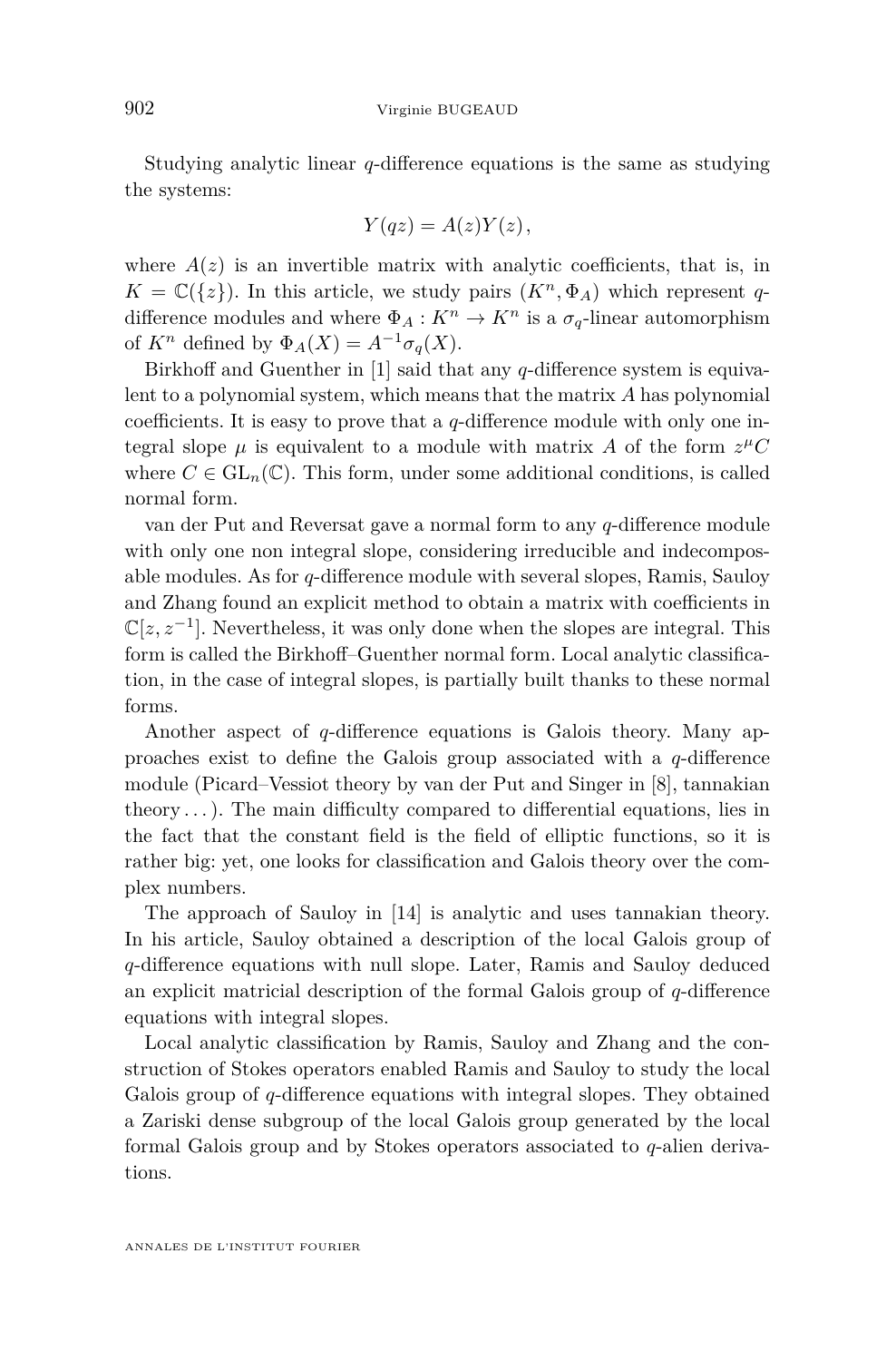In this article, we have tried to complete local analytic classification of *q*-difference modules and to compute Stokes operators in the case of non integral slopes. The case of two slopes is totally done. We also go on understanding local Galois theory: we obtain an explicit description of the local formal Galois group and a density theorem to describe the local Galois group in the case of non integral slopes. The case of three slopes or more is incomplete here, we comment on this at the beginning of Section [2.](#page-11-0)

#### **Contents**

The complete description of normal forms associated with pure isoclinic modules with non integral slopes, by van der Put and Reversat in [\[7\]](#page-63-2), is our starting point to extend a part of the results of [\[10\]](#page-63-3), [\[11\]](#page-63-4) and [\[12\]](#page-63-5) about classification and Galois group. Note that van der Put and Reversat use Picard–Vessiot theory, while we follow a tannakian approach, so that our results in Galois theory are mostly independent of theirs.

In the first section, we introduce notations and definitions about *q*difference modules. We define the Newton polygon and the slopes. We give a new, effective proof of the theorems of [\[7\]](#page-63-2) which describe the normal forms of *q*-difference modules with a unique non integral slope. We also study the tensor product of two irreducible modules: we prove with an explicit isomorphism that a tensor product of two irreducible modules is a direct sum of irreducible modules. This result is one of the keys of the isoformal analytic classification in the case of two slopes not necessarily integral.

The second section deals with the analytic classification, it consists, as in [\[12\]](#page-63-5), in describing the equivalence classes of modules which have the same graded module. We are looking for a Birkhoff–Guenther normal form for the case of two slopes. It exists when the slopes are integral for any number of slopes (see [\[12\]](#page-63-5)). In the case of two slopes no necessarily integral, we prove that any class admits a representative in polynomial form and we obtain an isomorphism between the set of isoformal analytic classes and an explicit quotient of a polynomial space (Theorem [2.8\)](#page-19-0).

In the third section, we want to compute Stokes operators. Like in the case of integral slopes, we start by establishing a classification by the  $H<sup>1</sup>$ of the vector bundle associated with a *q*-difference module (Theorem [3.5\)](#page-26-0). The cocycles obtained to prove Theorem [3.5](#page-26-0) enable us to construct Stokes operators associated with a module with slopes non necessarily integral.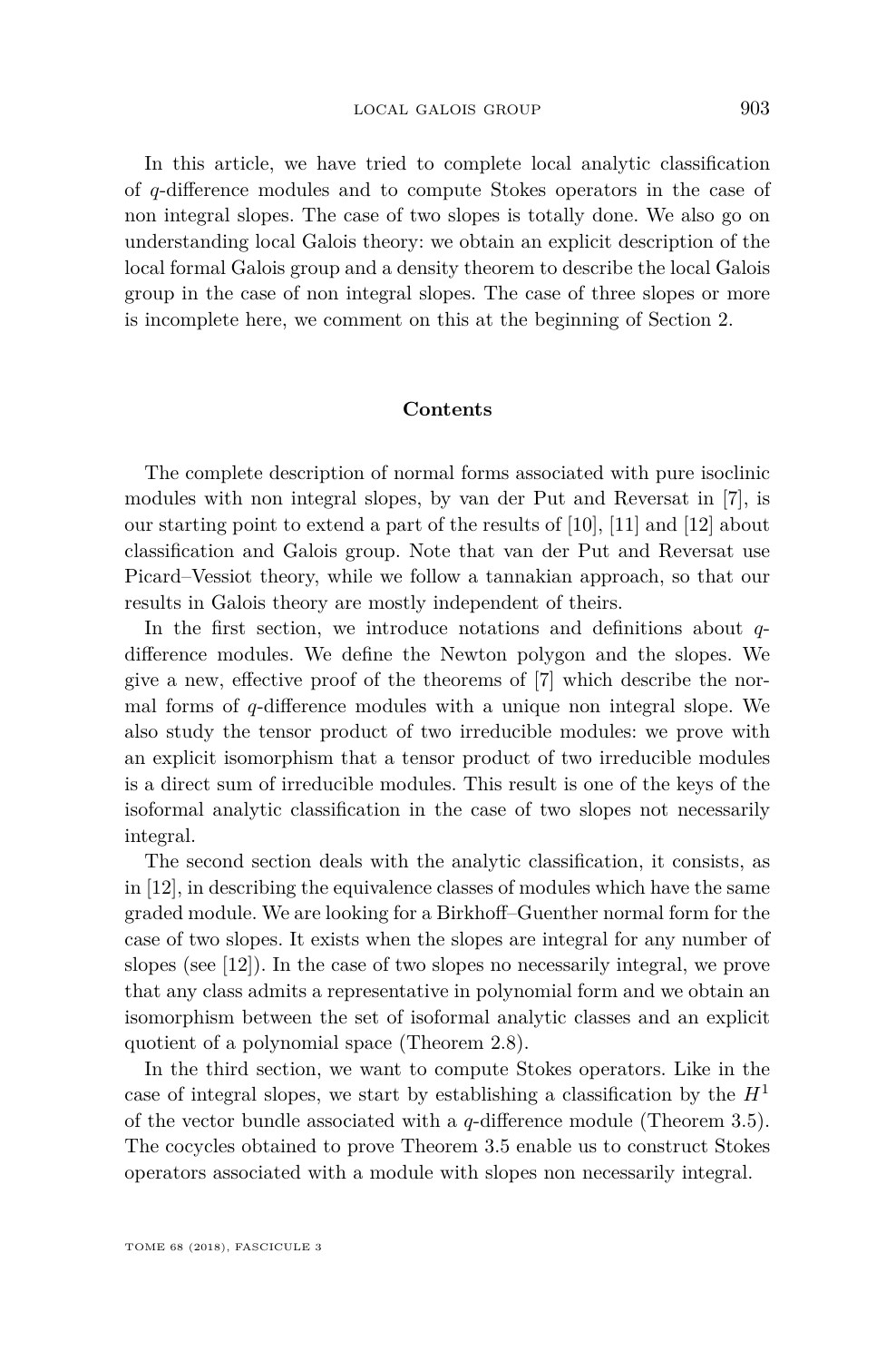The last section is devoted to Galois theory. Our approach is tannakian. In Theorem [4.1,](#page-33-0) we give a matricial description of the formal Galois group. The case of two slopes leads us to study also extensions of representations of the Galois group (Theorem [4.12\)](#page-47-0). Finally, proving that our Stokes operators are Galoisian shows us the way to the density theorem. The whole Galois group is generated by the Stokes operators obtained by iteration of the operator  $\sigma_q$  and by the formal Galois group (Theorem [4.30\)](#page-61-0).

#### **1. Definitions**

#### **1.1. Notations**

<span id="page-4-1"></span><span id="page-4-0"></span>Let  $K := \mathbb{C}(\{z\}) = \mathbb{C}\{z\} [z^{-1}]$  be the field of convergent Laurent series, namely meromorphic germs at 0, it is the field of fractions of  $\mathbb{C}\{z\}$ . Let  $\hat{K} := \mathbb{C}[\![z]\!][z^{-1}]$  be the field of fractions of  $\mathbb{C}[\![z]\!],$  the ring of formal power series.

We fix  $q \in \mathbb{C}^*$  such that  $|q| > 1$ , and we define the operator  $\sigma_q$  by  $\sigma_q(f(z)) = f(qz)$ , it is an automorphism of the field *K* (and of  $\hat{K}$ ). We define also  $\mathcal{D}_{K,\sigma_q} := K\langle \sigma_q, \sigma_q^{-1} \rangle$  the Ore ring of *q*-difference operators  $\sum_{finite} a_i \sigma_q^i$ . It has an algebra structure, characterized by a commutation relation: for all  $x \in K$ , for all  $k \in \mathbb{Z}$ ,  $\sigma_q^k x = \sigma_q^k(x) \cdot \sigma_q^k$ . The ring  $\mathcal{D}_{K,\sigma_q} :=$  $K\langle \sigma_q, \sigma_q^{-1} \rangle$  is left euclidean (cf. [\[12\]](#page-63-5)).

We denote by  $E_q$  the elliptic curve  $E_q := \mathbb{C}^*/q^{\mathbb{Z}}$ , the natural projection  $\mathbb{C}^* \to E_q$  induces a bijection between the fundamental annulus  $C_q$  :=  $\{z \in \mathbb{C}^* \mid 1 \leqslant |z| < |q|\}$  and  $E_q$ .

For all  $r \in \mathbb{N}^*$ , let  $\xi_r = e^{\frac{2i\pi}{r}}$  be a primitive *r*th root of unity in  $\mathbb{C}$ . We choose once and for all  $\tau \in \mathbb{C}^*$  such that  $q = e^{2i\pi\tau}$ , Im  $\tau < 0$ . Let  $q_r = e^{\frac{2i\pi\tau}{r}}$ be a *r*th root of *q*, so that compatibility relations are satisfied:  $q_r^r = q$  and  $q_{rs}^s = q_r$ .

#### **1.2.** *q***-difference modules, morphisms**

General references for this subsection and the following (e.g. cyclic vector lemma, Newton polygon, fuchsian equations . . . ) are [\[13,](#page-63-6) [16\]](#page-64-1).

DEFINITION 1.1. — A *q*-difference module *M* over  $(K, \sigma_q)$  is a pair ( $V$ , $\Phi$ ) where *V* is a *K*-vector space with finite dimension and  $\Phi$  a  $\sigma_q$ linear automorphism on *V*, which means, for all  $a \in K$ , and for all  $X \in V$ ,  $\Phi(aX) = \sigma_q(a)\Phi(X).$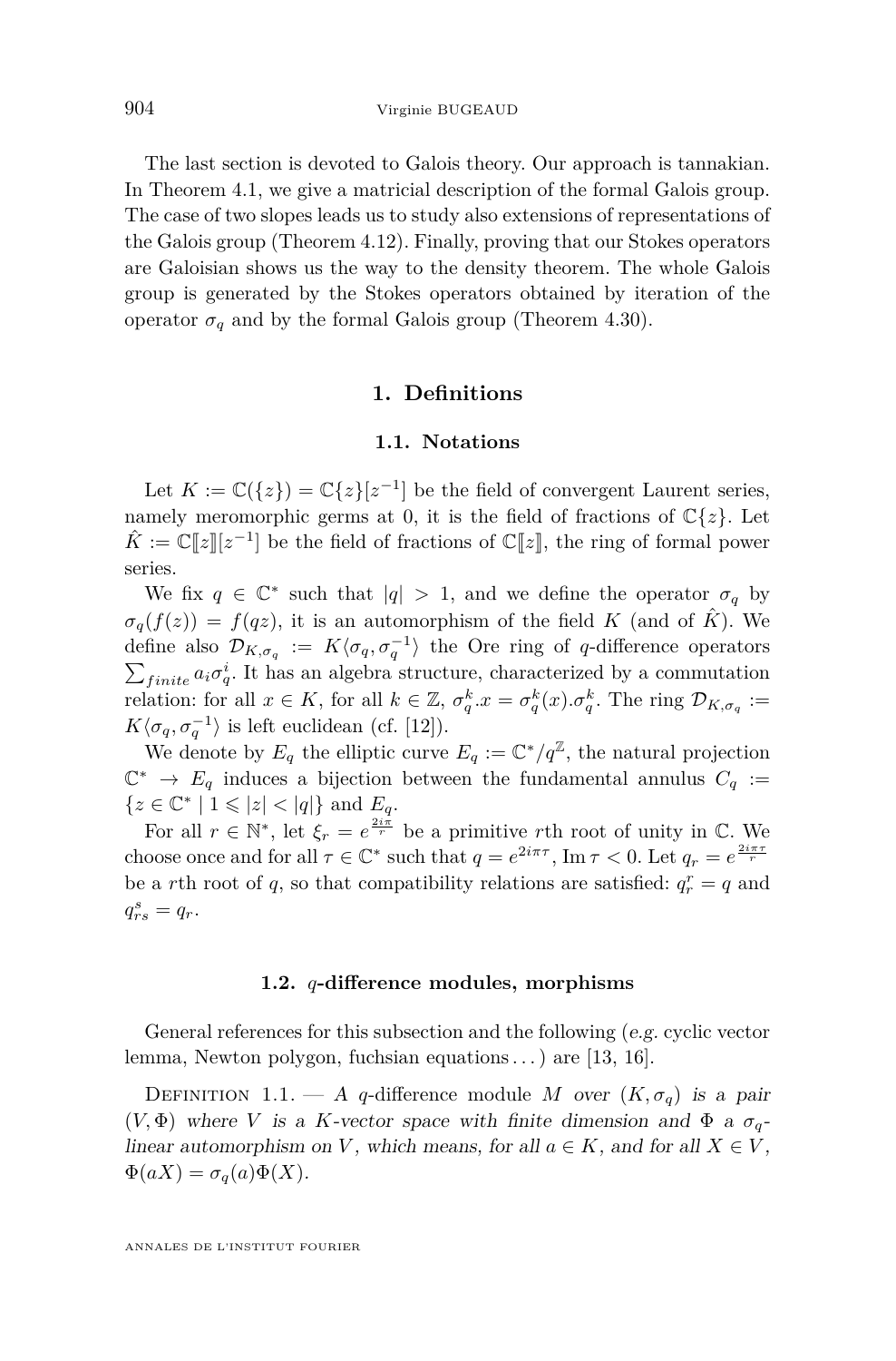A morphism of *q*-difference modules  $M = (V_1, \Phi_1) \rightarrow N = (V_2, \Phi_2)$  is a *K*-linear application  $F: V_1 \to V_2$  such that  $\Phi_2 \circ F = F \circ \Phi_1$ .

By choosing a basis of the *K*-vector space *V* , a *q*-difference module *M* is isomorphic to a pair  $(K^n, \Phi_A)$  where:

$$
\Phi_A(X) = A^{-1} \sigma_q(X), \quad A \in \mathrm{GL}_n(K).
$$

A morphism from  $(K^n, \Phi_A)$  to  $(K^p, \Phi_B)$  is a matrix  $F \in M_{p,n}(K)$  satisfying  $\sigma_q(F)A = BF$ . An isomorphism from  $(K^n, \Phi_A)$  to  $(K^n, \Phi_B)$  is a matrix  $F \in GL_n(K)$  such that  $F[A] = B$ , where we define  $F[A] := \sigma_q(F)AF^{-1}$ .

DEFINITION 1.2. — Let  $M = (V, \Phi)$  be a *q*-difference module of rank *n* and let *e* be a vector of the *K*-vector space *V* . We say that *e* is a cyclic vector if the family  $\underline{e} = (e, \Phi(e), \dots, \Phi^{n-1}(e))$  is a basis of *V*.

By the cyclic vector lemma, every *q*-difference module  $M = (V, \Phi)$  admits a cyclic vector *e*. By defining for all  $x \in V$ ,  $\left(\sum_{i=0}^{n} a_i \sigma_q^i\right)$   $x := \sum_{i=0}^{n} a_i \Phi^i(x)$ , then, every *q*-difference module is isomorphic to a module  $\mathcal{D}_{K,\sigma_q}/\mathcal{D}_{K,\sigma_q}P$ where  $P \in \mathcal{D}_{K,\sigma_q}$  is entire unitary; it is obtained by expressing  $\Phi^n(e)$  as a combination of the  $\Phi^{i}(e)$  for  $i = 0, \ldots, n - 1$ .

Let us define the Newton polygon associated with a *q*-difference module. The *z*-adic valuation of *K* or  $\hat{K}$  is denoted by *v* and defined by:  $v(\sum a_n z^n) = \min_{a_n \neq 0} n$  and  $v(0) = -\infty$ .

DEFINITION  $1.3.$  — The Newton polygon associated with the operator  $P = \sum a_i \sigma_q^i \in \mathcal{D}_{K,\sigma_q}$  is the convex hull of  $\{(i,j) \in \mathbb{Z} \times \mathbb{R} \mid j \geqslant v(a_i)\}\$  in  $\mathbb{R}^2$ .

The lower boundary of the Newton polygon is made of *k* vectors  $(r_i, d_i) \in$  $\mathbb{N}^* \times \mathbb{Z}$  ordered from left to right, the  $\mu_i = d_i/r_i$  are the slopes of these vectors. Necessarily  $\mu_i \in \mathbb{Q}$  and  $\mu_1 < \cdots < \mu_k$ . The Newton function associated with *P* is defined by  $r_P(\mu_i) = r_i$  and  $r_P(\mu) = 0$  otherwise.

By [\[12,](#page-63-5) Theorem 2.2.1], all unitary entire *P* such that  $M \cong \mathcal{D}_{K,\sigma_q}/\mathcal{D}_{K,\sigma_q}P$ have the same Newton function denoted by *rM*.

As a consequence, we can associate with a *q*-difference module a set of slopes  $S(M) = \{\mu_1, \ldots, \mu_k\}.$ 

A module with only one slope is said to be pure isoclinic and a module which is a direct sum of pure isoclinic modules is said to be pure. More particularly, a pure isoclinic module of slope 0 is called a fuchsian module. The equivalence of this definition with the classical one by Birkhoff is proved in [\[13,](#page-63-6) [16\]](#page-64-1).

In the formal case (over  $\hat{K}$ ), every *q*-difference module M is isomorphic to  $M_0 = P_1 \oplus \cdots \oplus P_k$  where for all  $i = 1, \ldots, k, P_i$  is pure isoclinic of slope  $\mu_i$  and rank  $r_M(\mu_i)$ .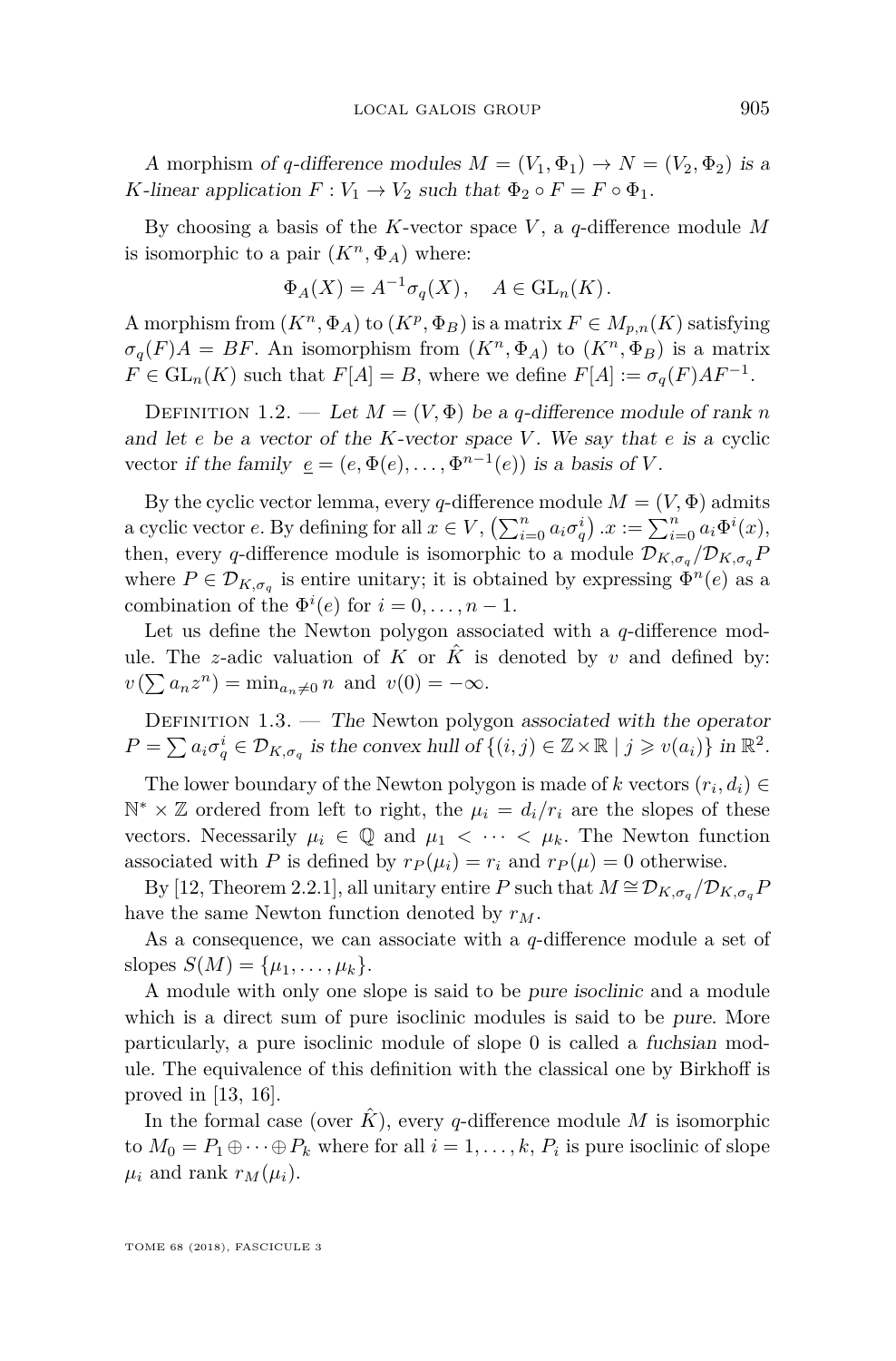In the analytic case, according to the canonical filtration by slopes in [\[16\]](#page-64-1), for all *q*-difference module *M* such that  $S(M) = {\mu_1, \ldots, \mu_k}$  and  $\mu_1$  $\cdots < \mu_k$ , there exists unique submodules such that  $\{0\} \subset M_1 \subset \cdots \subset$  $M_k = M$ , where for all  $i = 1, \ldots, k$ ,  $P_i = M_i/M_{i-1}$  is pure isoclinic of slope  $\mu_i$  and rank  $r_M(\mu_i)$ . We denoted by gr *M*, the graded module  $P_1 \oplus \cdots \oplus P_k$ , this module is pure by definition. In fact, gr is a functor from the category of *q*-differences modules to the category of pure *q*-differences modules. This functor is exact, faithful and tensor compatible (cf. [\[16\]](#page-64-1)).

#### **1.3. Normal forms**

<span id="page-6-0"></span>According to [\[12,](#page-63-5) 2.2.2], a pure isoclinic module with integral slope  $\mu$ is isomorphic to a module of the form  $(K^n, \Phi_{z^{\mu}A})$ , where  $A \in GL_n(\mathbb{C})$ and  $Sp(A) \subset C_q$  (*Sp*(*A*) is the spectrum of the matrix *A*). The matrix *A* is unique up to conjugation in  $GL_n(\mathbb{C})$ . It is the normal form of the module M. In this section, we give normal forms associated with *q*-difference modules with non integral slopes. These results are due to van der Put and Reversat in [\[7\]](#page-63-2), but, except for Theorem [1.10](#page-8-0) which we copy directly, we give different proofs and a concrete description that will be needed afterwards.

#### 1.3.1. Irreducible modules

DEFINITION 1.4. — An irreducible *q*-difference module is a non trivial *q*-difference module which has no submodules except {0} and itself. As a  $\mathcal{D}_{K,\sigma_q}$ -module, an irreducible module is simple.

Theorem 1.5 ([\[7,](#page-63-2) Proposition 1.3]). — For all irreducible *q*-difference module *M* over *K* (or  $\tilde{K}$ ), there are unique integers  $d \in \mathbb{Z}$ ,  $r \geq 1$  with  $gcd(d, r) = 1$ , and a unique  $c \in \mathbb{C}^*$ ,  $1 \leqslant |c| < |q|$ , such that:

$$
M \cong E(r, d, c) := \mathcal{D}_{K, \sigma_q}/\mathcal{D}_{K, \sigma_q}\left(\sigma_q^r - q^{\frac{-d(r-1)}{2}}c^{-1}z^{-d}\right).
$$

Remark 1.6. — From this theorem, an irreducible module of rank *r >* 1 is pure isoclinic with slope  $\mu = d/r$  such that  $gcd(r, d) = 1$ . Conversely, a module of rank  $r > 1$  and of slope  $\mu = d/r$  such that  $gcd(r, d) = 1$ , is irreducible. So, it is isomorphic to some  $E(r, d, c)$  which can be written  $(K<sup>r</sup>, \Phi_B)$ , where *B* is the following invertible matrix:

$$
B := \begin{pmatrix} 0 & 1 & 0 \\ \vdots & & \ddots & \\ 0 & & & 1 \\ q^{\frac{d(r-1)}{2}} c z^d & 0 & \dots & 0 \end{pmatrix}
$$

*.*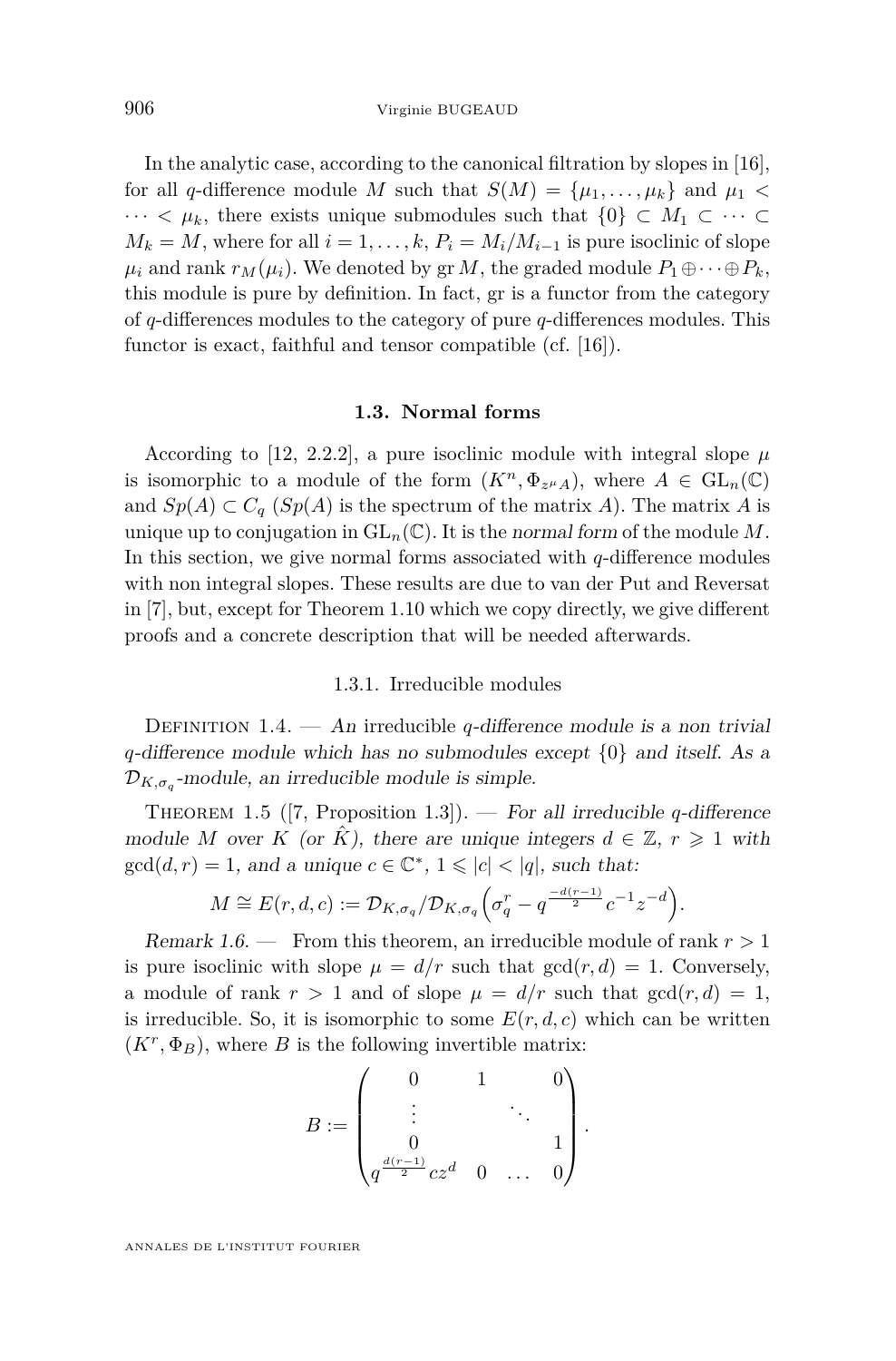For convenience, we will often denote *c* by  $b^r$ .  $E(r, d, b^r)$  depends on  $b^r$  and not on the choice of *b*. By convention, if  $r = 1$ ,  $E(1, d, c) = (K, \Phi_{cz}d)$ .

More generally, every module of rank *r* and slope  $d/r$  (gcd( $d, r$ ) = 1) will be denoted by  $E(r, d, c) = (K^r, \Phi_B)$  with  $c \in \mathbb{C}^*$  but no necessarily in  $C_q$ .

LEMMA 1.7. — Let  $d \in \mathbb{Z}^*, r \in \mathbb{N}^*$  such that  $gcd(d, r) = 1$  and let  $c \in \mathbb{C}^*$ , there is an isomorphism of *q*-difference modules:

$$
E(r, d, c) \cong E(r, d, qc).
$$

*Proof.* — We identify  $E(r, d, c)$  with  $(K<sup>r</sup>, \Phi_B)$  and we denote by  $e =$  $f^{t}(1,0,\ldots,0)$  the cyclic vector associated with  $E(r,d,c) = (K^{r}, \Phi)$ . We have  $\Phi^{r}(e) = q^{\frac{-d(r-1)}{2}} c^{-1} z^{-d} e$ . We take  $z^{-u} \Phi^{v}(e)$  as a new cyclic vector where  $u, v \in \mathbb{Z}$  are Bezout's coefficients such that  $ur + vd = 1$ . Indeed,

$$
\Phi^r(z^{-u}\Phi^v(e)) = q^{-(ur+vd)}q^{\frac{-d(r-1)}{2}}c^{-1}z^{-d} z^{-u}\Phi^v(e).
$$

<span id="page-7-0"></span>Remark 1.8. — We set  $K_r := K(z^{1/r})$ , it is an extension of the field *K*, and the automorphism  $\sigma_{q_r}$  extends  $\sigma_q$ :  $\sigma_{q_r}(f(z')) = f(q_r z')$  where  $z' =$  $z^{1/r}$ . Then  $(K_r, \sigma_{q_r})$  is  $q_r$ -difference field and the slopes are calculated with the  $z'$ -adic valuation associated with  $K_r$ . The operation of ramification on *M* consists in defining the  $q_r$ -difference module  $M' = K_r \otimes M$ , where if  $M = (V, \Phi)$  then  $M' = (V', \Phi'), V' = K_r \otimes_K V$  and  $\Phi' = \sigma_{q_r} \otimes \Phi$ . If  $\mu_i$  are the slopes of *M*, the slopes of *M'* are  $r\mu_i$ . If *M* is irreducible and  $M \cong E(r, d, c)$ , we choose  $b \in \mathbb{C}^*$  such that  $c = b^r$ , a matrix *A* such that  $(M', \Phi_{M'}) \cong (K_r^r, \Phi_{z^{d/r}A})$  is:

$$
A := \begin{pmatrix} b & & & & 0 \\ & \xi_r b & & & \\ & & \ddots & & \\ & & & \xi_r^{(r-1)} b \end{pmatrix}
$$

*.*

The matrix of the isomorphism *G* over  $K_r$  such that  $\sigma_{q_r}(G)$   $B = z^{d/r} A G$ is:

$$
G = \begin{pmatrix} 1 & 1 & \dots & 1 \\ \xi_r^{-1} & \xi_r^{-2} & \dots & 1 \\ \xi_r^{-2} & \xi_r^{-4} & \dots & 1 \\ \vdots & \vdots & \ddots & \vdots \\ \xi_r^{-(r-1)} & \xi_r^{-2(r-1)} & \dots & 1 \end{pmatrix} \begin{pmatrix} g_1 \\ g_2 \\ \vdots \\ 0 \\ \vdots \\ 0 \end{pmatrix} .
$$

where  $g_i = q^{\frac{d(r-1)}{2}} b^{r-i} q_r^{\frac{d(i-1)(2r-i)}{2}} q_r^{-id(r-1)} z^{\frac{-d(i-1)}{r}}$ . In fact, these equations stay valid if *d* and *r* are not coprime.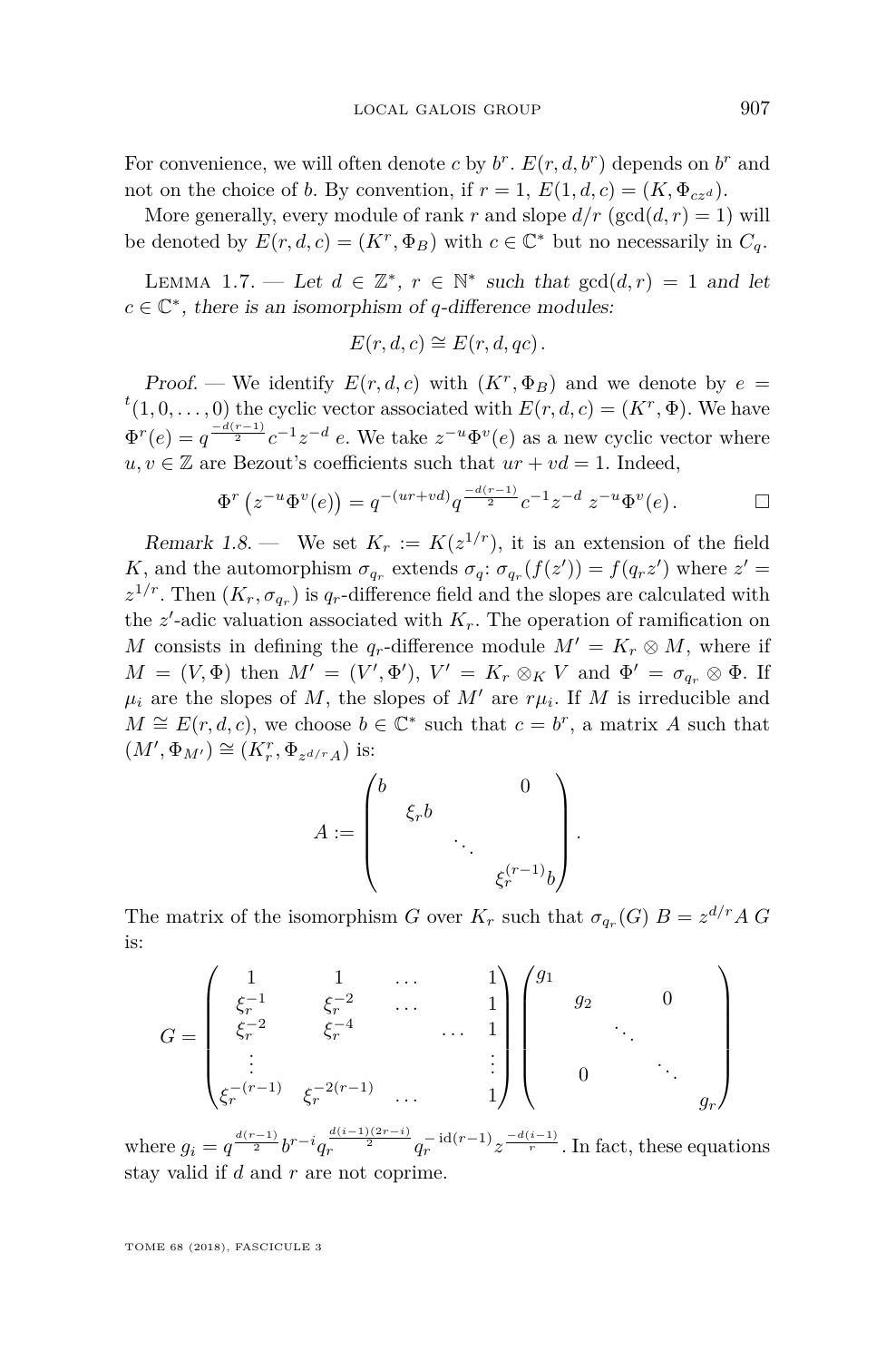#### 908 Virginie BUGEAUD

#### 1.3.2. Indecomposable modules

DEFINITION 1.9. — An indecomposable *q*-difference module over  $\hat{K}$  or *K*, is a non trivial *q*-difference module which can not split into the direct sum of two *q*-difference submodules.

<span id="page-8-0"></span>THEOREM 1.10 ([\[7,](#page-63-2) Corollary 1.6]). — Let *M* be a pure isoclinic indecomposable *q*-difference module over *K* (or  $\hat{K}$ ). There are unique integers  $d \in \mathbb{Z}^*, r \geq 1$  and  $m \geq 1$  such that  $gcd(d, r) = 1$  and unique  $c \in \mathbb{C}^*$ satisfying  $1 \leqslant |c| < |q|$  such that:

$$
M \cong E(r, d, c) \otimes_K U_m.
$$

 $U_m$  is the unipotent *q*-difference module  $(K^m, \Phi_{W_m})$  (or over  $\hat{K}$ ), where  $W_m \in GL_m(\mathbb{C})$  is the Jordan block of rank *m*:

$$
W_m := \begin{pmatrix} 1 & 1 & 0 \\ & \ddots & 1 \\ & 0 & 1 \end{pmatrix}.
$$

(For the definition of the tensor product, see [1.4\)](#page-8-1).

Remark 1.11. — If *M* is indecomposable over  $\hat{K}$  then *M* is automatically pure isoclinic because in the formal case, *M* is a direct sum of its maximal pure isoclinic submodules.

Theorem [1.10](#page-8-0) tells nothing about an indecomposable *q*-difference module with several slopes. The study of modules with several slopes will be done in Section [2.](#page-11-0) Nevertheless, a pure isoclinic module is a direct sum of indecomposable pure isoclinic modules, therefore we have a normal form for every pure isoclinic *q*-difference module.

#### **1.4. Tensor product**

<span id="page-8-1"></span>The tensor product of two *q*-difference modules  $M = (V, \Phi)$  and  $N =$  $(W, \Psi)$  is  $M \otimes N = (V \otimes_K W, \Phi \otimes \Psi)$  where  $\Phi \otimes \Psi$  is the unique  $\sigma_q$ -linear automorphism of  $V \otimes_K W$  such that  $x \otimes y \mapsto \Phi(x) \otimes \Psi(y)$ .

Convention. — Let us write  $e_1, \ldots, e_m$  for the canonical basis of  $K^m$ and  $f_1, \ldots, f_n$  the one of  $K^n$ . The family  $(e_i \otimes f_j)_{i,j}$  form a basis of  $K^m \otimes$ *K*<sup>*n*</sup>. We will use convention " $\hat{\otimes}$ " to identify  $K^m \otimes K^n$  with  $K^{mn}$ .

It consists in taking basis  $\hat{\mathcal{C}} = (e_1 \otimes f_1, e_2 \otimes f_1, \ldots, e_m \otimes f_1, \ldots, e_1 \otimes f_m)$  $f_n, \ldots, e_m \otimes f_n$ . Let  $A = (a_{i,j}) \in M_m(K)$  and  $B = (b_{i,j}) \in M_n(K)$  two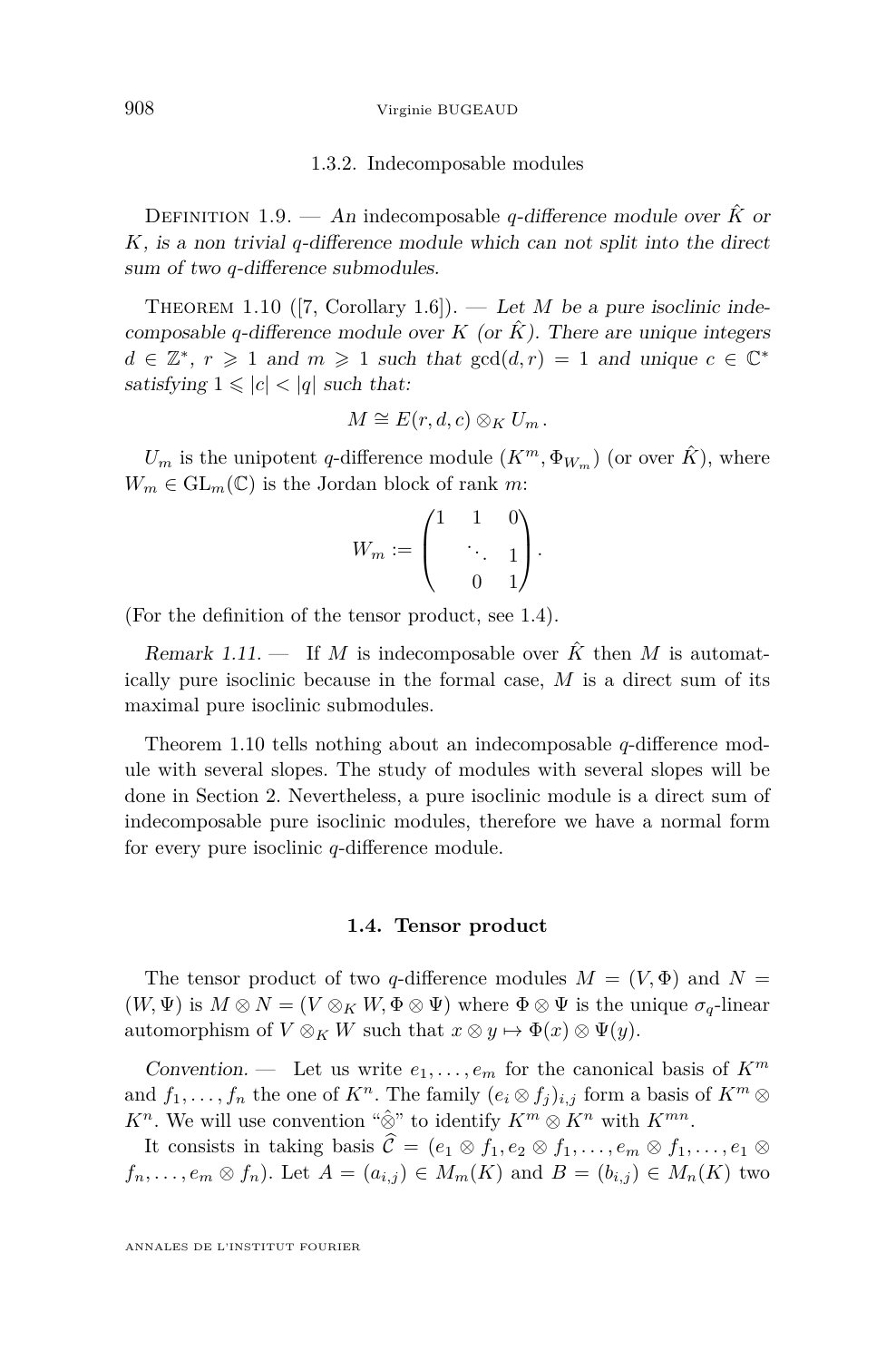matrices. With this convention, tensor product of *A* and *B* is denoted by  $\hat{A} \hat{\otimes} B$  and we have:

$$
A \hat{\otimes} B = \begin{pmatrix} Ab_{1,1} & Ab_{1,2} & & \\ Ab_{2,1} & Ab_{2,2} & & \\ \vdots & \vdots & & \\ Ab_{n,1} & & & Ab_{n,n} \end{pmatrix}
$$

LEMMA 1.12. — If *F*, *G* are matrices in  $M_{m,n}(K)$  then  $AFB = G$  if, and only if,  $(A \hat{\otimes}^t B)\hat{F} = \hat{G}$ , where  $\hat{F}$  is the vector  ${}^t(f_{1,1}, f_{2,1}, \ldots, f_{m,1}, \ldots,$  $f_{1,n}, \ldots, f_{m,n}$ .

 $Proof.$  — Straightforward computation left to the reader.  $\Box$ 

Let us have look at the tensor product of two irreducible modules. An irreducible *q*-difference module with an integral slope  $\mu \in \mathbb{Z}$  is necessarily of rank one and of the form  $(K, \Phi_{az\mu})$ . We saw that an irreducible module with non integral slope is of the form  $E(r, d, c)$ . We will give explicit formula for the tensor product of two irreducible modules. It is mentioned in [\[7,](#page-63-2) p. 681], we will give more details in [1.13](#page-9-0) and [1.14.](#page-9-1)

<span id="page-9-0"></span>Proposition 1.13. — The tensor product of an irreducible *q*-difference module with non integral slope  $\frac{d}{r}$  and an irreducible module with integral slope  $\mu \in \mathbb{Z}$ , of rank one, is isomorphic to an irreducible *q*-difference module of slope  $\frac{d+\mu r}{r}$ :

$$
E(r, d, c) \otimes (K, \Phi_{az^{\mu}}) \cong E(r, d + \mu r, ca^r);
$$

this isomorphism is explicit.

Proof. — The matrix  $G = \text{diag}(1, az^{\mu}, az^{\mu}\sigma_q(az^{\mu}), \dots)$  realizes this isomorphism.

When the two irreducible modules have non integral slopes, we obtain a direct sum of irreducible modules with the same slope.

<span id="page-9-1"></span>PROPOSITION 1.14. — Let  $E(r_1, d_1, b_1^{r_1})$  and  $E(r_2, d_2, b_2^{r_2})$  be two irreducible *q*-difference modules. Let  $p = \gcd(r_1, r_2)$ ,  $m = \text{lcm}(r_1, r_2)$  and  $d \in \mathbb{Z}, r \geq 1$  such that  $gcd(d, r) = 1$  and  $\frac{d_1}{r_1} + \frac{d_2}{r_2} = \frac{d}{r}$  and  $k := \frac{m}{r}$ . We have an isomorphism of *q*-difference modules:

$$
E(r_1, d_1, b_1^{r_1}) \otimes E(r_2, d_2, b_2^{r_2}) \cong \bigoplus_{r=1}^{p/k} \bigoplus_{i=0}^{k-1} \bigoplus_{j=0}^{k-1} E(r, d, q_k^i \xi_k^j (b_1 b_2)^r).
$$

 $Proof.$  — It is a consequence of the two following lemmas.  $\Box$ 

*.*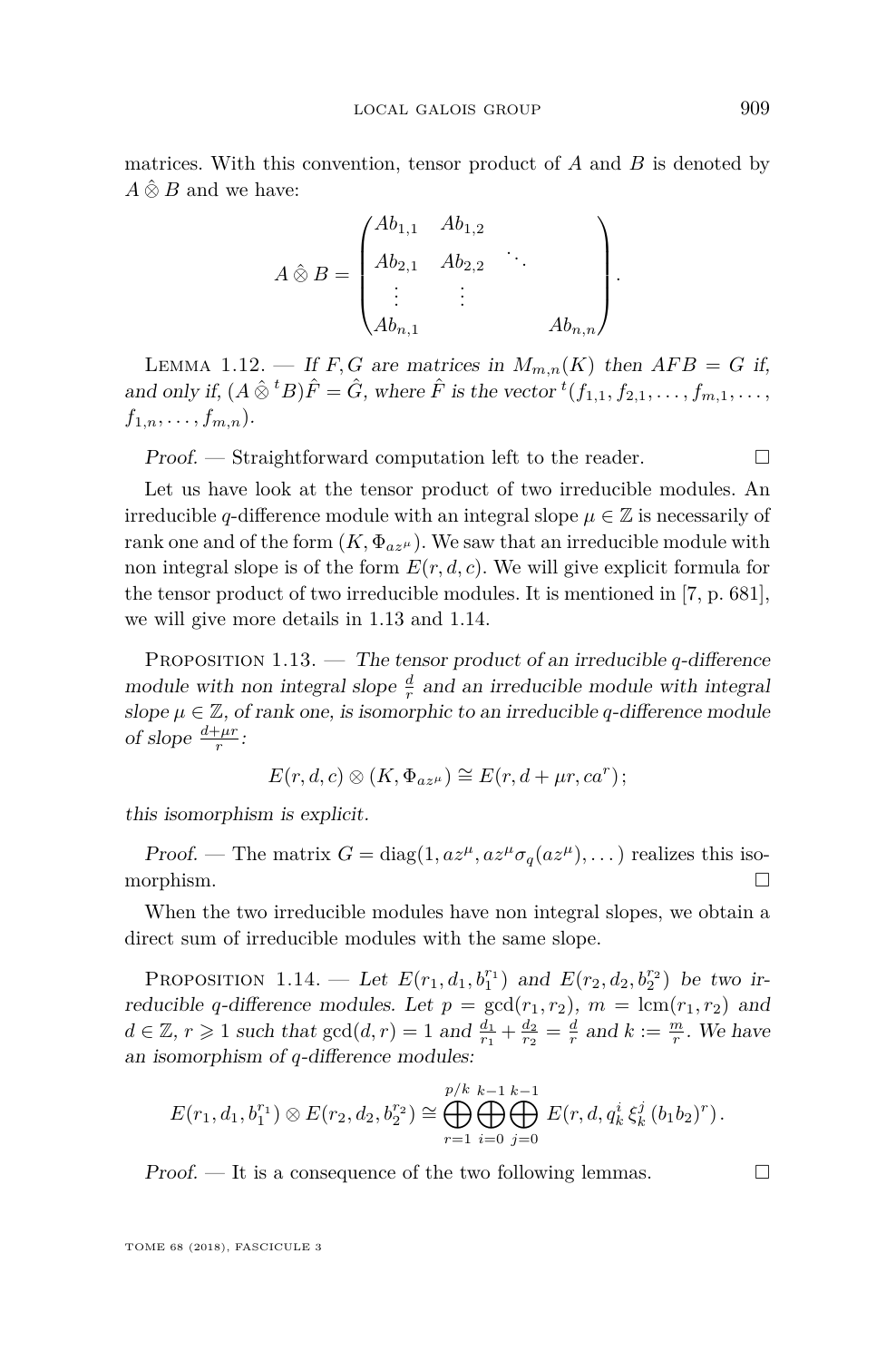<span id="page-10-0"></span>LEMMA 1.15. — Let  $E(r_1, d_1, c_1)$  and  $E(r_2, d_2, c_2)$  two irreducible qdifference modules. Let  $c_1 = b_1^{r_1}$  and  $c_2 = b_2^{r_2}$ . We have an explicit isomorphism of *q*-difference modules which does not depend on the choice of  $b_1$ and  $b_2$ :

$$
E(r_1, d_1, b_1^{r_1}) \otimes E(r_2, d_2, b_2^{r_2}) \cong \bigoplus_{i=0}^{p-1} \tilde{E}(m, t, q^{iu_2d_1}(b_1b_2)^m)
$$

where  $p = \gcd(r_1, r_2), m = \text{lcm}(r_1, r_2), r_1 = pu_1, r_2 = pu_2, t = u_2d_1 + u_1d_2.$ 

 $\tilde{E}(m, t, a_i^m)$  represents a *q*-difference module of rank *m*, of slope  $\frac{t}{m}$  =  $\frac{d_1}{r_1} + \frac{d_2}{r_2}$  and is equal to  $(K^m, \Phi_{A_i})$  where  $A_i$  has the following form:

$$
A_i = \begin{pmatrix} 0 & 1 & 0 \\ \vdots & & \ddots & \\ 0 & & & 1 \\ a_i^m q^{\frac{t(m-1)}{2}} z^t & 0 & \dots & 0 \end{pmatrix} \quad \text{where} \quad a_i^m = q^{i u_2 d_1} (b_1 b_2)^m.
$$

Remark 1.16. — The modules  $\tilde{E}$  are not a priori irreducible and t and *m* are not coprime. This lemma introduces an asymmetry that we correct in the Proposition [1.14.](#page-9-1)

Proof. — Let  $M_i := E(r_i, d_i, b_i^{r_i}) = (K^{r_i}, \Phi_i)$  where  $\Phi_i := \Phi_{B_i}$ . The vector  $e = {}^{t}(1,0,\ldots,0)$  of rank  $r_1$  is a cyclic vector associated with  $M_1$ , indeed,  $e = (e, \Phi_1(e), \ldots, \Phi_1^{r_1-1}(e))$  is a basis of  $K^r$  and  $\Phi_1^{r_1}(e) =$  $q^{\frac{-d_1(r_1-1)}{2}}b_1^{-r_1}z^{-d_1}$  *e*. Thus  $\Phi_1(\underline{e}) = \underline{e}B_1^{-1}$ . If we denote by *f* the cyclic vector associated with  $M_2$ , we have  $\Phi_2^{r_2}(f) = q^{\frac{-d_2(r_2-1)}{2}} b_2^{-r_2} z^{-d_2} f$ .

We are looking for a basis of  $K^{r_1} \otimes K^{r_2}$  formed with cyclic vectors for  $\Phi = \Phi_1 \otimes \Phi_2$ . The vector  $e \otimes f$  is not cyclic, indeed if  $m = \text{lcm}(r_1, r_2) \leq r_1 r_2$ , the family  $(e \otimes f, \Phi(e \otimes f), \ldots, \Phi^{m-1}(e \otimes f))$  is free over *K* but if  $m \neq r_1r_2$ , it is not a basis. Let  $p = \gcd(r_1, r_2)$ , the family

$$
e \otimes f, \ \Phi_1(e) \otimes \Phi_2(f), \dots, \Phi_1^{m-1}(e) \otimes \Phi_2^{m-1}(f),
$$
  

$$
\Phi_1(e) \otimes f, \ \Phi_1^2(e) \otimes \Phi_2(f), \dots, \Phi_1^m(e) \otimes \Phi_2^{m-1}(f),
$$

$$
\vdots
$$
  

$$
\Phi_1^{p-1}(e) \otimes f, \ \Phi_1^p(e) \otimes \Phi_2(f), \dots, \Phi_1^{p-1+m-1}(e) \otimes \Phi_2^{m-1}(f)
$$

is a basis  $\mathcal{B}$  of  $K^{r_1} \otimes K^{r_2}$  which is then identified by  $K^{r_1r_2}$ , and the matrix of  $\Phi$  has the wished form.

We have something better thanks to the following lemma which allows to see the modules  $E$  as a direct sum of irreducible modules: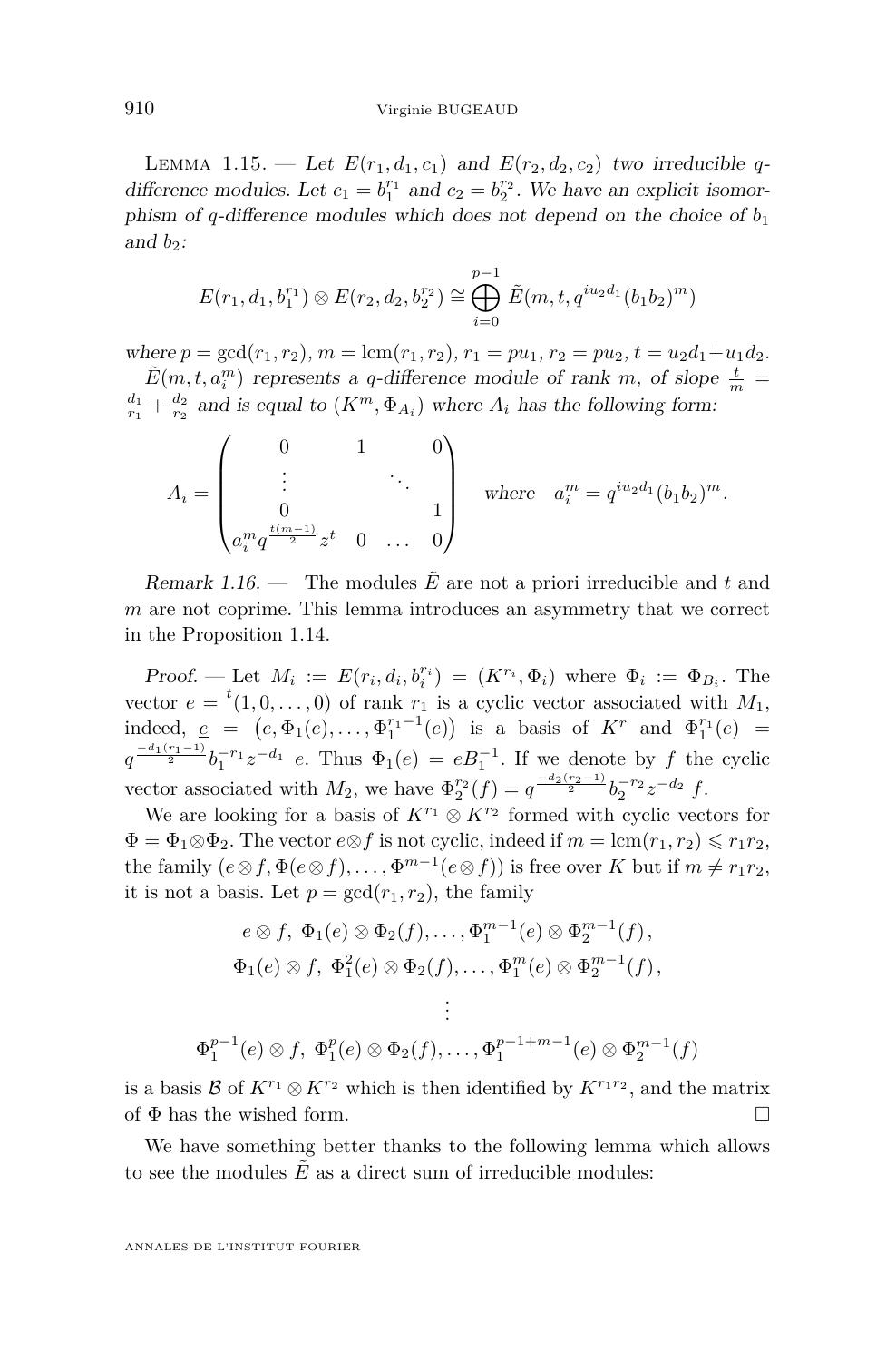Lemma 1.17. — We have an explicit isomorphism of *q*-difference modules:

$$
\tilde{E}(m, t, a^m) \cong \bigoplus_{j=0}^{k-1} E(r, d, \xi_k^j a^r)
$$

where  $gcd(d, r) = 1$ ,  $m = kr$  and  $\frac{t}{m} = \frac{d}{r}$ .

Proof. — It is clear that the vector  $e = {}^{t}(1,0,\ldots,0)$  is cyclic for the module  $\tilde{E}(m, t, a^m) =: (K^m, \Phi)$  that is  $\{e, \Phi(e), \dots, \Phi^{m-1}(e)\}$  is a basis of *K*<sup>*m*</sup> and  $\Phi^{m}(e) = a^{-m}q^{\frac{-t(m-1)}{2}}z^{-t}e$ .

We are looking for vectors  $f_0, f_1, \ldots, f_{k-1}$  such that the family

$$
\{f_0, \Phi(f_0), \ldots, \Phi(f_0^{r-1}), \ldots, f_{k-1}, \ldots, \Phi^{r-1}(f_{k-1})\}
$$

is a basis of  $K^m$  and  $\Phi^r(f_j) = \xi_k^{-j} a^{-r} q^{\frac{-d(r-1)}{2}} z^{-d} f_j$ . We write

$$
f_j = a_{1(j)}e + a_{2(j)}\Phi^r(e) + \cdots + a_{k(j)}\Phi^{m-r}(e)
$$

and we verify that  $a_{i(j)} = \xi_k^{ij} c_i$  with  $c_i = a^{-m+ir} q^{\frac{-(k-i)d}{2}r(k+i-2)-1} z^{(i-1)d}$ , is suitable. The transition matrix from the basis  $\{e, \Phi(e), \ldots, \Phi^{m-1}(e)\}$ to  $\{f_0, \Phi(f_0), \ldots, \Phi^{r-1}(f_0), \ldots, f_{k-1}, \ldots, \Phi^{r-1}(f_{k-1})\}$  is the matrix of the isomorphism.

#### **2. Isoformal analytic classification**

<span id="page-11-0"></span>In this section, we want to study the analytic classes of *q*-difference modules over *K* whose graded module is fixed (we will define this notion later).

When slopes are integral, according to [\[12\]](#page-63-5), it leads to the normal form of Birkhoff–Guenther<sup>(1)</sup> and it gives an explicit matricial normal form for the representatives of the classes. Here, we choose the same approach allowing non integral slopes. We will use the same tool: an adapted *q*-Borel–Ramis transform and we obtain normal forms with polynomial coefficients. However, we are only able to treat the case of two slopes, when one or two slopes are not integral. Our method does not work with three slopes or more. Indeed, as shown by the computations in [\[15\]](#page-64-2), upper levels involve nonlinear formulas for which I have found no equivalent in the case of non integral slopes.

 $(1)$  These authors also use a cohomological description inspired by the theorem of Birkhoff–Malgrange–Sibuya, we shall follow that method in Section [3](#page-21-0) for two arbitrary slopes.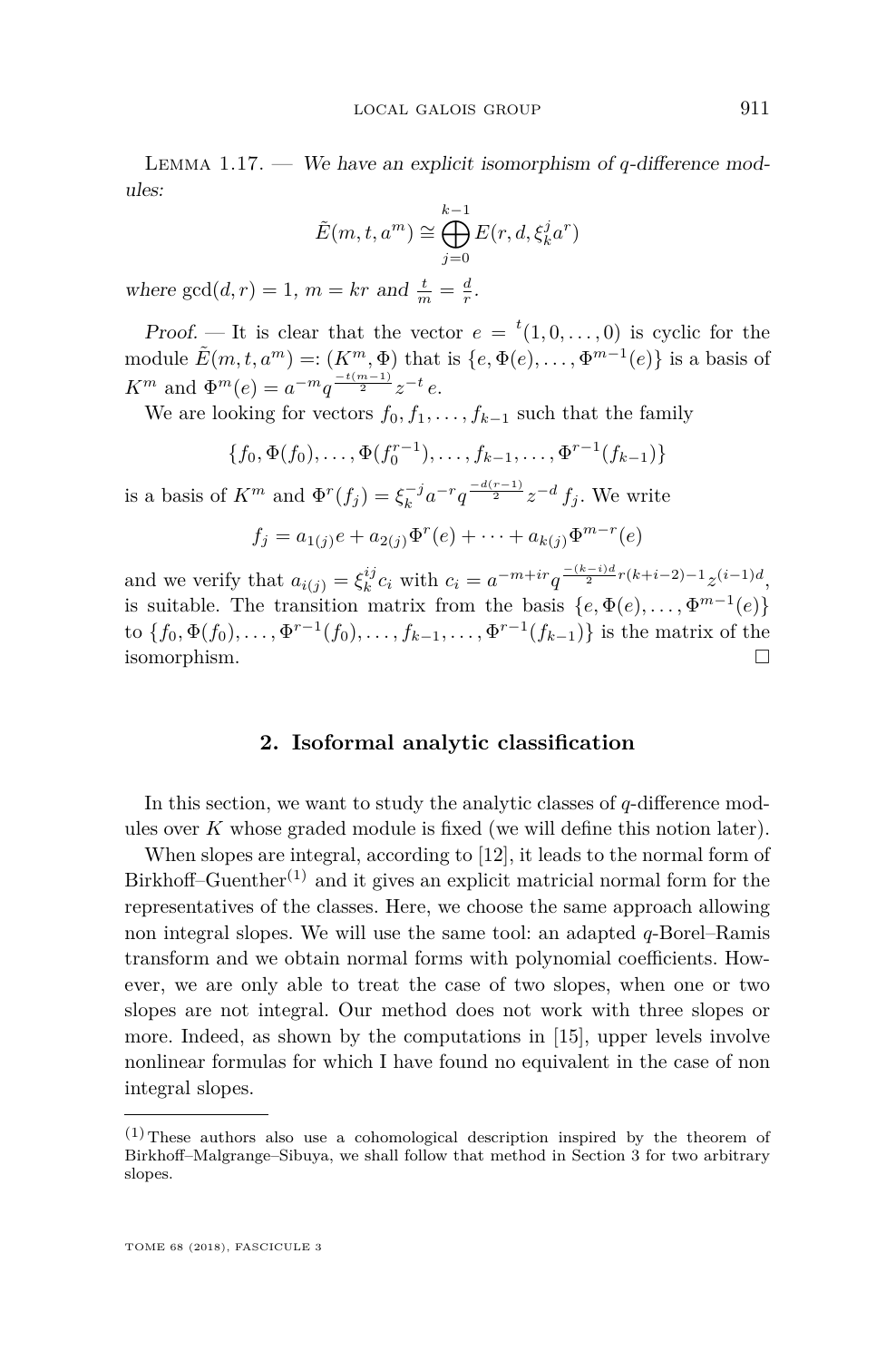#### **2.1. The space of isoformal analytic classes**

<span id="page-12-2"></span>We fix a class  $M_0 = P_1 \oplus \cdots \oplus P_k$  where  $P_i$  is pure isoclinic of slope  $\mu_i \in \mathbb{Q}$  and of rank  $r_i \in \mathbb{N}^*$ . Moreover, we suppose  $\mu_1 < \cdots < \mu_k$ . As  $M_0$ is a direct sum of pure isoclinic  $q$ -difference module, the class  $M_0$  can be identified with a formal class.

DEFINITION 2.1 ([\[12\]](#page-63-5)).  $-\mathcal{F}(P_1,\ldots,P_k)$  is the set of equivalence classes of pairs  $(M, u)$  with *M* a *q*-difference module over *K* and  $u : \text{gr } M \to M_0$ an isomorphism, where  $(M, u) \sim (M', u')$  if there exists a morphism  $f$ :  $M \to M'$  such that  $u = u' \circ \text{gr } f$  and  $f$  is automatically an isomorphism.

According to [\[12,](#page-63-5) Theorem 3.1.4], the set  $\mathcal{F}(P_1, \ldots, P_k)$  is an affine space of dimension over  $\mathbb{C} \sum_{i < j} r_i r_j (\mu_j - \mu_i)$ .

In term of matrices, the fixed formal class is  $M_0 = (K^n, \Phi_{A_0})$  and every class of  $\mathcal{F}(P_1, \ldots, P_k)$  can be represented by  $M_U = (K^n, \Phi_{A_U})$  where

<span id="page-12-1"></span>
$$
(2.1) \quad A_0 = \begin{pmatrix} B_1 & & 0 \\ & \ddots & \\ 0 & & B_k \end{pmatrix}, \quad A_U = \begin{pmatrix} B_1 & & U_{i,j} \\ & \ddots & \\ 0 & & B_k \end{pmatrix}
$$

$$
\forall 1 \leq i < j \leq k, \quad U_{i,j} \in M_{r_i, r_j}(K)
$$

each matrice  $B_i \in GL_{r_i}(K)$  represents the pure isoclinic module  $P_i =$  $(K^{r_i}, \Phi_{B_i})$  of slope  $\mu_i$  and rank  $r_i$  (we generally denote  $M_{r,s}(K)$  the space of  $r \times s$  matrices over  $K$ ).

We will denote by  $[M_U]$  the class of the module  $M_U$  in  $\mathcal{F}(P_1,\ldots,P_k)$ . A morphism respecting the graduation from  $M_U$  to  $M_V$  is a matrix:

<span id="page-12-0"></span>
$$
(2.2) \t F = \begin{pmatrix} I_{r_1} & F_{i,j} \\ \cdot & \cdot \\ 0 & I_{r_k} \end{pmatrix} \quad \forall \ 1 \leqslant i < j \leqslant k, \quad F_{i,j} \in M_{r_i, r_j}(K)
$$

such that  $\sigma_q(F)A_U = A_VF$ . The set of matrices of the form [\(2.2\)](#page-12-0) forms a unipotent algebraic subgroup of  $GL_n$  that we denote by  $\mathfrak{S}_{r_1,\ldots,r_k}$ .

Two modules  $M_U$  and  $M_V$  are equivalent if there exists an isomorphism  $F \in \mathfrak{S}_{r_1,\dots,r_k}(K)$  such that  $F[A_U] = A_V$ , in this case, we denote  $M_U \sim M_V$ and  $A_U \sim A_V$ .

When the slopes are integral,  $\mu_i \in \mathbb{Z}$ , the matrices associated with  $P_i$ have the form  $B_i = z^{\mu_i} A_i$ ,  $A_i \in GL_{r_i}(\mathbb{C})$ . According to Proposition 3.3.4 p. 40 of [\[12\]](#page-63-5), a class of  $\mathcal{F}(P_1,\ldots,P_k)$  admits a unique representative with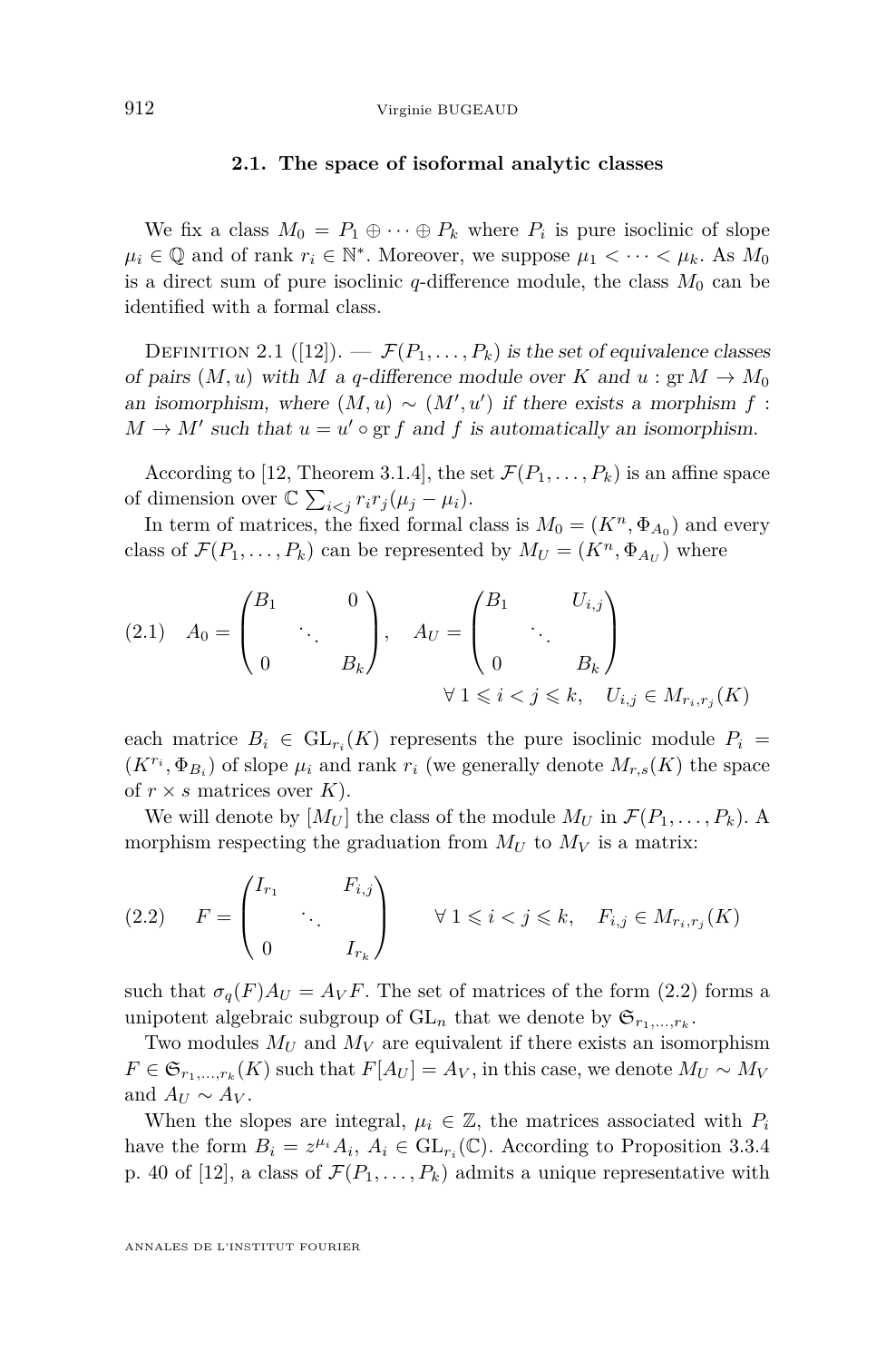the associated matrix:

$$
A_U = \begin{pmatrix} z^{\mu_1} A_1 & U_{i,j} \\ & \ddots & \\ 0 & z^{\mu_k} A_k \end{pmatrix} \ \forall \ 1 \leqslant i < j \leqslant k, \ \ U_{i,j} \in M_{r_i, r_j} \begin{pmatrix} \mu_j - 1 \\ \bigoplus_{l = \mu_i}^{\mu_j - 1} \mathbb{C} z^l \end{pmatrix}.
$$

This is called the normal form of Birkhoff–Guenther.

#### **2.2. The case of two slopes: extensions**

As we shall see, the space of isoformal analytic classes with two slopes is special because it is a vector space over C. Moreover, thanks to the normal forms of pure isoclinic modules with integral slopes or not, we finally have to study only one case:  $\mathcal{F}(E, \underline{1})$  in the above *E* is an irreducible module.

Let  $P_1$  and  $P_2$  be two pure isoclinic *q*-difference modules with slopes  $\mu_1 < \mu_2$ . The space  $\mathcal{F}(P_1, P_2)$  is C-vector space which can be identify with  $Ext(P_2, P_1)$ , which is the C-vector space of the extensions of the *q*-difference module  $P_2$  by the *q*-difference module  $P_1$  (cf. [\[12,](#page-63-5) Proposition 2.3.9 p. 25]; our Ext can be identified with the  $Ext<sup>1</sup>$  space of homological algebra for  $\mathcal{D}_{K,\sigma_q}$ -modules, this allows us to use [\[3\]](#page-63-7)).

Let  $P_1 = (V_1, \Phi_1)$  and  $P_2 = (V_2, \Phi_2)$  be two pure isoclinic *q*-differences modules of slopes  $\mu_1 < \mu_2$ . An extension of  $P_2$  by  $P_1$  is an exact sequence of *q*-differences modules:

$$
0 \to P_1 \to M \to P_2 \to 0
$$

giving an exact sequence of *K*-vector spaces:  $0 \to V_1 \to V \to V_2 \to 0$  where  $M = (V, \Phi)$ . The following diagram is commutative:

$$
0 \longrightarrow V_1 \longrightarrow V \longrightarrow V_2 \longrightarrow 0
$$
  
\n
$$
\downarrow \Phi_1 \qquad \qquad \downarrow \Phi \qquad \qquad \downarrow \Phi_2
$$
  
\n
$$
0 \longrightarrow V_1 \longrightarrow V \longrightarrow V_2 \longrightarrow 0.
$$

For  $i = 1, 2, P_i$  is isomorphic to  $(K^{n_i}, \Phi_{A_i}), A_i \in GL_{n_i}(K)$ , an extension of  $P_2$  by  $P_1$  is a module of the form  $M_U = (K^{n_1+n_2}, \Phi_{A_U})$  where:

$$
A_U = \begin{pmatrix} A_1 & U \\ 0 & A_2 \end{pmatrix}, \quad U \in M_{n_1,n_2}(K).
$$

We can easily see that  $A_U \sim A_V$  if, and only if,  $A_0 \sim A_{V-U}$ :

$$
A_U \sim A_V \Leftrightarrow \exists F \in M_{n_1,n_2}(K), \sigma_q(F)A_2 + U = A_1F + V
$$
  

$$
\Leftrightarrow \exists F \in M_{n_1,n_2}(K), \sigma_q(F)A_2 - A_1F = V - U.
$$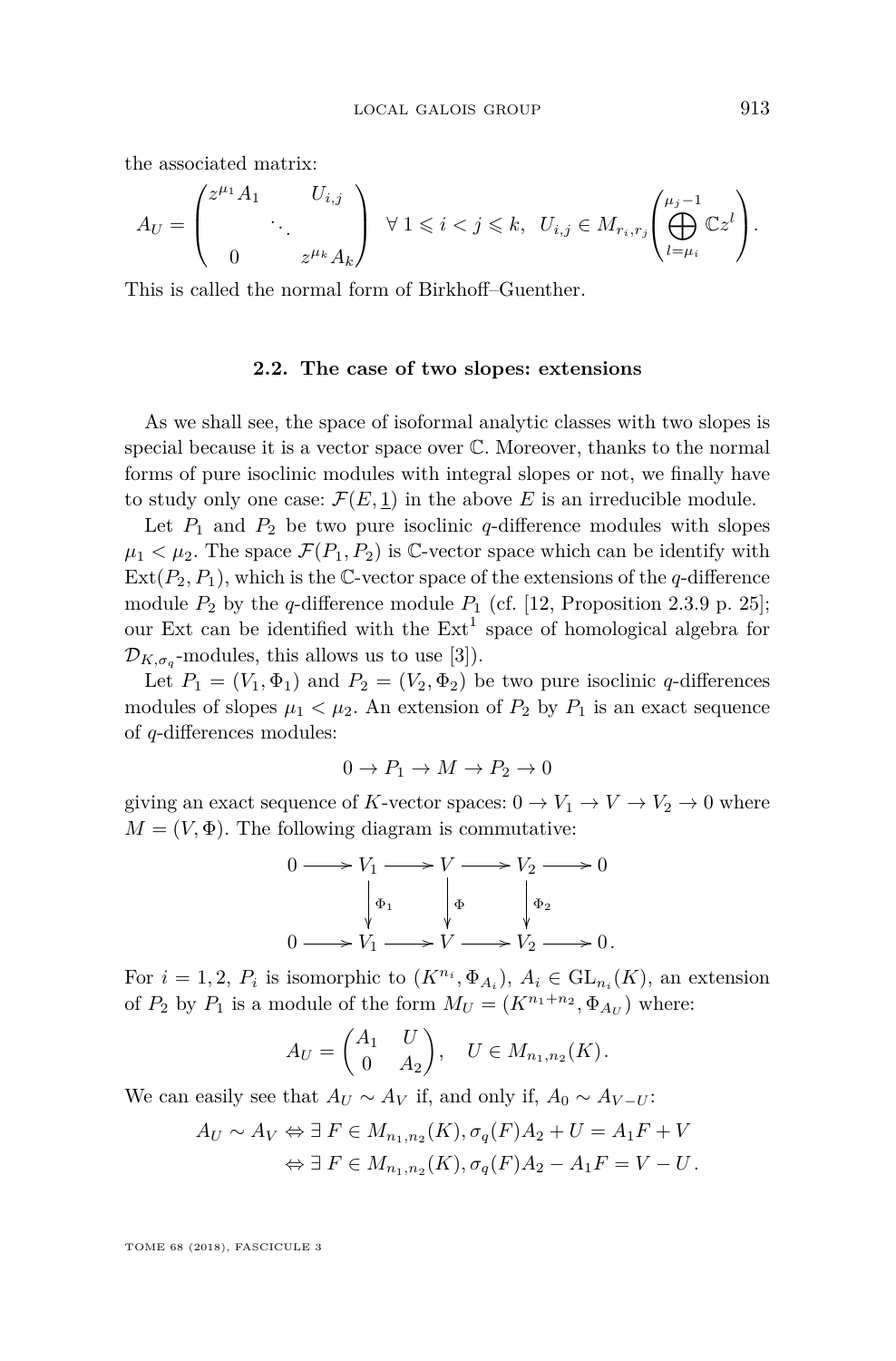We notice that  $\mathcal{F}(P_1, P_2)$  can be identified with the cokernel of  $X \mapsto$  $\sigma_q(X)A_2 - A_1X$  in  $M_{n_1,n_2}(K)$  which is isomorphic to the cokernel of  $X \mapsto \sigma_q(X) - A_1 X A_2^{-1}$  in  $M_{n_1, n_2}(K)$ .

We have  $Ext(P_2, P_1 ⊕ P_3) ≅ Ext(P_2, P_1) ⊕ Ext(P_2, P_3)$  (cf. [\[12\]](#page-63-5)) that gives the following isomorphism:  $\mathcal{F}(P_1 \oplus P_3, P_2) \cong \mathcal{F}(P_1, P_2) \oplus \mathcal{F}(P_3, P_2)$ which is defined by:

(2.3) 
$$
[M_U] = [(K^{n_1+n_3+n_2}, \Phi_{A_U})] \mapsto ([M_{U_1}], [M_{U_2}])
$$

where  $M_{U_1} = (K^{n_1+n_2}, \Phi_{A_{U_1}}), M_{U_2} = (K^{n_3+n_2}, \Phi_{A_{U_2}})$  and by identifying *P*<sub>1</sub> with  $(K^{n_1}, \Phi_{B_1})$  and *P*<sub>3</sub> with  $(K^{n_3}, \Phi_{B_3})$ ,

$$
A_U = \begin{pmatrix} B_1 & 0 & U_1 \\ 0 & B_3 & U_2 \\ 0 & 0 & B_2 \end{pmatrix}, A_{U_1} = \begin{pmatrix} B_1 & U_1 \\ 0 & B_2 \end{pmatrix}, A_{U_2} = \begin{pmatrix} B_3 & U_2 \\ 0 & B_2 \end{pmatrix},
$$

$$
U_1 \in M_{n_1, n_2}(K), U_2 \in M_{n_3, n_2}(K).
$$

Moreover,  $Ext(P_2, P_1) \cong Ext(\underline{1}, P_2^{\vee} \otimes P_1)$  (cf. [\[12\]](#page-63-5)), then we have an isomorphism:  $\mathcal{F}(P_1, P_2) \cong \mathcal{F}(P_1 \otimes P_2^{\vee}, \underline{1})$  where  $P_2^{\vee}$  is the dual of  $P_2$ . This isomorphism is defined by:

<span id="page-14-0"></span>
$$
(2.4) \qquad [M_U] = [(K^{n_1+n_2}, \Phi_{A_U})] \mapsto [M'_{U'}] = [(K^{n_1 n_2 + 1}, \Phi_{A'_{U'}})]
$$

where,

$$
A_U = \begin{pmatrix} B_1 & U \\ 0 & B_2 \end{pmatrix}, \ U \in M_{n_1, n_2}(K)
$$
  
and 
$$
A'_{U'} = \begin{pmatrix} B_1 \hat{\otimes} B_2^{\vee} & U' \\ 0 & 1 \end{pmatrix}, \ U' = \widehat{UB_2^{-1}} \in M_{n_1 n_2, 1}(K).
$$

It is well defined, indeed  $M_0$  is equivalent to  $M_U$  if, and only if, there exists  $F \in M_{n_1,n_2}(K)$  such that:

$$
\sigma_q(F)B_2 = B_1F + U \Leftrightarrow \sigma_q(F) = B_1FB_2^{-1} + UB_2^{-1}
$$

$$
\Leftrightarrow \sigma_q \hat{F} = B_1 \hat{\otimes} B_2^{\vee} \hat{F} + \widehat{UB}_2^{-1}
$$

where  $B_2^{\vee} = {}^t B_2^{-1}$  is the matrix associated with  $P_2^{\vee}$ . The last equation means that  $M'_0$  is equivalent to  $M'_{U'}$ .

<span id="page-14-1"></span>PROPOSITION  $2.2$ . — The module M' is a pullback:

$$
M' = (M \otimes P_2^{\vee}) \times_{P_2 \otimes P_2^{\vee}} \underline{1}.
$$

Proof. — We have the following exact sequence:

$$
0 \to P_1 \to M \to P_2 \to 0.
$$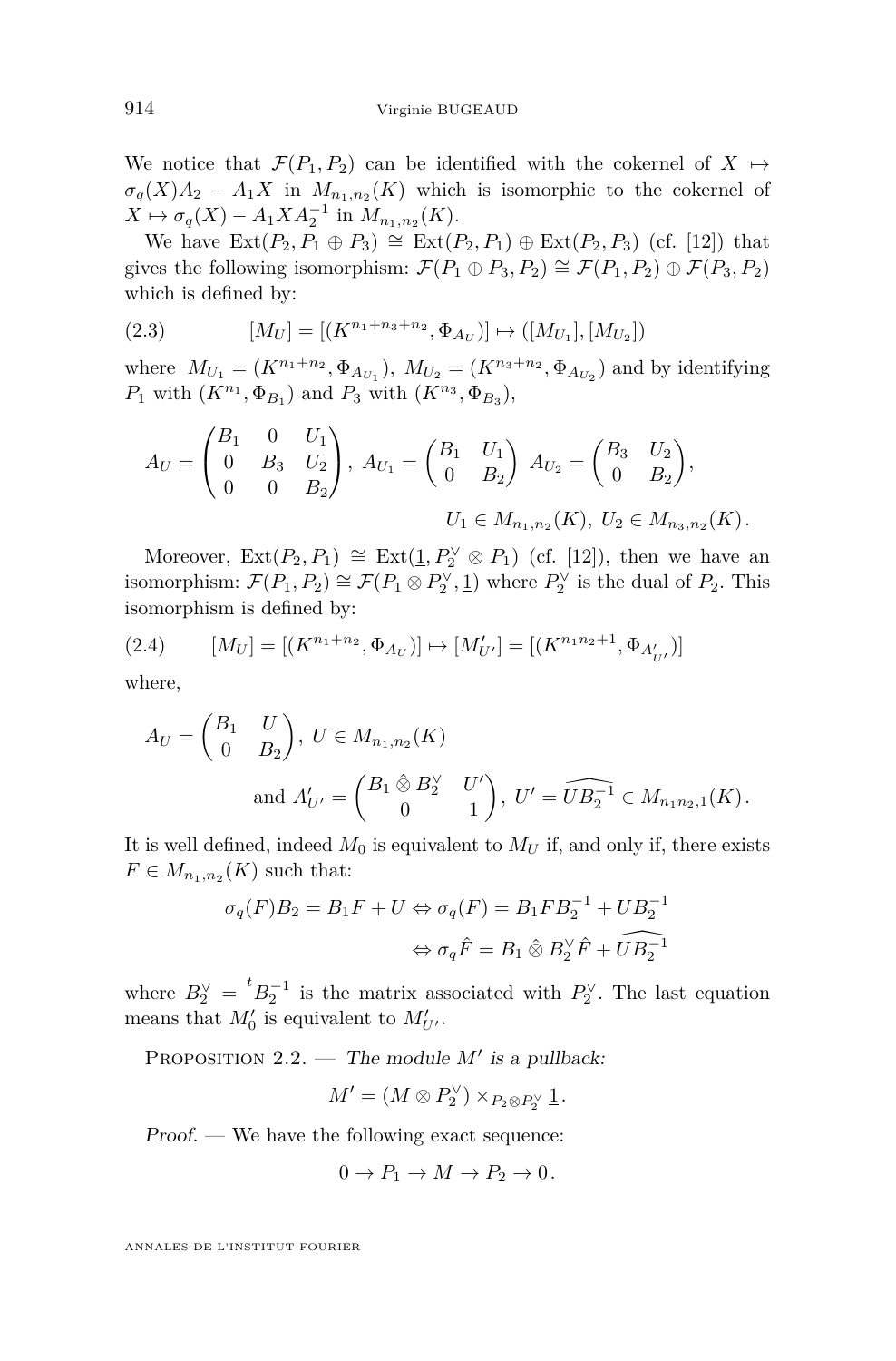By tensoring by  $P_2^{\vee}$ , it becomes (since tensoring is exact in this tannakian category):

<span id="page-15-0"></span>(2.5) 
$$
0 \to P_1 \otimes P_2^{\vee} \to M \otimes P_2^{\vee} \to P_2 \otimes P_2^{\vee} \to 0.
$$

Let  $M'' = (M \otimes P_2^{\vee}) \times_{P_2 \otimes P_2^{\vee}} \underline{1}$  (using the usual operator  $\underline{1} \to P_2 \otimes P_2^{\vee}$  of rigid categories); we have the following lemma:

Lemma 2.3. — The following diagram of exact sequences of *q*-difference modules is commutative:

$$
0 \longrightarrow P_1 \otimes P_2^{\vee} \longrightarrow M \otimes P_2^{\vee} \longrightarrow P_2 \otimes P_2^{\vee} \longrightarrow 0
$$
  

$$
\downarrow id \qquad \qquad \downarrow
$$
  

$$
0 \longrightarrow P_1 \otimes P_2^{\vee} \longrightarrow M'' \longrightarrow 1 \longrightarrow 0.
$$

Remark 2.4.  $\cdots$  This a general lemma (see for example [\[12\]](#page-63-5) or [\[3\]](#page-63-7)). We give here an explicit matricial proof.

Proof of the lemma. — For convenience, we denote  $P_1 = (V_1, \Phi_1), P_2 =$  $(V_2, \Phi_2)$ . We have  $M = (V_1 \times V_2, \Phi_u)$  such that

$$
\Phi_u(x_1, x_2) = (\Phi_1(x_1) + u(x_2), \Phi_2(x_2)),
$$

 $u \in \mathcal{L}_{\sigma_q}(V_2, V_1)$  (the set of the  $\sigma_q$ -linear maps from  $V_2$  to  $V_1$ ), with the point of view of matrices, *u* corresponds to  $-B_1 U B_2^{-1} \sigma_q$  (since  $\Phi_U = (A_U)^{-1} \sigma_q$ ). From now, we identify  $N \otimes P_2^{\vee} = \underline{\text{Hom}}(P_2, N)$ , where by definition, the internal Hom of  $M = (V, \Phi)$  and  $N = (W, \Psi)$ , denoted by  $\underline{\text{Hom}}(M, N)$ , is the *q*-difference module  $(\mathcal{L}(V, W), T_{\Phi, \Psi})$  where  $T_{\Phi, \Psi}$  is the  $\sigma_q$ -linear automorphism defined by:  $f \mapsto \Psi \circ f \circ \Phi^{-1}$ .

The exact sequence of *q*-difference modules [\(2.5\)](#page-15-0) becomes:

$$
0 \to \underline{\mathrm{Hom}}(P_2, P_1) \to \underline{\mathrm{Hom}}(P_2, M) \to \underline{\mathrm{Hom}}(P_2, P_2) \to 0.
$$

Indeed, we have an exact sequence of the underlying *K*-vector spaces:

$$
0 \to \mathcal{L}(V_2, V_1) \to \mathcal{L}(V_2, V_1) \times \mathcal{L}(V_2, V_2) \to \mathcal{L}(V_2, V_2) \to 0
$$

with  $\mathcal{L}(V_2, V_1)$  provided with the  $\sigma_q$ -linear automorphism  $f \mapsto \Phi_1 \circ f \circ \Phi_2^{-1}$ ,  $\mathcal{L}(V_2, V_2)$  provided with the  $\sigma_q$ -linear automorphism  $g \mapsto \Phi_2 \circ g \circ \Phi_2^{-1}$  and  $\mathcal{L}(V_2, V_1) \times \mathcal{L}(V_2, V_2)$  provided with the  $\sigma_q$ -linear automorphism

$$
(f,g)\mapsto \Psi_u(f,g)=\Phi_u\circ (f,g)\circ \Phi_2^{-1}=(\Phi_1\circ f\circ \Phi_2^{-1}+u\circ g\circ \Phi_2^{-1},\Phi_2\circ g\circ \Phi_2^{-1}).
$$

Therefore, the module  $\underline{\text{Hom}}(P_2, M)$  is an extension of *q*-difference modules  $\underline{\text{Hom}}(P_2, P_2)$  by  $\underline{\text{Hom}}(P_2, P_1)$  which corresponds to the element  $g \mapsto$  $u \circ g \circ \Phi_2^{-1}$  of  $\mathcal{L}_{\sigma_q}(\mathcal{L}(V_2, V_2), \mathcal{L}(V_2, V_1)).$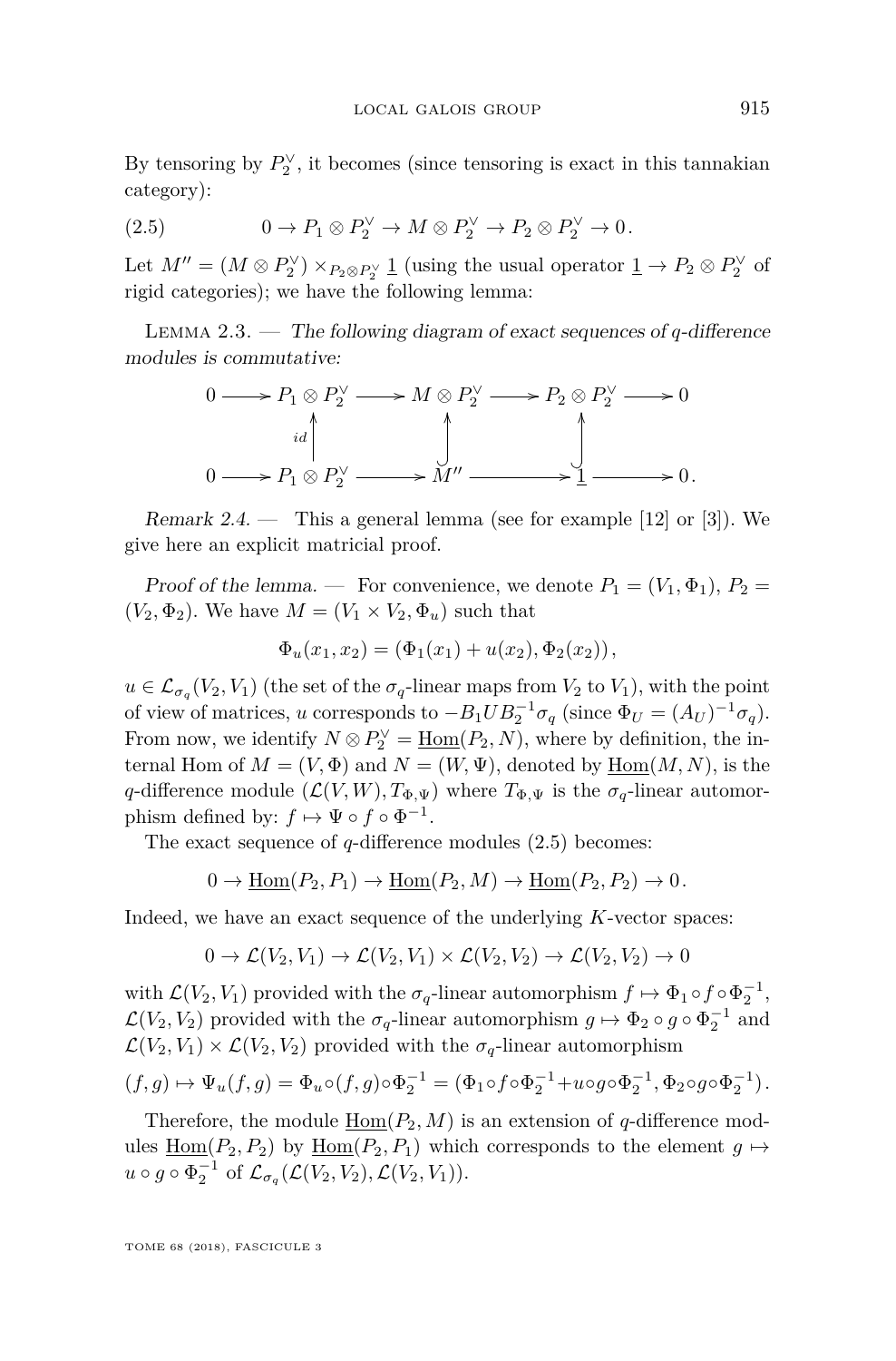According to [\[3\]](#page-63-7) (Algebra, chapter X on homological algebra, p. 113), we have a morphism  $\text{Hom}(N, \tilde{M}) \times Ext(\tilde{M}, \tilde{M}') \to Ext(N, \tilde{M}').$  Replacing *N* by <u>1</u>,  $\tilde{M}$  by  $P_2 \otimes P_2^{\vee}$  and  $\tilde{M}'$  by  $P_1 \otimes P_2^{\vee}$ , we make the pullback with the morphism  $\underline{1} \rightarrow \underline{\text{Hom}}(P_2, P_2)$  and we obtain (keeping only the degree 0 terms of the *Ext* sequence):

$$
\begin{array}{ccc}\n & 0 & & 0 \\
 & & \downarrow & & \downarrow \\
 & \downarrow & & \downarrow & & \downarrow \\
 & & \downarrow & & \downarrow & & \downarrow \\
 & & \downarrow & & \downarrow & & \downarrow \\
 & & \downarrow & & \downarrow & & \downarrow \\
 & \downarrow & & \downarrow & & \downarrow & \\
 & \downarrow & & \downarrow & & \downarrow & & \downarrow \\
 & \downarrow & & \downarrow & & \downarrow & & \downarrow \\
 & \downarrow & & \downarrow & & \downarrow & & \downarrow \\
 & \downarrow & & \downarrow & & \downarrow & & \downarrow \\
 & \downarrow & & \downarrow & & \downarrow & & \downarrow \\
 & \downarrow & & \downarrow & & \downarrow & & \downarrow \\
 & \downarrow & & \downarrow & & \downarrow & & \downarrow \\
 & \downarrow & & \downarrow & & \downarrow & & \downarrow \\
 & \downarrow & & \downarrow & & \downarrow & & \downarrow \\
 & \downarrow & & \downarrow & & \downarrow & & \downarrow \\
 & \downarrow & & \downarrow & & \downarrow & & \downarrow \\
 & \downarrow & & \downarrow & & \downarrow & & \downarrow \\
 & \downarrow & & \downarrow & & \downarrow & & \downarrow \\
 & \downarrow & & \downarrow & & \downarrow & & \downarrow \\
 & \downarrow & & \downarrow & & \downarrow & & \downarrow \\
 & \downarrow & & \downarrow & & \downarrow & & \downarrow \\
 & \downarrow & \downarrow & \downarrow & \downarrow & & \downarrow \\
 & \
$$

As far as the underlying *K*-vector spaces are concerned, the second exact sequence of the diagram gives the exact sequence of *K*-vector spaces:

$$
0 \to \mathcal{L}(V_2, V_1) \to (\mathcal{L}(V_2, V_1) \times \mathcal{L}(V_2, V_2)) \times_{\mathcal{L}(V_2, V_2)} K \to K \to 0
$$

with  $\mathcal{L}(V_2, V_1)$  provided with the  $\sigma_q$ -linear automorphism  $f \mapsto \Phi_1 \circ f \circ \Phi_2^{-1}$ , *K* provided with the  $\sigma_q$ -linear automorphism  $\sigma_q$ .

And yet,  $(\mathcal{L}(V_2, V_1) \times \mathcal{L}(V_2, V_2)) \times_{\mathcal{L}(V_2, V_2)} K = \{(f, g, \lambda) \mid g = \lambda \text{Id}\}$  $\{(f, \lambda)\}\$ , so it is provided with the  $\sigma_q$ -linear automorphism  $\Psi_u \times \sigma_q|_{\{(f,\lambda)\}}$ :

$$
(f,\lambda)\mapsto \left(\Phi_1\circ f\circ\Phi_2^{-1}+\sigma_q(\lambda)u\circ\Phi_2^{-1}),\sigma_q(\lambda)\right).
$$

The module  $M''$  corresponds to the extension of  $\underline{1}$  by  $(\mathcal{L}(V_2, V_1), \Phi_1 \otimes \Phi_2^{\vee})$ defined by the element of  $\mathcal{L}_{\sigma_q}(K, \mathcal{L}(V_2, V_1)), \lambda \mapsto \sigma_q(\lambda)(u \circ \Phi_2^{-1}).$  Notice that  $u \circ \Phi_2^{-1}$  is associated with the matrix  $-B_1 U B_2^{-1} B_2 = -B_1 U$ . This ends the proof of the lemma.

With the same notation as the lemma,  $M'$  is identified with the module  $(\mathcal{L}(V_2, V_1) \times K, \Phi_v)$  where  $\Phi_v(f, \lambda) = (\Phi_1 \circ f \circ \Phi_2^{-1} + \sigma_q(\lambda)v, \sigma_q(\lambda)), v \in$  $\mathcal{L}_{\sigma_q}(K, \mathcal{L}(V_2, V_1))$ , with a matricial point of view *v* corresponds to  $-B_1 U \sigma_q$ . It is exactly the module  $M'$  defined, as a consequence, there are the same modules. This ends the proof of the proposition.  $\Box$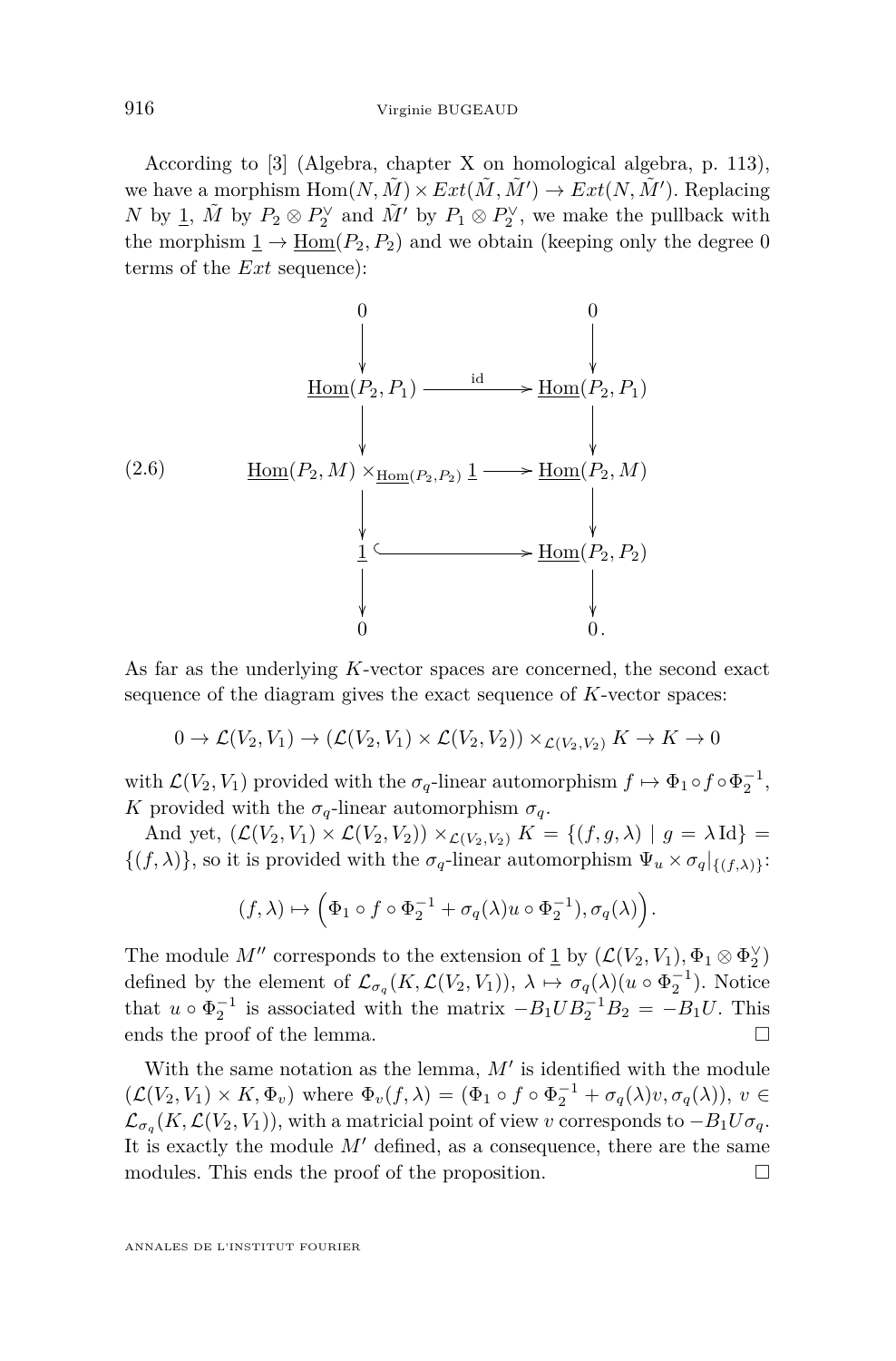A pure isoclinic module of slope  $\mu \in \mathbb{Z}$  is isomorphic to a module of the form  $(K^n, \Phi_{z^{\mu}A})$ , by Jordan's decomposition of *A*, it is isomorphic to a module of the form  $\bigoplus_i (K, \Phi_{a_i z^{\mu}}) \otimes U_{m_i}$ , where  $a_i \in C_q$  is an eigenvalue of *A*.

A pure isoclinic module with non integral slope is a direct sum of indecomposable modules, so it is isomorphic to  $\bigoplus_i E(r, d, c_i) \otimes U_{m_i}$ . As a consequence, the study of  $\mathcal{F}(P_1, P_2)$  amounts to the study of  $\mathcal{F}(E_1 \otimes U_{m_1}, E_2 \otimes$  $U_{m_2}$ ) where  $E_1, E_2$  are irreducible with an integral slope or not.

According to the explicit isomorphism  $(2.4)$ ,  $\mathcal{F}(E_1 \otimes U_{m_1}, E_2 \otimes U_{m_2})$  is isomorphic to  $\mathcal{F}(E_1 \otimes E_2^{\vee} \otimes U_{m_1} \otimes U_{m_2}^{\vee}, \underline{1})$ . Moreover,  $U_{m_1} \otimes U_{m_2}^{\vee}$  is isomorphic to a direct sum of unipotent modules (for details, see for instance [\[14\]](#page-64-0)).

Thus, we have to study  $\mathcal{F}(E_1 \otimes E_2^{\vee} \otimes U_m, \underline{1})$ . And yet, in the Proposition [1.14,](#page-9-1) we have seen that the tensor product of two irreducible modules is isomorphic to a direct sum of irreducible modules. Finally, the only one case to study is  $\mathcal{F}(E \otimes U_m, 1)$ , where *E* is an irreducible module with non integral slope.

#### **2.3.**  $\mathcal{F}(E,1)$  and  $\mathcal{F}(E \otimes U_m,1)$

We begin to study  $\mathcal{F}(P_1, P_2)$  when the slope of  $P_1$  is negative and non integral and the slope of  $P_2$  is zero. According to the last paragraph, we just have to deal with  $\mathcal{F}(E, \underline{1})$  where  $E = E(r, -d, c) = (K^r, \Phi_B)$  is an irreducible module with non integral negative slope  $\frac{-d}{r}$ .

So, let  $E = E(r, -d, c)$  be is an irreducible module with non integral slope  $\mu = -d/r < 0$  and of rank *r*, such that  $E = (K^r, \Phi_B)$  we set  $c' =$  $q^{\frac{-d(r-1)}{2}}c \in \mathbb{C}^*.$ 

Remember that a class of  $\mathcal{F}(E, 1)$  admits a representative whose associ-ated matrix has the following form (cf. [\(2.1\)](#page-12-1)):

$$
A_U = \begin{pmatrix} B & U \\ 0 & 1 \end{pmatrix} \text{ where } U = {}^t(u_1, \dots, u_r) \in K^r.
$$

In [\[16,](#page-64-1) [15\]](#page-64-2), it is proved following Birkhoff and Guenther [\[1\]](#page-63-0), that a class of  $\mathcal{F}(E, 1)$  admits at least a polynomial representative (that is to say U has polynomial coefficients), in the following lemma, we give an effective way to find one. This representative is non unique contrary to the case of integral slopes. Indeed, the simplest non trivial example (*E* having rank 2 and slope −1*/*2) yields a space of classes of dimension 1 to be evenly distributed in  $\mathbb{C}^2$ , explaining the impossibility of a straight generalisation of Birkhoff–Guenther normal form.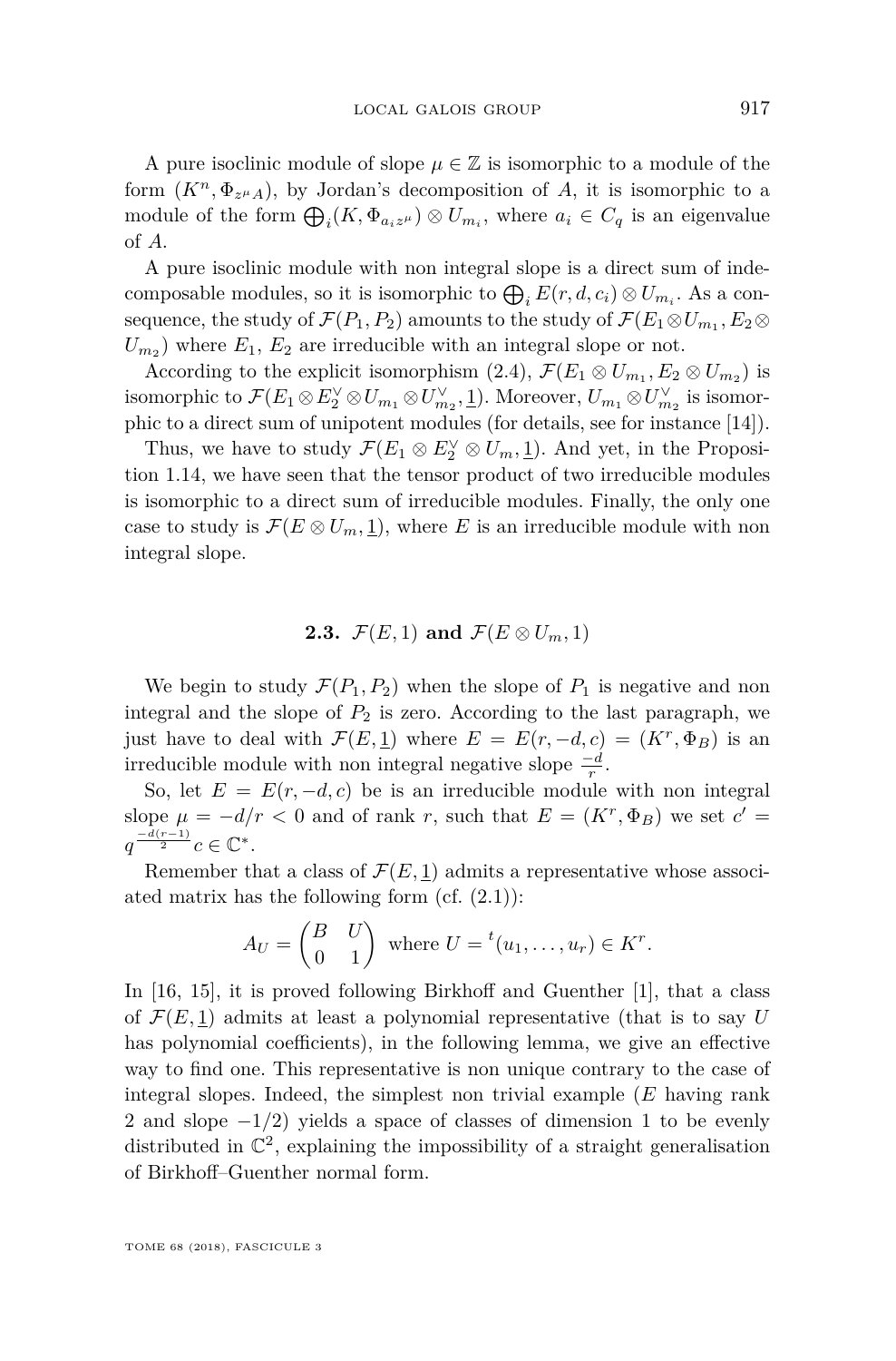<span id="page-18-1"></span>LEMMA 2.5 (cf. [\[12\]](#page-63-5)). — Let *L'* be an operator of  $\mathbb{C}({z})$  with values in itself of the form  $L' = az^d \sigma_q^r - 1$ ,  $a \in \mathbb{C}^*$  and  $d, r > 0$ . Let  $k \in \mathbb{Z}$  fixed, then we have:

$$
\mathbb{C}(\{z\}) = \bigoplus_{l=k}^{k+d-1} \mathbb{C}z^l \oplus \operatorname{Im} L'
$$

<span id="page-18-0"></span>Remark 2.6. — Let us fix  $k \in \mathbb{Z}$ , we denote by  $\pi_{r,d,k}$  the projection of  $\mathbb{C}(\{z\})$  on  $\bigoplus_{l=k}^{k+d-1} \mathbb{C}z^{l}$  parallel to Im *L'*. Thus, the equation  $az^{d}\sigma_{q}^{r}(f) - f =$ *α* has a solution in  $\mathbb{C}({z})$  if, and only if,  $\pi_{r,d,k}(\alpha) = 0$ .

Let  $V_{r,d}$  be the  $\mathbb{C}\text{-vector space } (\sum_{l=0}^{d-1} \mathbb{C}z^{l})^r$  of dimension *rd*.

<span id="page-18-2"></span>LEMMA 2.7. — The linear map from  $V_{r,d}$  to  $\mathcal{F}(E,1)$  defined by:

$$
U \in V_{r,d} \mapsto [M_U]
$$

is onto. So, every class of  $\mathcal{F}(E, 1)$  admits a representative (non unique)  $M_U$  with  $U \in V_{r,d}$ . Such a representative can be given by the C-linear map  $\Pi_{r,d}: K^r \to V_{r,d}$  defined by:

$$
U = (u_1, \dots, u_r) \mapsto (v_1, \dots, v_r)
$$
 such that  $z^d \sigma_q^{r-i}(v_i) = \pi_{r,d,d}(z^d \sigma_q^{r-i}(u_i)),$   
 $(\pi_{r,d,d} \text{ is the } \mathbb{C}\text{-linear defined in the Remark 2.6, and we choose here } k = d).$ 

Proof. — Let  $M_U$  be a representative of a class of  $\mathcal{F}(E, \underline{1})$  with matrix  $A_U$ , we write  $U = {}^t(u_1, \ldots, u_r)$ , then

<span id="page-18-3"></span>
$$
(2.7) \quad A_0 \sim A_U \Leftrightarrow \exists F = {}^t(f_1, \ldots, f_n) \in K^r, \ \sigma_q F = BF + U
$$
\n
$$
f_2 = \sigma_q(f_1) - u_1
$$
\n
$$
f_3 = \sigma_q^2(f_1) - (\sigma_q(u_1) + u_2)
$$
\n
$$
\vdots
$$
\n
$$
f_r = \sigma_q^{r-1}(f_1) - (\sigma_q^{r-2}(u_1) + \cdots + \sigma_q(u_{r-2}) + u_{r-1})
$$
\n
$$
\sigma_q^r(f_1) = c'z^{-d}f_1 + \sigma_q^{r-1}(u_1) + \cdots + \sigma_q(u_{r-1}) + u_r.
$$

We have to solve an equation of the type:  $az^d\sigma_q^r(f) - f = \alpha$ , with  $a =$  $c'^{-1} \in \mathbb{C}^*$  and

$$
\alpha = az^d \left( \sigma_q^{r-1}(u_1) + \cdots + \sigma_q(u_{r-1}) + u_r \right).
$$

According to Lemma [2.5,](#page-18-1) for a fixed  $k = d \in \mathbb{Z}$ , this equation have a solution in *K* if, and only if,  $\pi_{r,d,d}(\alpha) \in \bigoplus_{l=d}^{d+d-1} \mathbb{C}z^l = 0$ . Let

$$
z^d \sigma_q^{(r-i)}(v_i) = \left(\pi_{r,d,d}(z^d \sigma_q^{r-i}(u_i))\right),\,
$$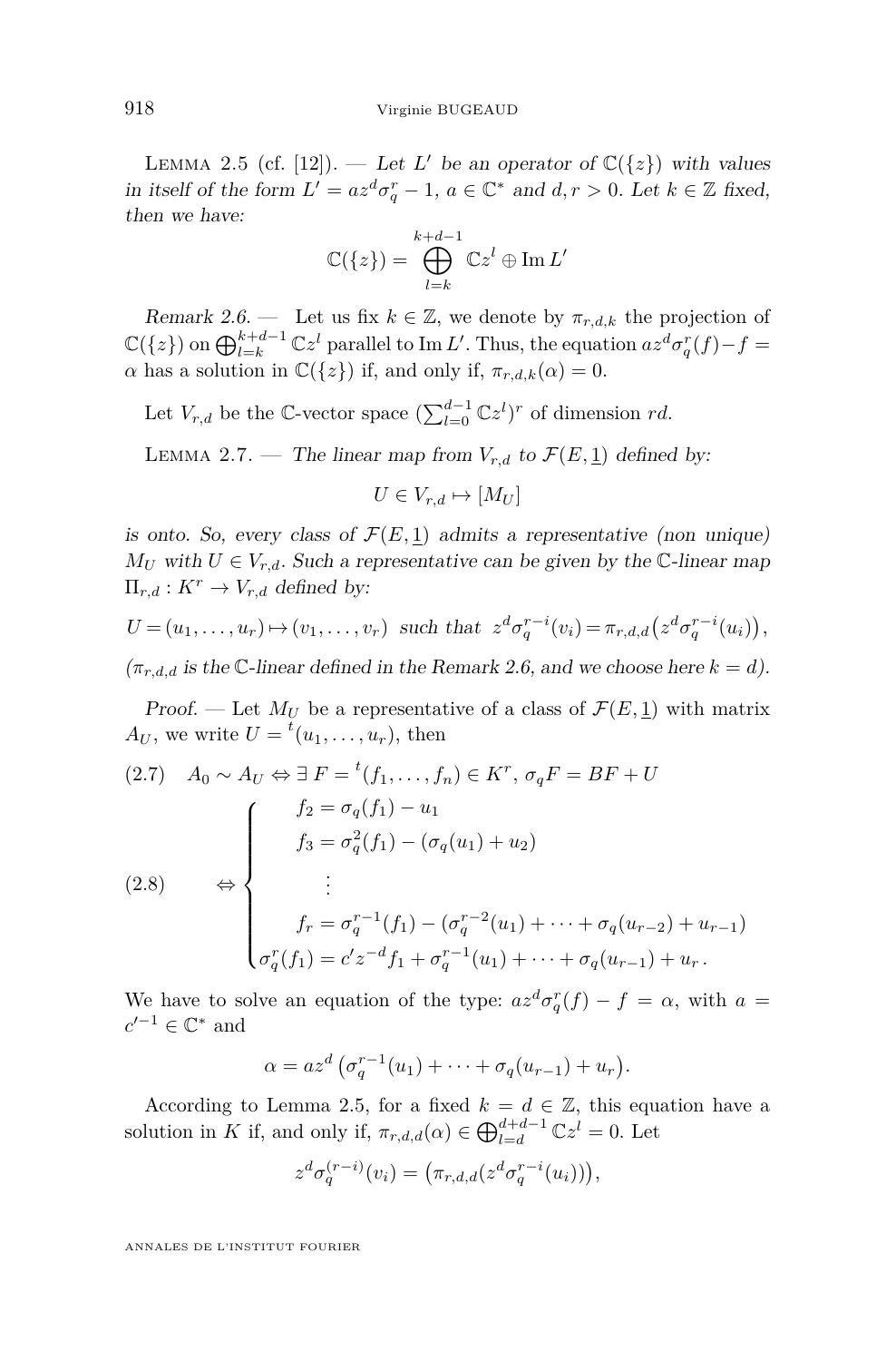we have  $\pi_{r,d,d} \left( z^d \sigma_q^{r-i}(v_i) - z^d \sigma_q^{r-i}(u_i) \right) = 0$ . Thus, the equations  $az^d\sigma_q^r(g_i) - g_i = z^d\sigma_q^{r-i}(v_i) - z^d\sigma_q^{r-i}(u_i)$  admit a solution  $g_i$  in K. Let  $f = g_1 + \cdots + g_r$ .

With the same system, replacing *U* by  $V - U$ , then  $A_0 \sim A_{V-U}$  so  $A_U \sim A_V$  with  $V \in V_{r,d}$ . □

<span id="page-19-0"></span>THEOREM 2.8. — The  $\mathbb{C}\text{-linear map } \varphi$  from  $V_{r,d}$  to  $\sum_{l=0}^{d-1} \mathbb{C}z^l$  defined by

$$
\varphi((u_1,\ldots,u_r))=\sum_{j=1}^r\sigma^{r-j}(u_j)
$$

induces an isomorphism of C-vector spaces:

$$
\mathcal{F}(E, \underline{1}) \cong \frac{V_{r,d}}{Ker\varphi} \cong \text{Im}\,\varphi \cong \sum_{l=0}^{d-1} \mathbb{C}z^l.
$$

The dimension of  $\mathcal{F}(E, 1)$  is known to be equal to *d*, we find it again in this theorem, which can be summarized by the following commutative diagram:



Proof. — According to the Lemma [2.7,](#page-18-2) we can suppose that a class of  $\mathcal{F}(E, \underline{1})$  is represented by  $M_U$  with  $U \in V_{r,d}$ .

Thanks to system [\(2.8\)](#page-18-3) of the previous proof, we now have  $\alpha =$  $az^d$   $(\sigma_q^{r-1}(u_1) + \cdots + \sigma_q(u_{r-1}) + u_r)$  which is in  $\bigoplus_{l=d}^{d+d-1} \mathbb{C}z^l$ , so the equation  $az^d \sigma_q^r(f) - f = \alpha$  admits a convergent solution if, and only if,  $\alpha = 0$ , it is equivalent to  $\varphi(U) = \sigma_q^{r-1}(u_1) + \cdots + \sigma_q(u_{r-1}) + u_r = 0$ . As a consequence, the map from  $\mathcal{F}(E, \underline{1})$  to  $\sum_{l=0}^{d-1} \mathbb{C}z^l$  is injective. To prove the bijectivity, we can use the dimension or see that the antecedent of  $u \in \sum_{l=0}^{d-1} \mathbb{C}z^l$ is the class  $[M_U]$  where  $U = {}^t(0, \ldots, 0, u)$ , because  $[M_U] \mapsto \varphi(U) = u$ .  $\Box$ 

<span id="page-19-1"></span>Remark  $2.9.$  — According to the proof, the coefficients of a morphism *F* verifying  $\sigma_q(F) - BF = U$  with  $U \in V_{r,d}$  are in  $V_{r,d}$ , because we have  $f_1 = 0$  and for all  $i > 1$ ,

$$
f_i = -(\sigma_q^{i-2}(u_1) + \cdots + \sigma_q(u_{i-2}) + u_{i-1}).
$$

Thanks to this theorem, we can choose the matrix of a representative of a class of  $\mathcal{F}(E, \underline{1})$ , of the form  $A_U$  where  $U = {}^t(u_1, \ldots, u_r)$  has polynomial coefficients in  $\mathbb{C}[z]_{d-1}$ . In other word, such a *q*-difference module is in the same class as  $A_0$  if, and only if,  $\varphi((u_1, \ldots, u_r)) = 0$ .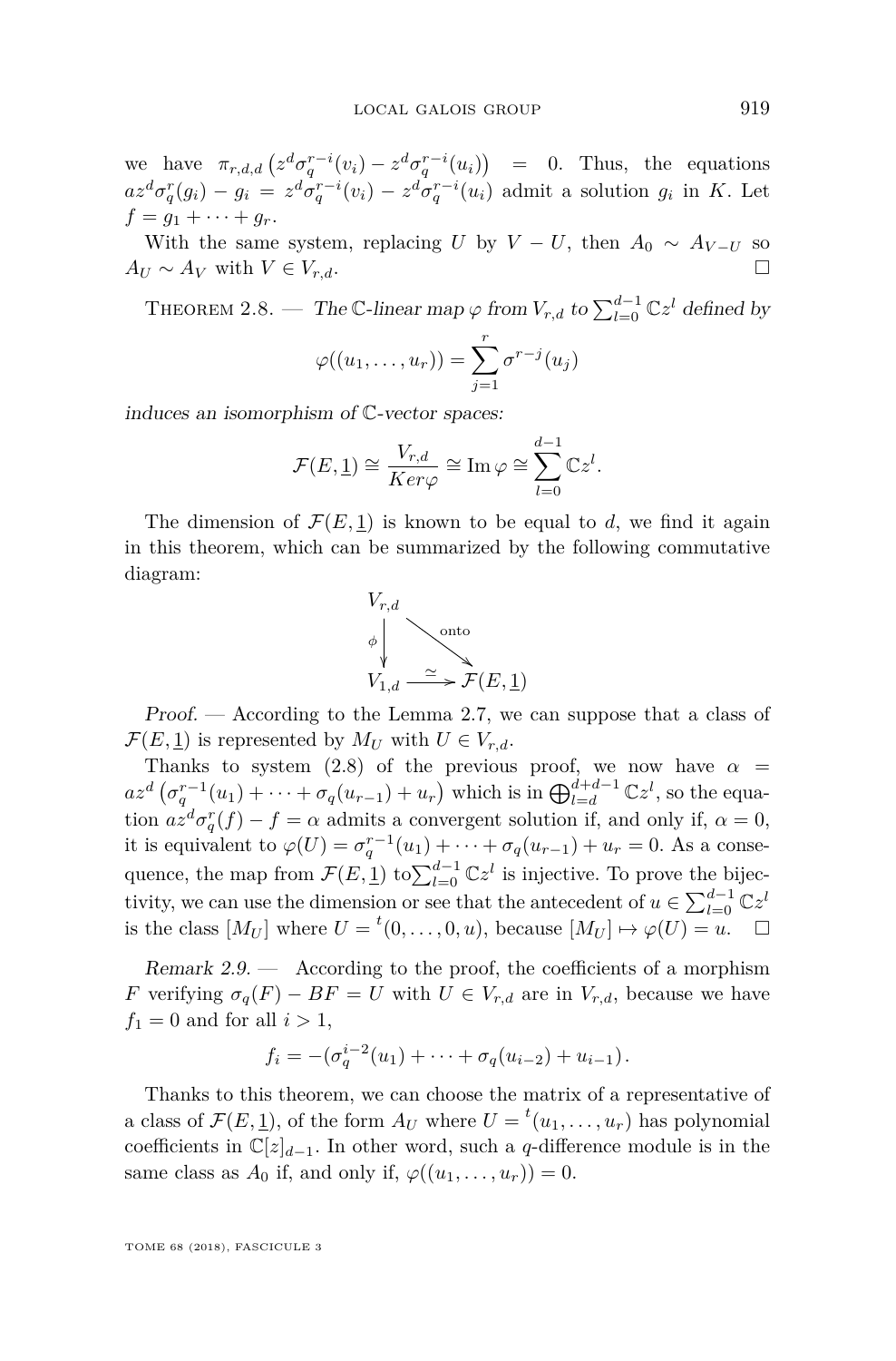From this result, we can achieve the study of  $\mathcal{F}(E_1, E_2)$  when  $E_1$  and *E*<sub>2</sub> are irreducible. It remains now to study  $\mathcal{F}(E \otimes U_m, \underline{1})$ .

LEMMA 2.10. — Every class of  $\mathcal{F}(E \otimes U_m, 1)$  admits a representative *M*<sup>*U*</sup> such that  $U \in V_{r,d}^m$ .

*Proof.* — With the convention  $\hat{\otimes}$  defined in [1.4,](#page-8-1) a module  $M_U$  representing a class of  $\mathcal{F}(E \otimes U_m, \underline{1})$  has a matrix of the form:

$$
A_U = \begin{pmatrix} B & B & 0 & U_1 \\ 0 & \ddots & \ddots & & \vdots \\ \vdots & & B & B & U_{m-1} \\ 0 & \dots & 0 & B & U_m \\ 0 & & & 0 & 1 \end{pmatrix}
$$

Thus,  $A_0 \sim A_U$  if, and only if, there exists  $F = (F_1, \ldots, F_m) \in (K^r)^m$ , such that

$$
\begin{pmatrix}\n\sigma_q(F_1) \\
\vdots \\
\sigma_q(F_{m-1}) \\
\sigma_q(F_m)\n\end{pmatrix} = \begin{pmatrix}\nB & B & & 0 \\
0 & B & \ddots & \\
\vdots & & \ddots & B \\
0 & & 0 & B\n\end{pmatrix} \begin{pmatrix}\nF_1 \\
\vdots \\
F_{m-1} \\
F_m\n\end{pmatrix} + \begin{pmatrix}\nU_1 \\
\vdots \\
U_{m-1} \\
U_m\n\end{pmatrix}
$$
\n
$$
\Leftrightarrow \begin{cases}\n\sigma_q(F_1) = BF_1 + BF_2 + U_1 \\
\sigma_q(F_2) = BF_2 + BF_3 + U_2 \\
\vdots \\
\sigma_q(F_{m-1}) = BF_{m-1} + BF_m + U_{m-1} \\
\sigma_q(F_m) = BF_m + U_m.\n\end{cases}
$$

With the notations of Lemma [2.7,](#page-18-2) we put:

- $V_m = \Pi_{r,d}(U_m)$  then there exists  $F_m \in K^r$  such that  $\sigma_q(F_m) =$  $BF_m + V_m - U_m$ ;
- $V_{m-1} = \prod_{r,d} (BF_m + U_{m-1})$  then there exists  $F_{m-1} \in K^r$  such that  $\sigma_q(F_{m-1}) = BF_{m-1} + V_{m-1} - (BF_m + U_{m-1}) \dots$

Therefore by induction, we obtain the lemma.  $\Box$ 

Let us suppose now that  $U \in V_{r,d}^m$ . We have  $A_0 \sim A_U$  that implies  $\varphi(U_m) = 0$  and according to the Remark [2.9,](#page-19-1) the morphism  $F_m$  such that  $\sigma_q(F_m) = BF_m + U_m$  is explicitly known and depends on  $U_m$ , it has also his coefficients in  $V_{r,d}$ , and  $BF_m$  too. Indeed,  $BF_m = -\Psi(U_m)$  where  $\Psi$  is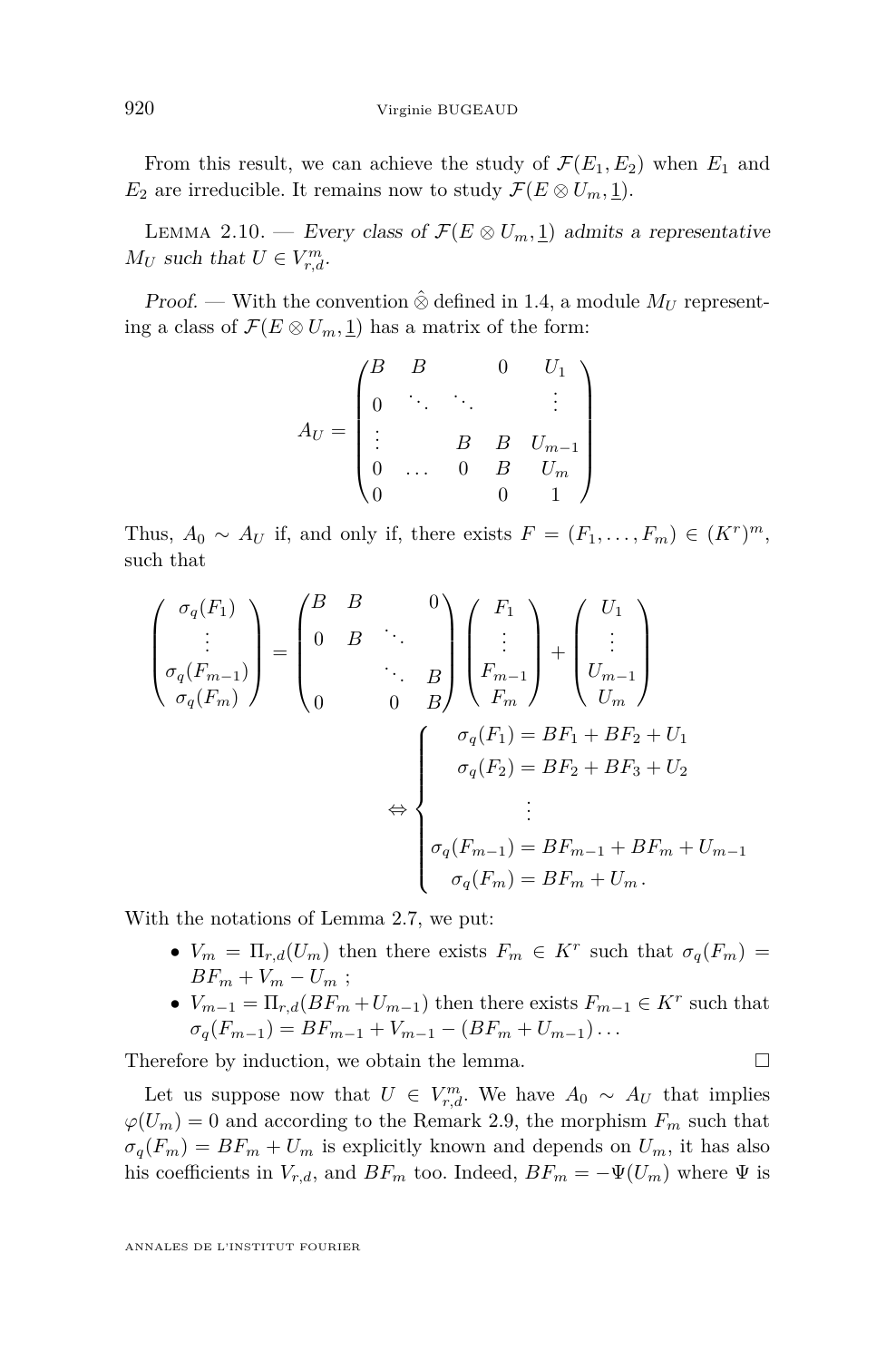the following map:

$$
\Psi(U_m) = \begin{pmatrix} u_1 \\ \sigma_q(u_1) + u_2 \\ \vdots \\ \sigma_q^{r-2}(u_1) + \dots + \sigma_q(u_{r-2}) + u_{r-1} \\ \varphi(U_m) \end{pmatrix} \text{ and } U_m = {}^t(u_1, \dots, u_r).
$$

So  $A_0 \sim A_U$  implies  $\varphi(U_m) = 0$  and  $\varphi(-\Psi(U_m) + U_{m-1})$ . By induction, we prove that  $A_0 \sim A_U$  implies  $F_1, \ldots, F_m \in V_{r,d}$  and  $\varphi(U_m) = 0$ , for all  $i = 1, \ldots, m-1$ ,  $\varphi(BF_{m-i+1} + U_{m-i}) = 0$ . We obtain the following theorem:

THEOREM 2.11. — The C-linear map  $\psi$  from  $(K^r)^m$  to  $(\sum_{l=0}^{d-1} \mathbb{C}z^l)^m$ defined by:

$$
U = (U_1, \ldots, U_m) \in (V_{r,d})^m \mapsto \psi(U) = (\varphi(S_1), \ldots, \varphi(S_m))
$$

where

$$
S_i = (-1)^i \Psi^{m-i}(U_m) + (-1)^{i-1} \Psi^{m-i-1}(U_{m-1}) + \cdots - \Psi(U_{m-i+1}) + U_{m-i}
$$
  
induces an isomorphism between  $\mathcal{F}(E \otimes U_m, \underline{1})$  and  $(\sum_{l=0}^{d-1} \mathbb{C}z^l)^m$ , which,  
to a class  $[M_U]$  with  $U \in V_{r,d}^m$ , associates  $\psi(U)$ .

Proof. — From the previous paragraph, it is injective and because of the dimension, it is bijective.

This theorem is summarized by the following commutative diagram:



### **3.** *H*<sup>1</sup> **and Stokes operators**

<span id="page-21-0"></span>In [\[12\]](#page-63-5), the space of isoformal classes is shown (in the case of an arbitrary number of integral slopes) to be isomorphic to the first cohomology group of some sheaf of unipotent groups over the elliptic curve  $E_q$  (*q*-analogue of the theorem of Birkhoff–Malgrange–Sibuya). We do the same here for arbitrary slopes (not necessarily integral) but restricting to the case of two slopes. Then, the sheaf of groups is a vector bundle  $\mathcal{F}_E$  (it will be defined precisely just before Theorem [3.5\)](#page-26-0).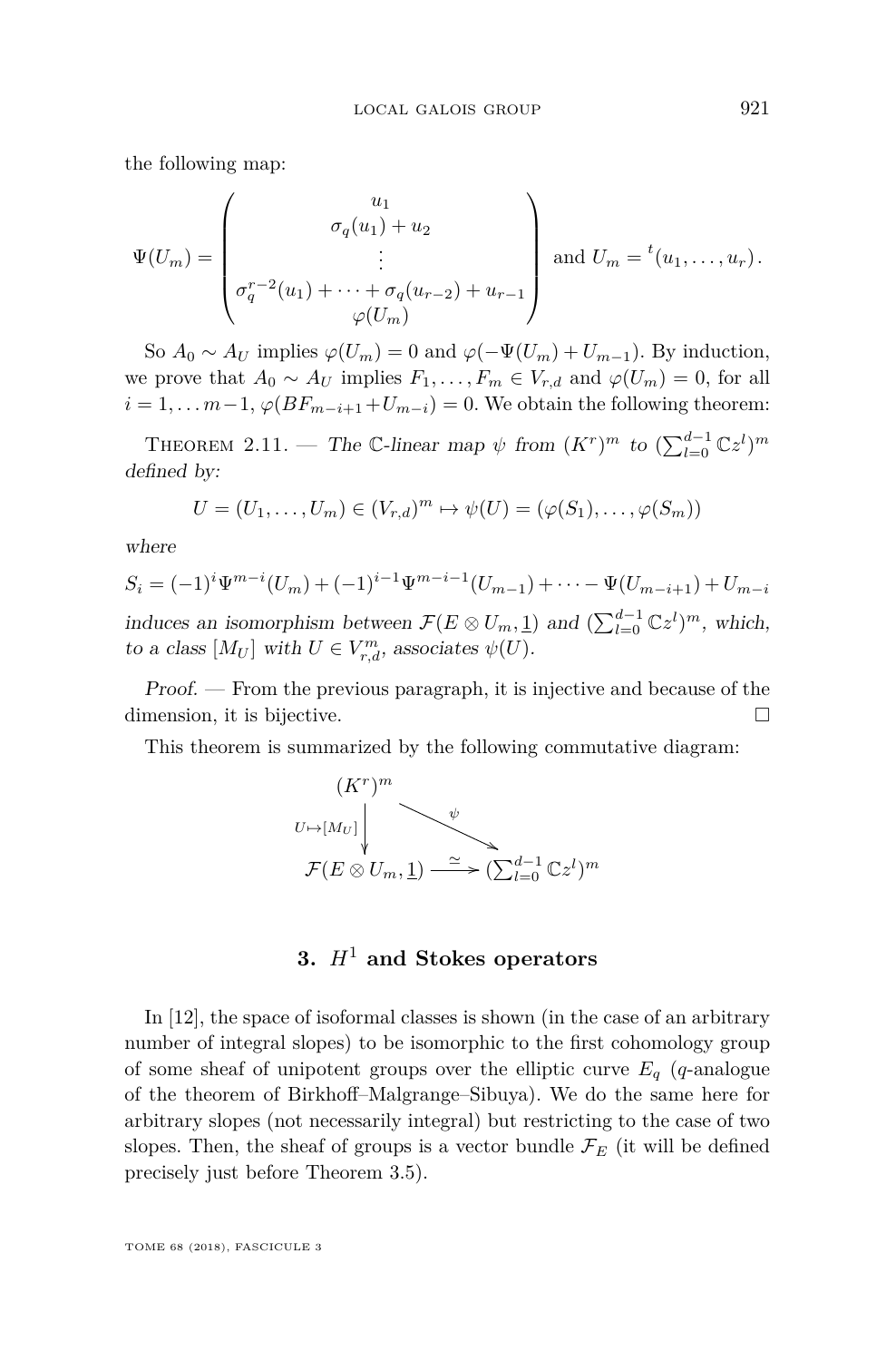922 Virginie BUGEAUD

#### **3.1. Some notations**

The discrete *q*-spiral of  $a \in \mathbb{C}^*$  is  $[a; q] := aq^{\mathbb{Z}}$ , every point of  $[a; q]$  has the same image by the canonical projection  $\pi : \mathbb{C}^* \to E_q$ . Similarly, for all  $r \in \mathbb{N}^*$ , the *q*<sup>r</sup>-spiral will be  $[a; q^r] := aq^{r\mathbb{Z}}$ .

We define the Theta function  $\theta_{q^r,c}$ ,  $c \in \mathbb{C}^*$ . It is an analytic solution on  $\mathbb{C}^*$  of the equation  $\sigma_q^r(\theta) = \frac{z}{c}\theta$  and is equal to:

$$
\theta_{q^r,c}(z) = \sum_{n \in \mathbb{Z}} q^{r \frac{-n(n+1)}{2}} \left(\frac{z}{c}\right)^n.
$$

The Jacobi's triple product formula gives:

$$
\theta_{q^r,c}(z) = \prod_{n\geqslant 1} (1-q^{-rn}) \prod_{n\geqslant 1} \left(1+q^{-rn}\frac{z}{c}\right) \prod_{n\geqslant 0} \left(1+q^{-rn}\left(\frac{z}{c}\right)^{-1}\right).
$$

The function  $\theta_{q^r,c}$  has simple zeroes all located on the *q*-spiral  $[-c; q^r]$ .

Moreover, for all  $d \in \mathbb{N}^*$ ,  $\theta_{q^r,c}^d$  is solution of  $\sigma_q^r(\theta) = \left(\frac{z}{c}\right)^d \theta$  and its zeros are located on  $[-c; q^r]$  and are of multiplicity *d*.

#### **3.2. Stokes operators in the case of two slopes**

Let us take  $E = E(r, -d, b^r)$  an irreducible *q*-difference module of slope  $-d/r < 0$ , we have  $E = (K^r, \Phi_B)$  where

$$
B = \begin{pmatrix} 0 & 1 & 0 \\ \vdots & & \ddots & \\ 0 & & & 1 \\ 0'z^{-d} & 0 & \dots & 0 \end{pmatrix} \text{ where } b' = q^{\frac{-d(r-1)}{2}}b^r \in \mathbb{C}^*.
$$

In this section, we want to prove that  $\mathcal{F}(E, \underline{1})$  and  $H^1(E_q, \mathcal{F}_E)$  (the sheaf  $\mathcal{F}_E$  is defined just before Theorem [3.5\)](#page-26-0) are isomorphic. Therefore, we are going to construct privileged cocycles with poles on  $E_q$ <sup>*r*</sup> but not on  $E_q$  as for the case of integral slopes in [\[15\]](#page-64-2). Here  $M_0 = (K^{r+1}, \Phi_{A_0})$  and a class of  $\mathcal{F}(E, \underline{1})$  is represented by a module  $M_U = (K^{r+1}, \Phi_{A_U})$  where:

$$
A_0 = \begin{pmatrix} B & 0 \\ 0 & 1 \end{pmatrix} \text{ and } A_U = \begin{pmatrix} B & U \\ 0 & 1 \end{pmatrix} U \in (\mathbb{C}[z]_{d-1})^r.
$$

Indeed, we may and will suppose  $U \in (\mathbb{C}[z]_{d-1})^r$  thanks to Lemma [2.7](#page-18-2) in all this part.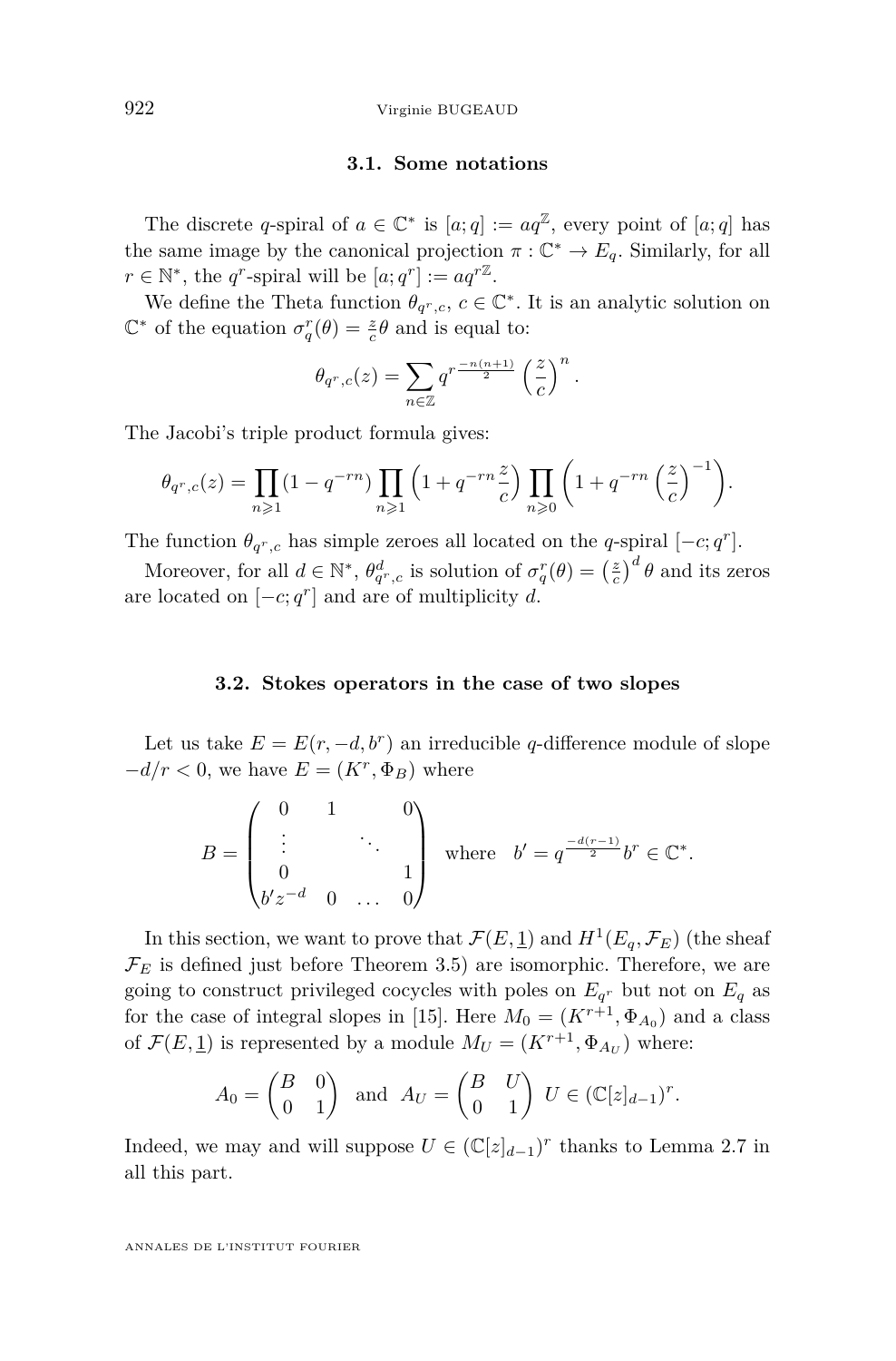We are looking for an isomorphism, more precisely a matrix, between the *q*-difference modules  $(K^{r+1}, \Phi_{A_0})$  and  $(K^{r+1}, \Phi_{A_U})$ . We want that isomorphism to have a matrix of the form  $\mathfrak{S}_{r,1}$ :

$$
\begin{pmatrix} I_r & F \\ 0 & 1 \end{pmatrix}
$$

with  $\sigma_q(F) - BF = U$ .

In the general case, there exists a unique formal morphism  $\hat{F}$  satisfying this equation but, a priori, the modules associated to the matrices  $A_0$  and  $A_U$  are not in the same analytic class, therefore  $\hat{F}$  has not its coefficients in  $K$ . We shall be looking for  $F$  meromorphic on  $\mathbb{C}^*$ .

We denote by  $\bar{\bar{c}}$  the class of  $c \in \mathbb{C}^*$  in  $E_{q^r}$  and write  $\mathcal{O}(\mathbb{C}^*)$  the set of holomorphic functions over  $\mathbb{C}^*$ .

<span id="page-23-0"></span>PROPOSITION 3.1. — Let  $\Sigma(A_0) = \left\{ c \in \mathbb{C}^* \mid \exists n \in \mathbb{Z}, c^d = b^r q^{\frac{-d(r-1)}{2}} q^{rn} \right\}$ modulo  $q^r$ , the set  $\Sigma(A_0)$  is finite.

For all  $U \in (\mathbb{C}[z]_{d-1})^r$ , for all  $\overline{c} \in E_{q^r} \setminus \Sigma(A_0)$  (the notation is defined hereafter), there exists a unique vector of meromorphic functions  $\tilde{F}_{\overline{c}}$ over  $\mathbb{C}^*$ ,  $\tilde{F}_{\bar{c}} = {}^t(f_1, \ldots, f_r)$ , such that the poles of  $f_i$  are the  $q^r$ -spiral  $[-cq^{-i+1}; q^r]$ , of multiplicity  $\leq d$  and such that  $\sigma_q(\tilde{F}_{\bar{c}}) - B\tilde{F}_{\bar{c}} = U$ .

*Proof.* — We look for  $F$  with meromorphic coefficients on  $\mathbb{C}^*$  such that  $\sigma_q(F) - BF = U$ . By setting conditions on poles using Theta functions, we would like to obtain uniqueness of a such *F*.

Let  $F = T^{-1}G$  such that  $G \in (\mathcal{O}(\mathbb{C}^*))^r$  and  $T \in GL_r(\mathcal{O}(\mathbb{C}^*))$  is the diagonal matrix:

$$
T = \begin{pmatrix} \theta_1 & 0 \\ & \ddots & \\ 0 & & \theta_r \end{pmatrix}, F = \begin{pmatrix} g_1/\theta_1 \\ \vdots \\ g_r/\theta_r \end{pmatrix}.
$$

We have  $\sigma_q(F) - BF = U \Leftrightarrow \sigma_q(G) - T[B]G = \sigma_q(T)U$ .

Let us denote  $A = T[B]$  and let  $G = \sum_{n \in \mathbb{Z}} G_n z^n$ , and  $V = \sigma_q(T)U =$  $\sum_{n\in\mathbb{Z}}V_nz^n$  then:

$$
\sigma_q(G) - AG = V \Leftrightarrow \forall n \in \mathbb{Z}, q^n G_n - AG_n = V_n
$$

$$
\Leftrightarrow \forall n \in \mathbb{Z}, G_n = (q^n I_r - A)^{-1} V_n.
$$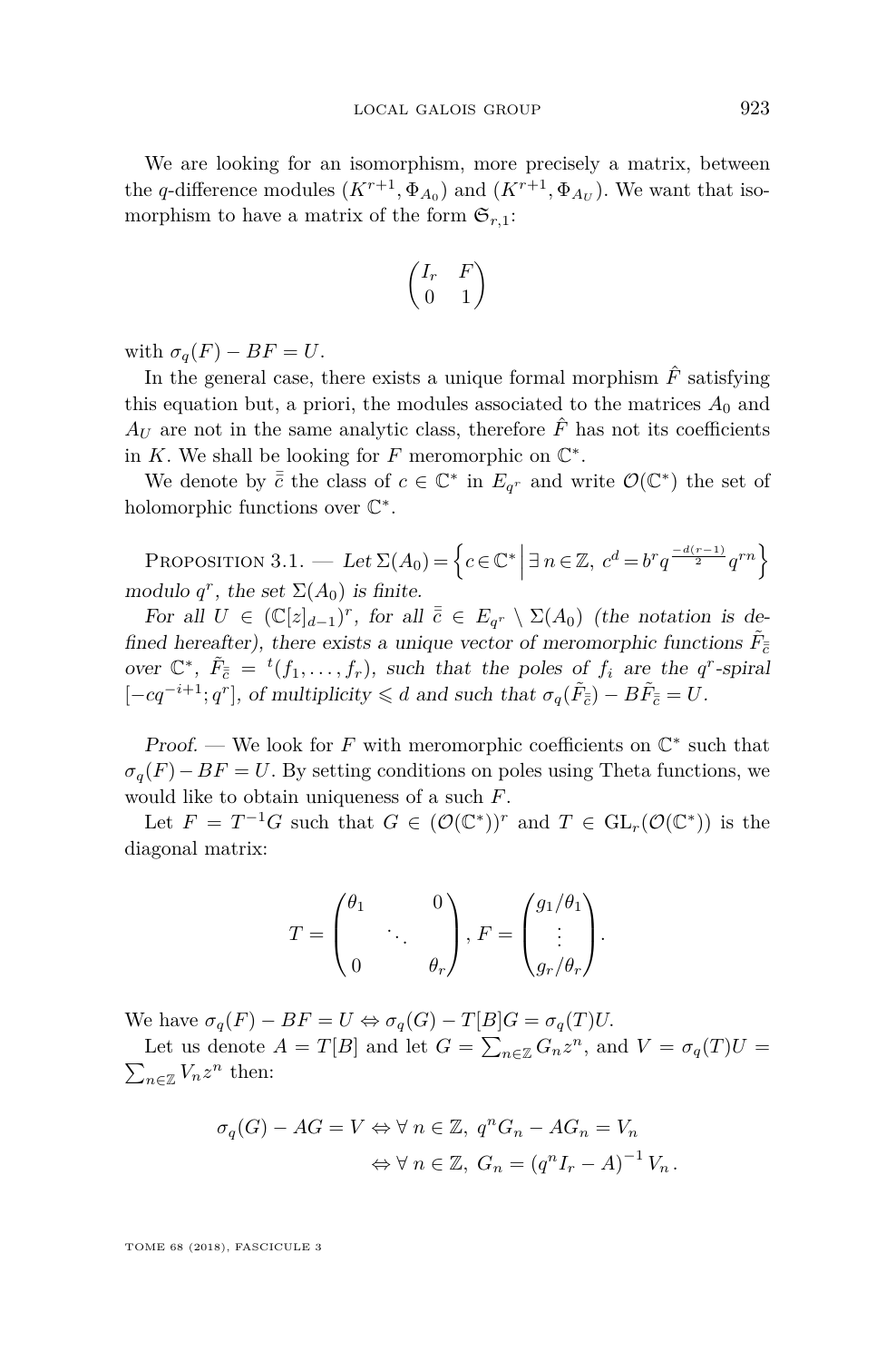and,

$$
A = T[B] = \sigma_q(T)BT^{-1} = \begin{pmatrix} 0 & \frac{\sigma_q(\theta_1)}{\theta_2} & 0 \\ & \ddots & 0 \\ 0 & & \frac{\sigma_q(\theta_{r-1})}{\theta_r} \\ b'z^{-d}\frac{\sigma_q(\theta_r)}{\theta_1} & 0 & \dots & 0 \end{pmatrix}.
$$

We choose *A* of the following form:

$$
\begin{pmatrix} 0 & 1 & 0 \\ \vdots & & \ddots & \\ 0 & & & 1 \\ c' & 0 & \dots & 0 \end{pmatrix}, \quad c' \in \mathbb{C}^*.
$$

Its eigenvalues are the *r*th roots of *c*'. Therefore, *G* is unique if, and only if, for all  $n \in \mathbb{Z}$ ,  $c' \neq q^{rn}$ . Now, we have to determine  $\theta_i$  satisfying:

$$
\begin{cases}\n\theta_2 = \sigma_q(\theta_1) \\
\theta_3 = \sigma_q^2(\theta_1) \\
\vdots \\
\sigma_q^r(\theta_1) = c'b'^{-1} z^d \theta_1.\n\end{cases}
$$

Let  $c \in \mathbb{C}^*$ , we put  $c' = b'c^{-d}$  and  $\theta_1 = (\theta_{q^r,c})^d$ . The zeroes of  $\theta_1$  have multiplicity *d* and are the  $q^r$ -spiral  $[-c; q^r]$ . The Jacobi's triple product formula gives

$$
\theta_{i+1} = \sigma_q^{i} \left( \theta_{q^r,c}^{d}(z) \right)
$$
  
= 
$$
\prod_{n \geq 1} (1 - q^{-rn})^d \prod_{n \geq 1} \left( 1 + q^{-rn} q^{i \frac{z}{c}} \right)^d \prod_{n \geq 0} \left( 1 + q^{-rn} q^{-i} \left( \frac{z}{c} \right)^{-1} \right)^d,
$$

so that the zeroes of  $\theta_i$  have multiplicity *d* and are the *q<sup>r</sup>*-spiral  $[-cq^{-i+1}; q^r].$ 

Then, we put  $\tilde{F}_c = T^{-1}G$ . For the chosen matrix *T*, *F* exists and is unique on condition that for all  $n \in \mathbb{Z}$ ,  $c^d \neq b'q^{rn}$ .

In order to finish, we need to verify that our computation of  $\tilde{F}_c$  depends only on  $\bar{\bar{c}}$ , that is  $\tilde{F}_c = \tilde{F}_{cq}$ . Writing  $G = {}^t(g_1, \ldots, g_r)$ ,  $U = {}^t(u_1, \ldots, u_r)$ ,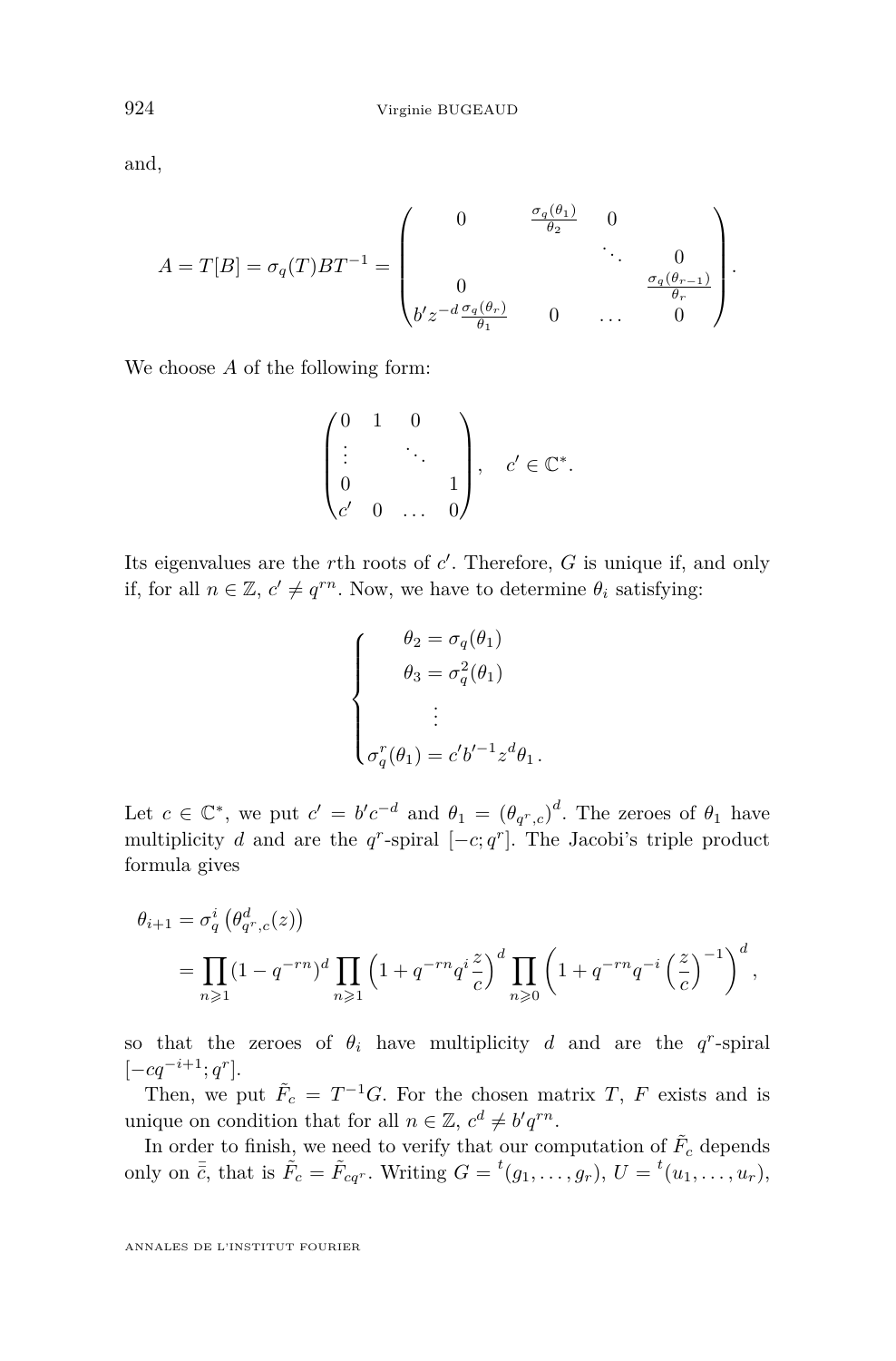we have:

(3.1) 
$$
\sigma_q(G) - AG = \sigma_q(T)U \Leftrightarrow \begin{cases} \sigma_q(g_1) - g_2 = \sigma_q(\theta_1)u_1 \\ \sigma_q(g_2) - g_3 = \sigma_q(\theta_2)u_2 \\ \vdots \\ \sigma_q(g_r) - c'g_1 = \sigma_q(\theta_r)u_r \\ \sigma_q(g_r) - c'g_1 = \sigma_q(\theta_r)u_1 \\ g_3 = \sigma_q^2(g_1) - \sigma_q^2(\theta_1)(\sigma_q(u_1) + u_2) \\ \vdots \\ \sigma_q^r(g_1) = c'g_1 + \sigma_q^r(\theta_1)\varphi(U), \end{cases}
$$

where  $\varphi(U) = \sigma_q^{r-1}(u_1) + \cdots + \sigma_q(u_{r-1}) + u_r$  is the map defined in Theorem [2.8.](#page-19-0)

We replace *c* by  $cq^r$ , let  $\theta'_1 = (\theta_{q^r, cq^r})^d$  and  $\theta'_i = \sigma_q^{i-1}(\theta'_1)$ . We remark thanks to the Jacobi's triple product formula that:

$$
\theta_1' = (\theta_{q^r, cq^r})^d = \left(q^r \left(\frac{z}{c}\right)^{-1} \theta_{q_r, c}\right)^d = q^{rd} \left(\frac{z}{c}\right)^{-d} \theta_1.
$$

As *c* is replaced by  $cq^r$ , *c*' is replaced by  $c'q^{-rd}$ . If  $\tilde{F}_{cq^r} = T'^{-1}G'$ , the equation verified by  $g'_1$  is:

$$
\begin{split} \sigma_q^r(g_1')&=c'q^{-rd}g_1'+\sigma_q^r(\theta_1')\varphi(U)\\ &\qquad \Leftrightarrow \sigma_q^r(g_1')=c'q^{-rd}g_1'+c^dz^{-d}\sigma_q^r(\theta_1)\varphi(U)\\ &\qquad \Leftrightarrow \sigma_q^r\left(q^{-rd}\left(\frac{z}{c}\right)^dg_1'\right)=c'q^{-rd}\left(\frac{z}{c}\right)^dg_1'+\sigma_q^r(\theta_1)\varphi(U)\,. \end{split}
$$

And yet,  $g_1$  is the unique solution on  $\mathbb{C}^*$  of  $\sigma_q^r(g_1) = c'g_1 + \sigma_q^r(\theta_1)\varphi(U)$ , so  $g_1 = q^{-rd} \left(\frac{z}{c}\right)^d g'_1$ . We easily verify that  $\frac{g_i}{\theta_i} = \frac{g'_i}{\theta'_i}$ , so  $\tilde{F}_c = \tilde{F}_{cq}$ .

Remark 3.2. — We notice the apparition of the elliptic curve  $E_{q^r}$  instead of  $E_q$ . Nevertheless,  $\tilde{F}_{\bar{c}}$  does not have a unique pole  $\overline{-c}$ , every coordinate of  $\tilde{F}_{\bar{c}}$  has poles  $\overline{-cq^{-i+1}}$ .

<span id="page-25-0"></span>Remark 3.3. — The hypothesis  $U \in (\mathbb{C}[z]_{d-1})^r$ , can be weakened in this proposition. Indeed, it is sufficient that  $U \in K^r$  to obtain existence and uniqueness of *F*.

Remark 3.4. — In the proof of Proposition [3.1,](#page-23-0) the last equality  $\tilde{F}_c =$  $\tilde{F}_{cq}$ <sup>r</sup> can also be justified without any calculation because the two members satisfy the same constraint of uniqueness.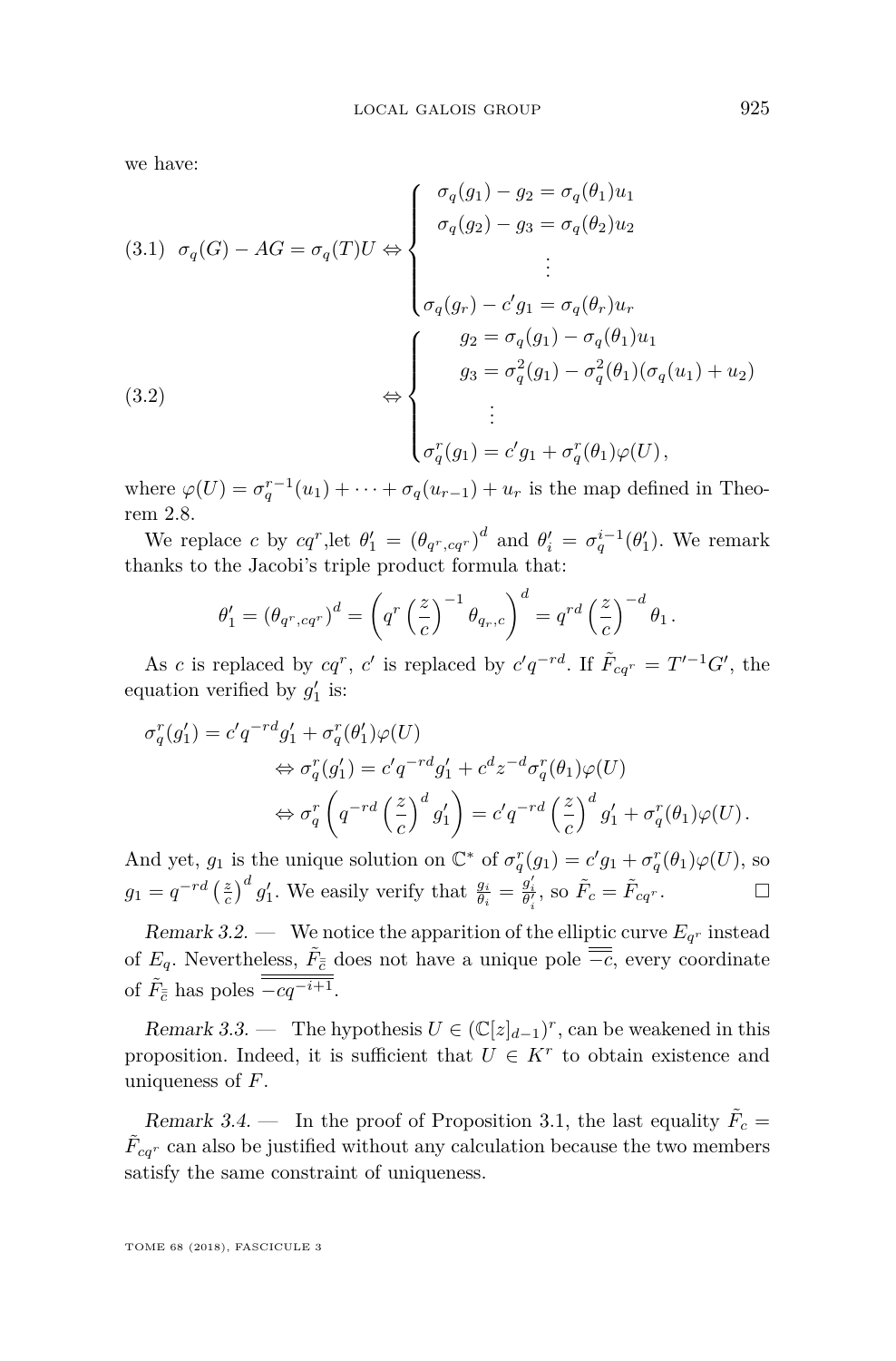Let  $\tilde{F}_{\bar{\bar{c}},\bar{\bar{c}}'}(A_U) = \tilde{F}_{\bar{\bar{c}}'} - \tilde{F}_{\bar{\bar{c}}} = {}^t(f_{\bar{\bar{c}},\bar{\bar{c}}'},\sigma_q(f_{\bar{\bar{c}},\bar{\bar{c}}'}),\ldots,\sigma_q^{r-1}(f_{\bar{\bar{c}},\bar{\bar{c}}'})$  where  $f_{\bar{\bar{c}},\bar{\bar{c}}'} =$  $f_{\bar{\bar{c}}'} - f_{\bar{\bar{c}}}$  satisfy this equation:

$$
\sigma_q^r(f_{\bar{c}}) - b^r q^{-d(r-1)/2} z^{-d} f_{\bar{c}} = \varphi(U),
$$

 $\varphi$  is the map defined in Theorem [2.8.](#page-19-0) The poles of  $\tilde{F}_{\bar{c},\bar{c}'}(A_U)$  are located on *E*<sup>*q*</sup> and correspond to  $\overline{-c}$ ,  $\overline{-c'}$ . The function  $\tilde{F}_{\bar{c},\bar{c}'}(A_U)$  satisfies  $\sigma_q(\tilde{F}_{\bar{c},\bar{c}'} )$  –  $B\tilde{F}_{\bar{\bar{c}},\bar{\bar{c}}'}=0.$ 

Let  $M = (K^n, \Phi_A)$  be a *q*-difference module in normal form, the holomorphic vector bundle on  $E_q$  associated with *M* is defined by:

$$
\mathcal{F}_M = \frac{\mathbb{C}^* \times \mathbb{C}^n}{(z, X) \sim (qz, A(z)X)} \longrightarrow E_q.
$$

As a sheaf, it associates to every open set  $V \subset E_q$  the space of holomorphic solutions over  $\pi^{-1}(V) \subset \mathbb{C}^*$  of the *q*-difference system  $Y(qz) = A(z)Y(z)$ , or rather their germs near 0 (cf. [\[17\]](#page-64-3)).

The functions  $\tilde{F}_{\bar{\bar{c}},\bar{\bar{c}}'}(A_U)$  are sections of the vector bundle  $\mathcal{F}_E$  on the open sets  $V_{\bar{c}, \bar{c}'} = E_q \setminus \{ \overline{-c}, \overline{-c'} \}.$ 

<span id="page-26-0"></span>THEOREM  $3.5.$  — There is an isomorphism of  $\mathbb{C}\text{-vector spaces:}$ 

$$
\mathcal{F}(E, \underline{1}) \cong H^1(E_q, \mathcal{F}_E)
$$

induced by:

$$
M_U = (K^{r+1}, \Phi_{A_U}) \mapsto (\tilde{F}_{\bar{\bar{c}}, \bar{\bar{c}}'}(A_U)).
$$

Proof. — According to the previous proposition, for all  $\bar{\bar{c}}, \bar{\bar{c}}' \in E_{q^r} \setminus$  $\Sigma(A_0)$ , we can associate with each matrix  $A_U$ ,  $U \in (\mathbb{C}[z]_{d-1})^r$ , a unique vector of holomorphic functions on  $V_{\bar{c},\bar{c}'}$ , denoted by  $\tilde{F}_{\bar{\bar{c}},\bar{c}'}(A_U)$ . First, let us prove that the  $\tilde{F}_{\bar{\bar{c}},\bar{\bar{c}}'}(A_U)$  depends only on the class of  $M_U$  in  $\mathcal{F}(E,\underline{1})$ . Let  $U' \in \mathbb{C}[z]_{d-1}$  such that  $[M_U] = [M_{U'}]$ , that is, thanks to the Theorem [2.8,](#page-19-0)  $\varphi(U) = \varphi(U')$  and there exists an isomorphism  $H \in \mathfrak{S}_{r,1}(K)$  between  $M_U$ and  $M_{U'}$ . By Proposition [3.1,](#page-23-0) the uniqueness of  $\tilde{F}_{\bar{\bar{c}}}(A_U)$  and  $\tilde{F}_{\bar{c}'}(A_{U'})$  gives us the following commutative diagram:

$$
M_0 \xrightarrow{\tilde{S}_{\bar{e}}\hat{F}(A_U)} M_U
$$
  
id  

$$
M_0 \xrightarrow{\tilde{S}_{\bar{e}}\hat{F}(A_{U'})} M_{U'}
$$

where

$$
\tilde{S}_{\bar{c}}\hat{F}(A_U) = \begin{pmatrix} I_r & \tilde{F}_{\bar{c}}(A_U) \\ 0 & 1 \end{pmatrix} \text{ and } \tilde{S}_{\bar{c}}\hat{F}(A_{U'}) = \begin{pmatrix} I_r & \tilde{F}_{\bar{c}}(A_{U'}) \\ 0 & 1 \end{pmatrix}.
$$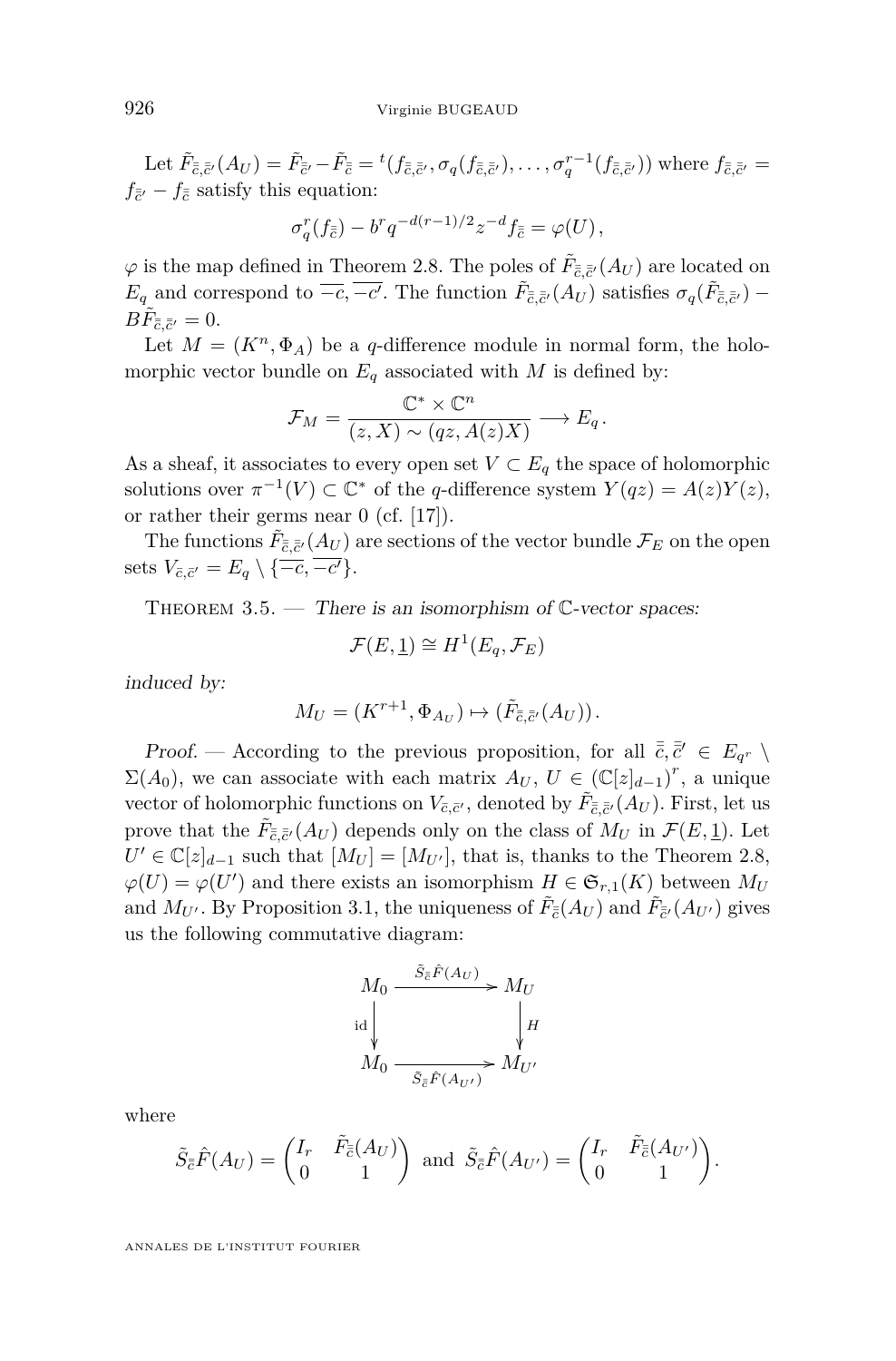As a consequence, we easily see that  $\tilde{F}_{\bar{c},\bar{c}'}(A_U) = \tilde{F}_{\bar{c},\bar{c}'}(A_{U'})$ .

The map  $[M_U] \mapsto \tilde{F}_{\bar{c},\bar{c}'}(A_U)$  is well defined and induces a map:

$$
\alpha: \mathcal{F}(E,\underline{1}) \to Z^1(\mathcal{U}',\mathcal{F}_E)
$$

where  $\mathcal{U}'$  is a covering of  $E_q$  that we are going to describe. We have  $q^{r\mathbb{Z}} \subset$  $q^{\mathbb{Z}}$  hence an onto map  $p: E_{q^r} \to E_q$  such that the following diagram is commutative:

$$
\mathbb{C}^* \xrightarrow{\pi_r} E_{q^r} = \mathbb{C}^*/q^{r\mathbb{Z}}
$$
\n
$$
F_q = \mathbb{C}^*/q\mathbb{Z},
$$

 $\pi_1$  and  $\pi_r$  being the canonical projections. We set:

$$
W_{\overline{c}}=E_q\setminus p(\{\overline{c}\}).
$$

It is an open set of  $E_q$  and in fact  $W_{\bar{\bar{c}}} = V_{\bar{c}}$ . Thus  $\tilde{F}_{\bar{\bar{c}}}$  is holomorphic on  $W_{\bar{c}}$ . Putting:

$$
\mathcal{U}' = \bigcup_{\bar{\bar{c}} \in E_{q^r} \setminus \Sigma(A_0)} W_{\bar{\bar{c}}},
$$

we obtain an open covering of  $E_q$ . The map  $\alpha : \mathcal{F}(E, \underline{1}) \to Z^1(\mathcal{U}', \mathcal{F}_E)$  is well defined and C-linear, It is easy to see that  $\tilde{F}_{\bar{c},\bar{c}'}(A_{U+U'}) = \tilde{F}_{\bar{c},\bar{c}'}(A_U) +$  $\tilde{F}_{\bar{\bar{c}},\bar{\bar{c}}'}(A_{U'})$  and  $\tilde{F}_{\bar{\bar{c}},\bar{\bar{c}}'}(\lambda U) = \lambda \tilde{F}_{\bar{\bar{c}},\bar{\bar{c}}'}(U)$  for all  $\lambda \in \mathbb{C}$ .

The map  $\alpha$  is injective. Indeed, let us suppose that  $\tilde{F}_{\bar{c},\bar{c}'}(U) = 0$  and show that  $[M_U] = [M_0]$ . We have  $\tilde{F}_{\bar{c},\bar{c}'}(U) = 0 \Leftrightarrow \tilde{F}_{\bar{c}} = \tilde{F}_{\bar{c}'}$ . So, if  $\bar{c} \neq \bar{c}'$ ,  $\tilde{F}_{\bar{c}}$ and  $\tilde{F}_{\bar{c}'}$  have no poles on  $\mathbb{C}^*$ . Thus, we have an holomorphic function  $F$  on  $\mathbb{C}^*$  such that  $\sigma_q(F) - BF = U$ . The following lemma shows that necessarily if *F* is meromorphic at 0 so that the morphism  $\begin{pmatrix} I_r & F \\ 0 & 1 \end{pmatrix}$  is an isomorphism over *K* from  $M_0$  to  $M_U$ , hence  $[M_U] = [M_0]$ .

LEMMA 3.6. — A holomorphic solution on  $\mathbb{C}^*$  of the equation  $\sigma_q(F)$  –  $BF = U$  is automatically meromorphic on  $\mathbb{C}$ .

Proof of the lemma. — We write  $F = {}^{t}(f_1, \ldots, f_r)$  then

$$
\sigma_q(F) - BF = U
$$
  
\n
$$
\Leftrightarrow \begin{cases}\nf_2 = \sigma_q(f_1) - u_1 \\
\vdots \\
f_r = \sigma_q^{r-1}(f_1) - (\sigma_q^{r-2}(u_1) + \dots + \sigma_q(u_{r-2}) + u_{r-1}) \\
\sigma_q^r(f_1) = b'z^{-d}f_1 + \sigma_q^{r-1}(u_1) + \dots + \sigma_q(u_{r-1}) + u_r.\n\end{cases}
$$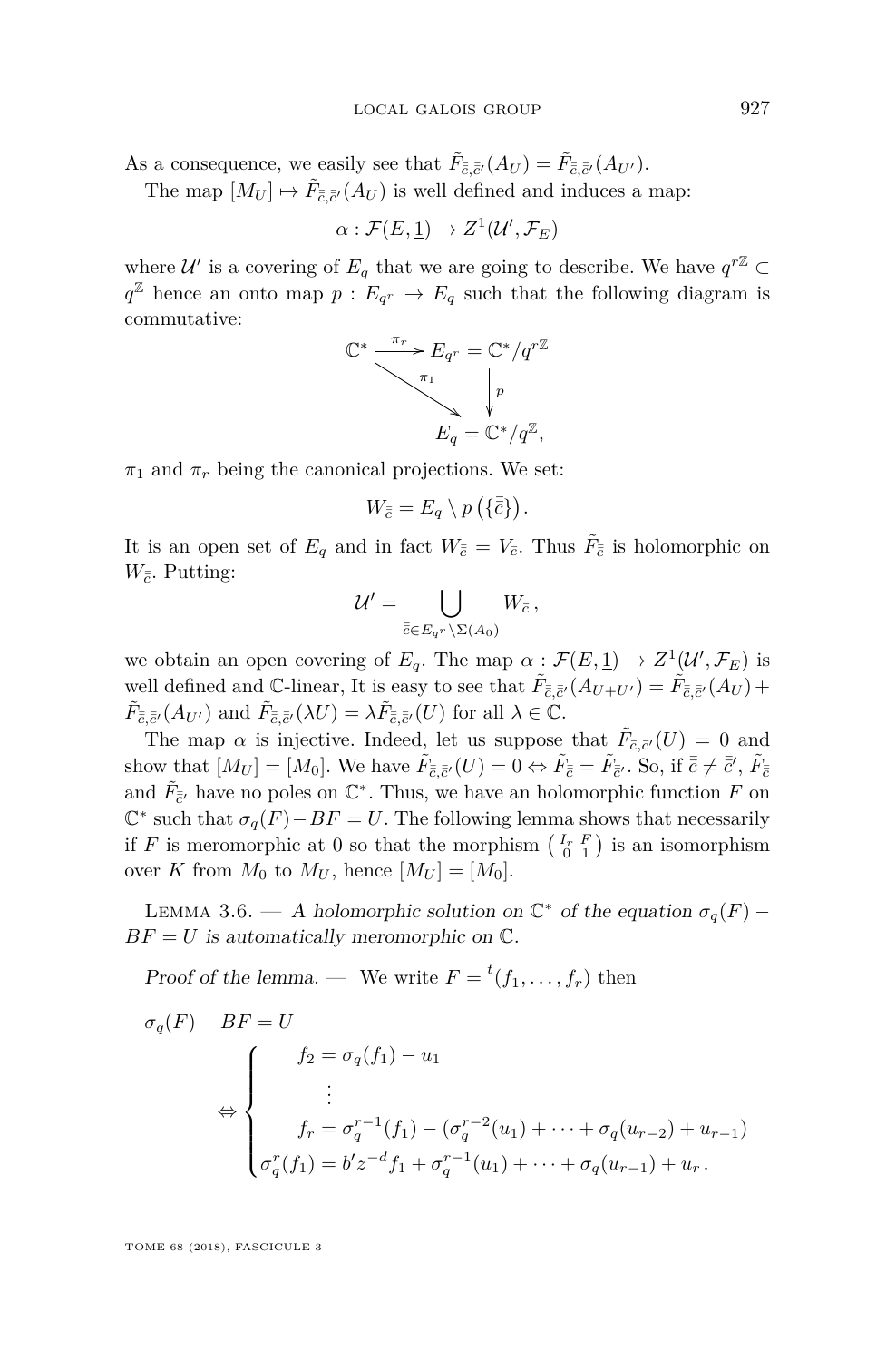If  $f_1 = \sum_{n \in \mathbb{Z}} a_n z^n$  and  $\varphi(U) = \sigma_q^{r-1}(u_1) + \cdots + \sigma_q(u_{r-1}) + u_r = \sum_{k=0}^{d-1} v_n z^n$ , the last equation is equivalent to  $q^{rn}a_n = b'a_{n+d} + v_n$  for all  $n \in \mathbb{Z}$ .

When  $n < 0$  the equation becomes  $q^{rn}a_n = b'a_{n+d}$ . We denote by  $s_n$  the rest of the euclidean division of *n* by *d*,  $n = -k_n d + s_n$  ( $k_n \ge 0$ ). Then

$$
a_n = b'q^{-rn}a_{n+d} = b'^{k_n}q^{-r(k_n n + \frac{k_n(k_n-1)d}{2})}a_{s_n}.
$$

When *n* tends to  $-\infty$ ,  $a_n$  is of order  $q^{rn^2}$  so there is divergence. Necessarily,  $a_n = 0$  when  $n \ll 0$ .

In the same way, we see that the map  $\bar{\alpha}$  :  $\mathcal{F}(E, \underline{1}) \to H^1(\mathcal{U}', \mathcal{F}_E)$  is C-linear and injective. Indeed, the cohomology class of  $\tilde{F}_{\bar{c},\bar{c}'}(A_U)$  is zero if  $\tilde{F}_{\bar{c},\bar{c}'}(A_U) = X_{\bar{c}'} - X_{\bar{c}}$  with  $X_{\bar{c}}$  and  $X_{\bar{c}'}$  holomorphic sections on  $W_{\bar{c}}$  and  $W_{\bar{c}'}$ ; the argument is the same as the one to prove that  $\alpha$  is injective.

Since in Cech cohomology,  $H^1(\mathcal{U}', \mathcal{F}_E)$  embeds into the direct limit *H*<sup>1</sup>(*E<sub>q</sub>*,  $\mathcal{F}_E$ ).  $\bar{\alpha}$  induces a map from  $\mathcal{F}(E, \underline{1})$  to  $H^1(E_q, \mathcal{F}_E)$  that is  $\mathbb{C}$ linear and injective. Because of the dimension, it is an isomorphism. In-deed, we know by the general theory in [\[12\]](#page-63-5) that  $\dim_{\mathbb{C}} \mathcal{F}(E, 1) = d$  and  $\dim_{\mathbb{C}} H^1(E_q, \mathcal{F}_E) = d$ ; this uses the results on holomorphic vector bundles from [\[5,](#page-63-8) p. 64].

These results given in Proposition [3.1](#page-23-0) and Theorem [3.5](#page-26-0) can be generalized for an indecomposable module of the form  $M = E \otimes U_m$ . With the convention  $\hat{\otimes}$ , *M* has an associated matrix *C* of rank *mr*:

$$
C = \begin{pmatrix} B & B & & 0 \\ & \ddots & \ddots & \\ & & B & B \\ 0 & & & B \end{pmatrix}.
$$

Putting

$$
A_U = \begin{pmatrix} C & U \\ 0 & 1 \end{pmatrix}, \quad U = \begin{pmatrix} U_1 \\ \vdots \\ U_m \end{pmatrix}, \quad U_i \in (\mathbb{C}[z]_{d-1})^r
$$

and writing  $A_0$  the matrix associated with the graded module (i.e.  $U = 0$ ), we have the following proposition.

PROPOSITION 3.7. — For all  $U \in (\mathbb{C}[z]_{d-1})^n$ , for all  $\overline{\overline{c}} \in E_{q^r} \setminus \Sigma(A_0)$ , there exists a unique vector of meromorphic functions  $\tilde{F}_{\bar{c}} = (F_i)_{i=1...m}$ on  $\mathbb{C}^*$ ,  $F_i = {}^t(f_{1,i}, \ldots, f_{r,i})$ , such that the poles of  $f_{k,i}$  are the  $q^r$ -spiral  $[-cq^{-i+1}; q^r]$ , of multiplicity  $\leq d$  and  $\tilde{F}_{\bar{c}}$  satisfies  $\sigma_q(\tilde{F}_{\bar{c}}) - B\tilde{F}_{\bar{c}} = U$ . The set  $\Sigma(A_0)$  is equal to  $\{c \in \mathbb{C}^* \mid \exists n \in \mathbb{Z}, c^d = b^r q^{\frac{-d(r-1)}{2}} q^{rn}\}\$  modulo  $q^r$ and is finite.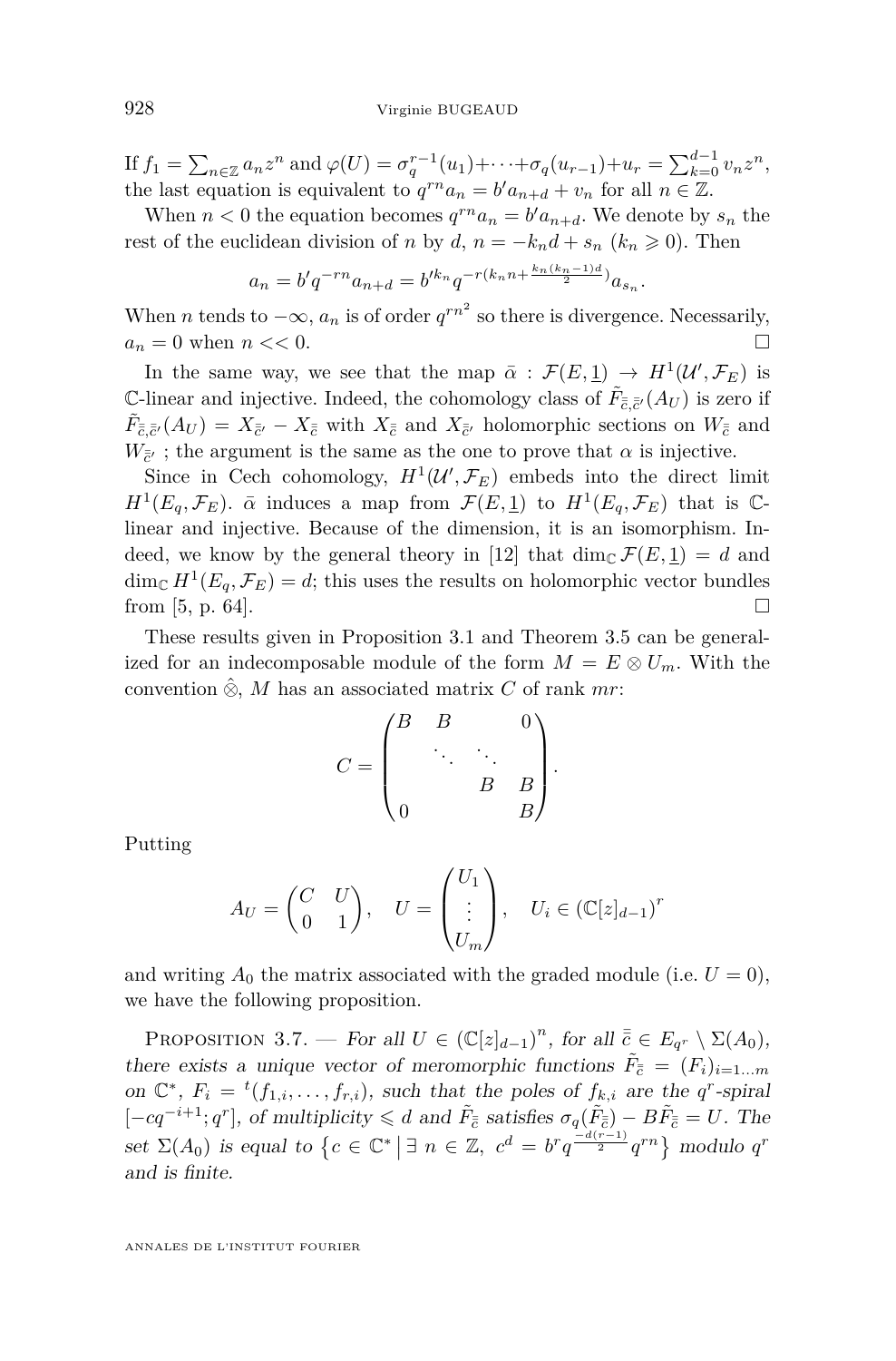Proof. — The proof is the same as the case  $\mathcal{F}(E,1)$  by putting  $F =$  $T'^{-1}G$  where

$$
T' = \begin{pmatrix} T & 0 \\ & \ddots & \\ 0 & T \end{pmatrix} \text{ and } T'[C] = \begin{pmatrix} T[B] & T[B] & 0 \\ & \ddots & \ddots & \\ & T[B] & T[B] \\ 0 & T[B] \end{pmatrix},
$$

This matrix is fuchsian and

$$
\sigma_q(F) - CF = U \Leftrightarrow \sigma_q(G) - T'[C]G = \sigma_q(T')U. \qquad \Box
$$

In the next paragraph, we generalize the previous calculations to a *q*difference module with two slopes non necessarily integral. We are guided in the same way as the study of  $\mathcal{F}(P_1, P_2)$  by the isomorphism  $\mathcal{F}(P_1, P_2) \cong$  $\mathcal{F}(P_1 \otimes P_2^{\vee}, \underline{1})$  given by the formula [\(2.4\)](#page-14-0).

We suppose that  $E_1$  and  $E_2$  are two irreducible modules of slopes  $\mu_1 < \mu_2$ and their associated matrices are  $B_1$  and  $B_2$ , one of them can have an integral slope. We look for a meromorphic isomorphism on  $\mathbb{C}^*$  between the *q*-difference modules  $(K^{r_1+r_2}, \Phi_{A_0})$  and  $(K^{r_1+r_2}, \Phi_{A_U})$  where:

$$
A_0 = \begin{pmatrix} B_1 & 0 \\ 0 & B_2 \end{pmatrix} \text{ and } A_U = \begin{pmatrix} B_1 & U \\ 0 & B_2 \end{pmatrix}, U \in M_{r_1, r_2}(K)
$$

and the matrix of the isomorphism has the following form:  $\begin{pmatrix} I_{r_1} & F \\ 0 & I_r \end{pmatrix}$ 0  $I_{r_2}$ ) ∈  $\mathfrak{S}_{r_1,r_2}$  satisfying  $\sigma_q(F)B_2 - B_1F = U$ . But,

$$
\sigma_q(F)B_2 - B_1F = U \Leftrightarrow \sigma_q(\hat{F}) - B_1 \hat{\otimes} B_2^{\vee} \hat{F} = \widehat{UB_2^{-1}}.
$$

So, it is equivalent to look for *F* such that  $\sigma_q(F) - B_1 \otimes B_2^{\vee} F = U'$ ,  $U' = \widehat{UB_2^{-1}}$ . Let  $M' = (K^{r_1r_2+1}, \Phi_{A'_{U'}})$  where:

$$
A'_{U'} = \begin{pmatrix} B_1 \hat{\otimes} B_2^{\vee} & U' \\ 0 & 1 \end{pmatrix}, \quad U' = \widehat{UB_2^{-1}}.
$$

 $B_1 \, \hat{\otimes} B_2^{\vee}$  is associated with the module  $E_1 \otimes E_2^{\vee}$ , according to Proposition [1.14,](#page-9-1) this module is isomorphic to a direct sum of irreducible *q*difference modules of rank *r* and slope  $\frac{-d}{r}$ . Then, there exists an isomorphism of *q*-difference modules *P* (given by the proposition) such that  $E_1 \otimes E_2^{\vee}$  is isomorphic to a module with a matrix which is diagonal by blocks written *B*. The blocks are matrices  $B_{i,j,l}$ ,  $i, j = 0, \ldots, k-1$  and  $l = 1, \ldots, \frac{p}{k}$ associated with irreducible modules  $E(r, -d, b_{i,j})$ ,  $b_{i,j} = q_k^i \xi_r^j (b_1 b_2^{-1})^r$ , so, for all *i, j,* there are  $p/k$  identical blocks  $B_{i,j,l}$ . We have  $\sigma_q(P)B_1\hat{\otimes}B_2^{\vee} =$ *BP*.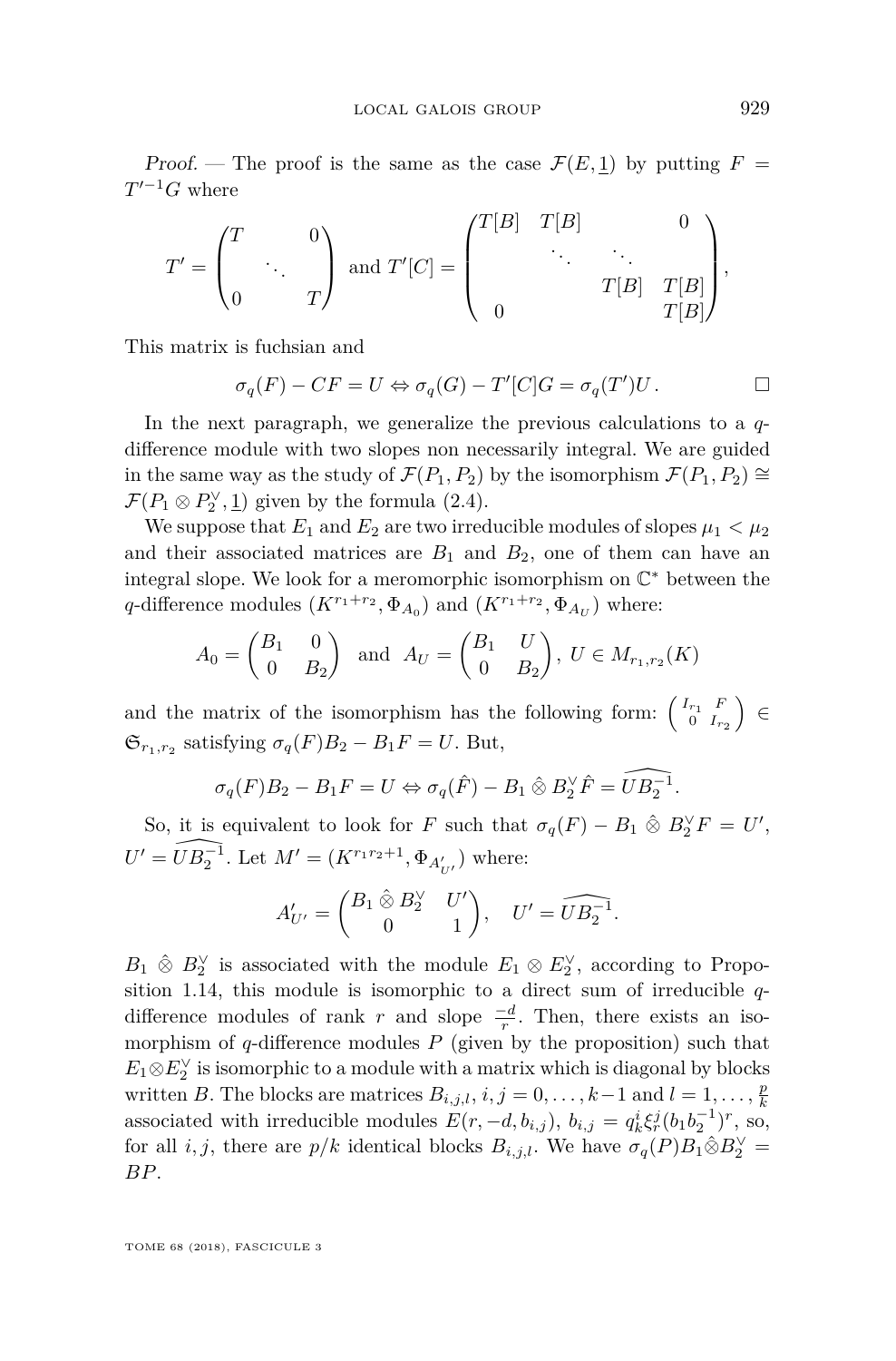Let 
$$
M'' = (K^{r_1 r_2 + 1}, \Phi_{A''_{U''}})
$$
 where  $\sigma_q(P')A'_{U'} = A''_{U''}P',$   
 $P' = \begin{pmatrix} P & 0 \\ 0 & 1 \end{pmatrix}$  and  $A''_{U''} = \begin{pmatrix} B & U'' \\ 0 & 1 \end{pmatrix}.$ 

We denote by  $U'' = (U''_{i,j,l})_{i,j,l}$  and  $A''_0$  is the matrix of the graded module  $M''$  corresponding to  $U'' = 0$ . We apply Proposition [3.1,](#page-23-0) to each block  $B_{i,j,l}$  associated with the vector  $U''_{i,j,l} \in K^r$  (cf. Remark [3.3\)](#page-25-0), for all  $\bar{c} \in$  $E_{q}$ <sup>*r*</sup> \  $\Sigma(A_0'')$ , there exists a unique vector of meromorphic functions on  $\mathbb{C}^*$ ,  $\tilde{F}_{\bar{\bar{c}},(i,j,l)}$  satisfying the polar conditions of Proposition [3.1](#page-23-0) and such that  $\sigma_q(\tilde{F}_{\bar{c},(i,j,l)}) - B_{i,j,l}\tilde{F}_{\bar{c},(i,j,l)} = U''_{i,j,l}.$  The set  $\Sigma(A''_0)$  is equal to  $\{c \in \mathbb{C}^* |$ ∃  $n \in \mathbb{Z}, \exists i, j \in \{0, \ldots, k-1\}, c^d = b_{i,j}q^{\frac{-d(r-1)}{2}}q^{rn}\}\$  modulo  $q^r$  and it is finite.

We denote by  $\tilde{F}_{\bar{c}}(A_{U''}''') = (\tilde{F}_{\bar{c},(i,j,l)})$  the vector we obtain by concatenating the vectors corresponding to the blocks  $(i, j, l)$  and satisfying the polar conditions of Proposition [3.1.](#page-23-0) So, let  $\tilde{F}_{\bar{c}}(A'_{U'}) = P^{-1}\tilde{F}_{\bar{c}}(A''_{U''})$ . Thus, we define  $\tilde{F}_{\bar{\bar{c}}}(A_U)$  by:

$$
\widehat{\tilde{F}_{\overline{\tilde{c}}}}(\widehat{A_U})=\tilde{F}_{\overline{\tilde{c}}}(A'_{U'})=P^{-1}\tilde{F}_{\overline{\tilde{c}}}(A''_{U''}).
$$

This latter verifies  $\sigma_q(\tilde{F}_{\bar{c}}(A_U))B_2 = B_1\tilde{F}_{\bar{c}}(A_U) + U$  and is meromorphic on C ∗ , it satisfies the polar conditions denoted by (∗) imposed by those of  $\tilde{F}_{\bar{\bar{c}},(i,j,l)}$ . Putting  $\Sigma(A_0) := \Sigma(A_0'')$ , we have the following proposition:

PROPOSITION 3.8. — For all  $U \in M_{r_1,r_2}(K)$ , for all  $\overline{\overline{c}} \in E_{q^r} \backslash \Sigma(A_0)$  there exists a unique matrix  $\tilde{F}_{\bar{c}}(A_U)$  of rank  $r_1 \times r_2$  with meromorphic coefficients on  $\mathbb{C}^*$  and satisfying the polar conditions (\*), such that  $\sigma_q(F)B_2 =$  $B_1F + U$ .

Then, we obtain a meromorphic isomorphism on  $\mathbb{C}^*$  from the module  $(K^{r_1+r_2}, \Phi_{A_0})$  to the module  $(K^{r_1+r_2}, \Phi_{A_U})$ , that we denote  $\tilde{S}_{\bar{c}}\hat{F}(A_U)$  =  $\int I_{r_1} \tilde{F}_{\bar{c}}(A_U)$ 0  $I_{r_2}$ .

We denote also  $\tilde{F}_{\bar{c},\bar{c}'}(A_U) = \tilde{F}_{\bar{c}'}(A_U) - \tilde{F}_{\bar{c}}(A_U)$ , so the Stokes operators associated with the module  $(K^{r_1+r_2}, \Phi_{A_U})$  are the meromorphic automorphisms of  $(K^{r_1+r_2}, \Phi_{A_0})$ :

$$
\tilde{S}_{\bar{\bar{c}},\bar{\bar{c}'}}\hat{F}(A_U) = \begin{pmatrix} I_{r_1} & \tilde{F}_{\bar{\bar{c}},\bar{\bar{c}'}}(A_U) \\ 0 & I_{r_2} \end{pmatrix}, \quad \bar{\bar{c}}, \bar{\bar{c}}' \in E_{q^r} \setminus \Sigma(A_0).
$$

This proposition can be generalized for all modules with two slopes where at least one is non integral but we don't give the details because the calculations become unreadable but are explicit.

We are able to compute the Stokes operators associated with a *q*-difference module with two slopes. These Stokes operators don't have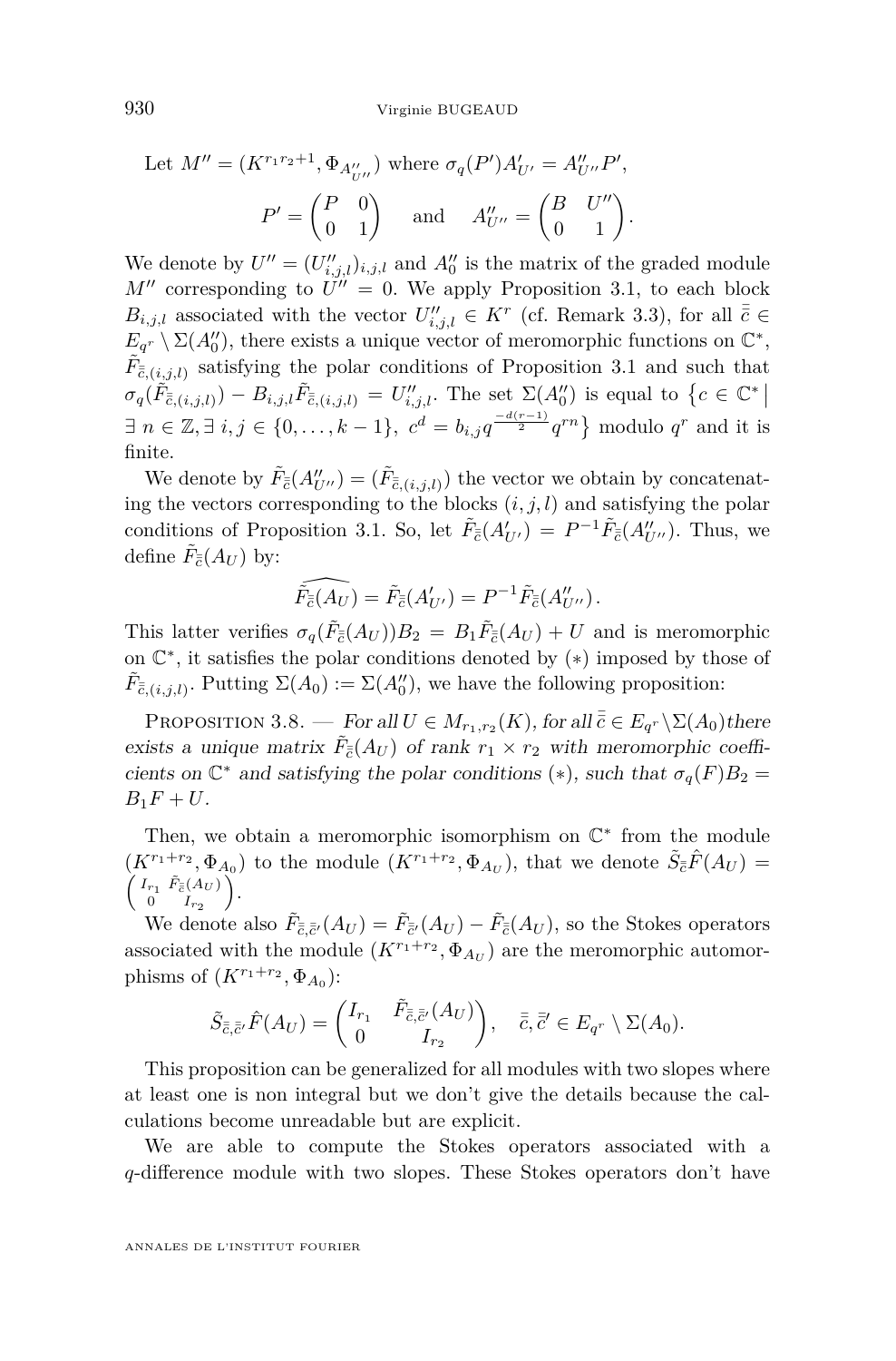galoisian properties yet, they only express an ambiguity of summation. Nevertheless, we will prove in the next section that they are galoisian.

#### **4. Local Galois theory**

In this section, we shall give a more concrete description of the results of van der Put and Reversat on the formal Galois group [\[7\]](#page-63-2), then apply them as well as our results on Stokes operators to the description of the local analytic Galois group in the case of two slopes.

#### **4.1. Formal Galois group**

Let  $q' \in \mathbb{C}^*$ ,  $|q'| > 1$ ,  $(K', \sigma_{q'})$  is a *q*'-difference field such that  $(K', \sigma_{q'}) =$  $(K, \sigma_q)$  or  $(K_r, \sigma_{q_r})$  or  $(K, \sigma_{q^r})$ . We will denote by:

- $\mathcal{E}_p(K', q')$ : the category of pure *q*'-difference modules over *K'*.
- $\mathcal{E}_f(K', q')$ : the category of pure  $q'$ -difference modules of slope equal to 0 over  $K'$  (i-e fuchsian modules)
- $\mathcal{E}_{p,r}(K', q'), r \in \mathbb{N}^*$ : the category of pure *q*'-difference modules over *K*<sup> $\prime$ </sup> of slopes  $\frac{k}{r}$  for some  $k \in \mathbb{Z}$ .

If  $r = 1$ , it is the category of pure  $q'$ -difference modules with integral slopes. When it is not specified,  $\mathcal{E}_p$ , respectively  $\mathcal{E}_{p,r}$  denote the category  $\mathcal{E}_p(K,q)$ , respectively  $\mathcal{E}_{p,r}(K,q)$ . These categories are C-linear rigid abelian tensor categories (see [\[4\]](#page-63-9)).

From now on, the pure isoclinic *q*-difference modules are supposed to be in normal form, in particular, their associated matrices have their coefficients in  $\mathbb{C}[z, z^{-1}]$  (see paragraph [1.3\)](#page-6-0).

Let  $(K', \sigma_{q'})$  be  $(K, \sigma_q)$ . Let  $z_0 \in \mathbb{C}^*$ , and  $\omega_{z_0}$  be the fiber functor from the category  $\mathcal{E}_p$  to the category of the C-vector spaces of finite dimension, defined in [\[9\]](#page-63-10) by:

$$
\omega_{z_0} : \n\begin{array}{rcl}\n\mathcal{E}_p & \to & \text{Vect}_{\mathbb{C}}^f \\
(K^n, \Phi_A) & \leadsto & \mathbb{C}^n \\
(K^n, \Phi_A) \xrightarrow{F} (K^p, \Phi_B) & \leadsto & F(z_0)\n\end{array}
$$

This fiber functor turns  $\mathcal{E}_p$  into a neutral tannakian category and allows one to define the tannakian Galois groups associated with the previous categories over  $(K, \sigma_q)$ .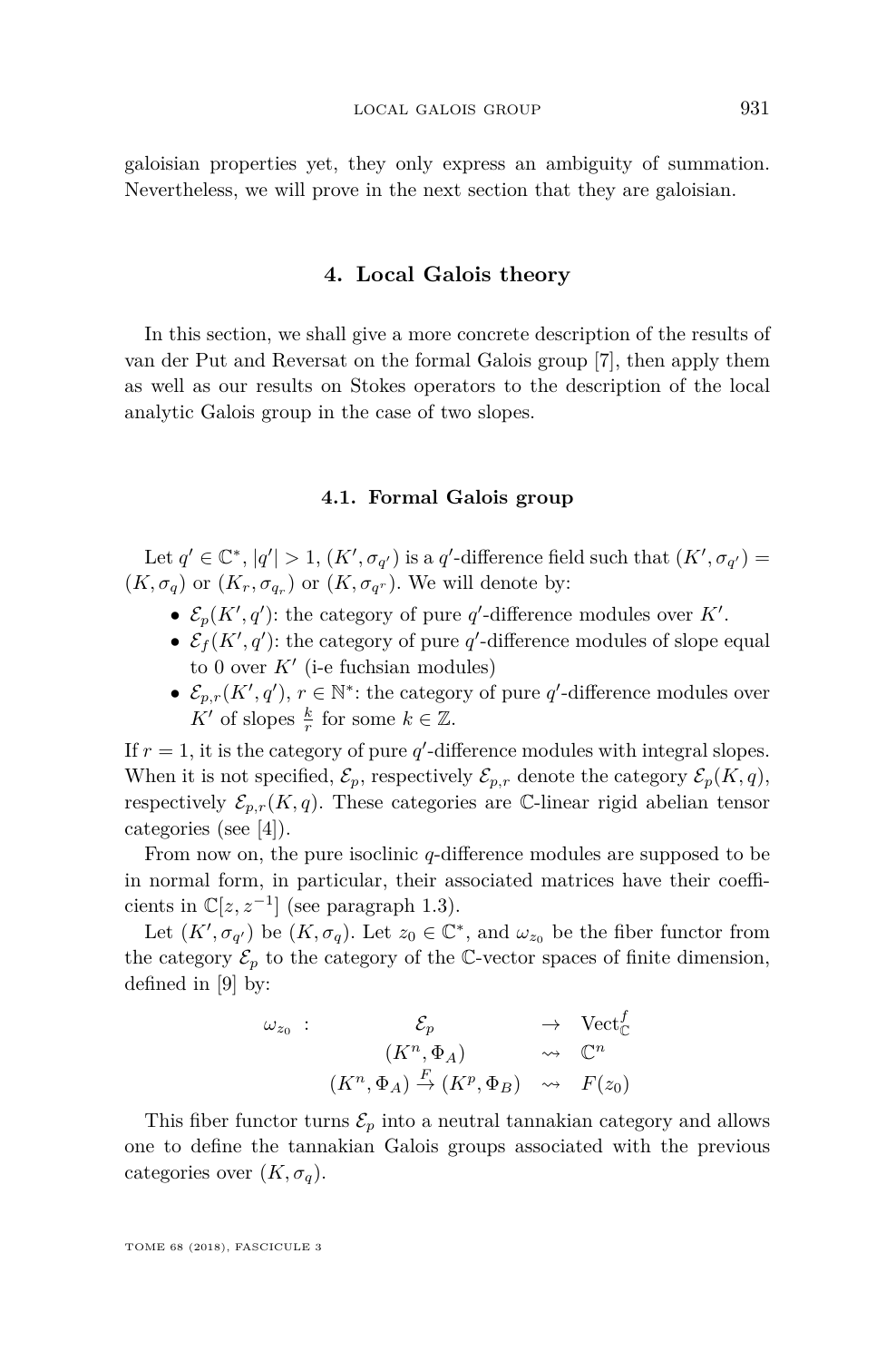The Galois group associated with the category  $\mathcal{E}_p$  is the group of ⊗compatible automorphisms of the fiber functor  $\omega_{z_0}$  and we denote it by  $G_p := \text{Aut}^{\otimes}(\omega_{z_0}).$ 

The categories,  $\mathcal{E}_f$ , respectively  $\mathcal{E}_{p,r}$ ,  $r > 0$ , are full rigid abelian tensor subcategories of  $\mathcal{E}_p$ , and the fiber functor  $\omega_{z_0}$  can be restricted to those tannakian categories. Their Galois group are defined by  $G_f = \text{Aut}^{\otimes}(\omega_{z_0}|_{\mathcal{E}_f})$ respectively,  $G_{p,r} = \text{Aut}^{\otimes}(\omega_{z_0}|_{\mathcal{E}_{p,r}})$ . If we have to precise, we will denote  $G_p(K, q)$ ,  $G_f(K, q)$  and  $G_{p,r}(K, q)$ . As  $\mathcal{E}_f$  and  $\mathcal{E}_{p,r}$  are full subcategories of  $\mathcal{E}_p$  and  $\mathcal{E}_f$  is a full subcategory of  $\mathcal{E}_{p,r}$ , according to [\[4,](#page-63-9) Proposition 2.21] the following group morphisms are onto (for details, see [\[15,](#page-64-2) [12\]](#page-63-5)):

$$
G_p \to G_f
$$
,  $G_p \to G_{p,r}$  and  $G_{p,r} \to G_f$ .

From now on, a pure *q*-difference module will always be a pair  $(K^n, \Phi_A)$ , where *A* is a matrix in  $GL_n(\mathbb{C}[z, z^{-1}])$  in normal form. Instead of writing  $\varphi(M)$ , we make reference to the matrix in normal form writing  $\varphi(A)$ . Thus, an element  $\varphi$  of the Galois group is determined by the  $\varphi(A)$ , *A* being the matrix associated with the module (cf. [\[14,](#page-64-0) 1.1.2] for more details).

Our goal is to describe explicitly the matrices  $\varphi(A)$  for all matrices *A* in normal form.

As far as integral slopes are concerned, the formal Galois group is described explicitly in [\[14\]](#page-64-0) and [\[9\]](#page-63-10):

$$
G_{p,1}=\mathbb{C}^*\times \overbrace{E_q^{\vee}\times \mathbb{C}}^{G_f}
$$

where  $E_q^{\vee} := \text{Hom}_{\text{gr}}(E_q, \mathbb{C}^*)$  denote the morphisms of "abstract" group from  $E_q$  to  $\mathbb{C}^*$ .

For a module  $M = (K^n, \Phi_{z^{\mu}A})$  where  $A \in GL_n(\mathbb{C})$ , an element  $\varphi =$  $(t, \gamma, \lambda) \in G_{p,1}$  acts in the following way:

$$
\varphi(A) = t^{\mu} \gamma(A_s) A_u^{\lambda}
$$

where  $t \in \mathbb{C}^*$ ,  $\mu \in \mathbb{Z}$  is the slope of  $M$ ,  $\lambda \in \mathbb{C}$ ,  $A = A_s A_u$  is the multiplicative Dunford decomposition,  $A_s$  is the semisimple part and  $A_u$  the unipotent part. Let us define  $\gamma(A_s)$ : if  $A_s = P \text{diag}(a_1, \ldots, a_n) P^{-1}, P \in$  $GL_n(\mathbb{C}), a_i \in \mathbb{C}^*$  then  $\gamma(A_s) = P$  diag( $\gamma(a_1), \ldots, \gamma(a_n)$ )  $P^{-1}$  (it does not depend on diagonalisation).

As  $A_u$  is a unipotent matrix  $A_u^{\lambda} = \sum_{k \geq 0} {(\lambda) \choose k} (A_u - I_n)^k$  is well-defined.

Now, we want to describe the formal Galois group of *q*-difference modules with non integral slopes. Let us fix the denominator of the slopes  $r \in \mathbb{N}^*$ , let  $z_{0,r}$  be a *r*th root of  $z_0$ . We want to describe the Galois group  $G_{p,r}$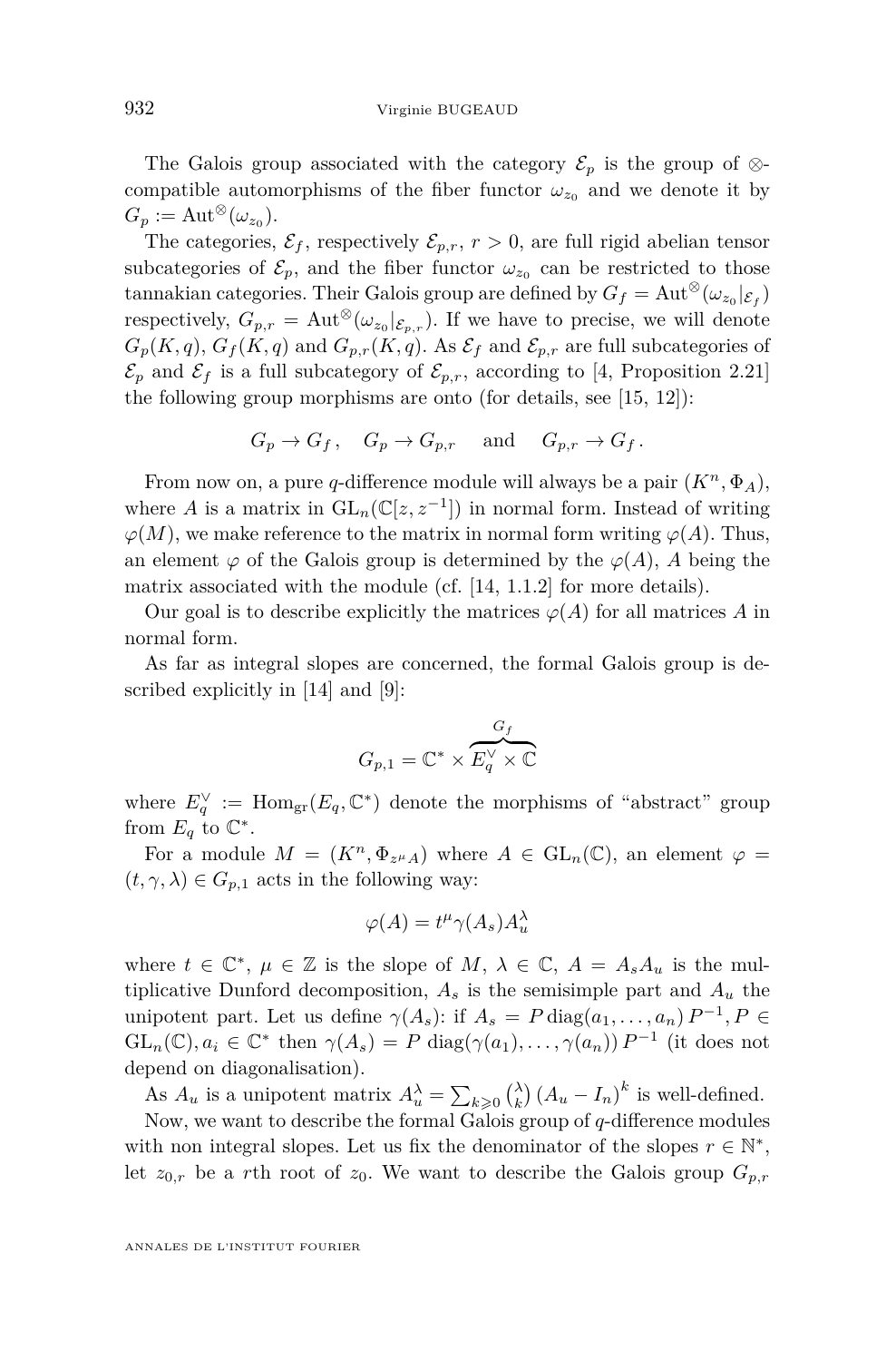associated with the category  $\mathcal{E}_{p,r}$  of pure *q*-difference modules of slopes  $\frac{k}{r}, k \in \mathbb{Z}$ .

After Theorem [1.10,](#page-8-0) an element of the category  $\mathcal{E}_{p,r}$  is a direct sum of indecomposable modules  $E(s, t, c) \otimes U_m$  of slope  $\frac{k}{r} = \frac{tm}{sm}$  and modules with integral slopes. For all  $\varphi \in G_{p,r}$ , we have  $\varphi(E(s,t,c) \otimes U_m) = \varphi(E(s,t,c)) \otimes$  $\varphi(U_m)$ .

And if *s* divides *r*, then the inclusion  $i_{r,s}$  of the categories  $\mathcal{E}_{p,s} \subset \mathcal{E}_{p,r}$ induces an onto morphism  $i_{r,s}^*$  of the associated Galois group:  $G_{p,r} \to G_{p,s}$ , so that for all  $\varphi \in G_{p,r}$ ,  $\varphi(E(s,t,c)) = i_{r,s}^*(\varphi)(E(s,t,c))$ .

As a consequence, to study the image of the matrix associated with a module of  $\mathcal{E}_{p,r}$  by an element of the Galois group, it is sufficient to study the image  $\varphi(A)$ ,  $\varphi \in G_{p,r}$ , where *A* is associated with  $E(r, d, a^r)$ , an irreducible *q*-difference module of slope  $\frac{d}{r}$  ( $a \in \mathbb{C}^*$ , gcd( $d, r$ ) = 1):

$$
A = \begin{pmatrix} 0 & 1 \\ \vdots & & \ddots \\ 0 & & & 1 \\ a^r q^{\frac{d(r-1)}{2}} z^d & 0 & \dots & 0 \end{pmatrix} \in GL_r(\mathbb{C})
$$

The category  $\mathcal{E}_{p,1}$  is a full subcategory of  $\mathcal{E}_{p,r}$ , we denote by *i* this inclusion. There is a morphism of groups  $i^*$ :  $G_{p,r} \to G_{p,1}$  (restriction to a subcategory) such that  $i^*(\varphi)(B) = \varphi(B)$  for all matrices *B* with integral slope (these are at the same time in  $E_{p,r}$  and  $E_{p,1}$ ). As we know how to describe the action of the Galois group on a module with integral slopes, we try to be in this case to describe  $\varphi(A)$ . Then, we obtain the following theorem.

We recall from Section [1,](#page-4-0) Subsection [1.1](#page-4-1) that  $\xi_r = e^{\frac{2i\pi}{r}}$ , a primitive *r*th root of unity in  $\mathbb{C}$ , and that  $q_r = e^{\frac{2i\pi\tau}{r}}$ , a *r*th root of  $q = e^{2i\pi\tau}$ .

<span id="page-33-0"></span>THEOREM  $4.1.$  — Let  $\varphi \in G_{p,r}$ . Then there exists  $t \in \mathbb{C}^*, \gamma \in E_q^{\vee}$ and  $\lambda \in \mathbb{C}$  such that  $\varphi = (t, \gamma, \lambda)$  and  $i^*(\varphi) = (t^r, \gamma, \lambda)$ . Moreover, if *A* is the matrix in normal form which is associated with an irreducible module  $E(r, d, a^r)$ , there exists a matrix  $G_{a,d}(z_{0,r}) \in GL_r(\mathbb{C})$  such that:

$$
\varphi(A) = G_{a,d}^{-1}(z_{0,r}) \ t^d \gamma(a) \ \gamma(T_r) \ G_{a,d}(z_{0,r}) \begin{pmatrix} 1 & 0 \\ & \gamma(q_r) & \\ & & \ddots & \\ 0 & & & \gamma(q_r)^{(r-1)} \end{pmatrix}^d
$$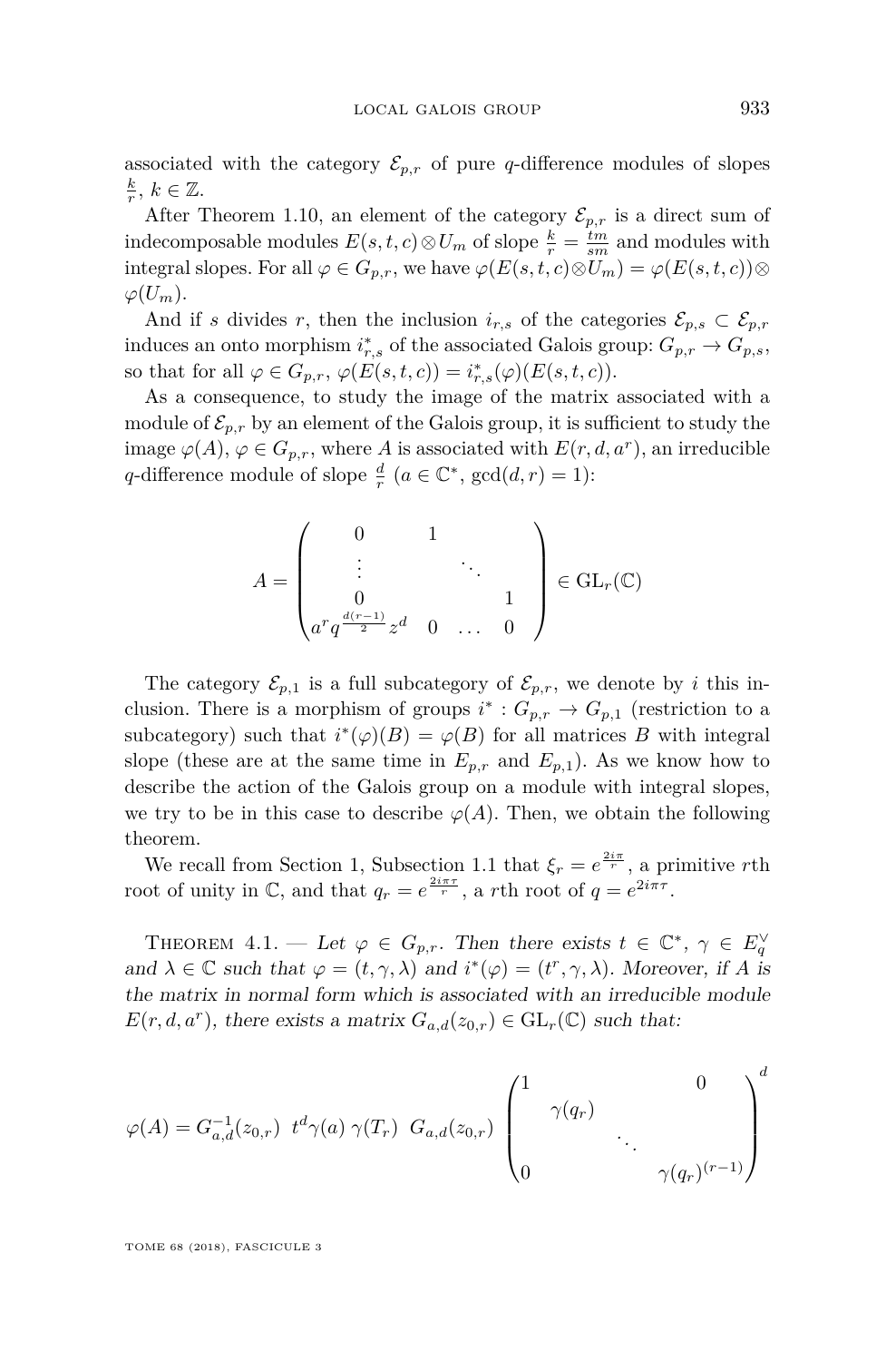and

$$
G_{a,d}(z_{0,r}) = \text{diag}(1, \alpha_0, \alpha_0 \alpha_1, \dots, \alpha_0 \dots \alpha_{r-2}), \quad \alpha_j = a^{-1} q_r^{-jd} z_{0,r}^{-d},
$$

$$
T_r = \left(\begin{array}{ccc} 0 & 1 \\ 0 & \ddots & 1 \\ 1 & \dots & 0 \end{array}\right) \in \operatorname{GL}_r(\mathbb{C}).
$$

Remark  $4.2$ . — The action of  $\lambda$  is on the unipotent part, it is described in the course of the proof.

Remark 4.3. — It is easy to see that *t* depends only on  $\varphi$ , we have  $\varphi(z) = t$ , and  $\varphi(A)$  depends only on *a*<sup>*r*</sup>. The matrix  $G_{a,d}(z_{0,r})$  depends only on *A*.

Remark 4.4.

(1) The matrix  $T_r$  is conjugate to the diagonal matrix diag( $1, \xi_r, \ldots$ ,  $\xi_r^{r-1}$ ), we have  $T_r = V^{-1} \text{diag}(1, \xi_r, \dots, \xi_r^{r-1})V$  where *V* is the Vandermonde matrix:

$$
V = \begin{pmatrix} 1 & 1 & \dots & 1 & 1 \\ \xi_r^{-1} & \xi_r^{-2} & \xi_r^{-(r-1)} & \vdots \\ \xi_r^{-2} & \xi_r^{-4} & \xi_r^{-2(r-1)} & \vdots \\ \vdots & \vdots & \vdots & \vdots \\ \xi_r^{-(r-1)} & \xi_r^{-2(r-1)} & \dots & \xi_r^{-(r-1)^2} & 1 \end{pmatrix}.
$$

(2) For all  $\gamma \in E_q^{\vee}$ ,  $\gamma(q_r)^r = 1$  and  $\gamma(\xi_r)^r = 1$ , so  $\gamma(q_r)$  and  $\gamma(\xi_r)$  are *r*th roots of unity. In particular, if  $\gamma(\xi_r) = \xi_r^k$ , then  $\gamma(T_r) = T_r^k$ .

Proof. — The category  $\mathcal{E}_f$  is a full subcategory of  $\mathcal{E}_{p,r}$ , we denote by *j* this inclusion. Then, we have a morphism of groups  $j^*$ :  $G_{p,r} \to G_f$ (restriction to a subcategory) such that  $j^*(\varphi)(B) = \varphi(B)$  for all fuchsian matrices *B*.

We consider another irreducible module  $E(r, r - d, b^r)$  of slope  $1 - \frac{d}{r}$  and associated matrix *B*. The tensor product adds the slopes so,  $E(r, d, a^r)$  ⊗  $E(r, r - d, b^r)$  has its slope equal to 1 and we can notice that

$$
\underbrace{E(r, d, a^r) \otimes \cdots \otimes E(r, d, a^r)}_{r \text{ times}}
$$

is of slope *d*, that is to say, we have two ways to obtain integral slopes.

We use the convention  $\hat{\otimes}$  for the tensor product of matrices and to simplify notations, it will be denoted by ⊗.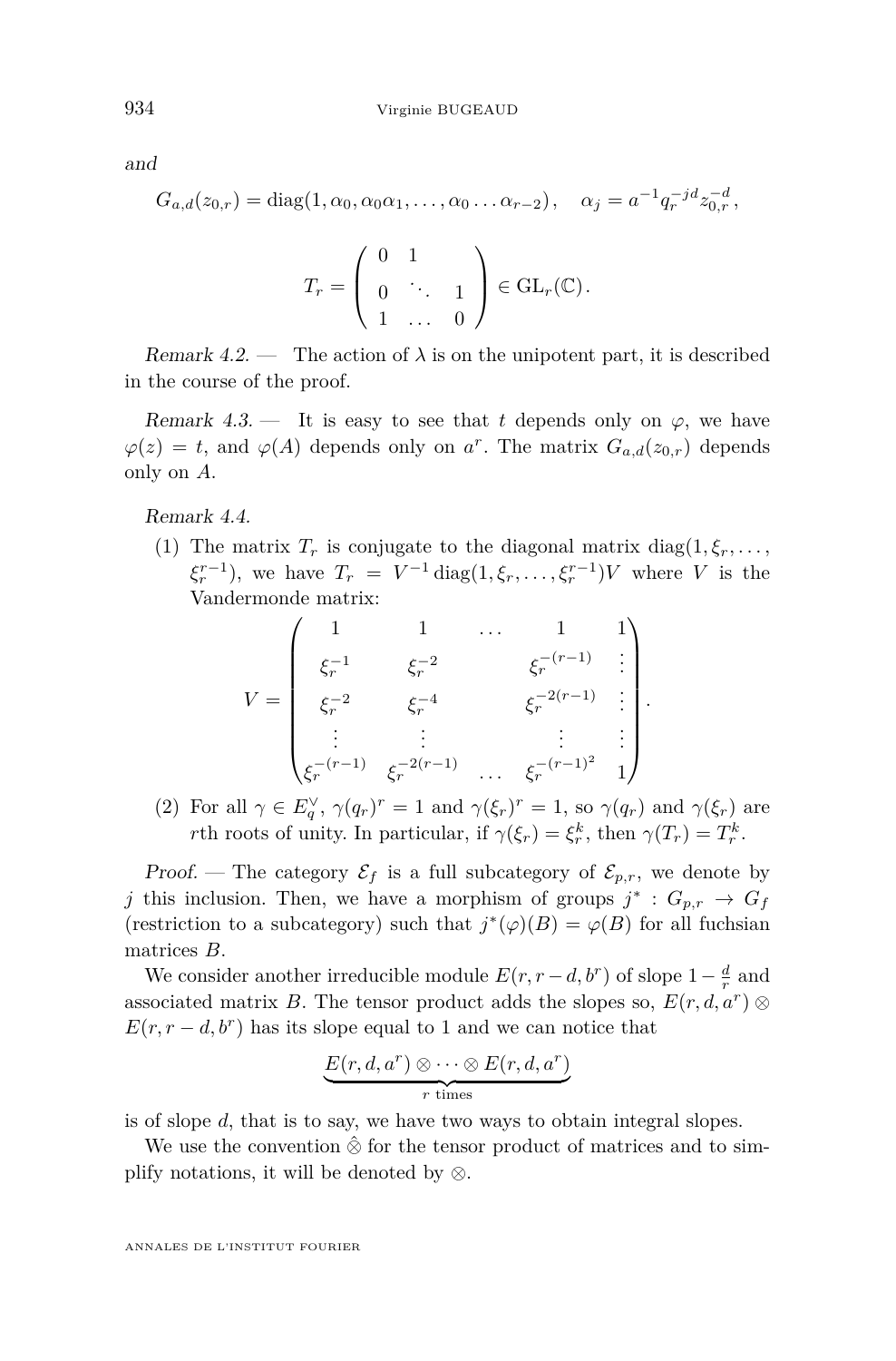Study of the non fuchsian part. — Let  $\varphi \in \text{Ker}(j^*)$  be an element of the Galois group  $G_{p,r}$  which is trivial on the fuchsian part. As  $E(r, d, a^r)$  $E(r, r - d, b^r)$  is of slope 1, it is isomorphic as a *q*-difference module over *K* (and  $\hat{K}$ ) to a module  $(K^{r^2}, \Phi_{zC})$ ,  $C \in GL_{r^2}(\mathbb{C})$ . Hence,  $\varphi(A) \otimes \varphi(B)$  is similar to  $\varphi(zC)$ . Putting  $\varphi(z) = t^r, t \in \mathbb{C}^*$ , we have:

$$
\varphi(A) \otimes \varphi(B) = t^r I_{r^2}
$$

if we identify  $K^r \otimes K^r$  with  $K^{r^2}$  taking for basis  $\{e \otimes f, \Phi_A(e) \otimes f, \ldots, \Phi(A) \otimes f\}$  $\Phi_A^{r-1}(e) \otimes f, e \otimes \Phi_B(f), \Phi_A(e) \otimes \Phi_B(f), \ldots$ } (basis of convention  $\hat{\otimes}$ ) ; *e* being the cyclic vector of *A* and *f* the cyclic vector of *B*, here *e* and *f* are the first vector of the canonical basis of *K<sup>r</sup>* .

Necessarily  $\varphi(A)$  and  $\varphi(B)$  have to be diagonal.

Writing  $\varphi(A) = \text{diag}(a_1, \ldots, a_r)$  and  $\varphi(B) = \text{diag}(b_1, \ldots, b_r)$  then,

$$
\varphi(A) \otimes \varphi(B) = \begin{pmatrix} a_1 & 0 \\ & \ddots & \\ 0 & a_r \end{pmatrix} \otimes \begin{pmatrix} b_1 & 0 \\ & \ddots & \\ 0 & b_r \end{pmatrix}
$$
\n
$$
= \begin{pmatrix} a_1 b_1 & 0 \\ & a_2 b_1 & 0 \\ & \ddots & \\ 0 & & a_r b_r \end{pmatrix} = t^r I_{r^2}
$$

Consequently  $\varphi(A) \otimes \varphi(B) = t^r(\alpha I_r) \otimes (\frac{1}{\alpha} I_r)$ ,  $\alpha \in \mathbb{C}^*$ . So  $\varphi(A) = a_1 I_r$  and  $\varphi(B) = b_1 I_r$  such that  $a_1 b_1 = t^r$ .

As

$$
\overbrace{\varphi(A) \otimes \cdots \otimes \varphi(A)}^{r \text{ times}} = t^{rd} I_{r^r}
$$

then  $a_1^r I_{r^r} = t^{rd} I_{r^r}$ , so  $a_1 = (\xi_r^l t)^d$ ,  $l \in \{0, ..., r-1\}$  and  $b_1 = (\xi_r^{l'} t)^{r-d}$ .

As  $a_1b_1 = t^r$ , we have  $l = l'$  so:  $\varphi(A) = (\alpha_d t)^d I_r$  and  $\varphi(B) = (\alpha_d t)^{r-d} I_r$ where  $\alpha_d$  is a *r*th root of 1. The root  $\alpha_d$  might depend on *d* and  $\varphi$ . Let us prove that  $\alpha_d$  depends only on  $\varphi$ . Let *d* and *d'* be two integers coprime to *r* (so  $gcd(dd', r) = 1$ ), let  $A_d$  be the matrix of  $E(r, d, a^r)$  and  $A_{d'}$  the matrix of  $E(r, d', a'^{r})$ :

$$
\underbrace{\varphi(A_d) \otimes \cdots \otimes \varphi(A_d)}_{r-d' \text{ times}} \otimes \underbrace{\varphi(A_{d'}) \otimes \cdots \otimes \varphi(A_{d'})}_{d \text{ times}}
$$
\n
$$
= (\alpha_d t)^{d(r-d')} \times (\alpha_{d'} t)^{dd'} I = \alpha_d^{-dd'} \times \alpha_{d'}^{dd'} t^{rd} I
$$
\n
$$
\Rightarrow (\alpha_d^{-1} \alpha_{d'})^{dd'} = 1 \Rightarrow \alpha_d = \alpha_{d'}
$$

Even if we have to change  $t$  in  $\alpha t$ , we have:

if 
$$
\varphi \in \text{Ker}j^*
$$
, then  $\varphi(A) = t^d I_r$ .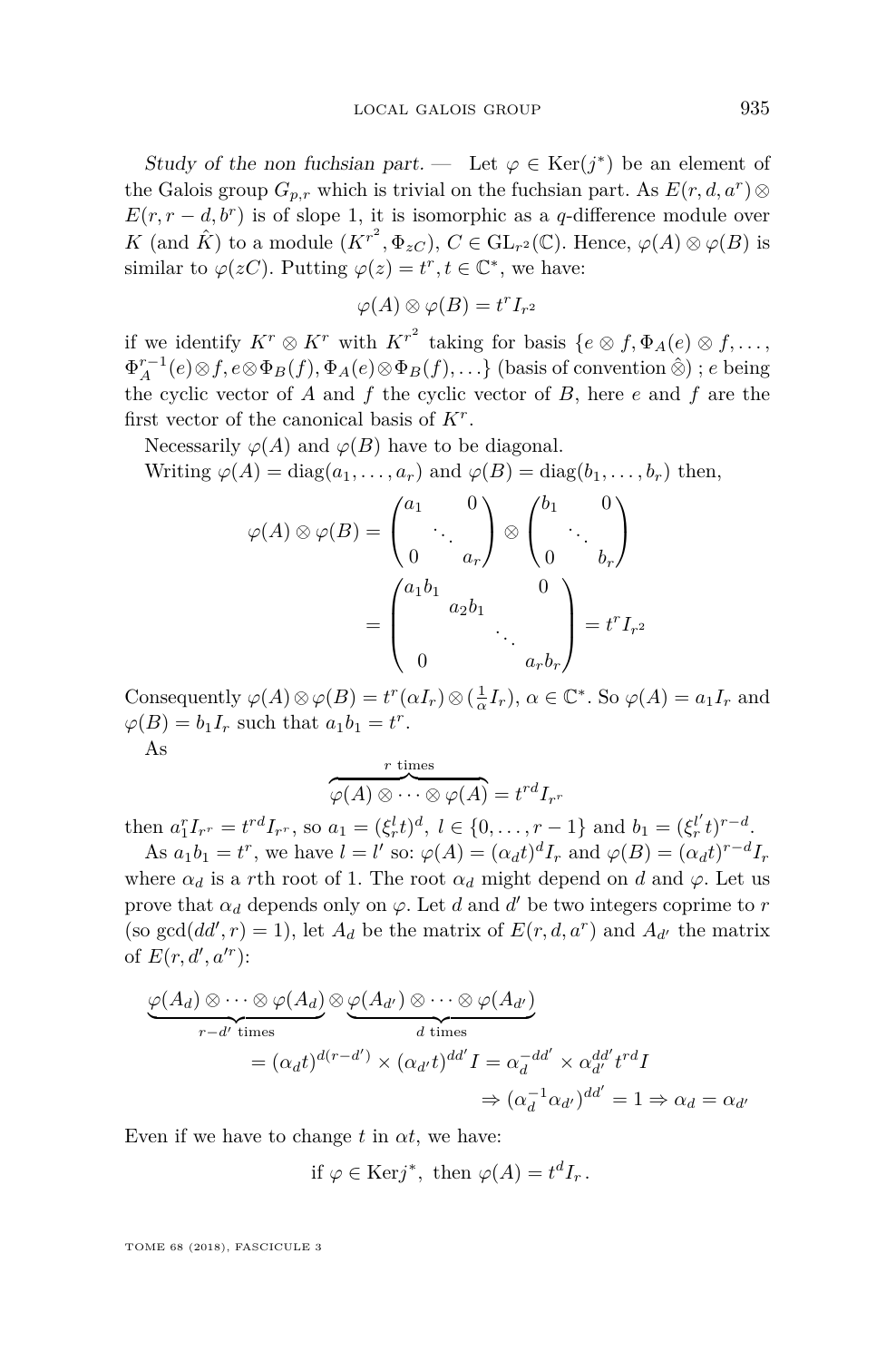936 Virginie BUGEAUD

Study of the fuchsian part.  $\qquad$  In the previous part, we studied the effect of the slopes on an element of the Galois group. We used the tensor product of two irreducible module to have an integral slope. With the same method, we study the effect of the fuchsian part. Let us recall some facts about the tensor product.

According to Lemma [1.15,](#page-10-0) there is an explicit matrix *P* such that:

$$
A \otimes B = \sigma_q(P) \begin{pmatrix} C_1 & 0 \\ & \ddots & \\ 0 & & C_r \end{pmatrix} P^{-1}, \text{ and } C_j = \begin{pmatrix} 0 & 1 \\ & \ddots & \\ & \ddots & \\ c_j & & 0 \end{pmatrix},
$$
\n
$$
\text{where } \tilde{c}_j = q^{\frac{r(r-1)}{2}} (ab)^r q^{(j-1)d} z^r
$$

and *P* is equal to:

|                  | $\boldsymbol{0}$ | $\ldots$         | 0                                     | $\theta$          | 0                |                  | 0              | $\theta$        | 0                | $\cdots$         | $\theta$         | 0                | 0                |                  | $\overline{0}$         |
|------------------|------------------|------------------|---------------------------------------|-------------------|------------------|------------------|----------------|-----------------|------------------|------------------|------------------|------------------|------------------|------------------|------------------------|
| $\Omega$         |                  |                  |                                       | $\frac{1}{2}$   1 |                  |                  | $\vdots$       | $\vert 0 \vert$ |                  |                  |                  |                  |                  |                  |                        |
|                  |                  |                  |                                       | B                 |                  |                  |                | $\,1\,$         |                  |                  |                  | $\overline{0}$   |                  |                  |                        |
| $\boldsymbol{0}$ | $\boldsymbol{0}$ | $\ldots$         | 0 <sup>1</sup>                        | $\overline{0}$    | $\overline{0}$   | $\cdots$         | $\mathbf{0}$   | ÷               | $\boldsymbol{0}$ | $\ldots$         | $\boldsymbol{0}$ | $\mathbf{1}$     | $\boldsymbol{0}$ |                  | $\mathbf{0}$           |
| $\boldsymbol{0}$ | $\boldsymbol{0}$ | $\cdots$         | $\mathbf{0}$                          | $\boldsymbol{0}$  | $\boldsymbol{0}$ | .                | 0              |                 |                  |                  |                  | $\boldsymbol{0}$ | a'               |                  | $\mathbf{0}$           |
|                  | $\mathbf{1}$     |                  |                                       | $: \mathsf{I}:$   | $\overline{0}$   |                  |                |                 |                  |                  |                  |                  | $\overline{0}$   |                  |                        |
|                  |                  |                  |                                       | $\vdots$          | $\overline{1}$   |                  |                |                 |                  |                  |                  |                  |                  |                  |                        |
| $\theta$         | $\boldsymbol{0}$ | $\ldots$         | $\overline{0}$                        | $\overline{0}$    | $\vdots$         |                  |                |                 |                  |                  |                  | $\boldsymbol{0}$ | $\boldsymbol{0}$ | $\ldots$         | $\overline{0}$         |
|                  |                  |                  |                                       |                   |                  |                  |                |                 |                  |                  |                  |                  |                  |                  |                        |
| $\Omega$         | $\cdots$         | $\mathbf{0}$     | $\mathbf{0}$                          | $\mathbf{0}$      | $\cdots$         | $\boldsymbol{0}$ | $a^\prime$     | $\overline{0}$  | $\ddotsc$        | $\boldsymbol{0}$ | $\boldsymbol{0}$ | $\mathbf{0}$     | $\ldots$         | $\boldsymbol{0}$ | $\boldsymbol{0}$       |
|                  |                  |                  | $\vdots$                              |                   |                  |                  | $\colon 0$     |                 |                  |                  | $\sigma_q(a')$   |                  |                  |                  |                        |
|                  |                  |                  | $\begin{bmatrix} 1 & 0 \end{bmatrix}$ |                   |                  |                  | $\sim$ 11      |                 |                  |                  | $\boldsymbol{0}$ |                  |                  |                  | : $\sigma_q^{r-2}(a')$ |
| $\boldsymbol{0}$ |                  | $\boldsymbol{0}$ |                                       | 1 0               |                  | $\boldsymbol{0}$ | 0 <sup>1</sup> | $\overline{0}$  |                  | $\overline{0}$   |                  | $\overline{0}$   |                  | $\mathbf{0}$     | $\boldsymbol{0}$       |

where  $a' = \left(a^r q^{\frac{d(r-1)}{2}} z^d\right)^{-1}$  and the blocks have size *r*.

Let  $\varphi \in G_{p,r}$ , it is sufficient to study the image by  $\varphi \in G_{p,r}$  of the blocks  $C_i$ . The matrix  $C_i$  represents a module of slope 1 so we have to find an isomorphism with a matrix of the form  $zA$ ,  $A \in GL_r(\mathbb{C})$ . In fact, we have:

$$
C_j = \begin{pmatrix} 0 & 1 & & \\ & \ddots & 1 \\ & & 0 & 0 \end{pmatrix} = \sigma_q(Q_j)^{-1} z \begin{pmatrix} c_j & 0 & & 0 \\ 0 & c_j \xi_r & \ddots & \\ & \ddots & \ddots & 0 \\ 0 & & 0 & c_j \xi_r^{r-1} \end{pmatrix} Q_j
$$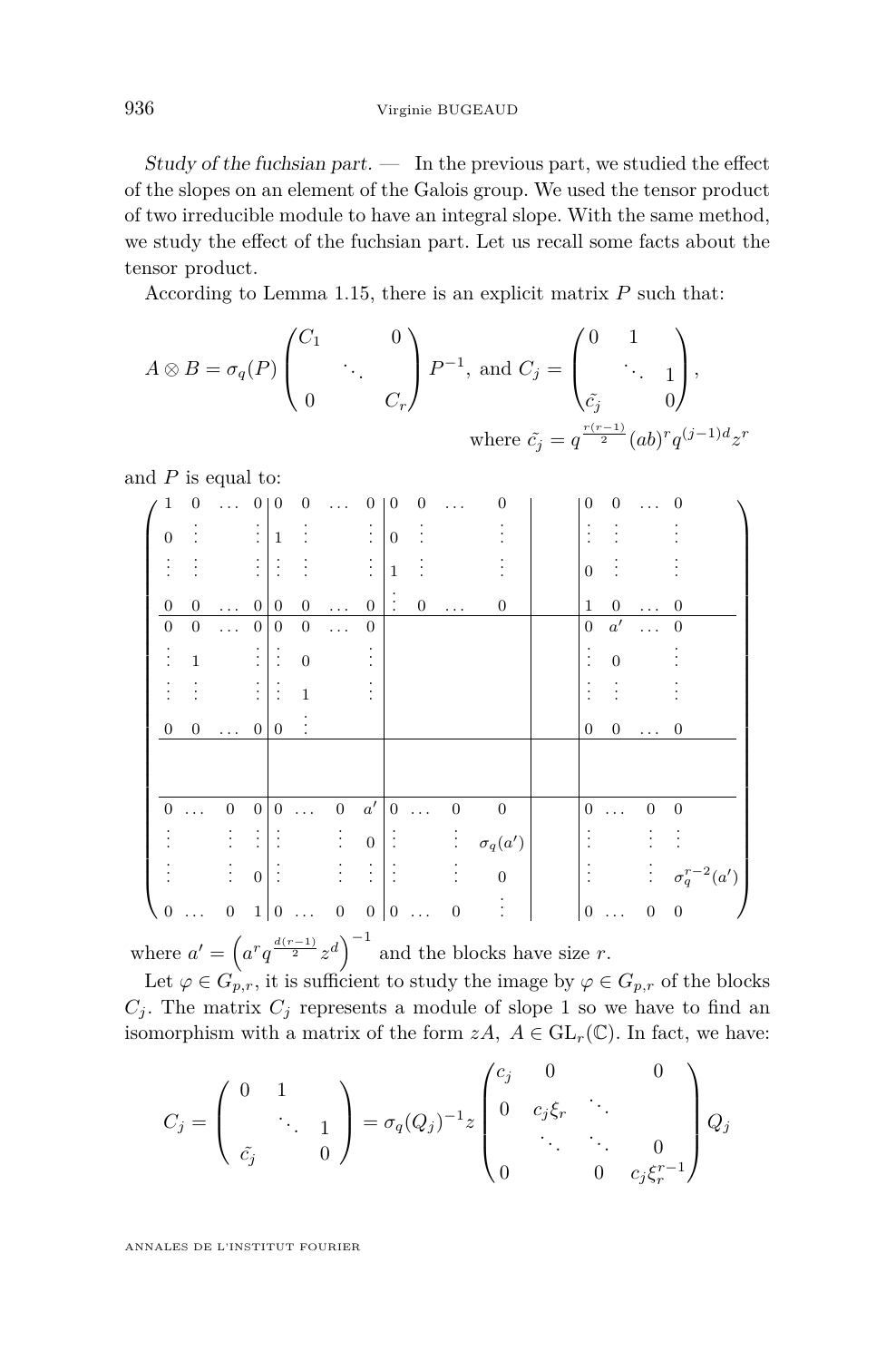where

$$
Q_j = \begin{pmatrix} 1 & 1 & \cdots & 1 & 1 \\ \xi_r^{-1} & \xi_r^{-2} & \xi_r^{-(r-1)} & \vdots \\ \xi_r^{-2} & \xi_r^{-4} & \xi_r^{-2(r-1)} & \vdots \\ \vdots & \vdots & \vdots & \vdots \\ \xi_r^{-(r-1)} & \xi_r^{-2(r-1)} & \cdots & \xi_r^{-(r-1)^2} & 1 \end{pmatrix} \begin{pmatrix} g_1^{(j)} & 0 & 0 \\ 0 & g_2^{(j)} & \ddots \\ & \ddots & \ddots & 0 \\ 0 & 0 & g_r^{(j)} \end{pmatrix}
$$

and  $g_i^{(j)} = c_j^{r-i} q^{\frac{r(r-1)}{2}} q^{-i(r-1)} q^{r-1} \dots q^{r-i+1} z^{-(i-1)}$ , cf. Remark [1.8.](#page-7-0) By restriction to  $\mathcal{E}_{p,1}$ ,  $i^*(\varphi) = (t^r, \gamma, \lambda)$ ,  $t^r \in \mathbb{C}^*, \gamma \in \text{Hom}_{\text{gr}}(E_q, \mathbb{C}^*), \lambda \in \mathbb{C}$ . So:

$$
\varphi(C_j) = Q_j(z_0)^{-1} \t t^r \gamma(c_j) \begin{pmatrix} 1 & 0 & 0 \\ 0 & \gamma(\xi_r) & \ddots & 0 \\ & \ddots & \ddots & 0 \\ 0 & 0 & \gamma(\xi_r)^{r-1} \end{pmatrix} Q_j(z_0).
$$

To continue, we need to explicit  $Q_j^{-1}$  and thanks to the following lemma, the inverse of the matrix of Vandermonde *V* is:

$$
V^{-1} = \frac{1}{r} \begin{pmatrix} 1 & \xi_r & \xi_r^2 & \dots & \xi_r^{(r-1)} \\ 1 & \xi_r^2 & \xi_r^4 & \dots & \xi_r^{2(r-1)} \\ \vdots & & & & \vdots \\ 1 & \xi_r^{(r-1)} & \xi_r^{2(r-1)} & \dots & \xi_r^{(r-1)^2} \\ 1 & 1 & 1 & \dots & 1 \end{pmatrix}.
$$

<span id="page-37-0"></span>LEMMA 4.5. — Let  $\xi_r$  be a primitive *r*th root of unity,  $\xi_r = e^{2i\pi/r}$ , and let  $k \in \mathbb{Z}$  then:

$$
\sum_{j=1}^{r} (\xi_r^k)^j = \{ \begin{cases} 0 & \text{si } k \neq 0 \mod r \\ r & \text{otherwise.} \end{cases}
$$

Proof. — For all  $s \in \mathbb{N}^*$ , the sum of *s*th roots of unity is equal to zero.  $\Box$ Thus,

$$
\varphi(C_j) = t^r \gamma(c_j) G_j(z_0)^{-1} V^{-1} \begin{pmatrix} 1 & 0 & 0 \\ 0 & \gamma(\xi_r) & \ddots & \\ & \ddots & \ddots & 0 \\ 0 & 0 & \gamma(\xi_r)^{r-1} \end{pmatrix} V G_j(z_0)
$$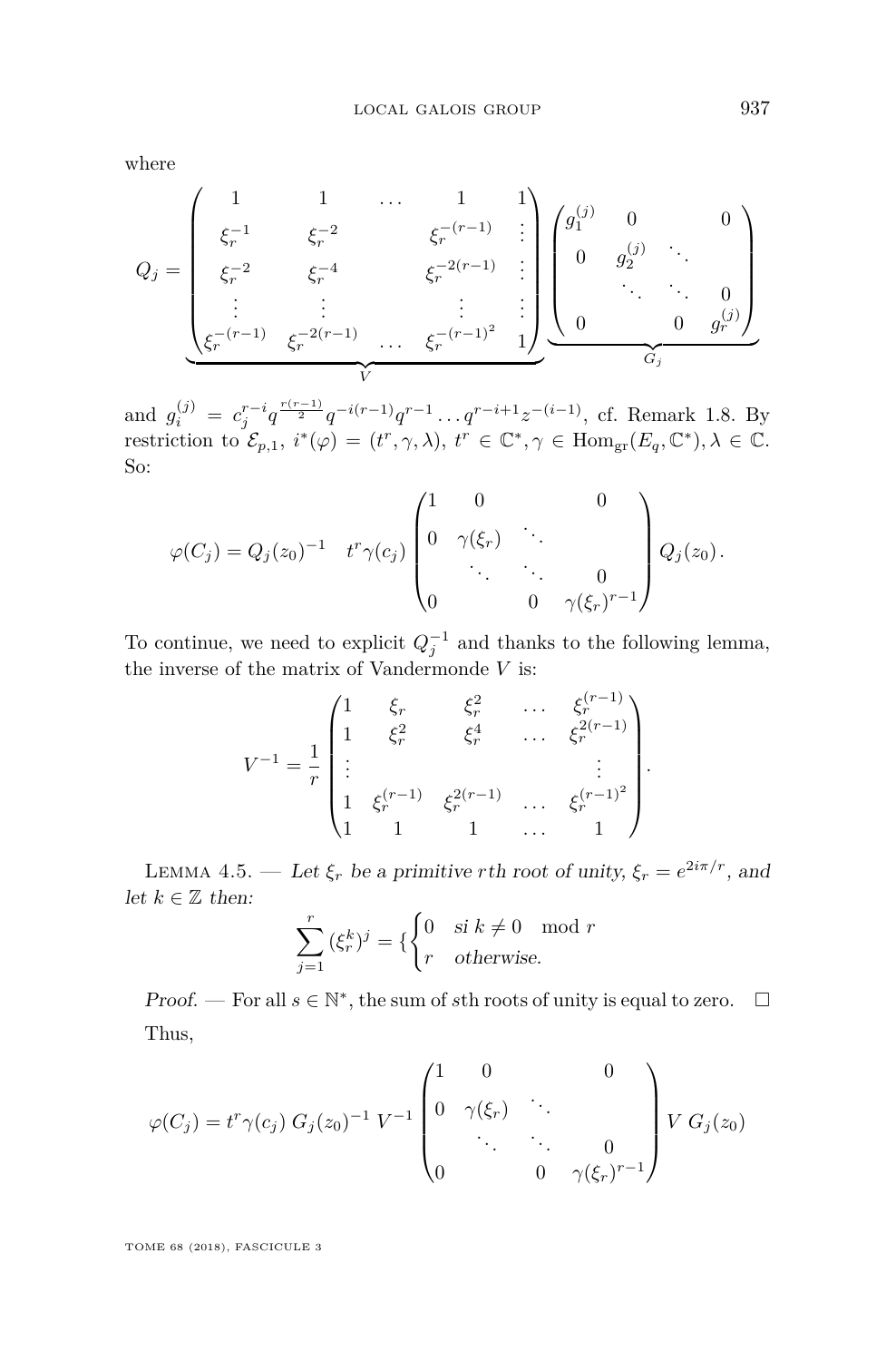and,  $V^{-1} \text{diag}(1, \gamma(\xi_r), \dots, \gamma(\xi_r)^{r-1})V = \left(\frac{1}{r} \sum_{l=0}^{r-1} (\xi_r^{-(j-i)} \gamma(\xi_r))^l\right)$  $1\leqslant i,j\leqslant r$ <sup>.</sup>

We have  $\gamma(\xi_r)^r = 1$  so  $\gamma(\xi_r)$  is a *r*th root of unity, there exists  $k \in$  $\{0, \ldots, r-1\}$  such that  $\gamma(\xi_r) = \xi_r^k$ . According to Lemma [4.5,](#page-37-0) we can easily describe this product:  $\varphi(C_j) = t^r \gamma(c_j) G_j(z_0)^{-1} T_r^k G_j(z_0)$  where

$$
T_r = \begin{pmatrix} 0 & 1 & & \\ & \ddots & 1 \\ 1 & & 0 \end{pmatrix} = V^{-1} \begin{pmatrix} 1 & 0 & & 0 \\ 0 & \xi_r & \ddots & \\ & \ddots & \ddots & 0 \\ 0 & & 0 & \xi_r^{r-1} \end{pmatrix} V.
$$

Moreover  $\gamma(T_r) = T_r^k$  so  $\varphi(C_j) = t^r \gamma(c_j) G_j(z_0)^{-1} \gamma(T_r) G_j(z_0)$ . Now, we have:

$$
\varphi(A \otimes B) = P(z_0) \begin{pmatrix} \varphi(C_1) & & \\ & \ddots & \\ & & \varphi(C_r) \end{pmatrix} P(z_0)^{-1}
$$

$$
= t^r \gamma(ab) P(z_0) G(z_0)^{-1} \begin{pmatrix} \gamma(T_r) & & & 0 \\ & \gamma(q_r)^d \gamma(T_r) & \\ & & \ddots & \\ 0 & & & \gamma(q_r)^{d(r-1)} \gamma(T_r) \end{pmatrix} G(z_0) P(z_0)^{-1}.
$$

 $G(z_0)$  is the diagonal matrix with diagonal blocks  $G_j(z_0)$   $j = 1, \ldots, r$ . We  $\operatorname{set} G'(z_0) =$ 



where  $g_i^{(j)} := g_i^{(j)}(z_0)$ ,  $a' := a'(z_0)$ ,  $\sigma_q^l(a') := a'(q^l z_0)$  by abusing the notation,

$$
g_i^{(j)} = (ab)^{r-i} q_r^{(j-1)d(r-i)} q^{\frac{r(r-1)}{2}} q^{-i(r-1)} q^{r-1} \dots q^{r-i+1} z_0^{-(i-1)}.
$$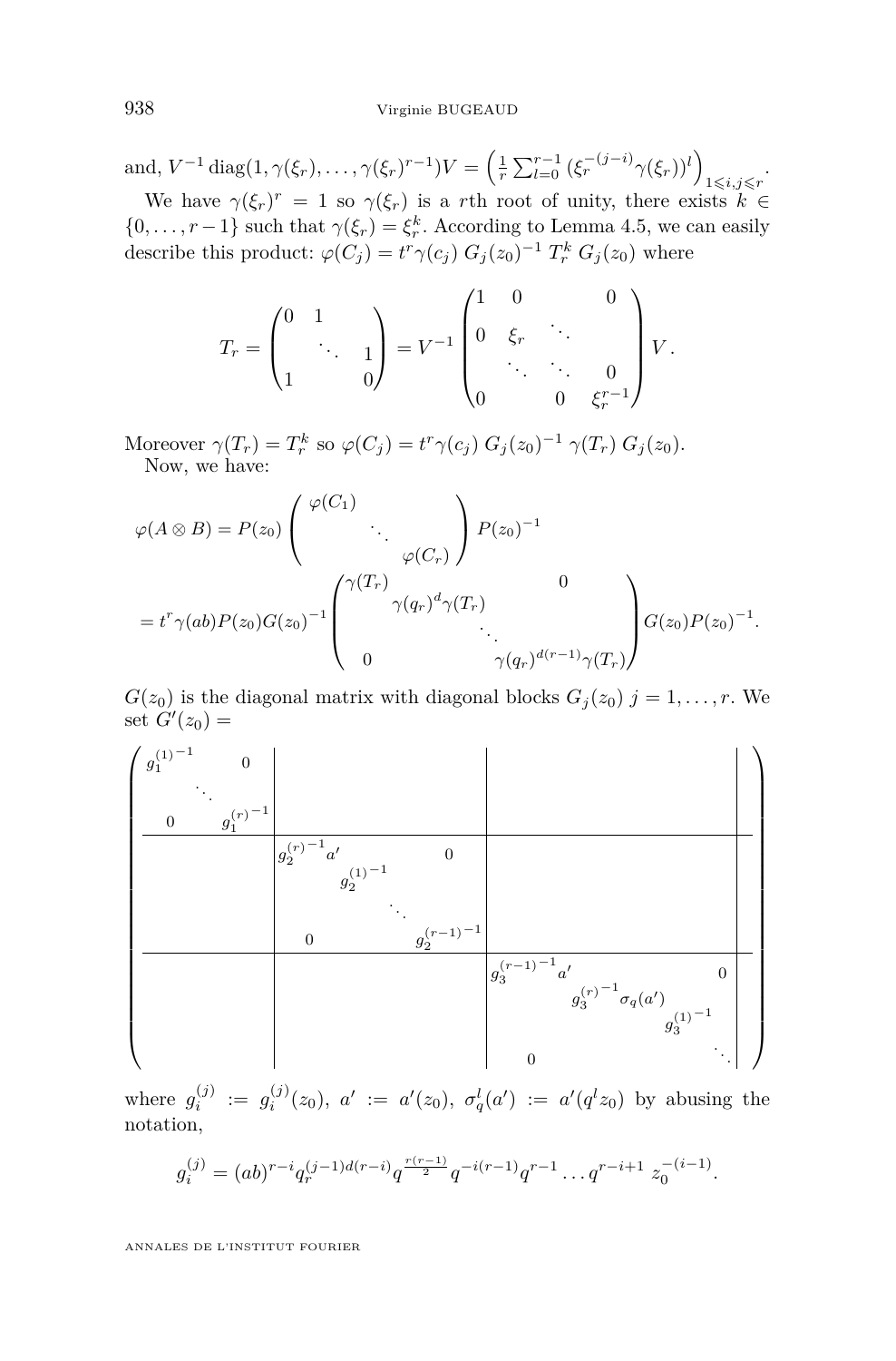Writing  $\gamma(T_r) = (j_{i,j})_{1 \leqslant i,j \leqslant r}$ , we obtain

$$
\varphi(A\otimes B)=t^r\gamma(a)\gamma(b)G'(z_0)HG'(z_0)^{-1},
$$

where *H* is described in Figure [4.1.](#page-40-0)

A tensor product appears in the structure of this matrix:

$$
H = \gamma(T_r) \begin{pmatrix} 1 & 0 & 0 \\ 0 & \ddots & 0 \\ 0 & \gamma(q_r)^{(r-1)} \end{pmatrix} \otimes \gamma(T_r) \begin{pmatrix} 1 & 0 & 0 \\ 0 & \ddots & 0 \\ 0 & \gamma(q_r)^{(r-1)} \end{pmatrix}^{r-d}.
$$

Thus,

$$
\varphi(A \otimes B) = t^r \gamma(a) \gamma(b) G'(z_0) \gamma(T_r) \otimes \gamma(T_r) G'(z_0)^{-1}
$$

$$
\times \begin{pmatrix} 1 & 0 \\ \gamma(q_r) & \cdot \\ \cdot & \cdot \\ 0 & \gamma(q_r)^{(r-1)} \end{pmatrix} \otimes \begin{pmatrix} 1 & 0 \\ \gamma(q_r) & \cdot \\ \cdot & \cdot \\ 0 & \gamma(q_r)^{(r-1)} \end{pmatrix}^{r-d}
$$

 $(G'(z_0)$  being diagonal, it commutes with the other diagonal matrices). We have to find two matrices  $U$  and  $V$  such that:

$$
\begin{pmatrix} 0 & u_2 \\ \cdots & u_r \\ u_1 & 0 \end{pmatrix} \otimes \begin{pmatrix} 0 & v_2 \\ \cdots & v_r \\ v_1 & 0 \end{pmatrix} = G'(z_0) T_r \otimes T_r G'(z_0)^{-1}.
$$

We notice that

$$
\frac{g_i^{(j)}}{g_k^{(j)}} = (ab)^{k-i} q_r^{(j-1)(k-i)} q^{\frac{(k-i)(k+i-3)}{2}} z_0^{k-i}.
$$

Then we have:

$$
u_1v_1 = (ab)^{r-1}q^{\frac{(r-1)(r-2)}{2}}z_0^{r-1},
$$
  
\n
$$
u_2v_1 = a^{-1}b^{r-1}q_r^{d(r-1)}q^{\frac{(r-1)(r-2)}{2}}q^{\frac{-d(r-1)}{2}}z_0^{r-d-1},
$$
  
\n
$$
u_jv_1 = a^{-1}b^{r-1}q_r^{d(j-1)(r-1)}q^{\frac{(r-1)(r-2)}{2}}q^{\frac{-d(r-1)}{2}}q^{-(j-2)d}z_0^{r-d-1},
$$
  
\n
$$
u_rv_1 = a^{-1}b^{r-1}q_r^{d(r-1)^2}q^{\frac{(r-1)(r-2)}{2}}q^{\frac{-d(r-1)}{2}}q^{-(r-2)d}z_0^{r-d-1},
$$
  
\n
$$
u_1v_2 = a^{r-1}b^{-1}q_r^{-d(r-1)}q^{\frac{d(r-1)}{2}}z_0^{d-1}
$$
  
\n
$$
u_2v_2 = (ab)^{-1}z_0^{-1}
$$
  
\n
$$
u_jv_2 = (ab)^{-1}q_r^{-d(j-2)}z_0^{-1}
$$
  
\n
$$
u_rv_2 = (ab)^{-1}q_r^{-d(r-2)}z_0^{-1}...
$$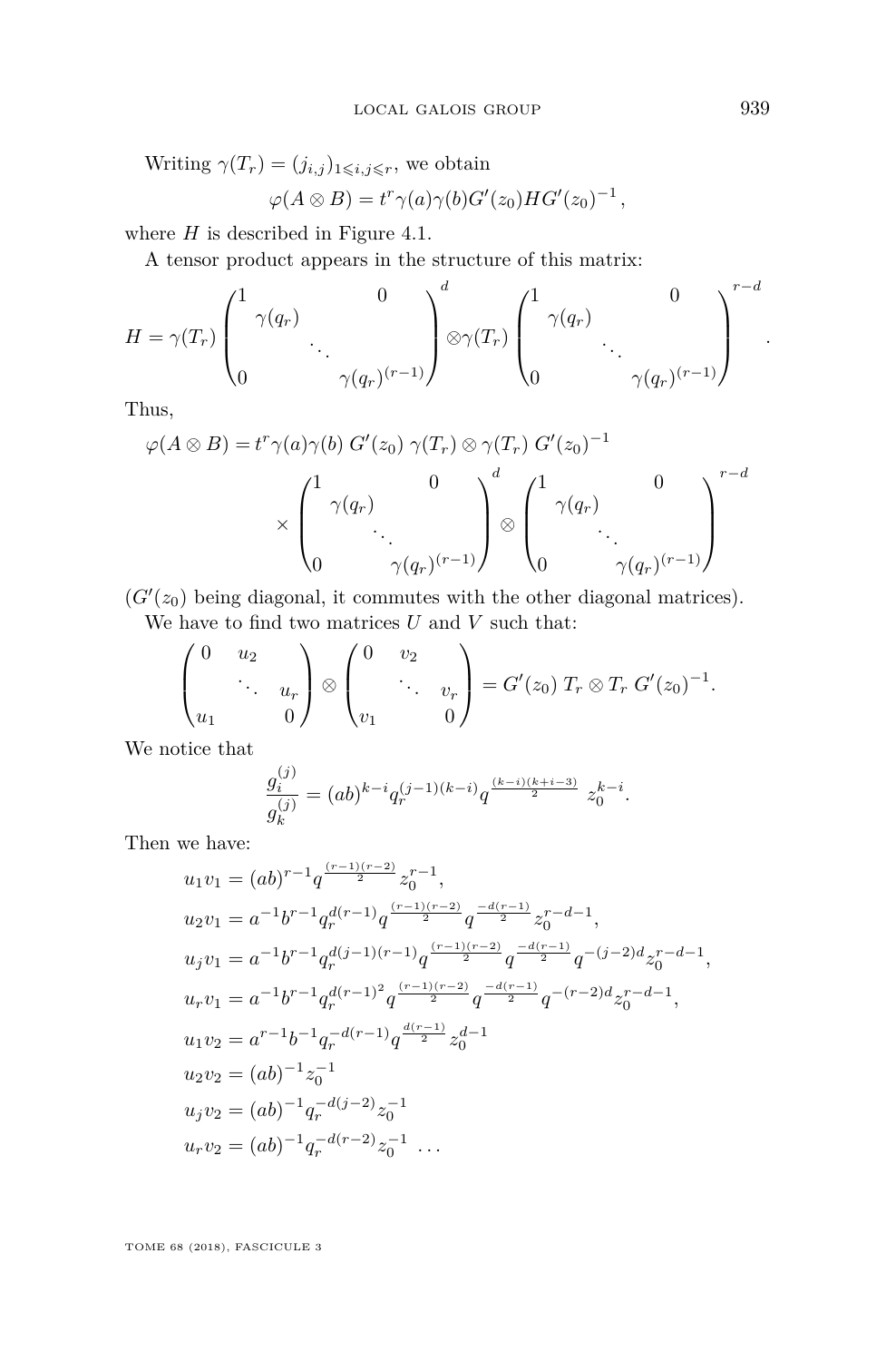<span id="page-40-0"></span>

| $j_{11}$         |                       |                            |                                                               | $\theta$                                                                                                                                                                                                                       | $j_{12}$ |                              | $\theta$                   | $j_{1r}$         |  |
|------------------|-----------------------|----------------------------|---------------------------------------------------------------|--------------------------------------------------------------------------------------------------------------------------------------------------------------------------------------------------------------------------------|----------|------------------------------|----------------------------|------------------|--|
|                  | $j_{11}\gamma(q_r)^d$ |                            |                                                               |                                                                                                                                                                                                                                |          |                              | $\int j_{1r}\gamma(q_r)^d$ | $\boldsymbol{0}$ |  |
|                  |                       |                            |                                                               | $\frac{j_{11}\gamma(q_r)^{(r-1)d}}{j_{12}\gamma(q_r)^{d(r-1)}}\Big _{\substack{j_1\\0\leq r\leq r}}\Big _0^0\cdots\Big _{\substack{j_1\\0\leq r\leq r}}\Big _0^0\cdots\Big _0^0\Big _{\substack{j_1\\0\leq r\leq r}}\Big _0^0$ |          |                              |                            | ÷.               |  |
|                  |                       |                            |                                                               |                                                                                                                                                                                                                                |          |                              |                            | $\boldsymbol{0}$ |  |
| $\Omega$         |                       |                            | $j_{21}\gamma(q_r)^{(r-1)d} \Big  j_{22}\gamma(q_r)^{d(r-1)}$ |                                                                                                                                                                                                                                |          |                              |                            |                  |  |
| $j_{21}$         |                       |                            | $\overline{0}$                                                |                                                                                                                                                                                                                                | $j_{22}$ |                              |                            |                  |  |
|                  | $j_{21}\gamma(q_r)^d$ |                            |                                                               |                                                                                                                                                                                                                                |          |                              |                            |                  |  |
|                  |                       | $\mathcal{L}_{\text{max}}$ | $\boldsymbol{0}$                                              |                                                                                                                                                                                                                                |          | $j_{22}\gamma(q_r)^{d(r-2)}$ |                            |                  |  |
|                  |                       |                            |                                                               |                                                                                                                                                                                                                                |          |                              |                            |                  |  |
|                  |                       |                            |                                                               |                                                                                                                                                                                                                                |          |                              |                            |                  |  |
| $\boldsymbol{0}$ | $j_{r1}\gamma(q_r)^d$ |                            |                                                               |                                                                                                                                                                                                                                |          |                              | $\int j_{rr}\gamma(q_r)^d$ |                  |  |
|                  |                       |                            |                                                               |                                                                                                                                                                                                                                |          |                              | $j_{rr}\gamma(q_r)^{2d}$   |                  |  |
| $\Omega$         |                       |                            | $j_{r1}\gamma(q_r)^{d(r-1)}$                                  |                                                                                                                                                                                                                                |          |                              |                            |                  |  |
| $j_{r1}$         | $\boldsymbol{0}$      | $\ldots$                   | $\overline{0}$                                                |                                                                                                                                                                                                                                |          |                              |                            | $j_{rr}$         |  |

Figure 4.1.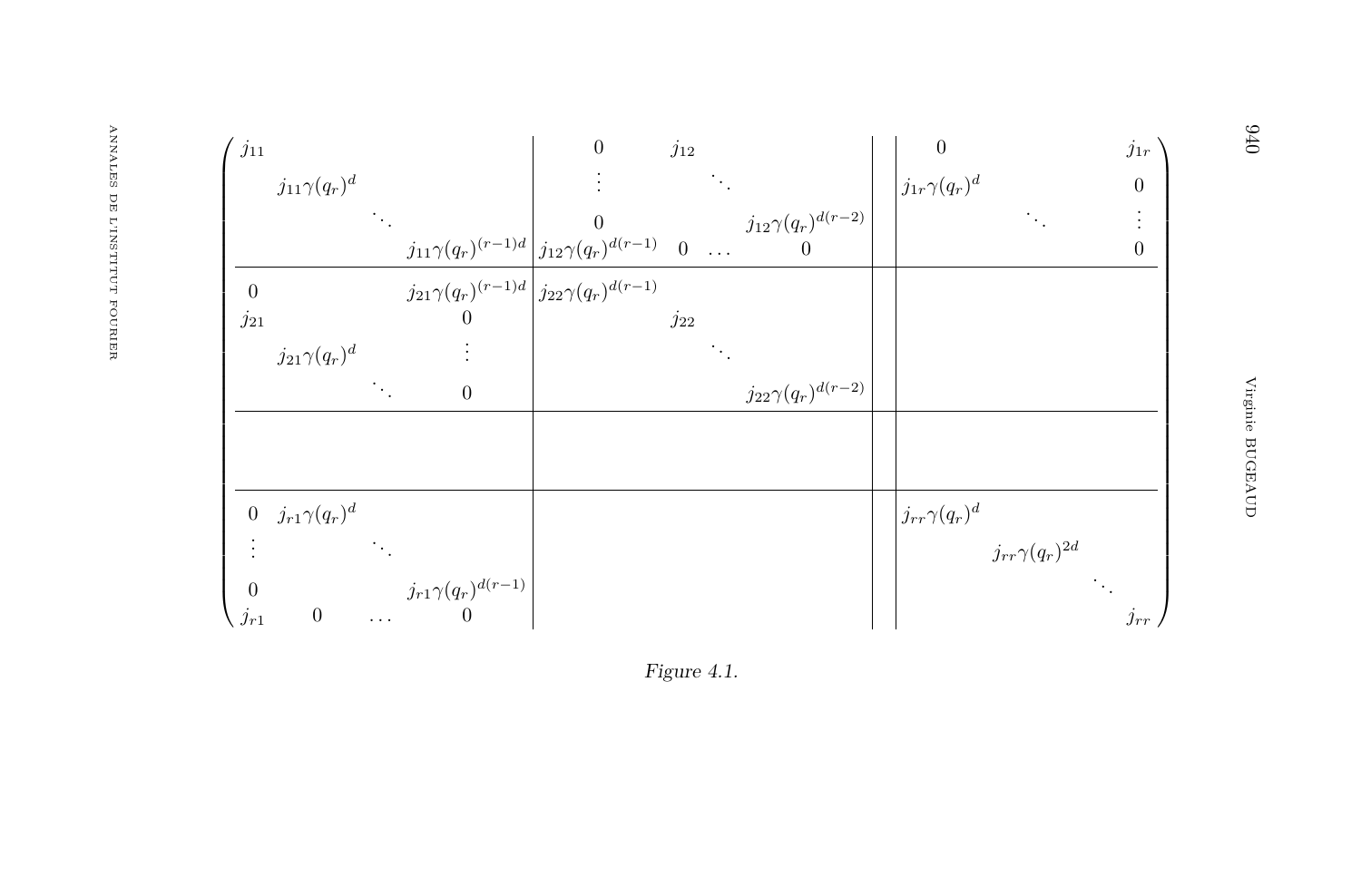Let  $z_{0,r}$  be the *r*th root of  $z_0$  that we choose to begin, there exists  $\alpha_{(d)} \in$  $\mathbb{C}^*$  such that:

$$
\begin{aligned} &u_1=\alpha_{(d)}a^{r-1}q_r^{\frac{d(r-1)(r-2)}{2}}z_{0,r}^{d(r-1)},\quad &v_1=\alpha_{(d)}^{-1}b^{r-1}q_r^{\frac{(r-d)(r-1)(r-2)}{2}}z_{0,r}^{(r-d)(r-1)},\\ &u_2=\alpha_{(d)}a^{-1}z_{0,r}^{-d},\qquad &v_2=\alpha_{(d)}^{-1}b^{-1}z_{0,r}^{-(r-d)},\\ &u_j=\alpha_{(d)}a^{-1}q_r^{-d(j-2)}z_{0,r}^{-d},\qquad &v_j=\alpha_{(d)}^{-1}b^{-1}q_r^{-(r-d)(j-2)}z_{0,r}^{-(r-d)},\\ &u_r=\alpha_{(d)}a^{-1}q_r^{-d(r-2)}z_{0,r}^{-d},\qquad &v_r=\alpha_{(d)}^{-1}b^{-1}q_r^{-(r-d)(r-2)}z_{0,r}^{-(r-d)}. \end{aligned}
$$

In fact, we have:

$$
\varphi(A) = t^d \alpha_{(d)} \gamma(a) \begin{pmatrix} 0 & \alpha_0^{-1} & & \\ & & \ddots & \\ 0 & & & \alpha_{r-2}^{-1} \\ \alpha_0 \alpha_1 \dots \alpha_{r-2} & 0 & \dots & 0 \end{pmatrix}^k
$$

$$
\times \begin{pmatrix} 1 & & & 0 \\ & \gamma(q_r) & & \\ & & \ddots & \\ 0 & & & \gamma(q_r)^{(r-1)} \end{pmatrix}^d
$$

where  $\alpha_j = a q_r^{jd} z_{0,r}^d$  and  $\gamma(T_r) = T_r^l$ . In the same way as the first part, we prove that  $\alpha_{(d)}$  depends only on *d* and  $\varphi$ , and that  $\alpha_{(d)} = \alpha_{(1)}^d$  is *r*th root of 1. Even if we change *t* in  $\alpha_{(1)}$ *t*, we can consider  $\alpha_{(d)} = 1$ .

And if we set:

*Ga,d*(*z*0*,r*) = 1 *α*0 *α*0*α*<sup>1</sup> . . . *α*0*α*<sup>1</sup> *. . . αr*−<sup>2</sup> −1

we obtain the formula of Theorem [4.1.](#page-33-0)  $\Box$ 

Thus, an element of the Galois group  $G_{p,r}$  is a triple  $\varphi = (t, \gamma, \lambda)$  where  $t \in \mathbb{C}^*, \gamma \in E_q^{\vee}, \lambda \in \mathbb{C}, \lambda$  acting on the unipotent part  $U_m$ .

The group law is given by  $(t, \gamma, \lambda)(t', \gamma', \lambda') = (tt'\gamma(q_r)^{-k'}, \gamma\gamma', \lambda + \lambda')$ because the matrices  $T_r$  and diag( $1, \gamma(q_r), \ldots$ ) don't commute.

As  $\gamma(q_r)$  is *r*th root of the unity, we have  $\gamma(q_r)^{k'} = \gamma'(\gamma(q_r))$  (which is the composition  $\gamma' \circ \gamma$  but not the multiplication in  $E_q^{\vee}$ ). We set  $\varepsilon_r(\gamma, \gamma') =$  $\frac{1}{\gamma'(\gamma(q_r))} = \xi_r^{-lk'}$  if  $\gamma(q_r) = \xi_r^l$  and  $\gamma'(\xi_r) = \xi_r^{k'}$ . So, the group law is:

$$
(t,\gamma,\lambda)(t',\gamma',\lambda')=(tt'\varepsilon_r(\gamma,\gamma'),\gamma\gamma',\lambda+\lambda')\,.
$$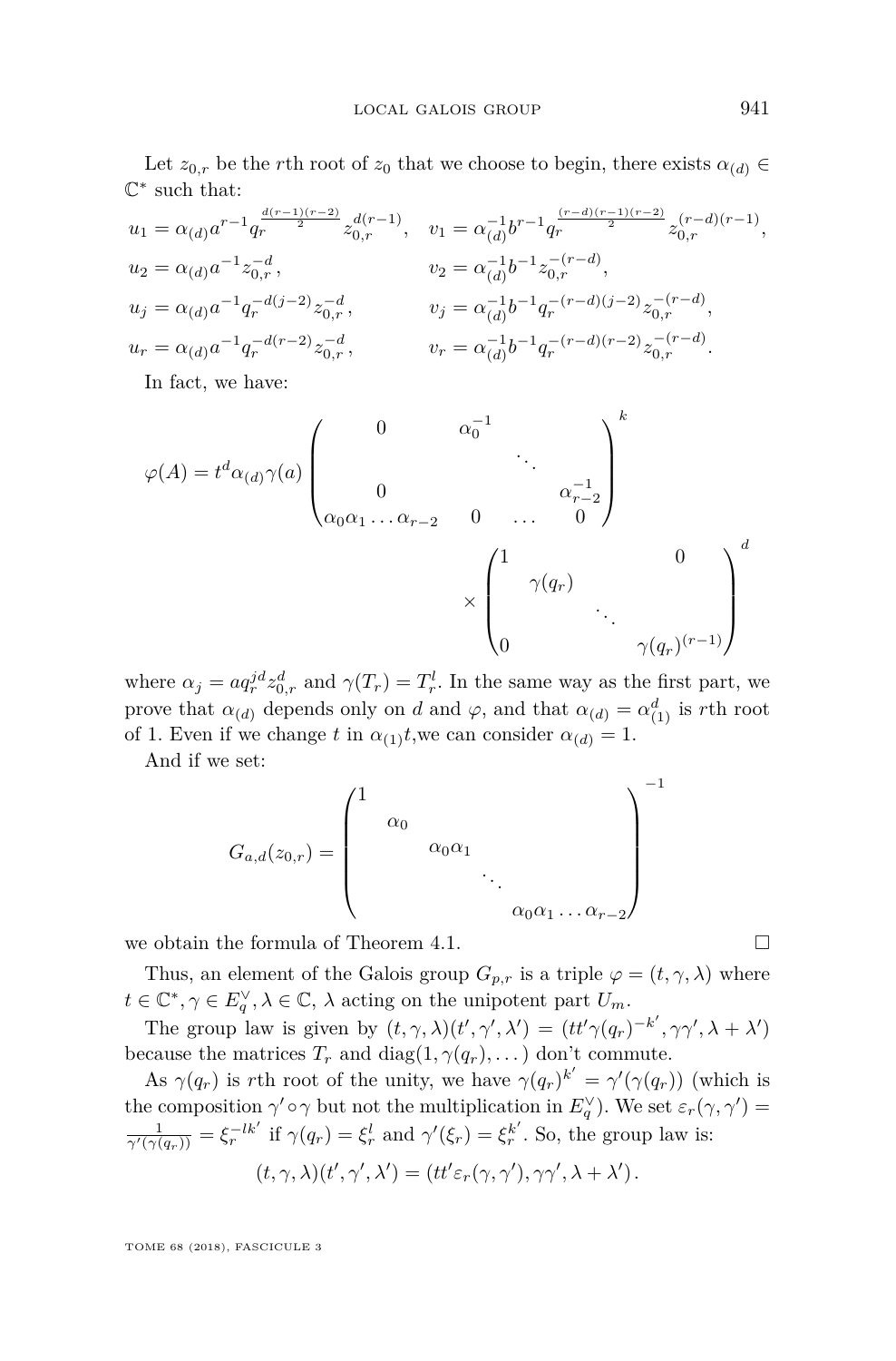We easily verify that the group law is associative, as  $\varepsilon_r$  satisfies the following property (and the symmetric property):

$$
\varepsilon_r(\gamma\gamma',\gamma'')=\varepsilon_r(\gamma,\gamma'')\varepsilon_r(\gamma',\gamma'').
$$

In fact,  $\varepsilon_r$ :  $E_q^{\vee} \times E_q^{\vee} \to \mu_r$  is bilinear,  $\mu_r$  denoting the group of the *r*th roots of the unity.

PROPOSITION 4.6. — The group  $\mathbb{C}^*$  is central in  $G_{p,r}$  and we have:  $G_{p,r} = H_r \times \mathbb{C}$  where

$$
1 \to \mathbb{C}^* \stackrel{u}{\to} H_r \stackrel{v}{\to} E_q^{\vee} \to 1, \quad u(t) = (t, 1), \ v((t, \gamma)) = \gamma
$$

is a central extension.

Proof. — We easily verify that 
$$
(t, \gamma)(t', 1) = (t', 1)(t, \gamma)
$$
.

Remark 4.7. — The extension  $1 \to \mathbb{C}^* \to H_r \to E_q^{\vee} \to 1$  is central but the exact sequence does not split. Indeed, to choose a section  $s: E_q^{\vee} \to H_r$ such that  $v \circ s = \text{Id}_{E_q^{\vee}}$ , the only possibility is to put  $s(\gamma) = (1, \gamma)$ , but it is not a morphism of groups because  $(1, \gamma)(1, \gamma') = (\varepsilon_r(\gamma, \gamma'), \gamma\gamma').$ 

Let  $r, s \in \mathbb{N}^*$ , if  $r$  divides  $s$  then  $\mathcal{E}_{p,r}$  is a full subcategory of  $\mathcal{E}_{p,s}$ . Thanks to Proposition 2.21 of [\[4\]](#page-63-9), we have the onto morphisms of groups:

$$
\varphi_{r,s}: G_{p,s} \to G_{p,r}, \ \varphi_{r,s}(t,\gamma,\lambda)=(t^{s/r},\gamma,\lambda).
$$

<span id="page-42-0"></span>PROPOSITION 4.8. — The universal formal Galois group is then  $G_p =$  $H \times \mathbb{C}$  where  $H = \varprojlim H_r$  and

$$
1 \to \mathbb{Q}^{\vee} \to H \to E_q^{\vee} \to 1
$$

is a central extension. The morphisms  $\varphi_r : G_p \to G_{p,r}$  are  $\varphi_r(\alpha, \gamma, \lambda) =$  $(\alpha(\frac{1}{r}), \gamma, \lambda).$ 

An element of  $G_p$  is a triple  $(\alpha, \gamma, \lambda)$ ,  $\alpha \in \mathbb{Q}^{\vee}$ ,  $\gamma \in E_q^{\vee}$  and  $\lambda \in \mathbb{C}$ . The group law is:

$$
(\alpha, \gamma, \lambda)(\alpha', \gamma', \lambda') = (\alpha \alpha' \varepsilon(\gamma, \gamma'), \gamma \gamma', \lambda + \lambda')
$$

where  $\varepsilon : E_q^{\vee} \times E_q^{\vee} \to \mathbb{Q}^{\vee}$  is a morphism of groups such that  $r \in \mathbb{N}^*$ ,  $\varepsilon(\gamma, \gamma')(\frac{1}{r}) = \varepsilon_r(\gamma, \gamma').$ 

Proof. — To prove Proposition [4.8,](#page-42-0) we need the two following lemmas.

LEMMA 4.9. 
$$
\lim_{\longleftarrow} (H_r \times \mathbb{C}) = \lim_{\longleftarrow} (H_r) \times \mathbb{C}.
$$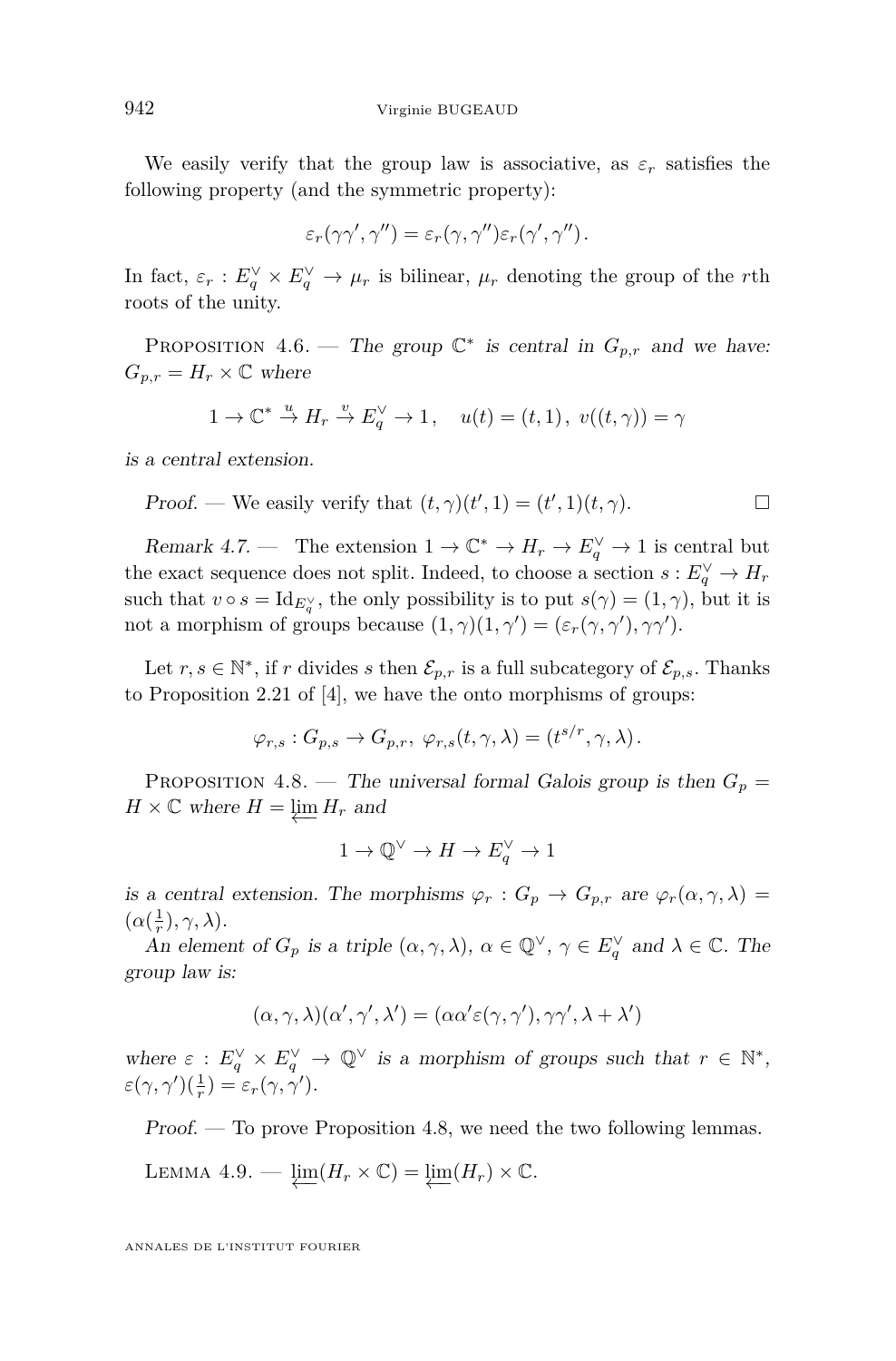LEMMA  $4.10.$  – If we consider  $\mathbb{C}^*$  with the following projective system: let  $r, s \in \mathbb{N}^*$ , if  $r$  divides  $s$ , we put:

$$
\rho_{r,s} : \mathbb{C}_s^* \to \mathbb{C}_r^*
$$

$$
t \mapsto t^{s/r}.
$$

Then  $\underline{\lim}(\mathbb{C}_r^*) = \mathbb{Q}^{\vee}$ .

The proofs of the lemmas are left to the reader.

For all  $r \in \mathbb{N}^*$ , we have the following exact sequence:

$$
1 \to \mathbb{C}^* \to H_r \to E_q^{\vee} \to 0\,.
$$

Let us consider the following morphism of groups:

$$
\varepsilon: E_q^{\vee} \times E_q^{\vee} \to \mathbb{Q}^{\vee}
$$

$$
(\gamma, \gamma') \mapsto \varepsilon(\gamma, \gamma'),
$$

where  $\varepsilon(\gamma, \gamma') : \mathbb{Q} \to \mathbb{C}^*$  is a group morphism defined for all  $r \in \mathbb{N}^*$  by  $\varepsilon(\gamma, \gamma')(\frac{1}{r}) = \varepsilon_r(\gamma, \gamma').$ 

So, we have  $G_p = \varprojlim(H_r) \times \mathbb{C}$ . One puts  $H = \varprojlim H_r$ . We have:

$$
H = \left\{ (\alpha, \gamma) \in \mathbb{Q}^{\vee} \times E_q^{\vee} \middle| \begin{array}{c} \forall \alpha, \alpha' \in \mathbb{Q}^{\vee}, \forall \gamma, \gamma' \in E_q^{\vee}, \\ (\alpha, \gamma)(\alpha', \gamma') = (\alpha \alpha' \varepsilon(\gamma, \gamma'), \gamma \gamma') \end{array} \right\}
$$

with the morphisms:

$$
\psi_r: \quad H \to H_r
$$

$$
(\alpha, \gamma) \mapsto \left(\alpha \left(\frac{1}{r}\right), \gamma\right),
$$

that satisfy  $\varphi_{r,s} \circ \psi_s = \psi_r$ .

As a consequence, we have the following diagram of exact sequences:



 $\rho_r: \mathbb{Q}^{\vee} \to \mathbb{C}^*$  is defined by  $\alpha \mapsto \alpha\left(\frac{1}{r}\right)$ . These extensions are central.  $\Box$ 

We find the same result as van der Put and Reversat obtained by the Picard–Vessiot theory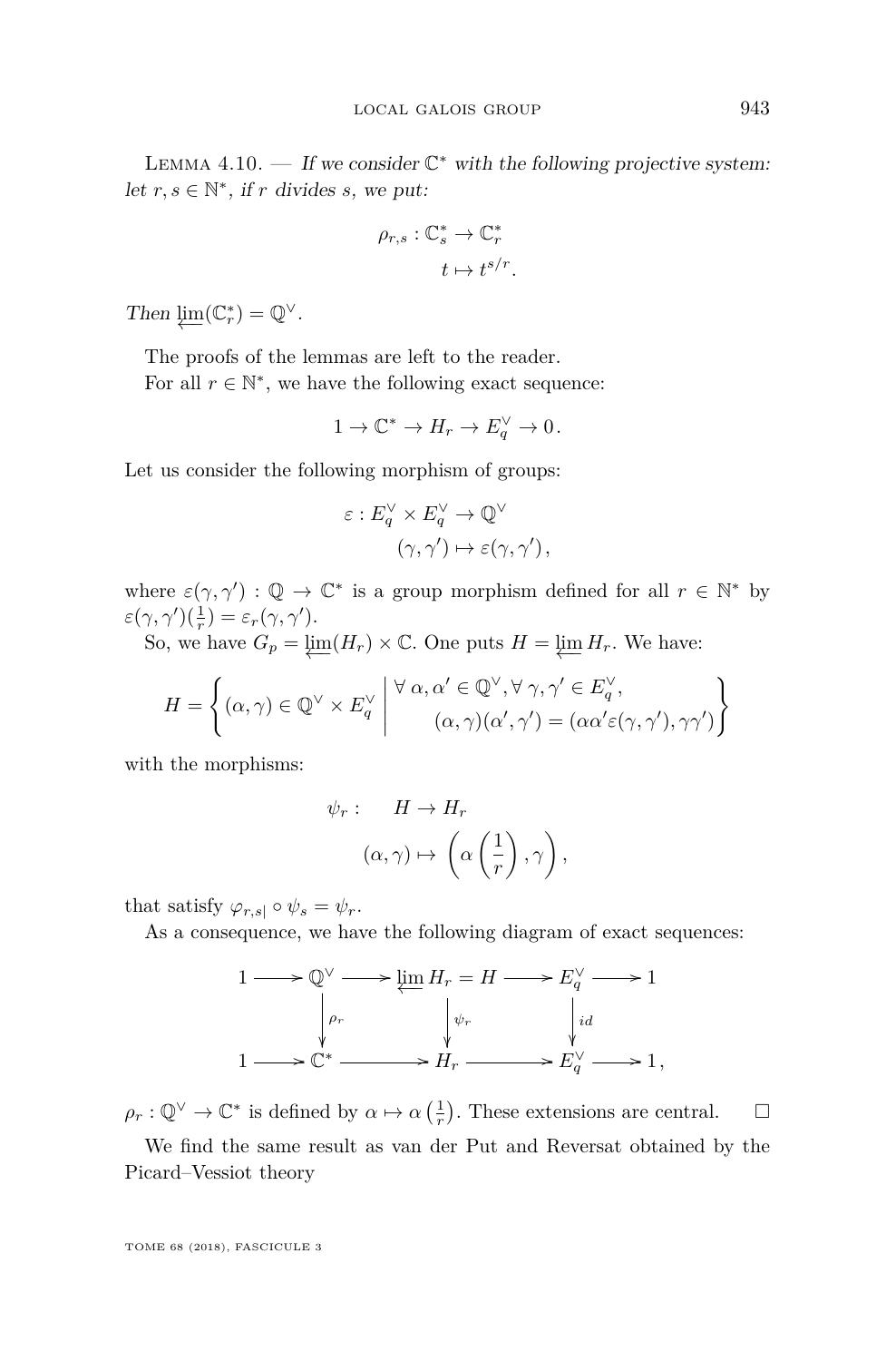#### 944 Virginie BUGEAUD

#### **4.2. Galois group**

Let  $(K', \sigma_{q'})$  be a *q*'-difference field,  $(K', \sigma_{q'}) = (K, \sigma_q)$ ,  $(K_r, \sigma_{q_r})$  or  $(K, \sigma_{q^r})$ , we denote by:

- $\mathcal{E}(K', q')$ : the category of *q'*-difference modules over *K'*. If  $(K', \sigma_{q'})$  =  $(K, \sigma_q)$ , we simply denote it by  $\mathcal{E}$ .
- $\mathcal{E}_r(K', q'), r \in \mathbb{N}^*$ : the category of *q*'-difference modules over *K'* of slopes  $\frac{k}{r}$ ,  $k \in \mathbb{Z}$  and over  $(K, \sigma_q)$ , we simply denote it by  $\mathcal{E}_r$ .

Every *q*-difference module admits a unique graded module. The functor gr from  $\mathcal E$  to  $\mathcal E_p$  (cf. [\[16\]](#page-64-1)) associates with a *q*-difference module *M* its graded module and with a morphism of *q*-difference modules its graded morphism. It is faithful, exact and tensor compatible.

We can consider that an element of  $\mathcal E$  has a matrix in standard form:

$$
A_U = \begin{pmatrix} A_1 & & U_{i,j} \\ & \ddots & \\ 0 & & A_s \end{pmatrix},
$$

where  $A_i$  is the matrix of a pure isoclinic module in normal form. According to the Section [2,](#page-11-0)  $U_{i,j}$  are matrices with coefficients in  $\mathbb{C}[z, z^{-1}]$ .

We defined on  $\mathcal{E}_p$ , the functor  $\omega_{z_0}$ . Now, we define the functor  $\hat{\omega}_{z_0} :=$  $\omega_{z_0}$  o gr on  $\mathcal{E}$ . It is a fiber functor on  $\mathcal{E}$ . The category  $\mathcal{E}$  provided with this fiber functor is tannakian. Let  $G := \text{Aut}^{\otimes}(\hat{\omega}_{z_0})$  be its Galois group. On the other hand,  $\mathcal{E}_p$  is a subcategory of  $\mathcal{E}$ , if we denote by *i* this inclusion,  $gr \circ i = id$  and by tannakian duality, we have:

$$
G \xrightarrow[{\text{gr}^*]{i^*}} G_p \quad \text{and} \quad i^* \circ \text{gr}^* = \text{id} \, .
$$

Let  $S = \text{Ker } i^*$  be the Stokes group (whose elements are trivial on pure modules), we obtain a split exact sequence:

$$
1 \to S \to G \to G_p \to 1.
$$

Thus, the Galois group *G* is the semi direct product of *S* by  $G_p$ ,  $G = S \rtimes G_p$ . The group  $G_p$  acts by conjugation on the elements of  $S$ : we will set for all  $g_0 \in G_p$  and  $s \in S$ ,  $s^{g_0} = g_0 s g_0^{-1} \in S$ .

For all  $r \in \mathbb{N}^*$ , the functor  $\hat{\omega}_{z_0}$  restricts to the rigid abelian tensor subcategories  $\mathcal{E}_r$  and the inclusion *i* restricts too:  $\mathcal{E}_{p,r} \subset \mathcal{E}_r$ , as a consequence, we can define:  $G_r := \text{Aut}^{\otimes}(\hat{\omega}_{z_0}|_{\mathcal{E}_r})$  the Galois group of the tannakian category  $\mathcal{E}_r$  and  $S_r = \text{Ker}(i^*|_{G_r})$ , the exact sequence of groups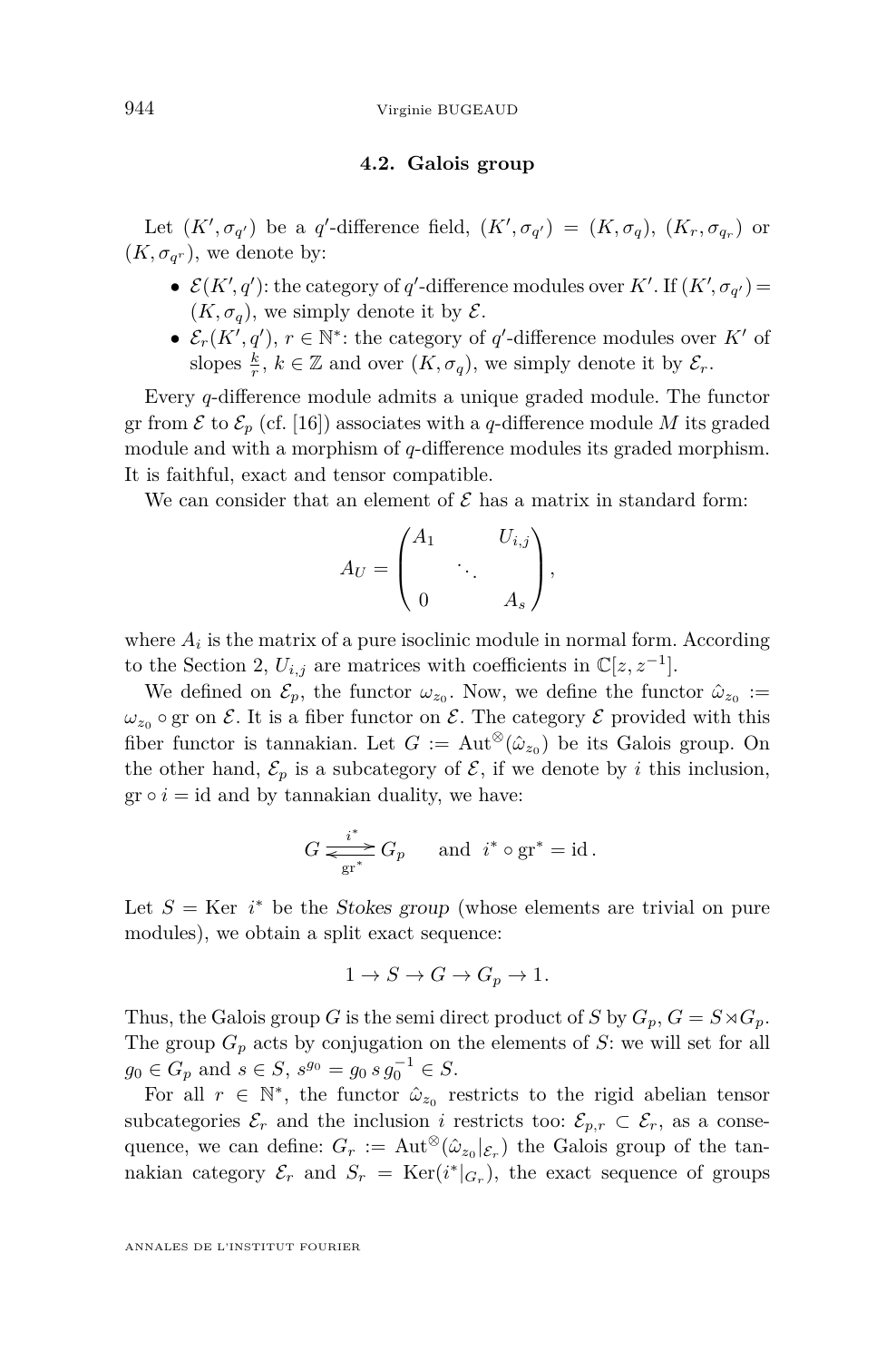$1 \rightarrow S_r \rightarrow G_r \rightarrow G_{p,r} \rightarrow 1$  is also split. We have the following commutative diagram:



The functor also restricts to the tannakian category which is generated by an object *M* of  $\mathcal{E}$ , in this case, we will denote the previous groups by  $S_M$ ,  $G_M$  and  $G_{p,M}$  and we have the split exact sequence of algebraic groups:

$$
1 \to S_M \to G_M \to G_{p,M} \to 1.
$$

By tannakian theory, every tannakian category is equivalent to the category of rational representations of its Galois group. With an object *M* of E, we can associate the representation  $\rho_M : G \to \text{GL}(\hat{\omega}_{z_0}(M)), \varphi \mapsto \varphi(M)$ . The group  $G_M$  is identified to the algebraic subgroup  $\text{Im } \rho_M = G(M)$  $\{\varphi(M) \mid \varphi \in G_M\}$  of  $\text{GL}(\hat{\omega}_{z_0}(M)).$ 

#### **4.3. Extensions of representations**

We consider  $\mathcal C$  the tannakian category generated by  $q$ -difference modules with two slopes whose graded module is fixed. Precisely, we fix  $M_0 =$  $(K^{n_1+n_2}, \Phi_{A_0})$  which is a pure module with two slopes such that:

$$
A_0 = \begin{pmatrix} A_1 & 0 \\ 0 & A_2 \end{pmatrix}.
$$

The modules  $(K^{n_1}, \Phi_{A_1})$  and  $(K^{n_2}, \Phi_{A_2})$  are pure isoclinic of slopes  $\mu_1$  <  $\mu_2$ . The category C is generated by the *q*-difference modules M =  $(K^{n_1+n_2}, \Phi_{A_U})$  where:

$$
A_U = \begin{pmatrix} A_1 & U \\ 0 & A_2 \end{pmatrix} \quad U \in M_{n_1, n_2}(K).
$$

Abusing the notation, a matrix denotes its associated module. Thus, for all  $U \in M_{n_1,n_2}(K)$ , we have an exact sequence of *q*-difference modules:

$$
0 \to A_1 \to A_U \to A_2 \to 0.
$$

To simplify, we set  $\omega := \omega_{z_0}$  and  $\hat{\omega} = \omega \circ \text{gr}$ , and here *G* is the Galois group of the category C obtained by restriction of the functor  $\hat{\omega}$ , S is the Stokes group and  $G_0$  the Galois group of  $\langle M_0 \rangle$ , which is also the formal Galois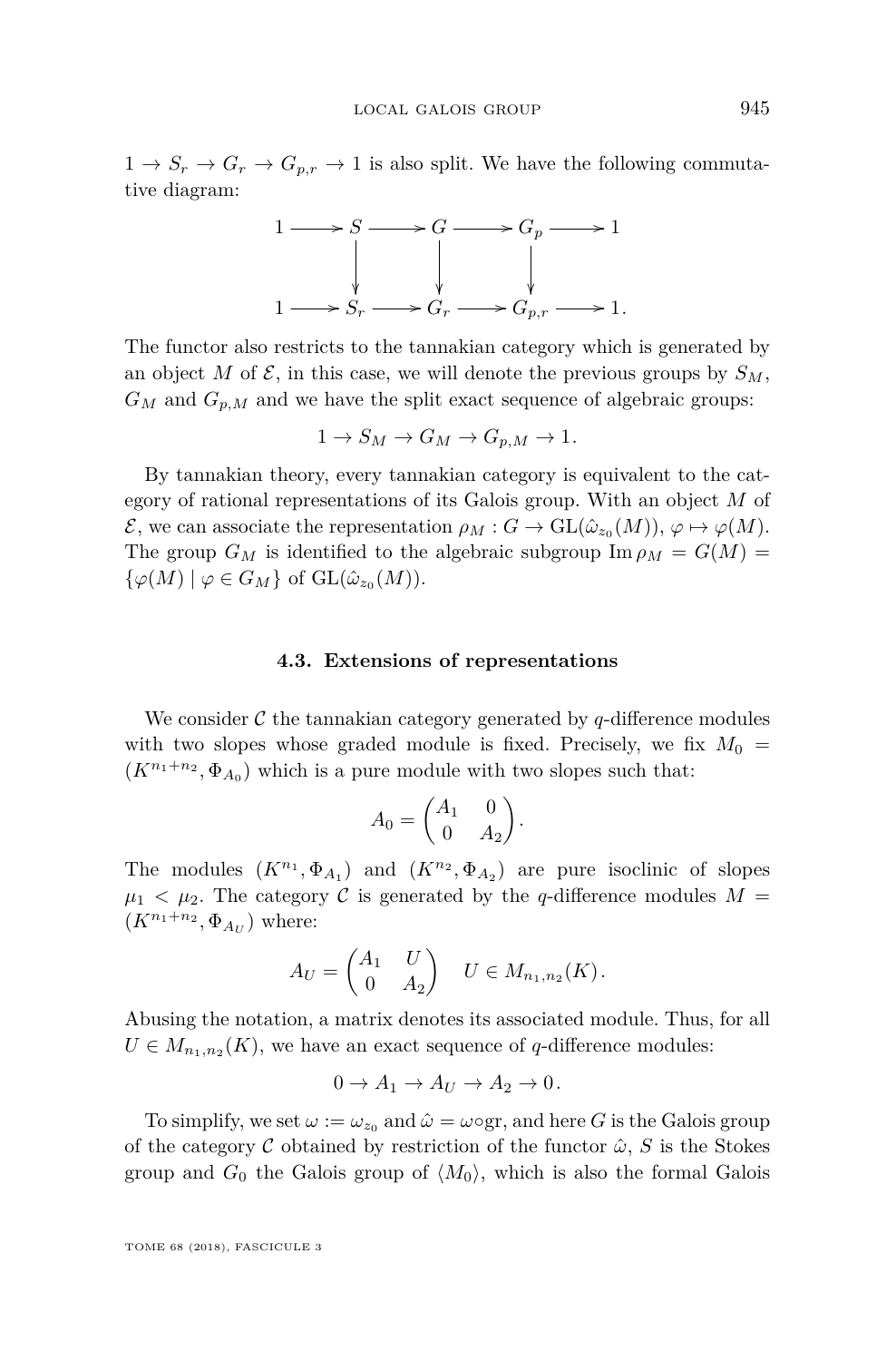group associated to the category  $\mathcal C$ . The following split exact sequence of groups is still true:

$$
1 \to S \to G \to G_0 \to 1.
$$

For the properties of vector groups used in the following, see [\[2,](#page-63-11) §1.2] or [\[6\]](#page-63-12).

PROPOSITION 4.11. — The Stokes group of the category  $\mathcal C$  is a vector group, that is to say, pro-unipotent and commutative.

Proof. — Let *N* be an object of C,  $\langle N \rangle$  is a full subcategory of C, then there is an onto morphism of groups  $j_N^*$  :  $G \to G_N$  and  $N' > N$  if there is an onto morphism of algebraic groups  $j_{N,N'}^* : G_{N'} \to G_N$ . The following diagram is commutative:



In the basic case  $M = (K^{n_1+n_2}, \Phi_{A_U})$ , the Stokes group  $S_M$  is isomorphic to the algebraic subgroup  $\mathfrak{S}_{n_1,n_2}(\mathbb{C})$  of  $\mathrm{GL}_{n_1+n_2}(\mathbb{C})$  (defined in Section [2.1\)](#page-12-2), so *S<sup>M</sup>* is a vector space. Generally,

$$
S=\varprojlim S_N
$$

for the projective system:  $N' > N$ , if there exists *X* such that  $N' = N \oplus X$ , and by restriction, there is a linear morphism  $j_{N,N'}^* : S_{N'} \to S_N$ .

According to [\[4\]](#page-63-9),  $G = \varprojlim_{N} G_N$ , for all *N*,  $S_N$  is a subgroup of  $G_N$  and the morphisms  $j_{N,N'}^*$  restrict to *S*. Therefore,  $S = \varprojlim S_N$  is a commutative proalgebraic subgroup and it is pro-unipotent.

For  $i = 1, 2$ , let  $V_i$  denote the C-vector space  $\hat{\omega}(A_i)$ . Let  $\rho_1 : G \to GL(V_1)$ be the representation of the group *G* associated with  $A_1$  and  $\rho_2$  :  $G \rightarrow$  $GL(V_2)$  the representation associated with  $A_2$ . If we denote by  $\rho$  the representation of *G* associated with  $A_U$ , the following sequence of representations is exact:

$$
0 \to \rho_1 \to \rho \to \rho_2 \to 0.
$$

We have:

$$
\rho(g) = \begin{pmatrix} \rho_1(g) & \alpha(g) \\ 0 & \rho_2(g) \end{pmatrix}
$$

where  $\alpha$  is a map  $G \to \mathcal{L}(V_2, V_1)$  such that  $\rho$  is a representation of group, which means that  $\alpha$  verifies:

<span id="page-46-0"></span>(4.1) 
$$
\forall g, g' \in G, \ \alpha(gg') = \rho_1(g)\alpha(g') + \alpha(g)\rho_2(g').
$$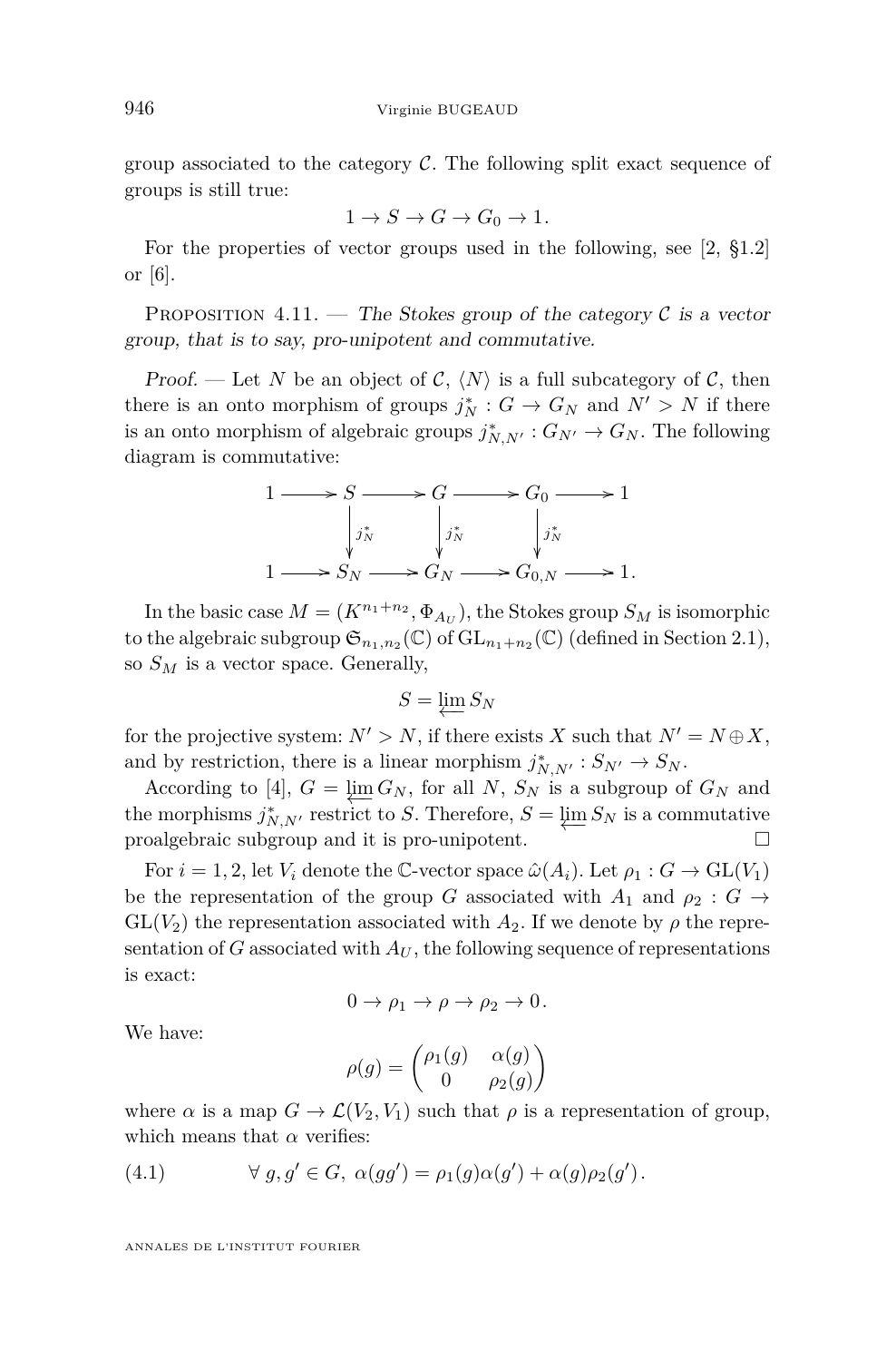<span id="page-47-0"></span>THEOREM  $4.12.$  — There is an isomorphism of  $\mathbb{C}\text{-vector spaces:}$ 

$$
Ext(\rho_2,\rho_1) \overset{\sim}{\rightarrow} \mathcal{L}_{G_0}(S,\mathcal{L}(V_2,V_1)).
$$

Here, the group  $G_0$  acts on *S* and on  $\mathcal{L}(V_2, V_1)$  which are  $G_0$ -modules.

We define the C-vector space  $\mathcal{L}_{G_0}(S, \mathcal{L}(V_2, V_1))$  to be the set of linear maps  $\alpha$  from *S* to  $\mathcal{L}(V_2, V_1)$  such that for all  $g_0 \in G_0$ ,  $\alpha(s^{g_0}) =$  $\rho_1(g_0)\alpha(s)\rho_2(g_0)^{-1}$  where  $s^{g_0} := g_0sg_0^{-1}$ .

Remark 4.13. — Let us notice the analogy with the Corollary 5.11 of [\[7\]](#page-63-2), the authors obtain a similar result with a Picard–Vessiot theory.

Proof. — The group *G* acts on  $\mathcal{L}(V_2, V_1)$  in the following way:

 $\forall g \in G, \forall A \in \mathcal{L}(V_2, V_1), \quad g.A := \rho_1(g) A \rho_2(g)^{-1}.$ 

We define  $H^1(G, \mathcal{L}(V_2, V_1))$  as the quotient

 $Z^1(G,\mathcal{L}(V_2,V_1))/B^1(G,\mathcal{L}(V_2,V_1))$ 

where  $Z^1$  is the set of cocycles and  $B^1$  the set of coboundaries, they are defined by:

$$
Z^1(G, \mathcal{L}(V_2, V_1)) = \left\{ f : G \to \mathcal{L}(V_2, V_1) \middle| \begin{array}{l} \forall g, g' \in G, \\ f(gg') = g.f(g') + f(g) \end{array} \right\}
$$

$$
B^1(G, \mathcal{L}(V_2, V_1)) = \left\{ f \in Z^1(G, \mathcal{L}(V_2, V_1)) \middle| \begin{array}{l} \exists A \in \mathcal{L}(V_2, V_1), \forall g \in G, \\ f(g) = g.A - A \end{array} \right\}
$$

and all *f* in  $Z^1(G, \mathcal{L}(V_2, V_1))$  and  $B^1(G, \mathcal{L}(V_2, V_1))$  are rational.

Every matrix  $A_U$  gives a representation of the group  $G$ ,  $\rho : G \rightarrow$  $GL(V_1 \times V_2)$ :

$$
\rho(g) = \begin{pmatrix} \rho_1(g) & \alpha(g) \\ 0 & \rho_2(g) \end{pmatrix}.
$$

We put for all  $g \in G$ ,  $Z_{\rho}(g) = \alpha(g)\rho_2(g)^{-1}$ . Then,  $Z_{\rho}$  is a cocycle of dimension 1 for the cohomology of the group *G* with values in  $\mathcal{L}(V_2, V_1)$ . Indeed,

$$
dZ_{\rho}(gg')
$$
  
=  $g.Z_{\rho}(g') - Z_{\rho}(gg') + Z_{\rho}(g)$   
=  $\rho_1(g)\alpha(g')\rho_2(gg')^{-1} - \alpha(gg')\rho_2(gg')^{-1} + \alpha(g)\rho_2(g)^{-1}$   
=  $\rho_1(g)\alpha(g')\rho_2(gg')^{-1} - \rho_1(g)\alpha(g')\rho_2(gg')^{-1} - \alpha(g)\rho_2(g)^{-1} + \alpha(g)\rho_2(g)^{-1}$   
= 0.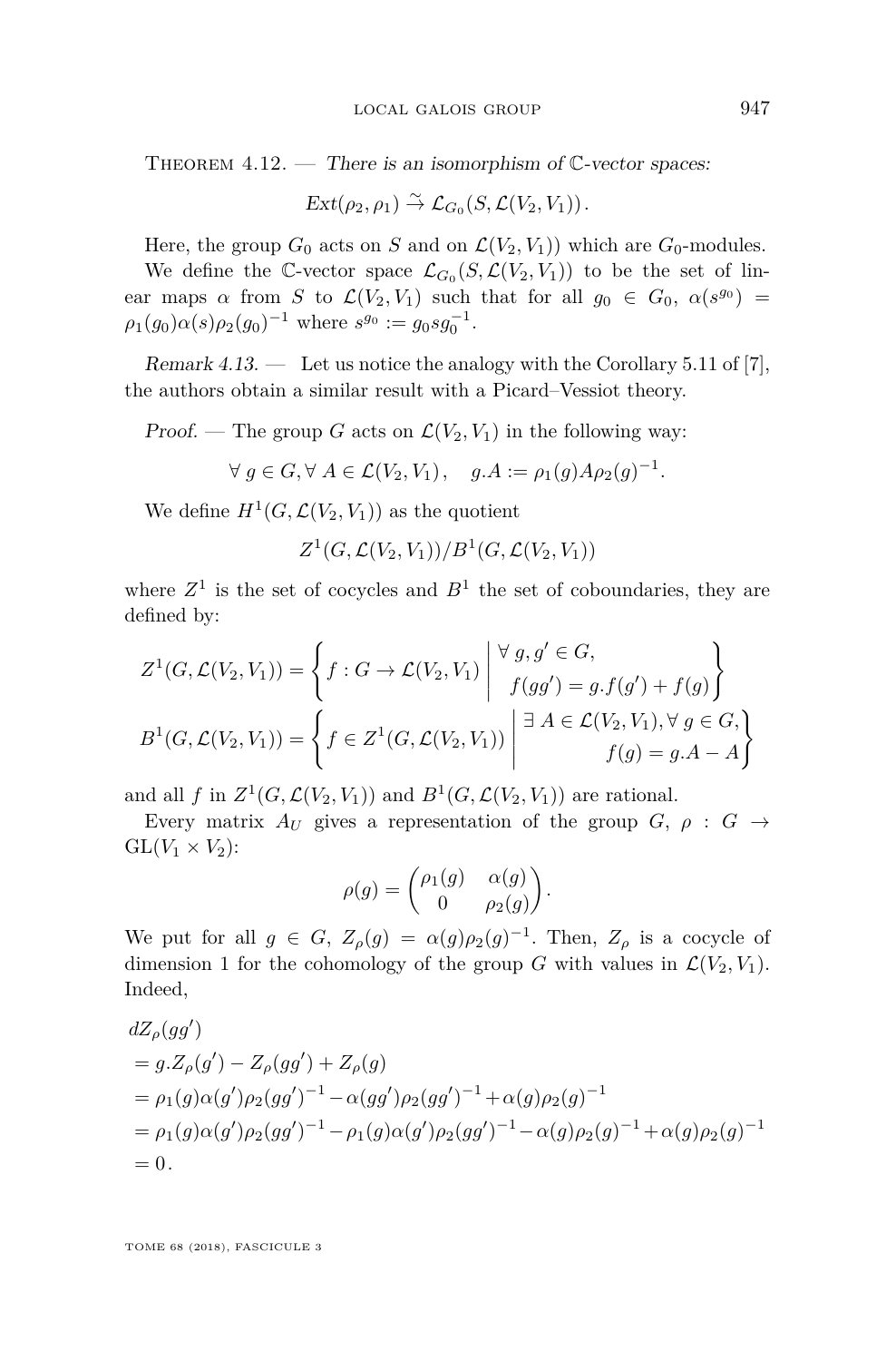As a consequence,  $Z_{\rho} \in Z^1(G, \mathcal{L}(V_2, V_1))$ . Let *B* be a coboundary, there exists  $A \in \mathcal{L}(V_2, V_1)$  such that for all  $g \in G$ ,  $B(g) = g.A - A$ . So,  $Z_o$  and  $Z_{\rho}$  are in the same cohomology class if, and only if,

$$
\begin{aligned}\n\forall g \in G, \ Z_{\rho}(g) &= Z_{\rho'}(g) + g.A - A \\
&\Leftrightarrow \alpha(g) = \alpha'(g) + \rho_1(g)A - A\rho_2(g) \\
&\Leftrightarrow \rho(g) = \begin{pmatrix} \text{Id} & -A \\ 0 & \text{Id} \end{pmatrix} \begin{pmatrix} \rho_1(g) & \alpha'(g) \\ 0 & \rho_2(g) \end{pmatrix} \begin{pmatrix} \text{Id} & A \\ 0 & \text{Id} \end{pmatrix},\n\end{aligned}
$$

that is to say, the representation  $\rho$  is isomorphic to the representation  $\rho'$ , they have the same class in  $Ext(\rho_2, \rho_1)$ . We prove in the same way that  $[Z_\rho] = 0$  if, and only if,  $\rho$  is in the class of  $\rho_1 \oplus \rho_2$ . Thus, we obtain an well defined injective map:

$$
Ext(\rho_2, \rho_1) \to H^1(G, \mathcal{L}(V_2, V_1)), \ \rho \mapsto [Z_{\rho}].
$$

This is a bijection because if *Z* is a cocycle, we set for all  $q \in G$ ,  $\alpha(q) :=$  $Z(q)\rho_2(q)$  and  $\alpha$  is in  $\mathcal{L}(V_2, V_1)$ . As *Z* is a cocycle  $\alpha$  satisfies the property  $(4.1)$ , so  $\rho$  defined by

<span id="page-48-0"></span>
$$
\rho(g) = \begin{pmatrix} \rho_1(g) & \alpha(g) \\ 0 & \rho_2(g) \end{pmatrix}
$$

is a representation of the group *G* in  $\text{Ext}(\rho_2, \rho_1)$ . We have constructed a bijection of sets:

(4.2) 
$$
\operatorname{Ext}(\rho_2, \rho_1) \overset{\sim}{\to} H^1(G, \mathcal{L}(V_2, V_1)).
$$

There is left to prove:

- $(H^1(G, \mathcal{L}(V_2, V_1)) \cong \mathcal{L}_{G_0}(S, \mathcal{L}(V_2, V_1)),$
- (2) the previous bijection [\(4.2\)](#page-48-0) is a linear isomorphism.

<span id="page-48-1"></span>LEMMA 4.14. —  $H^1(G, \mathcal{L}(V_2, V_1)) \cong \mathcal{L}_{G_0}(S, \mathcal{L}(V_2, V_1))$  by  $[Z_\rho] \mapsto Z_{\rho|S}$ .

Proof of Lemma [4.14.](#page-48-1) — Let  $g \in G$ , we can write  $g = sg_0$  where  $s \in S$ and  $g_0 \in G_0$  because  $G = S \rtimes G_0$ . Let *Z* be a cocycle of  $Z^1(G, \mathcal{L}(V_2, V_1)),$ we have:

$$
Z(g) = Z(sg_0) = s.Z(g_0) + Z(s) = \rho_1(s)Z(g_0)\rho_2(s)^{-1} + Z(s).
$$

But  $\rho_i(s) = s(A_i) = \text{Id}$  for  $i = 1, 2$  because  $A_i$  is a matrix of a pure isoclinic module. Thus,  $Z(g) = Z(g_0) + Z(s)$  and a coboundary for *S* is necessarily zero because  $B(s) = s \cdot A - A = A - A = 0$ .

We have  $H^1(G, \mathcal{L}(V_2, V_1))$  ⊂  $H^1(G_0, \mathcal{L}(V_2, V_1)) \times \mathcal{L}_{G_0}(S, \mathcal{L}(V_2, V_1))$  defined by  $[Z] \mapsto ([Z_{|G_0}], Z_{|S})$ . Indeed for all  $s \in S$ , we have  $Z(s^{g_0}) =$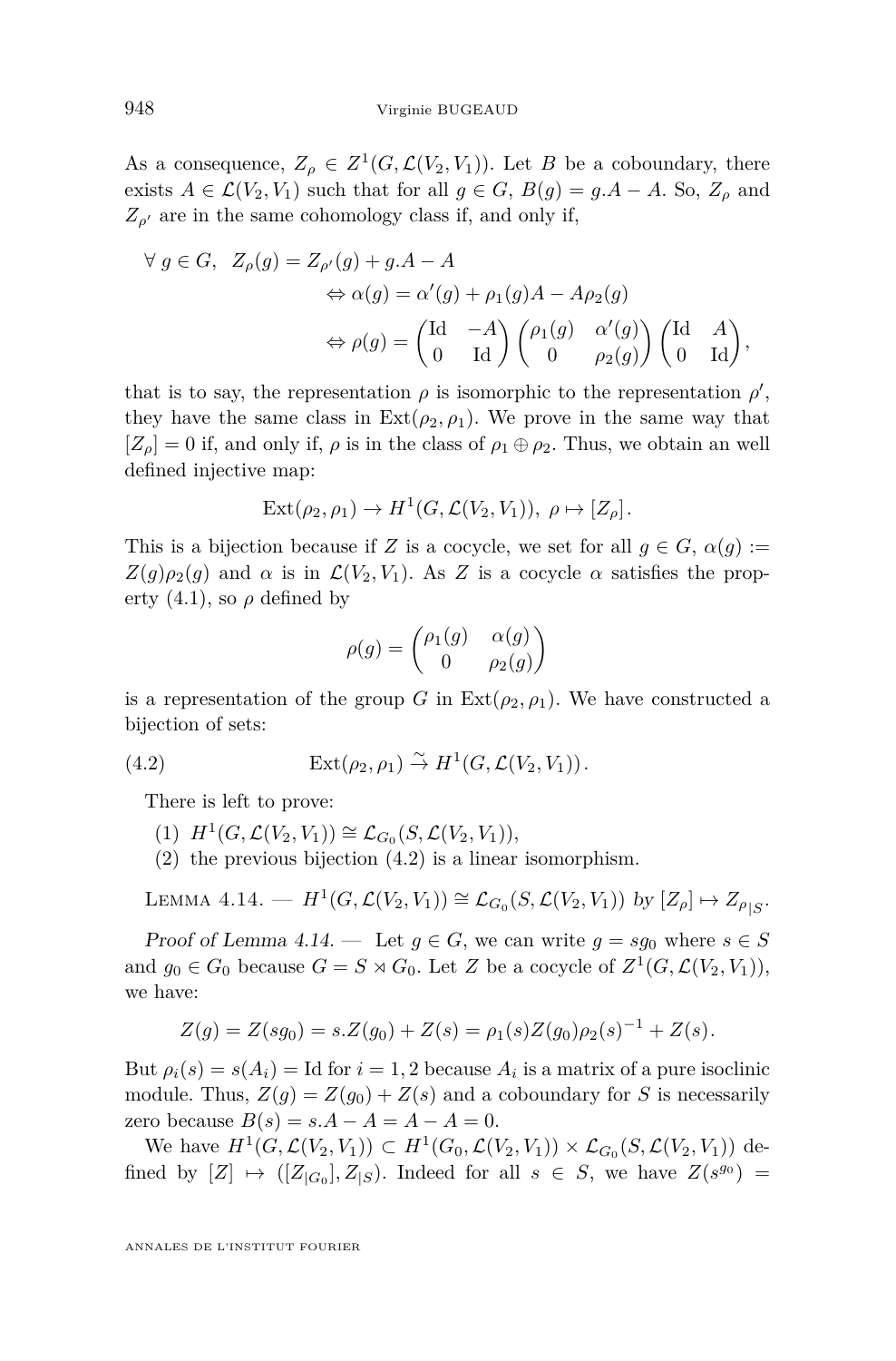$\rho_1(g_0)Z(s)\rho_2(g_0)^{-1}$  so  $Z_{|S}$  is in  $\mathcal{L}_{G_0}(S,\mathcal{L}(V_2,V_1))$ . We have a well defined and injective map.

Let us prove that  $H^1(G_0, \mathcal{L}(V_2, V_1)) = 0$ . Let  $Z'$  be a cocycle in  $Z^1(G_0, \mathcal{L}(V_2, V_1)) = 0, Z'$  gives a rational representation of  $G_0$ :

$$
\rho: G_0 \to \mathrm{GL}(V_1 \times V_2), g_0 \mapsto \begin{pmatrix} 1 & Z'(g_0) \\ 0 & 1 \end{pmatrix} \begin{pmatrix} \rho_1(g) & 0 \\ 0 & \rho_2(g) \end{pmatrix},
$$

such that the sequence of representations of  $G_0$ ,  $1 \rightarrow \rho_1 \rightarrow \rho \rightarrow \rho_2 \rightarrow 1$ is exact. By tannakian duality, the category of rational representations of  $G_0$  is equivalent to the category  $\langle M_0 \rangle$ . This exact sequence corresponds to the exact sequence in  $\langle M_0 \rangle: 1 \to M_1 \to M \to M_2 \to 1$ . Necessarily,  $M = M_1 \oplus M_2$  since  $\langle M_0 \rangle$  has only pure modules and  $M_1$  and  $M_2$  have not the same slope. Thus, we have  $\rho = \rho_1 \oplus \rho_2$  and  $Z_{\rho}(g_0) = Z'(g_0) = 0$ .

If  $g = sg_0$ , and  $Z \in H^1(G, \mathcal{L}(V_2, V_1))$ , then  $Z(g) = Z(s)$ . The map described by the lemma is injective. It is onto: we put  $\alpha \in \mathcal{L}_{G_0}(S, \mathcal{L}(V_2, V_1)),$ for all  $g \in G$ ,  $g = sg_0$ ,  $Z(g) = Z(sg_0) := \alpha(s)$ ,  $Z$  is a cocycle, indeed:

$$
Z(gg') = Z(sg_0s'g'_0) = Z(ss'^{g_0}g_0g'_0) = \alpha(ss'^{g_0}) = \alpha(s) + g_0.\alpha(s')
$$
  
=  $Z(g) + g.Z(g')$ .  $\square$ 

To finish the proof of the theorem, we have to prove that the bijection between  $\text{Ext}(\rho_2, \rho_1)$  and  $\mathcal{L}_{G_0}(S, \mathcal{L}(V_2, V_1))$  is a linear isomorphism.

The structure of C-vector space of  $Ext(\rho_2, \rho_1)$  is described in [\[12\]](#page-63-5) at Section A.4 (for the extensions of modules). An element of  $\text{Ext}(\rho_2, \rho_1)$  is a representation of *G* of the form:

$$
\rho: G \to \mathrm{GL}(V), \quad \forall g \in G, \ \rho(g) = \begin{pmatrix} \rho_1(g) & \alpha(g) \\ 0 & \rho_2(g) \end{pmatrix},
$$

addition is given by:

$$
\rho + \rho' : g \mapsto \begin{pmatrix} \rho_1(g) & \alpha(g) + \alpha'(g) \\ 0 & \rho_2(g) \end{pmatrix},
$$

the identity element is the representation  $\rho_1 \oplus \rho_2$  where for all  $g \in G$ ,  $\alpha(g) = 0$ . And scalar multiplication by  $\lambda \in \mathbb{C}$  is defined by:

$$
\lambda \rho : g \mapsto \begin{pmatrix} \rho_1(g) & \lambda \alpha(g) \\ 0 & \rho_2(g) \end{pmatrix}.
$$

Our map:

$$
\kappa: \text{Ext}(\rho_2, \rho_1) \to \mathcal{L}_{G_0}(S, \mathcal{L}(V_2, V_1)), \ \rho \mapsto Z_{\rho}|_S = \alpha|_S
$$

is C-linear and bijective.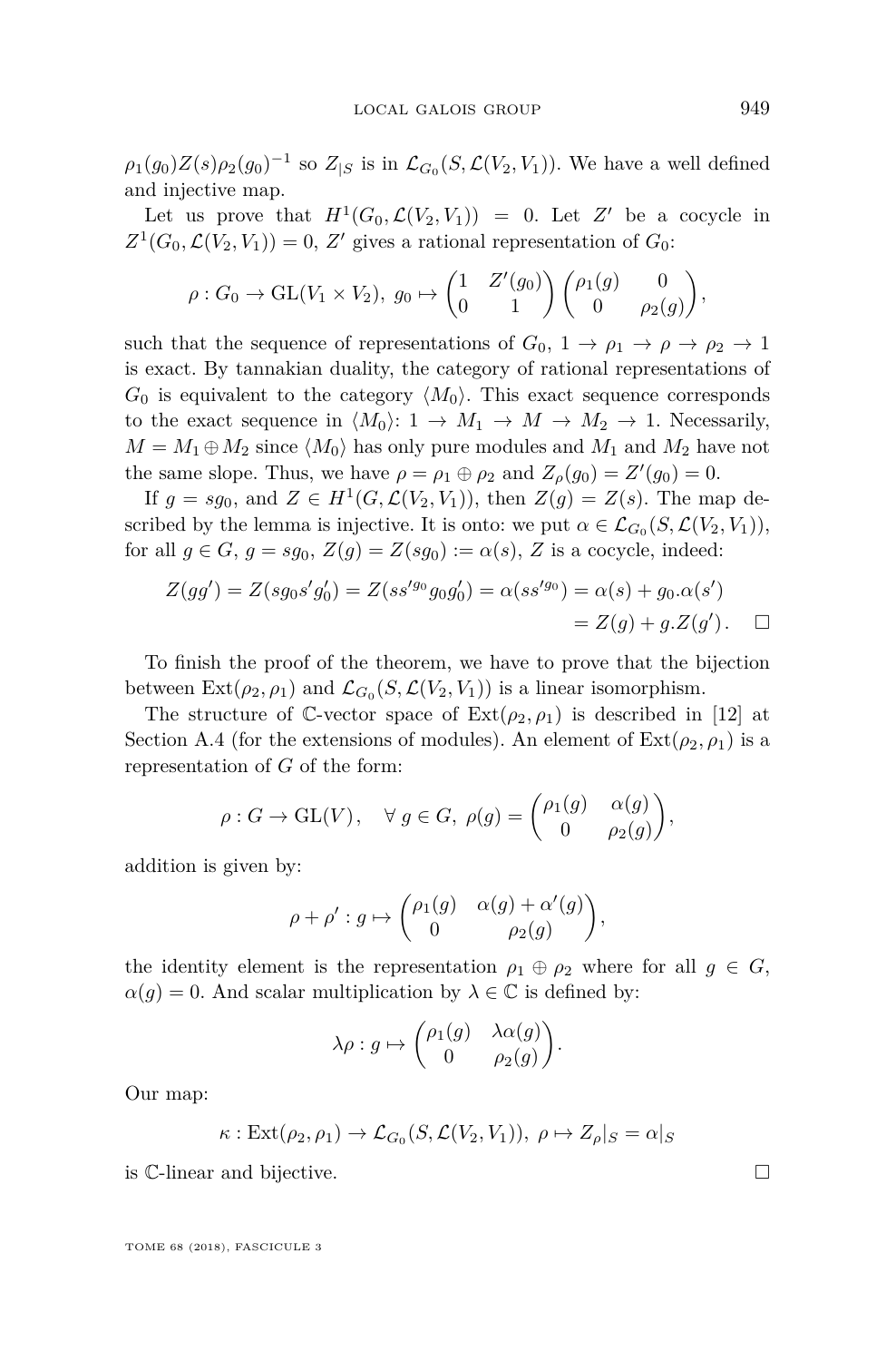Remark  $4.15.$  — The theory of [\[18,](#page-64-4) Chapter VII] can be extended to the context of algebraic groups and rational maps. The Theorem [4.12](#page-47-0) is then a particular case of the sequence of inflation restriction of [\[18,](#page-64-4) Chapter VII p. 126. Indeed, by setting  $A = \mathcal{L}(V_2, V_1)$ , we have the following exact sequence:

$$
0 \to H^1(G/S, A^S) \to H^1(G, A) \to H^1(S, A)^{G_0} \to H^2(G/S, A),
$$

induced by  $S \subset G$  and  $i^* : G \to G_0$ .

But the action of *S* on *A* is trivial, as a consequence  $A^S = A$  and  $H^1(S, A)$ is Hom $(S, A)$ , thus  $H^1(S, A)^{G_0} = \mathcal{L}_{G_0}(S, A)$ . In fact, we have:

$$
0 \to H^1(G_0, A) \to H^1(G, A) \to \mathcal{L}_{G_0}(S, A) \to 0.
$$

The map  $H^1(G, A) \to \mathcal{L}_{G_0}(S, A)$  is onto by the Lemma [4.14,](#page-48-1) we proved by hand but not using the fact  $H^2 = 0$ , the principal argument is  $G = S \rtimes G_0$ . By tannakian theory, we prove that  $H^1(G_0, A)$  is zero.

### 4.3.1. Link between the Galois group of an element of  $\mathcal{F}(P_1, P_2)$  and its corresponding element in  $\mathcal{F}(P_1 \otimes P_2^{\vee}, 1)$

If  $P_1 = (K^{n_1}, \Phi_{A_1})$  and  $P_2 = (K^{n_2}, \Phi_{A_2})$  are two pure isoclinic modules of slopes  $\mu_1 < \mu_2$ , we saw that  $\mathcal{F}(P_1, P_2)$  and  $\mathcal{F}(P_1 \otimes P_2^{\vee}, \underline{1})$  are isomorphic (Theorem [2.4\)](#page-14-0). If we take a representative of a class of  $\mathcal{F}(P_1, P_2)$ ,  $M =$  $(K^{n_1+n_2}, \Phi_{A_U})$  with:

$$
A_U = \begin{pmatrix} A_1 & U \\ 0 & A_2 \end{pmatrix}
$$

and the corresponding element in  $\mathcal{F}(P_1 \otimes P_2^{\vee}, 1)$  is  $M' = (K^{r_1 r_2 + 1}, \Phi_{A'_{U'}})$ where:

$$
A'_{U'} = \begin{pmatrix} B_1 \widehat{\otimes} B_2^{\vee} & U' \\ 0 & 1 \end{pmatrix} \quad U' = \widehat{UB_2^{-1}}.
$$

Now we shall describe the relationship between their Galois groups.

According to Proposition [2.2](#page-14-1) established during the study of  $\mathcal{F}(P_1, P_2)$ , the module  $M'$  is a pullback, we have:

$$
M' = (M \otimes P_2^{\vee}) \times_{P_2 \otimes P_2^{\vee}} \underline{1}.
$$

There is an equivalence of categories between the category of *q*-difference modules and the category of the rational representations of the Galois group, so we study the pullback of the associated representations.

We follow the scheme of Proposition [2.2.](#page-14-1) We denote by  $W_1 = \hat{\omega}_{z_0}(P_1)$ and  $W_2 = \hat{\omega}_{z_0}(P_2)$  the vector spaces associated with  $P_1$  and  $P_2$ . The representations of the Galois group of  $P_1$  and  $P_2$  are  $\rho_1 : G \to GL(W_1)$  and  $\rho_2 :$  $G \to GL(W_2)$ .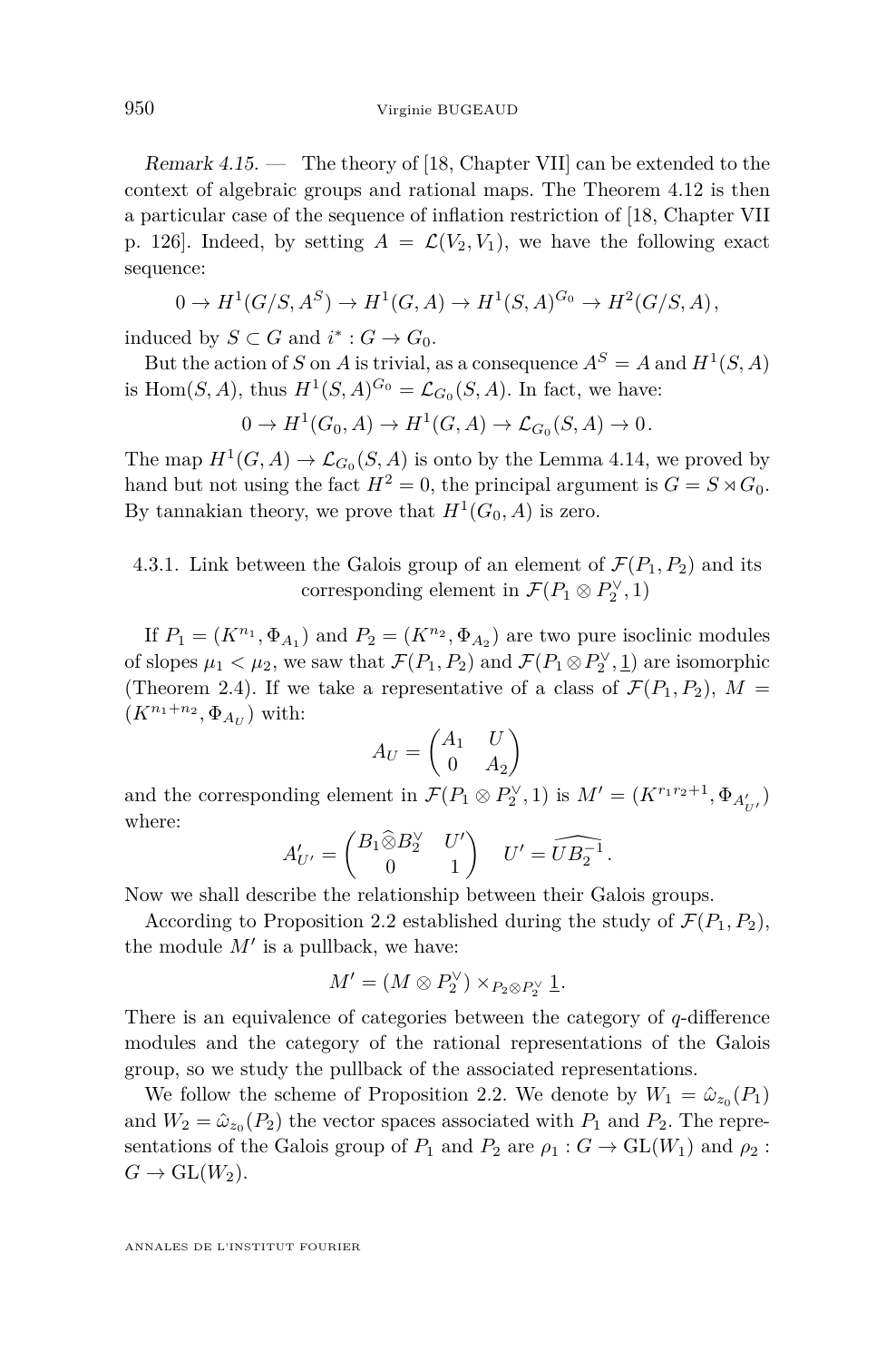The representation which is associated with *M* is an extension of  $\rho_2$  by  $\rho_1$ , we denote it by:  $\rho_v : G \to \text{GL}(W_1 \times W_2)$  such that for all  $(x_1, x_2) \in W_1 \times W_2$ ,  $\rho_v(g)(x_1, x_2) = (\rho_1(g)(x_1) + v(g)(x_2), \rho_2(g)(x_2))$ , where  $v : G \to \mathcal{L}(W_2, W_1)$ satisfies:

$$
\forall g, g' \in G, \ v(gg') = \rho_1(g)v(g') + v(g)\rho_2(g').
$$

We have an exact sequence of representations:

$$
0 \to \rho_1 \to \rho_v \to \rho_2 \to 0
$$

by identifying  $\rho \otimes \rho_2^{\vee}$  with  $\text{Hom}(\rho_2, \rho)$ , we have the exact sequence

$$
0\to \underline{\mathrm{Hom}}(\rho_2,\rho_1)\to \underline{\mathrm{Hom}}(\rho_2,\rho_v)\to \underline{\mathrm{Hom}}(\rho_2,\rho_2)\to 0
$$

where  $\underline{\text{Hom}}(\rho_2, \rho_1)$  corresponds to the representation  $G \to \mathcal{L}(W_2, W_1)$  such that  $g \mapsto (p \in \mathcal{L}(W_2, W_1) \mapsto \rho_1(g) \circ p \circ \rho_2(g)^{-1})$ ; <u>Hom</u>( $\rho_2, \rho_2$ ) corresponds to the representation  $G \to \mathcal{L}(W_2, W_2)$  such that  $g \mapsto (g \in \mathcal{L}(W_2, W_2) \mapsto$  $\rho_2(g) \circ q \circ \rho_2(g)^{-1}$  and  $\underline{\text{Hom}}(\rho_2, \rho_v)$  corresponds to the representation  $G \to$  $\mathcal{L}(W_2, W_1) \times \mathcal{L}(W_2, W_2)$  such that

$$
g \mapsto ((p,q) \mapsto (\rho_1(g) \circ p \circ \rho_2(g)^{-1} + v(g) \circ q \circ \rho_2(g)^{-1}, \rho_2(g) \circ q \circ \rho_2(g)^{-1})).
$$

We make the pullback by  $1 \rightarrow \text{Hom}(\rho_2, \rho_2)$  where 1 is the trivial representation and this morphism is described by  $\mathbb{C} \to \mathcal{L}(W_2, W_2)$ ,  $\lambda \mapsto \lambda$  Id. Then, we obtain a representation

$$
G \to (\mathcal{L}(W_2, W_1) \times \mathcal{L}(W_2, W_2)) \times_{\mathcal{L}(W_2, W_2)} \mathbb{C}
$$

defined by:

$$
g \mapsto ((p, \lambda) \mapsto (\rho_1(g) \circ p \circ \rho_2(g)^{-1} + \lambda v(g) \circ \rho_2(g)^{-1}, \lambda))
$$
  
by identifying  $q = \lambda \operatorname{Id}.$ 

So, we have:

$$
G(M) = \left\{ \rho_v(g) = \begin{pmatrix} \rho_1(g) & v(g) \\ 0 & \rho_2(g) \end{pmatrix} \right\}
$$

and

$$
G(M') = \left\{ \begin{pmatrix} (\rho_1 \otimes \rho_2^{\vee})(g) & V(g) \\ 0 & 1 \end{pmatrix} \right\}
$$

where

$$
(\rho_1 \otimes \rho_2^{\vee})(g))(p) = \rho_1(g) \circ p \circ \rho_2(g)^{-1}
$$

where  $V(g) \in \mathcal{L}(W_2, W_1)$  and  $V(g)(p) = v(g) \circ p \circ \rho_2(g)^{-1}$ .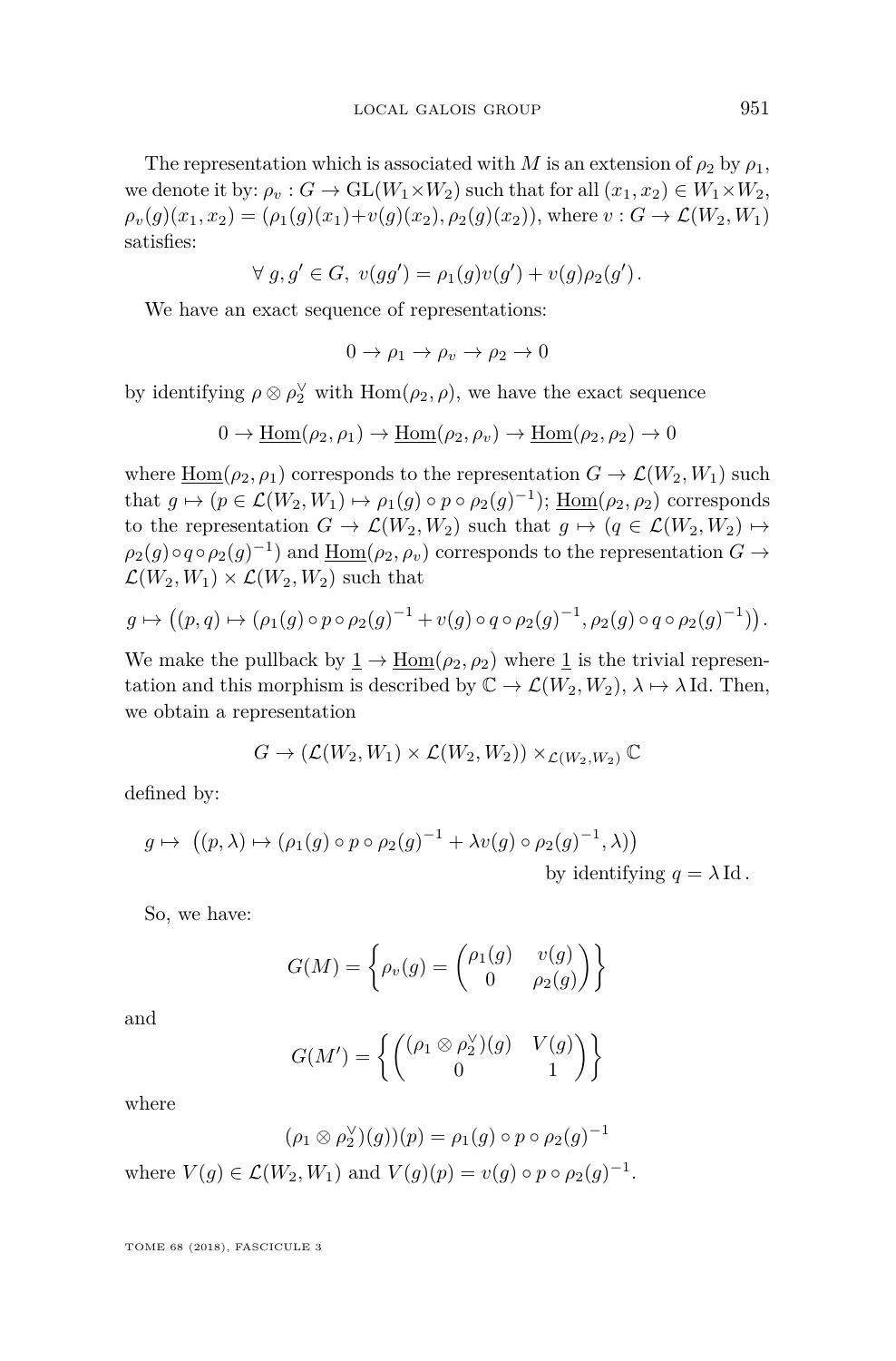As far as the Stokes groups are concerned, we have:

$$
S(M) = \left\{ \begin{pmatrix} \mathrm{Id}_{W_1} & v(s) \\ 0 & \mathrm{Id}_{W_2} \end{pmatrix}, s \in S \right\},
$$
  

$$
S(M') = \left\{ \begin{pmatrix} \mathrm{Id}_{\mathcal{L}(W_2, W_1)} & V(s) \\ 0 & 1 \end{pmatrix}, s \in S \right\}
$$

and  $V(s)$  is identified with  $v(s)$  through the identification of  $\mathcal{L}(W_2, W_1)$ with  $W_1 \otimes W_2^{\vee}$ . We obtain the following proposition:

<span id="page-52-0"></span>PROPOSITION 4.16. — The isomorphism of  $\mathbb{C}\text{-vector spaces which iden-}$ tifies  $M_{r_1,r_2}(\mathbb{C})$  and  $M_{r_1r_2,1}(\mathbb{C})$  induces the isomorphism:

$$
S(M) \cong S(M').
$$

#### 4.3.2. The functor it*<sup>r</sup>*

There are many processes to make the slopes of a *q*-difference module integral, we could use ramification as in [\[7\]](#page-63-2). To compute the Stokes operators in Section [3,](#page-21-0) we did not use ramification. An iteration process appears in the calculations and we will see that is a way to have integral slopes.

Let  $r \in \mathbb{N}^*$ , we work on the category  $\mathcal{E}_r(K,q)$ . We define the functor iteration of order *r*, denoted by it<sub>*r*</sub>. It is a functor from the category  $\mathcal{E}_r(K, q)$ to the category  $\mathcal{E}_1(K, q^r)$ :

$$
\begin{aligned}\n\text{it}_{r} : \quad & \mathcal{E}_{r}(K, q) \quad \to \quad \mathcal{E}_{1}(K, q^{r}) \\
M &= (K^{n}, \Phi_{A}) \rightsquigarrow \text{it}_{r}(M) = (K^{n}, \Phi_{A}^{r}) \\
F : M \to N \rightsquigarrow F : \text{it}_{r}(M) \to \text{it}_{r}(N).\n\end{aligned}
$$

Remark 4.17. — In fact,  $\Phi_A^r = \Phi_{\sigma_q^{r-1}(A)\dots\sigma_q(A)A}$  and the morphisms are invariant by it*<sup>r</sup>* because:

$$
\Phi_B \circ F = F \circ \Phi_A \Rightarrow \Phi_B^r \circ F = F \circ \Phi_A^r.
$$

LEMMA 4.18. — The functor it<sub>r</sub> makes the slopes of modules in  $\mathcal{E}_r(K,q)$ integral.

Proof. — The functor it<sub>r</sub> multiplies the slopes by *r*.

PROPOSITION 4.19. — The functor it<sub>r</sub> is exact, faithful and tensor compatible.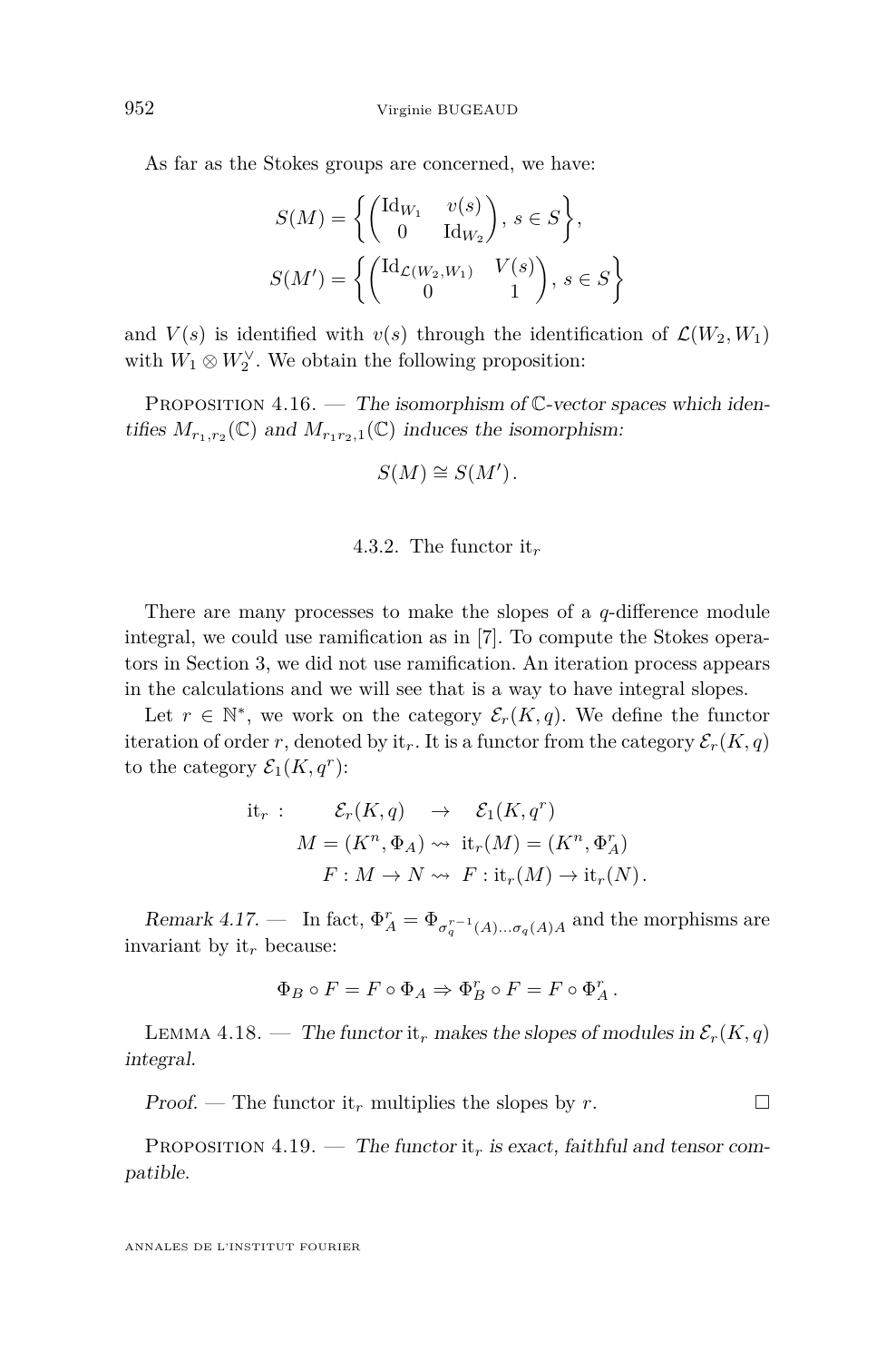We notice that  $\hat{\omega}_{z_0}|_{\mathcal{E}_r(K,q)} = \hat{\omega}_{z_0}|_{\mathcal{E}_1(K,q^r)} \circ \mathrm{it}_r$ , by tannakian duality, we obtain the following commutative diagram:

$$
1 \longrightarrow S_r(K, q) \longrightarrow G_r(K, q) \longrightarrow G_{p,r}(K, q) \longrightarrow 1
$$
  
\n
$$
\begin{array}{c}\n \operatorname{it}_r^* \Big\backslash \begin{array}{c}\n \operatorname{it}_r^* \Big\backslash \begin{array}{c}\n \operatorname{it}_r^* \Big\backslash \begin{array}{c}\n \operatorname{it}_r^* \Big\backslash \n \end{array} \\
 1 \longrightarrow S_1(K, q^r) \longrightarrow G_r(K, q^r) \longrightarrow G_{p,1}(K, q^r) \longrightarrow 1.\n\end{array}\n\end{array}
$$

Remark  $4.20.$  — The morphism it<sup>\*</sup><sub>*r*</sub> is not a closed immersion, for example, the module  $(K, \Phi_z)$  of  $\mathcal{E}_r(K,q)$  cannot be a it<sub>r</sub> $(K, \Phi_a)$ : otherwise  $z = \sigma_q^{r-1}(a) \dots \sigma_q(a) a$  but it is not possible in *K*.

Nevertheless,  $it_r^*(S_1(K, q^r))$  is a subgroup of  $S_r(K, q)$ . As a consequence, if we find a morphism  $F : gr(A_U) \rightarrow gr(A_U)$  such that  $F(z_0) \in$  $S_1(K, q^r)(\text{it}_{r}(A_U))$  then  $F(z_0) \in S_r(K, q)(A_U)$ . We will see in the next paragraph, that this argument enables us to show that our Stokes operators are galoisian.

#### 4.3.3. Stokes operators for two slopes

According to [\[17\]](#page-64-3), the Stokes operators for a module  $M = (K^n, \Phi_{A_U})$ with integral slopes are for all  $\bar{c}, \bar{d} \notin \Sigma(A_0)$  the meromorphic morphisms over  $\mathbb{C}^*$ ,  $S_{\bar{c},\bar{d}}\hat{F}(A_U)$  and their poles are the *q*-spirals  $[-c;q]$  and  $[-d;q]$ . We fix  $c_0 \notin \Sigma(A_0) \cup {\{\overline{\overline{z}}_0\}}$  and we put as  $\sigma_{q^r}$ -modules:

$$
\forall \ \bar{c} \in E_q, \quad \dot{\Delta}_{\bar{c}}(A_U) := Res_{\bar{d} = \bar{c}} \log S_{\bar{c}_0, \bar{d}} \hat{F}(A_U)(z_0).
$$

The  $\dot{\Delta}_{\bar{c}}$  are called the *q*-alien derivations (see the introduction of [\[9\]](#page-63-10) for the explanation of the analogy). According to [\[9\]](#page-63-10), the *q*-alien derivation are "Lie-like" morphisms of the Lie algebra  $\mathfrak{s}_1$  of  $S_1$ .

When the slopes are not integral, we introduced similar notations for Stokes operators in the case of two slopes:  $\tilde{S}_{\bar{\bar{c}},\bar{\bar{d}}}F(A_U)$  is the Stokes operator, it is a meromorphic automorphism over  $\check{C}^*$  of  $A_0$ , its poles are, for  $i =$ 0,...,r, the *q*<sup>r</sup>-spirals  $[-cq^{-i+1}; q<sup>r</sup>]$  and  $[-dq^{-i+1}; q<sup>r</sup>]$ . And  $\tilde{\Delta}_{\bar{c}}(A_U) :=$  $Res_{\bar{d}=\bar{\bar{c}}} \log \tilde{S}_{\bar{c}_0,\bar{d}}\hat{F}(A_U)(z_0)$  is the residue in  $\bar{\bar{c}} \in \Sigma(A_0)$ .

One non integral slope and one null slope. — Let  $M = (K^{r+1}, \Phi_{A_U})$  be a *q*-difference module whose graded module is  $E(r, -d, b^r) \oplus \underline{1}$ , the matrix *A<sup>U</sup>* has the following form:

$$
A_U = \begin{pmatrix} B & U \\ 0 & 1 \end{pmatrix}, \quad B := \begin{pmatrix} 0 & 1 & 0 \\ \vdots & & \ddots & \\ 0 & & & 1 \\ b'z^{-d} & 0 & \dots & 0 \end{pmatrix}
$$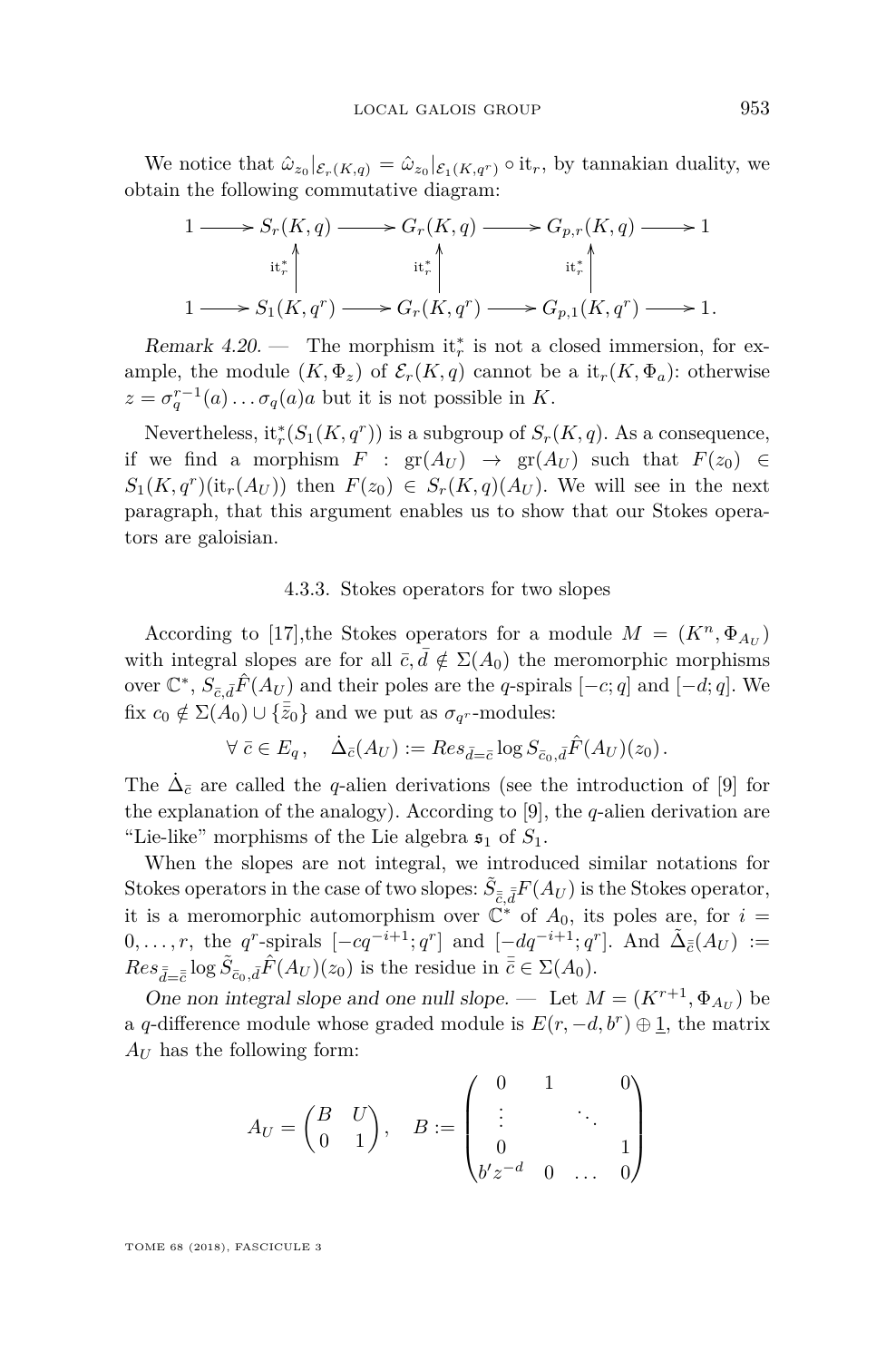where  $b' = q^{\frac{-d(r-1)}{2}}b^r \in \mathbb{C}^*$ .

Let  $h_l = (1, \gamma_l, 0), l \in \mathbb{Z}$ , be elements of the formal Galois group  $G_{p,r}$ ,  $\gamma_l \in E_q^{\vee}$ . We suppose  $\gamma_0 = 1$ , the trivial morphism. Moreover, we have  $\mathbb{C}^* = U \times q^{\mathbb{R}}$  (*U* is the set of complex numbers of module 1), we define  $\gamma_1 \in E_q^{\vee}$  such that  $\gamma_1$  is trivial over *U* and for all  $x \in \mathbb{R}$ ,  $\gamma_1(q^x) = e^{2i\pi x}$ . In particular,  $\gamma_1(\xi_r) = 1$  and  $\gamma_1(q_r) = \xi_r$ .

Finally, we define for  $l \ge 2$ ,  $\gamma_l = (\gamma_1)^l$ , that is for all  $c \in E_q$ ,  $\gamma_l(c) :=$  $(\gamma_1(c))^l$ . We notice that for all  $l \in \mathbb{Z}$ ,  $\gamma_l(q_r) = \xi_r^l$  and for all  $l, l' \in \mathbb{Z}$ ,  $\gamma_l \gamma_{l'} = \gamma_{l+l'}$ .

For all  $\bar{\bar{c}} \in E_{q^r} \setminus \Sigma(A_0)$ , we find a meromorphic isomorphism on  $\mathbb{C}^*$  from  $M_0$  to  $M$  denoted by:

$$
\tilde{S}_{\bar{c}}\hat{F}(A_U) = \begin{pmatrix} I_r & \tilde{F}_{\bar{c}}(A_U) \\ 0 & 1 \end{pmatrix}.
$$

The map  $c \in \mathbb{C}^* \mapsto \tilde{F}_{\bar{c}_0,\bar{c}}(A_U)(z_0)$  is meromorphic on  $\mathbb{C}^*$  and the poles  $\Delta \bar{\epsilon}(A_U) = Res_{\bar{d} = \bar{c}} \log \tilde{S}_{\bar{d}} \hat{F}(A_U)$  are such that:

$$
\tilde{\Delta}_{\bar{\bar{c}}}(A_U)=\begin{pmatrix}0 & Res_{\bar{\bar{d}}=\bar{\bar{c}}}\tilde{F}_{\bar{\bar{d}}}(A_U)\\0 & 0\end{pmatrix}.
$$

And for the  $q^r$ -difference module with integral slopes and matrix it<sub>r</sub>( $A_U$ ), we have, for all  $\bar{\bar{c}} \in E_{q^r} \setminus \Sigma(\mathrm{it}_r(A_0)),$ 

$$
S_{\overline{c}}\hat{F}(\mathrm{it}_r(A_U)) = \begin{pmatrix} I_r & F_{\overline{c}}(\mathrm{it}_r(A_U)) \\ 0 & 1 \end{pmatrix}
$$

and for all  $\bar{\bar{c}} \in \Sigma(\text{it}_r(A_0)),$ 

$$
\dot{\Delta}_{\bar{\bar{e}}}(\mathrm{it}_r(A_U)) = \begin{pmatrix} 0 & Res_{\bar{d} = \bar{\bar{e}}} F_{\bar{d}}(\mathrm{it}_r(A_U)) \\ 0 & 0 \end{pmatrix}.
$$

<span id="page-54-0"></span>PROPOSITION  $4.21$ . — For all  $\bar{\bar{c}} \in E_{q^r} \setminus \Sigma(\mathrm{it}_r(A_0)),$ 

$$
\tilde{F}_{\overline{c}}(A_U) = \sum_{j=0}^{r-1} \sum_{l=0}^{r-1} \frac{1}{r} \frac{\gamma_l(q_r^{dj})}{\gamma_l(b)} h_l(B) F_{\overline{c_j}}(\text{it}_r(A_U)),
$$

where  $c_j := cq^{-j}$ .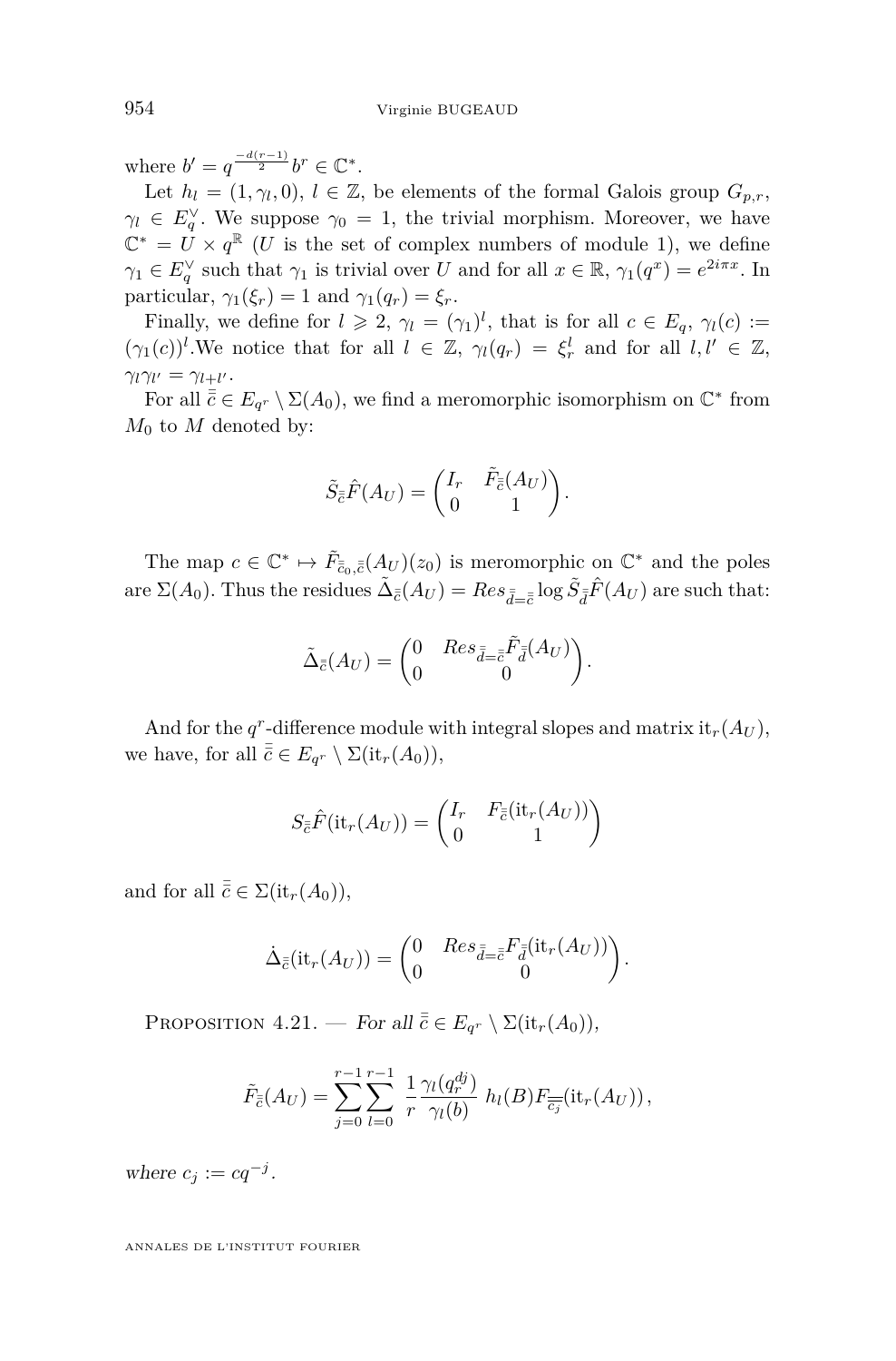Proof. — We remember that  $\tilde{F}_{\bar{c}}(A_U) = {}^t(f_1, \ldots, f_r)$  satisfies the following system (cf. system [\(2.8\)](#page-18-3)):

$$
\begin{cases}\nf_2 = \sigma_q(f_1) - u_1 \\
f_3 = \sigma_q^2(f_1) - (\sigma_q(u_1) + u_2) \\
\vdots \\
f_r = \sigma_q^{r-1}(f_1) - (\sigma_q^{r-2}(u_1) + \dots + \sigma_q(u_{r-2}) + u_{r-1}) \\
\sigma_q^r(f_1) = b'z^{-d}f_1 + \sigma_q^{r-1}(u_1) + \dots + \sigma_q(u_{r-1}) + u_r\n\end{cases}
$$

and  $f_1 = \frac{g}{\theta^d}$  $\frac{g}{\theta_{q^r,c}^d}$  with *g* holomorphic on  $\mathbb{C}^*$ . We have

$$
it_r(B) = z^{-d} \begin{pmatrix} b' & 0 & \dots & 0 \\ 0 & b'q^{-d} & \ddots & \vdots \\ \vdots & \ddots & \ddots & 0 \\ 0 & \dots & 0 & b'q^{-(r-1)d} \end{pmatrix}
$$

and

$$
it_r(A_U) = \begin{pmatrix} it_r(B) & V \\ 0 & 1 \end{pmatrix}, \ \ V = \sum_{k=0}^{r-2} \sigma_q^{r-1}(B) \dots \sigma_q^{k+1}(B) \sigma_q^k(U) + \sigma_q^{r-1}(U).
$$

We have  $\Sigma(\text{it}_r(A_U)) = \{c \in \mathbb{C}^* \mid \exists i = 0, ..., r - 1, c^d = b'q^{-id}\} \mod q^r$ . Moreover, we easily verify that

$$
\sigma_q(F) - BF = U \Rightarrow \sigma_q^r(F) - \text{it}_r(B)F = V.
$$

Let us write,  $F_{\bar{c}}(\text{it}_r(A_U)) = {}^{t}(f_{1,\bar{c}}, f_{2,\bar{c}}, \ldots, f_{r,\bar{c}}),$  by the uniqueness of the  $f_{i,\bar{\bar{c}}}$ , we notice that:

$$
f_1 = f_{1,\bar{c}}, f_2 = f_{2,\overline{c_1}}, \ldots, f_r = f_{r,\overline{c_{r-1}}}
$$

Thus,

$$
\tilde{F}_{\overline{c}}(A_U)=E_{1,1}F_{\overline{c}}(\mathrm{it}_r(A_U))+E_{2,2}F_{\overline{c_1}}(\mathrm{it}_r(A_U))+\cdots+E_{r,r}F_{\overline{\overline{c_{r-1}}}}(\mathrm{it}_r(A_U)),
$$

where  $E_{i,j}$  is the elementary matrix with zeroes everywhere except at the place  $(i, j)$ .

According to Lemma [4.5:](#page-37-0)

$$
\sum_{l=0}^{r-1} \frac{1}{r} \gamma_l(q_r^{dj}) \begin{pmatrix} 1 & 0 & \dots & 0 \\ 0 & \gamma_l(q_r)^{-d} & \ddots & \vdots \\ \vdots & \ddots & \ddots & 0 \\ 0 & \dots & 0 & \gamma_l(q_r)^{-(r-1)d} \end{pmatrix} = E_{j+1,j+1}.
$$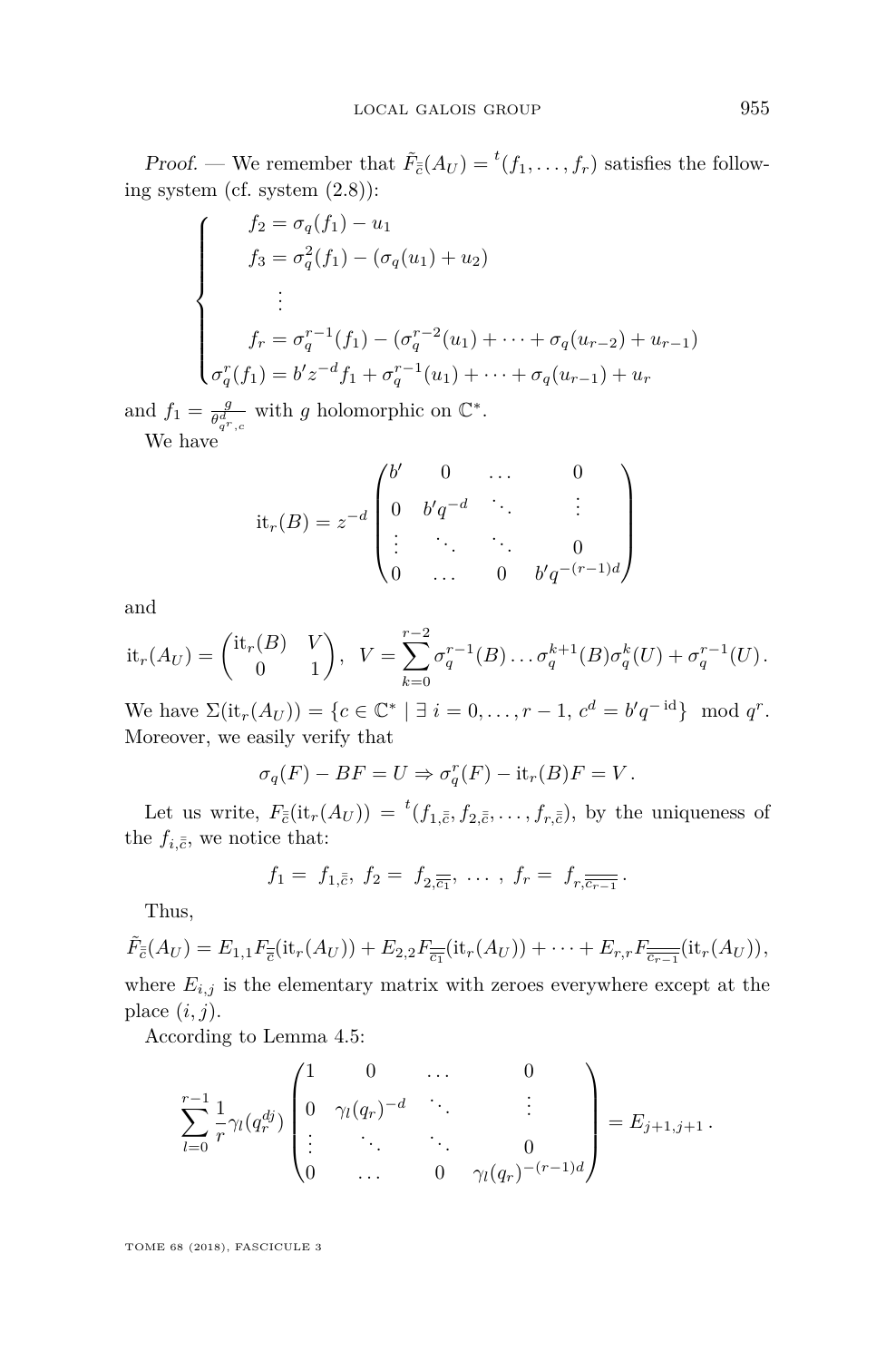As

$$
h_l(B) = \gamma_l(b) \begin{pmatrix} 1 & 0 & \dots & 0 \\ 0 & \gamma_l(q_r)^{-d} & \ddots & \vdots \\ \vdots & \ddots & \ddots & 0 \\ 0 & \dots & 0 & \gamma_l(q_r)^{-(r-1)d} \end{pmatrix},
$$

we obtain the formula.

LEMMA  $4.22.$  – The only vector spaces which are stable under  $G_p(E(r, -d, b^r))$  are  $\{0\}$  and  $\mathbb{C}^r$ .

Proof. — Let us suppose that  $X = {}^t(x_1, x_2, \ldots, x_r) \in \mathfrak{s}(M) \subset \mathbb{C}^r$  then for all  $l \in \{0, \ldots, r-1\},\$ 

$$
\begin{pmatrix} 1 & & & \\ & \xi_r^l & & \\ & & \ddots & \\ & & & \xi_r^{l(r-1)} \end{pmatrix} \begin{pmatrix} x_1 \\ x_2 \\ \vdots \\ x_r \end{pmatrix} = \begin{pmatrix} x_1 \\ \xi_r^l x_2 \\ \vdots \\ \xi_r^{(r-1)l} x_r \end{pmatrix} \in \mathfrak{s}(M),
$$

because *r* and *d* are coprime  $(\xi_r^d$  is a primitive *r*th root of the unity).

According to Lemma [4.5,](#page-37-0) for all  $j \in \{0, \ldots, r-1\}$  we have:

$$
\sum_{j=0}^{r-1} \xi_r^{r-jl}\begin{pmatrix} x_1 \\ \xi_r^l x_2 \\ \vdots \\ \xi_r^{(r-1)l} x_r \end{pmatrix} = \begin{pmatrix} 0 \\ \vdots \\ 0 \\ rx_{j+1} \\ 0 \\ \vdots \\ 0 \end{pmatrix} \in \mathfrak{s}(M).
$$

And thanks to the permutation matrices

$$
\begin{pmatrix}\n0 & \alpha_0^{-1} \\
\vdots & \ddots & \vdots \\
0 & & \alpha_{r-2}^{-1} \\
\alpha_0 \dots \alpha_{r-2} & & 0\n\end{pmatrix}^k
$$

for all  $k \in \{1, \ldots, r\}$ , we have  $x_j E_k \in \mathfrak{s}(M)$  where  $E_k$  is the elementary vector whose coordinates are equal to zero except the *k*th which is 1.

As a conclusion, if there exists  $X \neq 0$  in  $\mathfrak{s}(M)$  then  $\mathfrak{s}(M) = \mathbb{C}^r$  $\Box$ 

We can extend the previous lemma to the case of an arbitrary indecomposable module.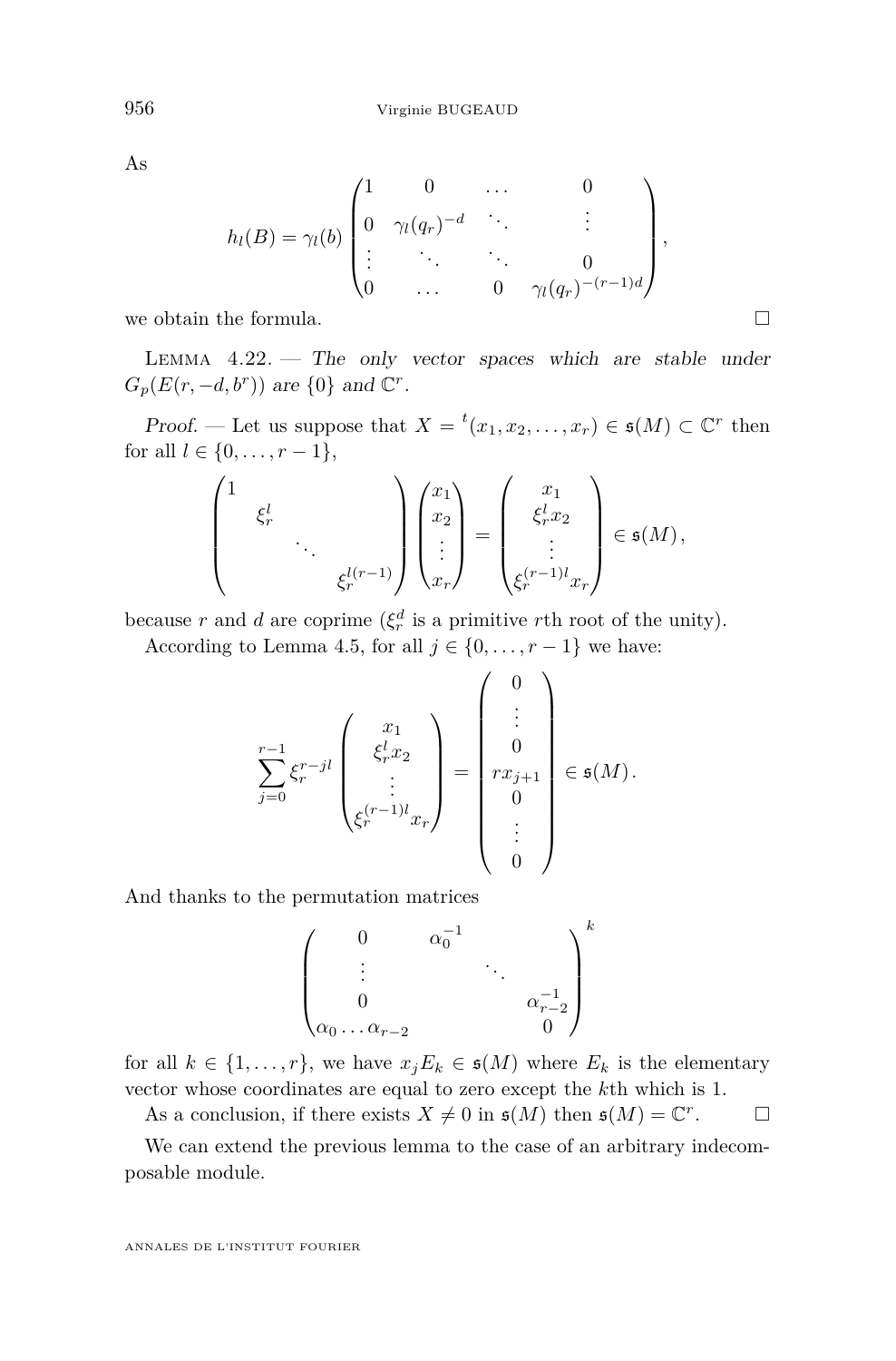<span id="page-57-0"></span>LEMMA 4.23. — The vector spaces which are stable by  $G_p(E(r, -d, b^r) \otimes$  $U_m$ ) are  $\{0\}$  and  $\mathbb{C}^{rm}$ .

Proof. — An element of  $G_p(E(r, -d, b^r) \otimes U_m)$  is a matrix  $C \otimes W_m^{\lambda}$  where *C* is in  $G_p(E(r, -d, b^r))$  and  $\lambda \in \mathbb{C}$ . Let *V* be a vector space stable by  $G_p(E(r, -d, b^r) \otimes U_m)$  and  $X \in V$  such that

$$
X = \begin{pmatrix} X_1 \\ \vdots \\ X_m \end{pmatrix} \in \mathbb{C}^{rm}, X_i \in \mathbb{C}^r.
$$

Let us take  $\lambda = 0$ . Then,

$$
C \otimes I_m X = \begin{pmatrix} CX_1 \\ \vdots \\ CX_m \end{pmatrix} \in V.
$$

As in the previous proof, we show that for  $j = 1, \ldots, r$ ,

$$
\begin{pmatrix} E_{j,j}X_1 \\ \vdots \\ E_{j,j}X_m \end{pmatrix} \in V.
$$

Let us take  $\lambda = 1$ , then,

$$
\begin{pmatrix} E_{j,j}X_1 + E_{j,j}X_2 \ \vdots \ E_{j,j}X_m \end{pmatrix} \in V.
$$

We prove the following by induction: for all  $k = 1, \ldots, m$ ,

$$
\begin{pmatrix} E_{j,j}X_k \\ \vdots \\ E_{j,j}X_m \\ 0 \\ \vdots \\ 0 \end{pmatrix} \in V.
$$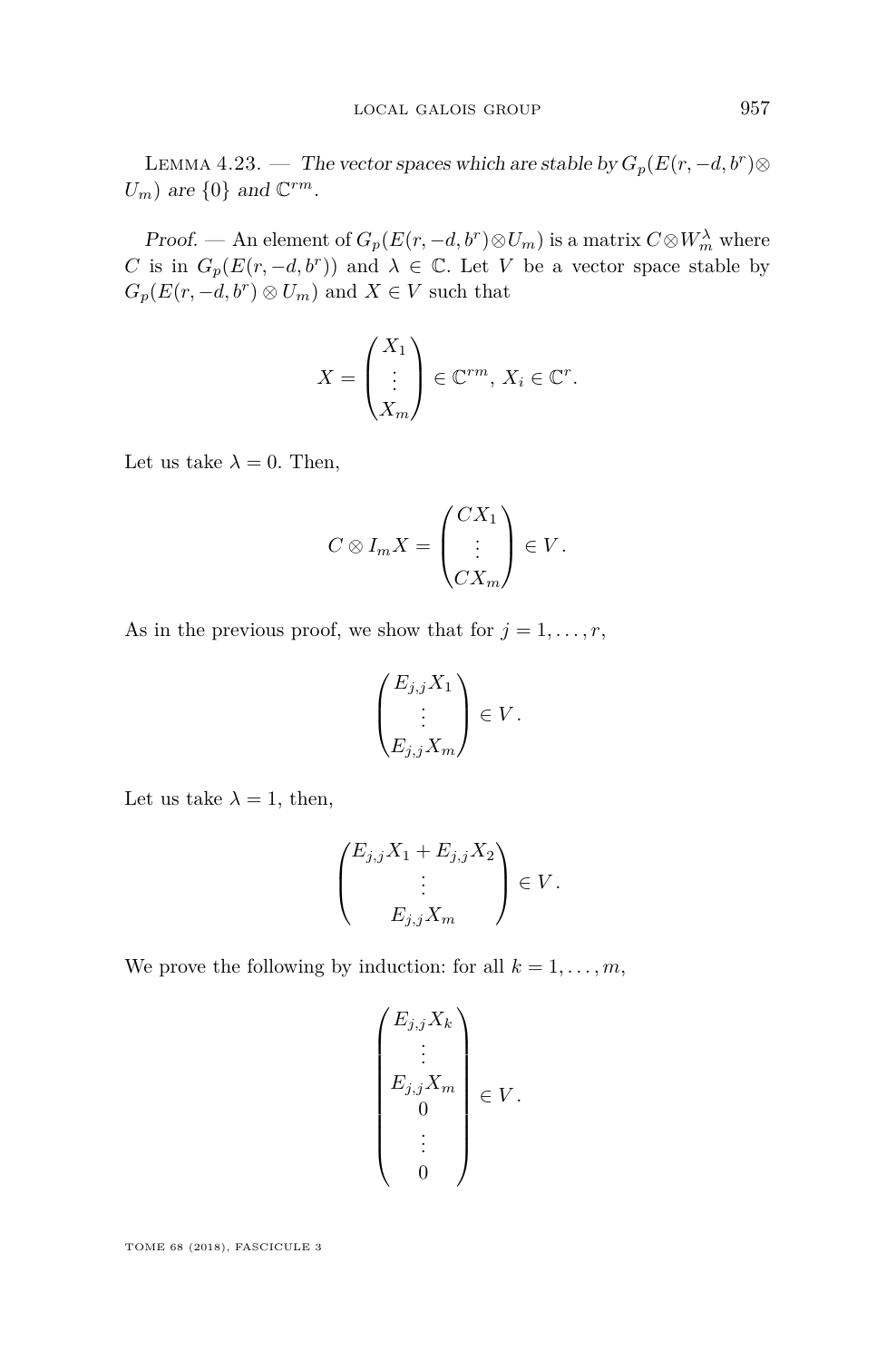Consequently, for all *j*, for all  $x \in \mathbb{C}$ 

$$
\begin{pmatrix} E_j x \\ 0 \\ \vdots \\ \vdots \\ 0 \end{pmatrix} \in V \text{ and } \begin{pmatrix} \vdots \\ 0 \\ E_j x \\ 0 \\ \vdots \end{pmatrix} \in V.
$$

By the permutation matrices,  $X = 0$  is the unique vector of *V* or  $V =$  $\mathbb{C}^{rm}$ . *rm*.

PROPOSITION  $4.24$ . — For all  $\bar{\bar{c}} \in E_{q^r} \setminus (\Sigma(\mathrm{it}_r(A_0)) \cup \{\bar{\bar{z_0}}\}),$ 

$$
\tilde{\Delta}_{\bar{c}}(A_U) = \sum_{j=0}^{r-1} \sum_{l=0}^{r-1} \frac{1}{r} \frac{\gamma_l(q_r^{dj})}{\gamma_l(b)} h_l(A_0) \Delta_{\overline{cq^{-j}}}(\mathrm{it}_r(A_U)) \in \mathfrak{s}(M).
$$

Proof. — It is a consequence of the Proposition [4.21](#page-54-0) with  $z = z_0$  and taking the residue in  $\bar{\bar{c}}$ , and because  $S_{\bar{\bar{c}},\bar{\bar{d}}} \hat{F}(\text{it}_r(A_U)) \in S(M)$ .

Remark  $4.25$ . — This formula remains the same if we replace  $A_U$  by the matrix in standard form  $\begin{pmatrix} 1 & V \\ 0 & R \end{pmatrix}$ 0 *B*<sup>∨</sup>  $\bigg), V = -UB^{\vee},$  of the dual of M.

Any object of the tannakian category generated by the *q*-difference module *M*, denoted by  $\langle M \rangle$ , belongs in particular to the category  $\mathcal{E}_r(K)$ , so the functor it<sub>r</sub> makes the slopes integral. Thus, we can define for any object  $N = (K^n, \Phi_A)$  of  $\langle M \rangle$ , an element of the Lie algebra  $\mathfrak{s}(N)$ :

$$
\forall \bar{c} \in E_{q^r} \setminus (\Sigma(\text{it}_r(\text{gr }A)) \cup \{\bar{z}_0\}),
$$
  

$$
\tilde{\Delta}_{\bar{c}}(A) := \sum_{j=0}^{r-1} \sum_{l=0}^{r-1} \frac{1}{r} \frac{\gamma_l(q_r^{dj})}{\gamma_l(b)} h_l(\text{gr }A). \Delta_{\overline{cq^{-j}}}(\text{it}_r(A)) \in \mathfrak{s}(N).
$$

<span id="page-58-0"></span>PROPOSITION 4.26. — The operators  $\tilde{\Delta}_{\bar{\bar{c}}}$  are "Lie-like" morphisms, in the Lie algebra  $\mathfrak{s}_M$ . Moreover,

$$
\tilde{\Delta}_{\bar{\bar{c}}}(\cdot) := \sum_{j=0}^{r-1} \sum_{l=0}^{r-1} \frac{1}{r} \frac{\gamma_l(q_r^{dj})}{\gamma_l(b)} h_l \cdot \dot{\Delta}_{\overline{cq^{-j}}}(\text{it}_r(\cdot))
$$

and we have the inversion formula:

$$
\dot{\Delta}_{\bar{e}}(\mathrm{it}_r(\cdot)) = \sum_{j=0}^{r-1} \sum_{l=0}^{r-1} \frac{1}{r} \frac{\gamma_l(q_r^{dj})}{\gamma_l(b)} h_l \cdot \tilde{\Delta}_{\overline{cq}^j}(\cdot)
$$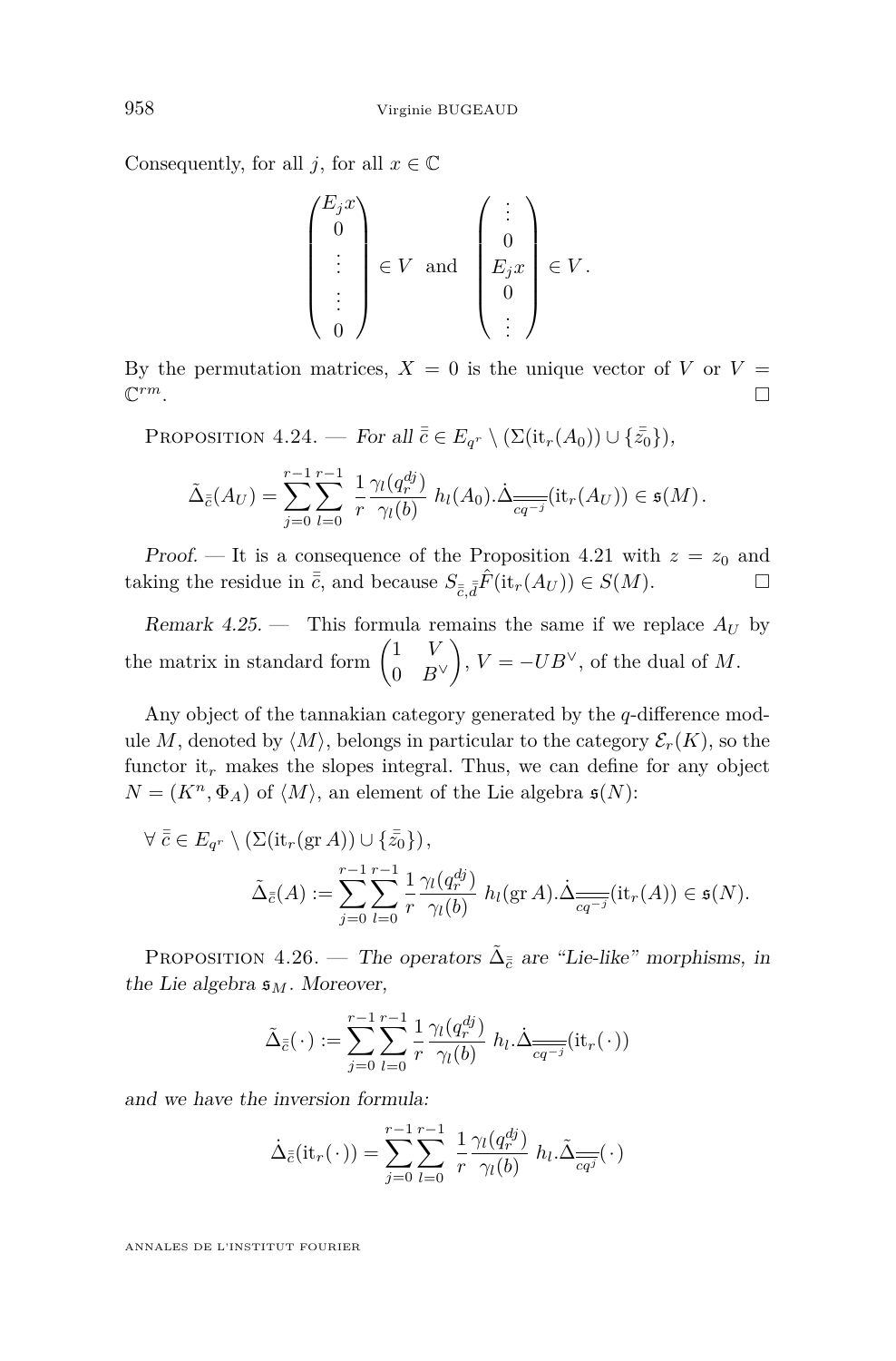Remark 4.27. — I have no conceptual explanation for the complicated calculations that follow, nor for the apparent "self-duality" in the above formulas.

*Proof.* — The operators  $\Delta_{\overline{cq^{-j}}}(\text{it}_r(\cdot))$  are "Lie-like" morphisms, in the Lie algebra  $\mathfrak{s}_M$ , that is to say

$$
\dot{\Delta}_{\overline{cq^{-j}}}(\text{it}_r(A \otimes B)) = \dot{\Delta}_{\overline{cq^{-j}}}(\text{it}_r(A)) \otimes 1 + 1 \otimes \dot{\Delta}_{\overline{cq^{-j}}}(\text{it}_r(B)).
$$

The formula linking  $\tilde{\Delta}_{\bar{\tilde{c}}}(\cdot)$  and  $\tilde{\Delta}_{\overline{cq^{-j}}}(\text{it}_r(\cdot))$  is linear so the morphisms  $\tilde{\Delta}_{\bar{\bar{e}}}(\,\cdot\,)$  are "Lie-like" morphisms in the Lie algebra  $\mathfrak{s}_M.$ 

Let us prove the inversion formula:

$$
\sum_{j'=0}^{r-1} \sum_{l'=0}^{r-1} \frac{1}{r} \frac{\gamma_{l'}(q_r^{dj'})}{\gamma_{l'}(b)} h_{l'} \cdot \tilde{\Delta}_{\overline{cq^{j'}}}(.)
$$
\n
$$
= \sum_{j'=0}^{r-1} \sum_{l'=0}^{r-1} \frac{1}{r} \frac{\gamma_{l'}(q_r^{dj'})}{\gamma_{l'}(b)} h_{l'} \cdot \sum_{j=0}^{r-1} \sum_{l=0}^{r-1} \frac{1}{r} \frac{\gamma_{l}(q_r^{dj})}{\gamma_{l}(b)} h_{l} \cdot \tilde{\Delta}_{\overline{cq^{j'-j}}}(it_r(.))
$$
\n
$$
= \sum_{j=0}^{r-1} \sum_{j'=0}^{r-1} \frac{1}{r^2} \sum_{l=0}^{r-1} \sum_{l'=0}^{r-1} \frac{\gamma_{l}(q_r^{dj}) \gamma_{l'}(q_r^{dj'})}{\gamma_{l+l'}(b)} h_{l} h_{l'} \cdot \tilde{\Delta}_{\overline{cq^{j'-j}}}(it_r(.))
$$
\n
$$
= \sum_{j=0}^{r-1} \sum_{j'=0}^{r-1} \frac{1}{r^2} \left( \sum_{k=0}^{r-1} \sum_{l=0}^{k} \frac{\gamma_{l}(q_r^{dj}) \gamma_{k-l}(q_r^{dj'})}{\gamma_k(b)} h_k \right. \left. \Delta_{\overline{cq^{j'-j}}}(it_r(.))
$$
\n
$$
+ \sum_{k=r}^{2r-2} \sum_{l=k-r+1}^{r-1} \frac{\gamma_{l}(q_r^{dj}) \gamma_{k-l}(q_r^{dj'})}{\gamma_k(b)} h_k \right) \cdot \tilde{\Delta}_{\overline{cq^{j'-j}}} (it_r(.))
$$
\n
$$
= \sum_{j=0}^{r-1} \sum_{j'=0}^{r-1} \frac{1}{r^2} \left( \sum_{k=0}^{r-1} \sum_{l=0}^{k} \frac{\gamma_{l}(q_r^{dj}) \gamma_{k-l}(q_r^{dj'})}{\gamma_k(b)} h_k \right) \cdot \tilde{\Delta}_{\overline{cq^{j'-j}}} (it_r(.))
$$
\nbecause  $h_k(A_0) = h_{k-r}(A_0)$   
\n
$$
= \sum_{j=0}^{r-1} \sum_{j'=0}^{r-1} \
$$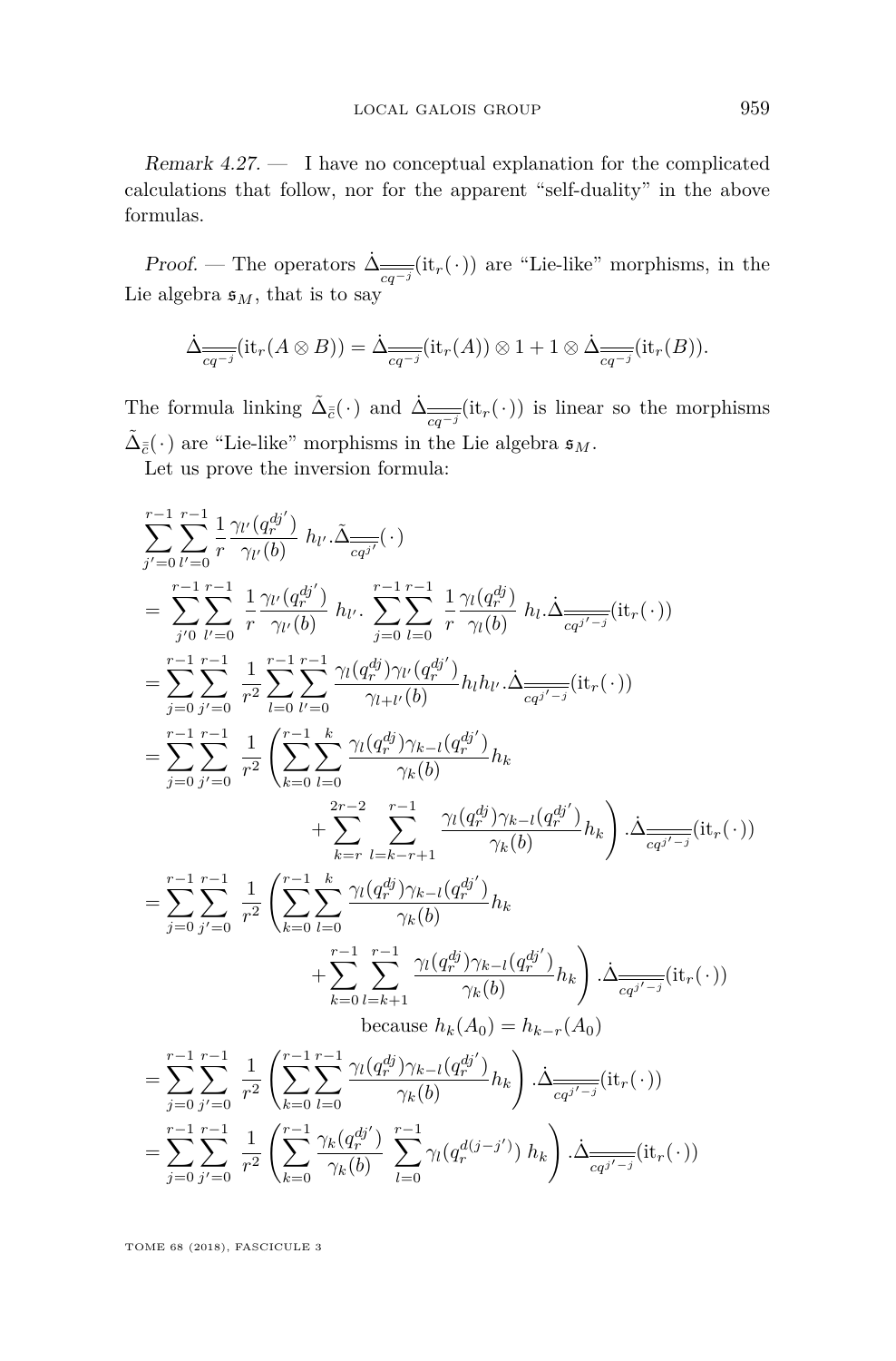$$
= \sum_{j=0}^{r-1} \frac{1}{r} \left( \sum_{k=0}^{r-1} \frac{\gamma_k(q_r^{dj})}{\gamma_k(b)} h_k \right) \dot{\Delta}_{\overline{c}}(\text{it}_r(\cdot))
$$
  
because  $\sum_{l=0}^{r-1} \gamma_l(q_r^{d(j-j')}) = 0$   
even if  $j = j'$  according to Lemma 4.5

$$
= \sum_{k=0}^{r-1} \frac{1}{r} \frac{1}{\gamma_k(b)} \left( \sum_{j=0}^{r-1} \gamma_k(q_r^{dj}) \right) h_k \dot{\Delta}_{\overline{c}}(\text{it}_r(\cdot))
$$
  
=  $\dot{\Delta}_{\overline{c}}(\text{it}_r(\cdot))$  because  $\sum_{j=0}^{r-1} \gamma_k(q_r^{dj}) = 0$  except for  $k = 0$ 

In the previous section, we computed the Stokes operators for a module with two non integral slopes, of the form  $M = (K^{r_1+r_2}, \Phi_{A_U})$ , where:

$$
A_U = \begin{pmatrix} B_1 & U \\ 0 & B_2 \end{pmatrix}
$$

and for  $i = 1, 2, B_i$  is the matrix associated with the irreducible module  $E(r_i, d_i, b_i^r)$  of rank  $r_i$  and slope  $\frac{d_i}{r_i}$  such that  $\frac{d_1}{r_1} < \frac{d_2}{r_2}$ . We notice that it was equivalent to compute those of the module  $M' = (K^{r_1 r_2 + 1}, \Phi_{A'_{U'}})$ where:

$$
A'_{U'} = \begin{pmatrix} B_1 \widehat{\otimes} B_2^{\vee} & U' \\ 0 & 1 \end{pmatrix} \quad U' = \widehat{UB_2^{-1}}.
$$

We saw in Proposition [4.16](#page-52-0) that  $S(M)$  and  $S(M')$  can be identified, consequently, we just have to prove the Stokes operators associated with  $M'$ are galoisian.

We can generalize the previous results to the module  $M'$  whose graded module is  $E(r_1, d_1, b_1^{r_1})$ ⊗ $E(r_2, -d_2, b_2^{-r_2}) \oplus \underline{1}$ . According to Proposition [1.14,](#page-9-1) formula are nearly the same. We obtain the following corollary:

COROLLARY  $4.28.$  – The Stokes operators of the Galois group of a module with two non integral slopes are galoisian.

The residues  $\tilde{\Delta}_{\bar{c}}(A_U)$  are in the Lie algebra  $\mathfrak{s}(M)$ . It will give us generators of the Stokes group associated with the module *M*.

#### **4.4. Density theorem**

In the case of integral slopes, Ramis and Sauloy proved the following theorem: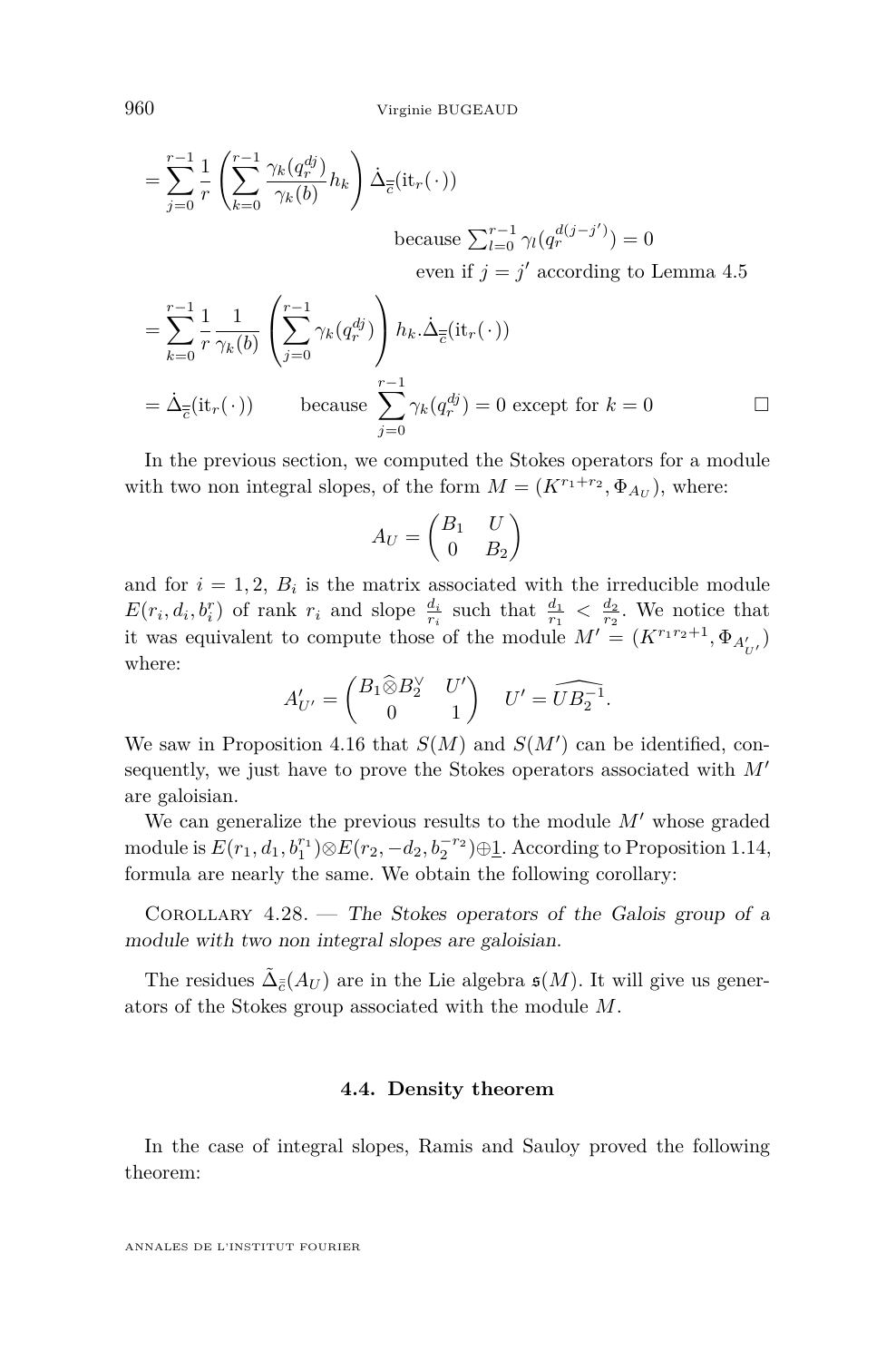<span id="page-61-1"></span>THEOREM 4.29 ([\[10,](#page-63-3) Theorem 3.5]). — The formal Galois group  $G_{p,1}$ and the Stokes subgroup associated with *q*-alien derivations  $\Delta$  generate a Zariski dense subgroup of the Galois group of *q*-difference modules with integral slopes *G*1.

Here, we generalize this theorem to the Galois group  $G_p$  taking inspiration from the results of the previous paragraph, where the analogue of the *q*-alien derivations seems to be the  $\dot{\Delta}_{\bar{\bar{c}}} \circ i t_r$ .

<span id="page-61-0"></span>THEOREM 4.30. — Let  $r \in \mathbb{N}^*$ . The subgroup of  $S_r(K,q)$  associated with the residues  $\Delta_{\bar{\bar{c}}} \circ \text{it}_r$  and the formal Galois group  $G_{p,r}(K,q)$  generate a Zariski-dense subgroup of  $G_r(K, q)$ .

Remark  $4.31.$  — If  $r = 1$ , we recover Theorem [4.29.](#page-61-1)

Proof. — We use a density theorem of Chevalley, the same as the proof of Theorem 3.5 of [\[10\]](#page-63-3), it may be formulated by:

THEOREM. — Let *H* be a subgroup of  $G_r(K,q)$ . For *H* to generate Zariski-dense subgroup of  $G_r(K, q)$ , it is sufficient that for each object M of  $\mathcal{E}_r(K,q)$  and each line *D* of  $\hat{\omega}_{z_0}(M)$  invariant under the action of each element of *H*, then *D* is invariant under the action of  $G_r(K, q)$ .

We take  $H = G_{p,r}(K, q) \times \exp(\{\dot{\Delta}_{\bar{c}} \circ \text{it}_r \mid c \in \mathbb{C}^*\})$ . Let  $(K^n, \Phi_{A_U})$  be an object of  $\mathcal{E}_r(K,q)$ . Thanks to the canonical filtration by the slopes, we may suppose that  $A_U$  has the following form:

$$
A_U = \begin{pmatrix} A_1 & & & & \\ & A_2 & & & U_{i,j} \\ & & & \ddots & \\ 0 & & & & A_s \end{pmatrix}
$$

the matrices  $A_i$  correspond to pure isoclinic modules of slopes  $k_i/r, k_i \in \mathbb{Z}$ , such that  $k_1 < k_2 < \cdots < k_s$ . The matrix of the associated graded module is  $A_0$ .

Let *D* be a line of  $\hat{\omega}_{z_0}(M) = \mathbb{C}^n$  and *X* a generator of this line, we write it by blocks:

$$
X = \begin{pmatrix} X_1 \\ \vdots \\ X_s \end{pmatrix}.
$$

The line *D* is supposed to be invariant under the action of  $G_{p,r}(K,q)$ , which means that for each matrix  $B \in G_{p,r}(K,q)$ , *BX* and *X* are colinear.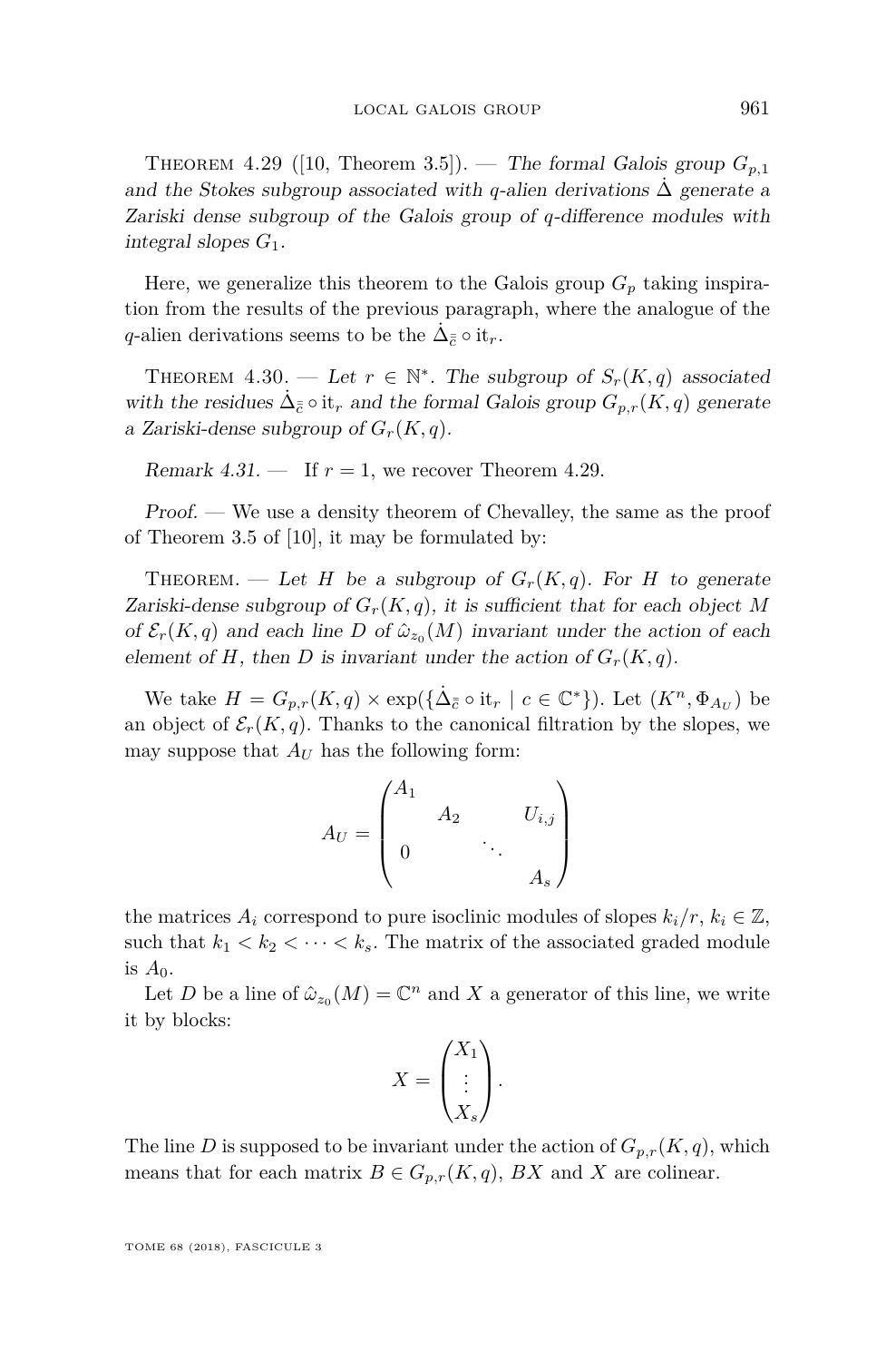To be invariant by  $\dot{\Delta}_{\bar{c}} \circ \text{it}_r$  means that  $\dot{\Delta}_{\bar{c}} \circ \text{it}_r(A_U) X = 0$  because  $\dot{\Delta}_{\bar{c}}$  ∘ it<sub>*r*</sub> is in the Lie algebra of *S*(*M*). We have to prove that *D* ∈  $\mathfrak{s}_r(K, q)$ ,  $D(M)X = 0.$ 

The slopes are distinct, the action of  $\mathbb{C}^*$  of the formal Galois group implies that only one  $X_i$  corresponding to a unique slope  $\mu_i$  is non zero. Indeed, for all  $t \in \mathbb{C}^*$ ,

$$
\begin{pmatrix}t^{k_1}X_1\\ \vdots\\ t^{k_s}X_s\end{pmatrix}
$$

must be colinear to *X*.

We proved in Lemma [4.23](#page-57-0) that the vector spaces stabilized by the formal Galois group of an indecomposable module of rank *n* and of non integral slope are  $\{0\}$  and  $\mathbb{C}^n$ . A module with non inegral slopes is a direct sum of indecomposable modules, the same proof shows that if  $\mu_i$  is non integral then  $X_i = 0$ . In this case, we are done.

On the other hand, if  $\mu_i$  is integral, then  $A_i = z^{\mu_i} A'_i$ , Ramis and Sauloy proved in [\[10,](#page-63-3) Lemma 2.2] that  $X_i$  is an eigenvector of  $A'_i$ . Then, there exists  $\lambda$  an eigenvalue of  $A'_i$  such that  $A_0 X = \lambda z^{\mu_i} X$ .

We may suppose that  $i = s$  because if we denote by  $M'$  the submodule of *M* whose slopes are smaller than  $k_i/r$  and of rank  $n' = n_1 + \cdots$  $n_i$ , the inclusion given by the matrix Inc =  $\begin{pmatrix} I_{n'} \\ 0 \end{pmatrix}$  is a morphism of *q*difference module. By functoriality, the vector  $X' = \text{Inc } X$  and the matrix  $A'$  corresponding to  $M'$  verify the same hypothesis as  $X$  and  $A_U$ .

Then, we have an analytic morphism:

$$
\lambda z^{\mu_s}\stackrel{X}{\longrightarrow} A_0\,.
$$

Moreover, there exists a unique formal morphism tangent to identity  $\hat{F}$ :  $A_0 \rightarrow A_U$  (that is to say in  $\mathfrak{S}_{n_1,\dots,n_s}(\hat{K})$ ), hence a formal morphism  $G =$  $\hat{F}X : \lambda z^{\mu_s} \to A_U$ . If we prove that this morphism is analytic then we will have the following commutative diagram for all  $D \in S$ :

$$
D(\lambda z^{\mu_s})\n\begin{matrix}\nC & \xrightarrow{G_0(z_0)=X} C^n \\
\downarrow & \searrow \\
\downarrow & \xrightarrow{G_0(z_0)} C^n\n\end{matrix}\n\begin{matrix}\nD(A_U) \\
D(A_U)\n\end{matrix}
$$

where  $G_0$  is the graded morphism associated with *G*. But  $D(\lambda z^{\mu_s}) = 0$ because the module is pure, as a consequence  $D(A_U)X = 0$ .

Now, we just have to prove that  $G = \hat{F}X$  is analytic. By hypothesis  $\dot{\Delta}_{\bar{c}}$ ∘it<sub>*r*</sub>(*AU*) *X* = 0. The functor it<sub>*r*</sub> does not change morphisms, by applying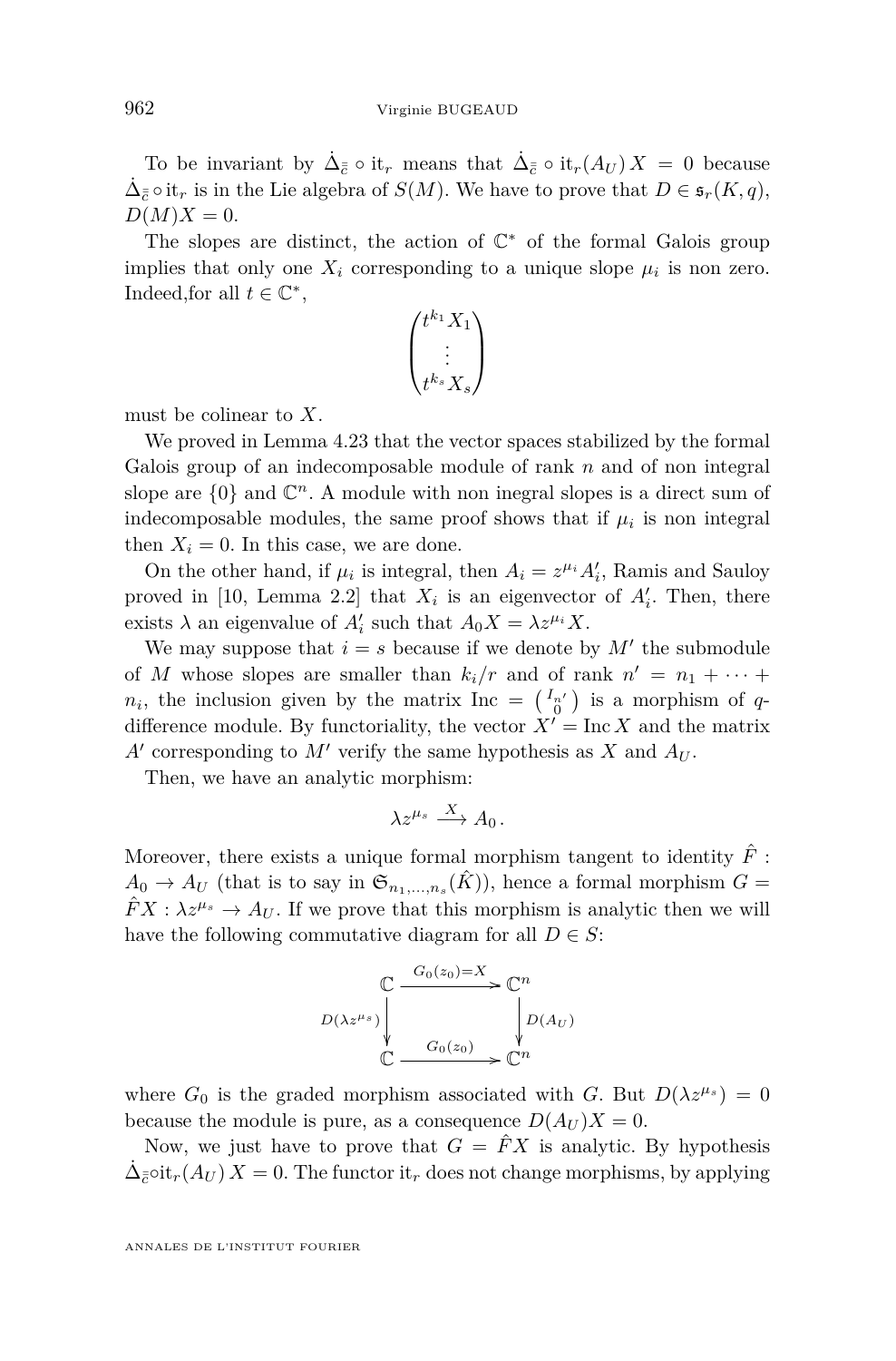it on *G* we have:

$$
it_r(\lambda z^{\mu_s}) \stackrel{X}{\to} it_r(A_0) \stackrel{\hat{F}}{\to} it_r(A_U).
$$

Now, the slopes are integral and we have the same hypothesis as Lemma 3.6 of [\[10\]](#page-63-3). This lemma shows that *G* is an analytic morphism.  $\Box$ 

COROLLARY 4.32. — Let  $M = (K^n, \Phi_{A_U})$ , with  $A_U = \begin{pmatrix} B_1 & U \\ 0 & B_2 \end{pmatrix}$  where for  $i = 1, 2, B_i$  is the matrix associated with the irreducible module  $E(r_i, d_i, b_i^r)$ . The  $\tilde{\Delta}_{\bar{\bar{c}}}$  and their conjugates by the action of the formal Galois group  $G_{p,M}$  generate a Zariski-dense Lie subalgebra of  $\mathfrak{s}_M$ .

Proof. — It is a consequence of the previous theorem and Proposi-tion [4.26.](#page-58-0)

#### BIBLIOGRAPHY

- <span id="page-63-0"></span>[1] G. D. Birkhoff & P. E. Guenther, "Note on a canonical form for the linear *q*-difference system", Proc. Natl. Acad. Sci. U. S. A. **27** (1941), p. 218-222.
- <span id="page-63-11"></span>[2] N. Bourbaki, Groupes et algèbres de Lie, Chapitre 9, Springer, Berlin, 2006, Reprint of the 1982 original.
- <span id="page-63-7"></span>[3] ——— , Éléments de mathématiques. Algèbre. Chapitre 10. Algèbre homologique, Springer, Berlin, 2007, Reprint of the 1980 original, viii+216 pages.
- <span id="page-63-9"></span>[4] P. Deligne & J. S. Milne, "Tannakian Categories", in Hodge Cycles, Motives, and Shimura Varieties, Lecture Notes in Math., vol. 900, Springer, 1981, p. 101-228.
- <span id="page-63-8"></span>[5] R. C. Gunning, Lectures on vector bundles over Riemann surfaces, Mathematical Notes, University of Tokyo Press, Tokyo, 1967, v+243 pages.
- <span id="page-63-12"></span>[6] J. S. Milne, Algebraic groups. The theory of group schemes of finite type over a field, Cambridge University Press, 2017, also available at [http://www.jmilne.org/](http://www.jmilne.org/math/CourseNotes/iAG200.pdf) [math/CourseNotes/iAG200.pdf](http://www.jmilne.org/math/CourseNotes/iAG200.pdf).
- <span id="page-63-2"></span>[7] M. van der Put & M. Reversat, "Galois theory of *q*-difference equations", Ann. Fac. Sci. Toulouse, Math. **16** (2007), no. 3, p. 665-718.
- <span id="page-63-1"></span>[8] M. van der Put & M. F. Singer, Galois theory of difference equations, Lecture Notes in Math., vol. 1666, Springer, Berlin, 1997, viii+180 pages.
- <span id="page-63-10"></span>[9] J.-P. Ramis & J. Sauloy, "The *q*-analogue of the wild fundamental group. I", in Algebraic, analytic and geometric aspects of complex differential equations and their deformations. Painlevé hierarchies, RIMS Kôkyûroku Bessatsu, B2, Res. Inst. Math. Sci. (RIMS), Kyoto, 2007, p. 167-193.
- <span id="page-63-3"></span>[10] ——— , "The *q*-analogue of the wild fundamental group. II", in Differential equations and singularities, Astérisque, vol. 323, Société Mathématique de France, 2009, p. 301-324.
- <span id="page-63-4"></span>[11] ——— , "Le *q*-analogue du groupe fondamental sauvage et le problème inverse de la théorie de Galois aux *q*-différences.", Ann. Sci. Éc. Norm. Supér. **48** (2015), no. 1, p. 171-226.
- <span id="page-63-5"></span>[12] J.-P. Ramis, J. Sauloy & C. Zhang, Local analytic classification of *q*difference equations, Astérisque, vol. 355, Société Mathématique de France, 2013, vi+151 pages.
- <span id="page-63-6"></span>[13] J. Sauloy, "Systèmes aux *q*-différences singuliers réguliers : classification, matrice de connexion et monodromie...", Ann. Inst. Fourier **50** (2000), no. 4, p. 1021-1071.